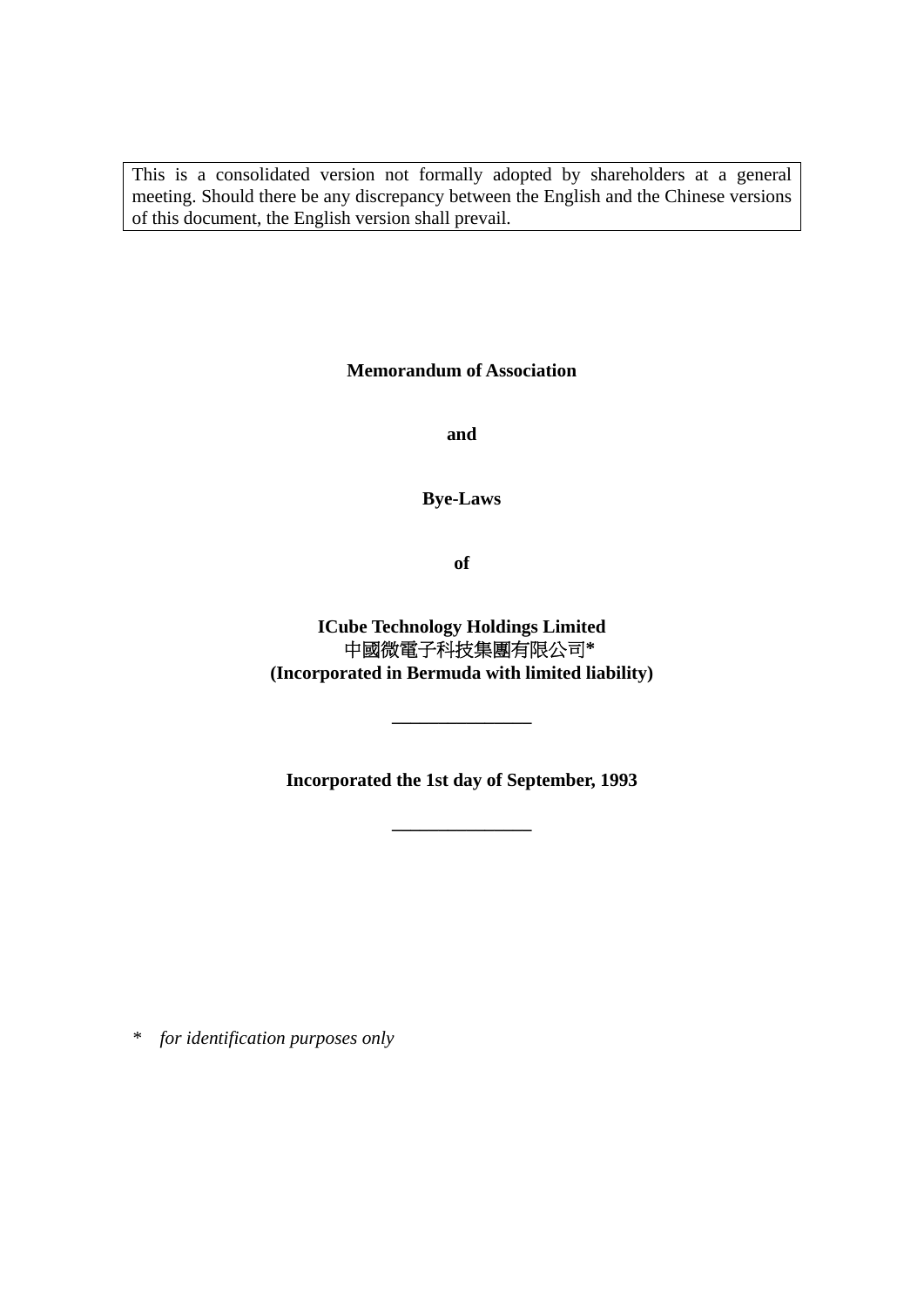FORM NO. 2



# **THE COMPANIES ACT 1981 MEMORANDUM OF ASSOCIATION OF COMPANY LIMITED BY SHARES**

**(Section 7(1) and (2))** 

#### MEMORANDUM OF ASSOCIATION

#### OF

# Chaifa Holdings Limited

……………………………………………………………………………………………. (hereinafter referred to as "the Company")

- 1. The liability of the members of the Company is limited to the amount (if any) for the time being unpaid on the shares respectively held by them.
- 2. We, the undersigned, namely,

| <b>NAME</b>         | <b>ADDRESS</b>                                                   | <b>STATUS</b><br>(Yes/No) | BERMUDIAN NATIONALITY NUMBER OF | <b>SHARES</b><br><b>SUBSCRIBED</b> |  |
|---------------------|------------------------------------------------------------------|---------------------------|---------------------------------|------------------------------------|--|
| James A. Pearman    | Clarendon House<br>2 Church Street<br>Hamilton HM 11<br>Bermuda. | Yes                       | <b>British</b>                  | <b>One Share</b>                   |  |
| Nicolas G. Trollope | -ditto-                                                          | Yes                       | <b>British</b>                  | <b>One Share</b>                   |  |
| John C. R. Collis   | -ditto-                                                          | Yes                       | <b>British</b>                  | <b>One Share</b>                   |  |

do hereby respectively agree to take such number of shares of the Company as may be allotted to us respectively by the provisional directors of the Company, not exceeding the number of shares for which we have respectively subscribed, and to satisfy such calls as may be made by the directors, provisional directors or promoters of the Company in respect of the shares allotted to us respectively.

<sup>#</sup> The Company was incorporated under the name "Chaifa Holdings Limited". The Company's name changed to "139 Holdings Limited" on 22 September 2000, and to "GR Vietnam Holdings Limited" on 26 November 2007, and to "ICube Technology Holdings Limited" on 9 November 2010.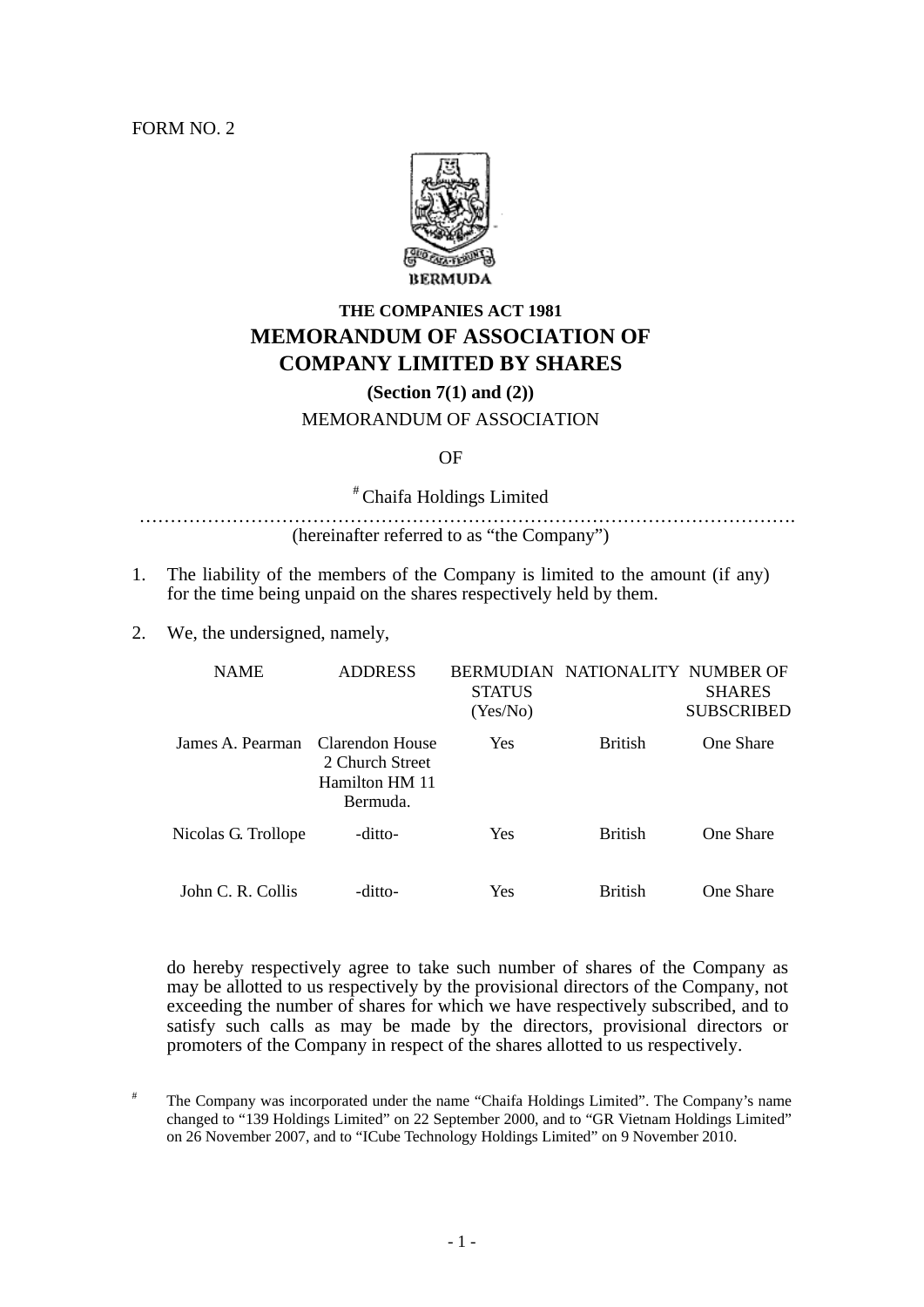- 3. The Company is to be exempted/local\* Company as defined by the Companies Act 1981.
- 4. The Company has power to hold land situated in Bermuda not exceeding in all, including the following parcels -

Nil

- 5. The authorised share capital of the Company is HK\$100,000.00 divided into shares of HK\$0.10 each. The minimum subscribed share capital of the Company is HK\$100,000.00. ##
	- 6. The objects for which the Company is formed and incorporated are -

As per attached Schedule

\* Delete as applicable

## The authorised share capital of the Company is now HK\$600,000,000.00 divided into 60,000,000,000 shares of HK\$0.01 each.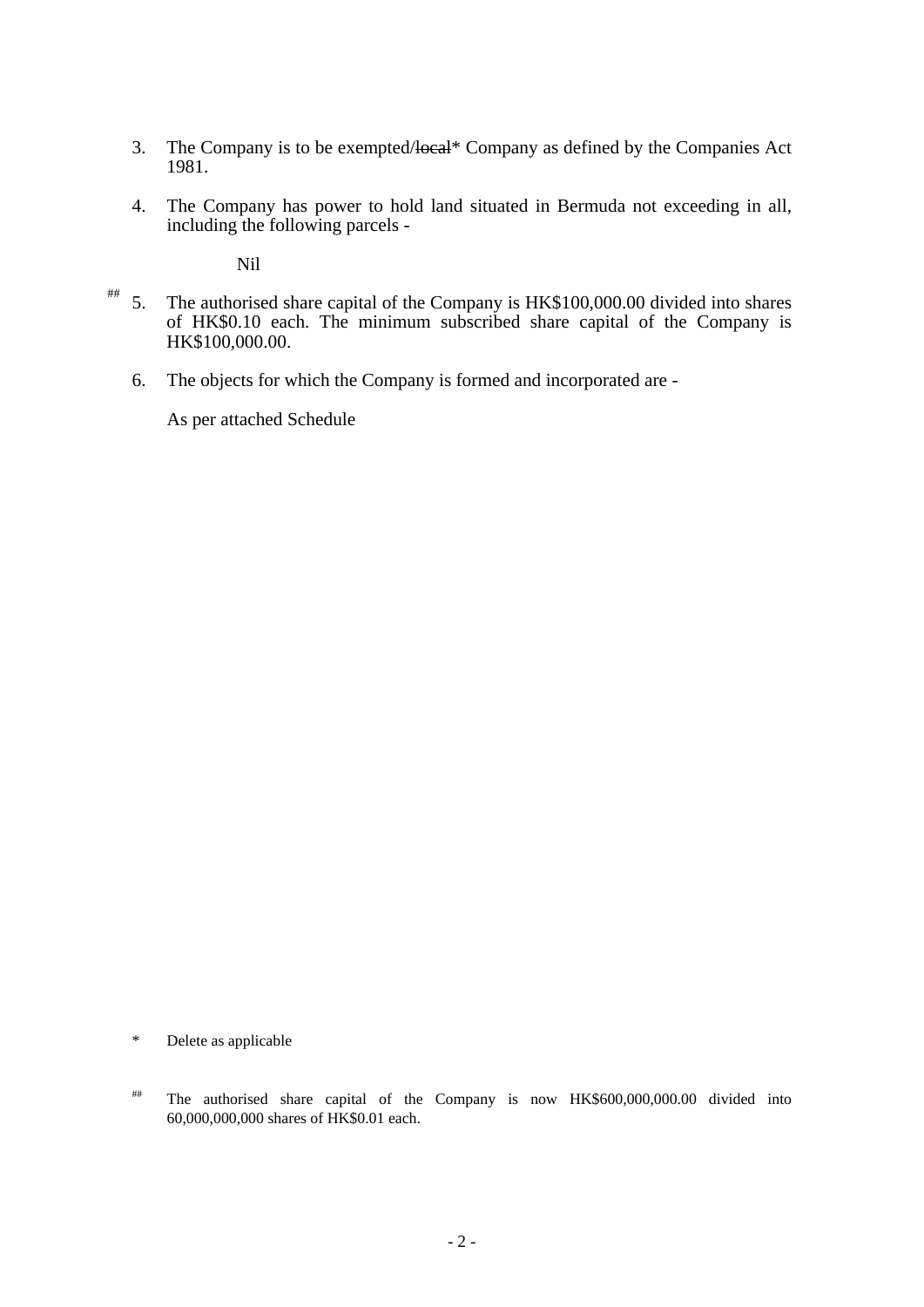### THE COMPANIES ACT 1981 MEMORANDUM OF ASSOCIATION OF COMPANY LIMITED BY SHARES (Section  $7(1)$  and  $(2)$ )

## **# CHAIFA HOLDINGS LIMITED**

Schedule to Form 2 Objects/Powers of the Company

- 6. Objects of the Company
	- 1) to act and to perform all the functions of a holding company in all its branches and to co-ordinate the policy and administration of any subsidiary company or companies wherever incorporated or carrying on business or of any group of companies of which the Company or any subsidiary company is a member or which are in any manner controlled directly or indirectly by the Company.
	- 2) to act as an investment company and for that purpose to acquire and hold upon any terms and, either in the name of the Company or that of any nominee, shares, stock, debentures, debenture stock, annuities, notes, mortgages, bonds, obligations and securities, foreign exchange, foreign currency deposits and commodities, issued or guaranteed by any company wherever incorporated or carrying on business, or by any government, sovereign, ruler, commissioners, public body or authority, supreme, municipal, local or otherwise, by original subscription, tender, purchase, exchange, underwriting, participation in syndicates or in any other manner and whether or not fully paid up, and to make payments thereon as called up or in advance of calls or otherwise and to subscribe for the same, whether conditionally or absolutely, and to hold the same with a view to investment, but with the power to vary any investments, and to exercise and enforce all rights and powers conferred by or incident to the ownership thereof, and to invest and deal with the moneys of the Company not immediately required upon such securities and in such manner as may be from time to time determined.
	- 3) as set out in paragraphs (b) to (n) and (p) to (u) inclusive of the Second Schedule to The Companies Act 1981.

<sup>#</sup> The Company was incorporated under the name "Chaifa Holdings Limited". The Company's name changed to "139 Holdings Limited" on 22 September 2000, and to "GR Vietnam Holdings Limited" on 26 November 2007, and to "ICube Technology Holdings Limited" on 9 November 2010.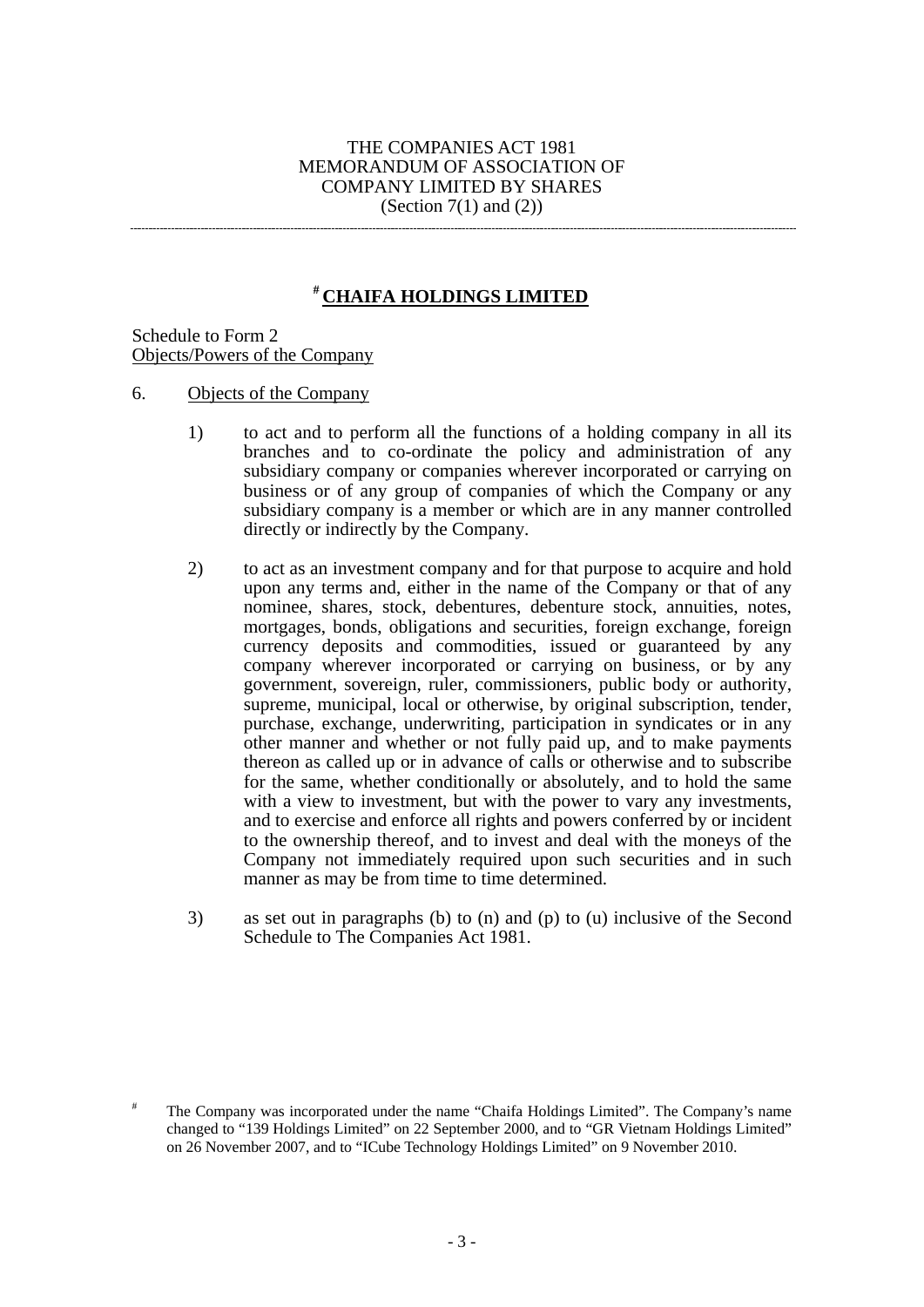## # **CHAIFA HOLDINGS LIMITED**

Page 2 Schedule to Form 2 Objects/Powers of the Company

- 7. Powers of the Company:
	- 1) the Company shall, pursuant to Section 42 of The Companies Act 1981, have the power to issue preference shares which are, at the option of the holder, liable to be redeemed.
	- 2) the Company shall, pursuant to Section 42A of The Companies Act 1981, have the power to purchase its own shares.
	- 3) the Company shall have the power to grant pensions, annuities, or other allowances, including allowances on death, to or for the benefit of any directors, officers or employees or former directors, officers or employees of the Company or any company which at any time is or was a subsidiary or a holding company or another subsidiary of a holding company of the Company or otherwise associated with the Company or of any predecessor in business of any of them, and to the relations, connections or dependants of any such persons, and to other persons whose service or services have directly or indirectly been of benefit to the Company or whom the Company considers have any moral claim on the Company or to their relations, connections or dependants, and to establish or support or aid in the establishment or support of any associations, institutions, clubs, schools, building and housing schemes, funds and trusts, and to make payments toward insurance or other arrangements likely to benefit any such persons or otherwise advance the interests of the Company or of its Members, and to subscribe, guarantee or pay money for any purpose likely, directly or indirectly, to further the interests of the Company or of its Members or for any national, charitable, benevolent, educational, religious, social, public, general or useful object.
	- 4) the Company shall not have the power set out in paragraph 8 of the First Schedule to The Companies Act 1981.

<sup>#</sup> The Company was incorporated under the name "Chaifa Holdings Limited". The Company's name changed to "139 Holdings Limited" on 22 September 2000, and to "GR Vietnam Holdings Limited" on 26 November 2007, and to "ICube Technology Holdings Limited" on 9 November 2010.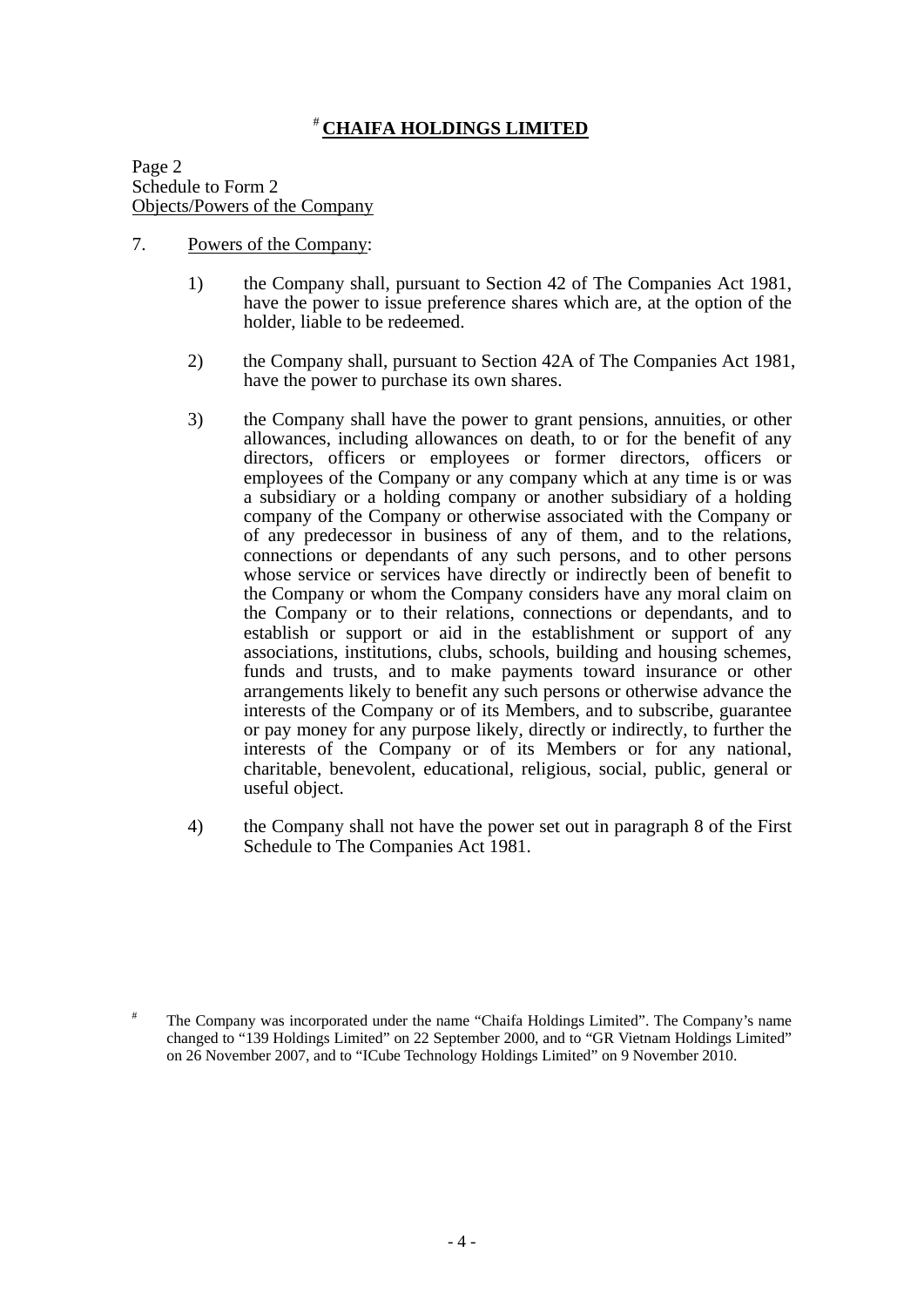Signed by each subscriber in the presence of at least one witness attesting the signature thereof –

James A. Pearman (signed) Coralie Hayward (signed) Coralie Hayward (signed) Nicolas G. Trollope (signed) Coralie Hayward (signed) Coralie Hayward (signed) John C. R. Collis (signed) Coralie Hayward (signed) Coralie Hayward (signed) (Subscribers) (Witnesses)

SUBSCRIBED this Twenty-sixth day of August, 1993

l.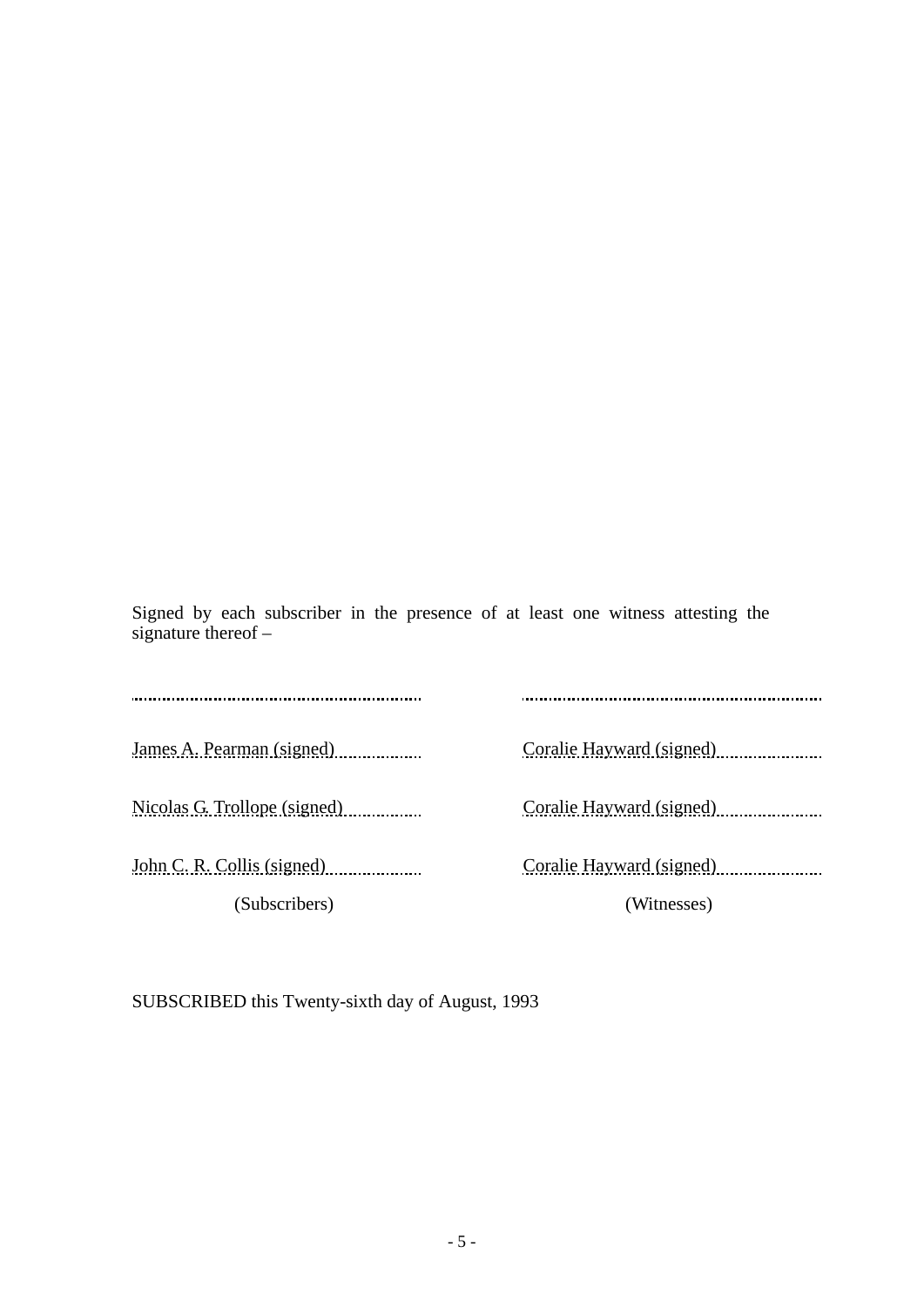## THE COMPANIES ACT 1981

### FIRST SCHEDULE

A company limited by shares may exercise all or any of the following powers subject to any provision of the law or its memorandum –

- 1. to carry on any other business capable of being conveniently carried on in connection with its business or likely to enhance the value of or making profitable any of its property or rights;
- 2. to acquire or undertake the whole or any part of the business, property and liabilities of any person carrying on any business that the company is authorized to carry on;
- 3. to apply for register, purchase, lease, acquire, hold, use, control, licence, sell, assign or dispose of patents, patent rights, copyrights, trade marks, formulae, licences, inventions, processes, distinctive marks and similar rights;
- 4. to enter into partnership or into any arrangement for sharing of profits, union of interests, co-operation, joint venture, reciprocal concession or otherwise with any person carrying on or engaged in or about to carry on or engage in any business or transaction that the company is authorized to carry on or engage in or any business or transaction capable of being conducted so as to benefit the company;
- 5. to take or otherwise acquire and hold securities in any other body corporate having objects altogether or in part similar to those of the company or carrying on any business capable of being conducted so as to benefit the company;
- 6. subject to section 96 to lend money to any employee or to any person having dealings with the company or with whom the company proposes to have dealings or to any other body corporate any of whose shares are held by the company;
- 7. to apply for, secure or acquire by grant, legislative enactment, assignment, transfer, purchase or otherwise and to exercise, carry out and enjoy any charter, licence, power, authority, franchise, concession, right or privilege, that any government or authority or any body corporate or other public body may be empowered to grant, and to pay for, aid in and contribute toward carrying it into effect and to assume any liabilities or obligations incidental thereto;
- 8. to establish and support or aid in the establishment and support of associations, institutions, funds or trusts for the benefit of employees or former employees of the company or its predecessors, or the dependants or connections of such employees or former employees, and grant pensions and allowances, and make payments towards insurance or for any object similar to those set forth in this paragraph, and to subscribe or guarantee money for charitable, benevolent, educational or religious objects or for any exhibition or for any public, general or useful objects: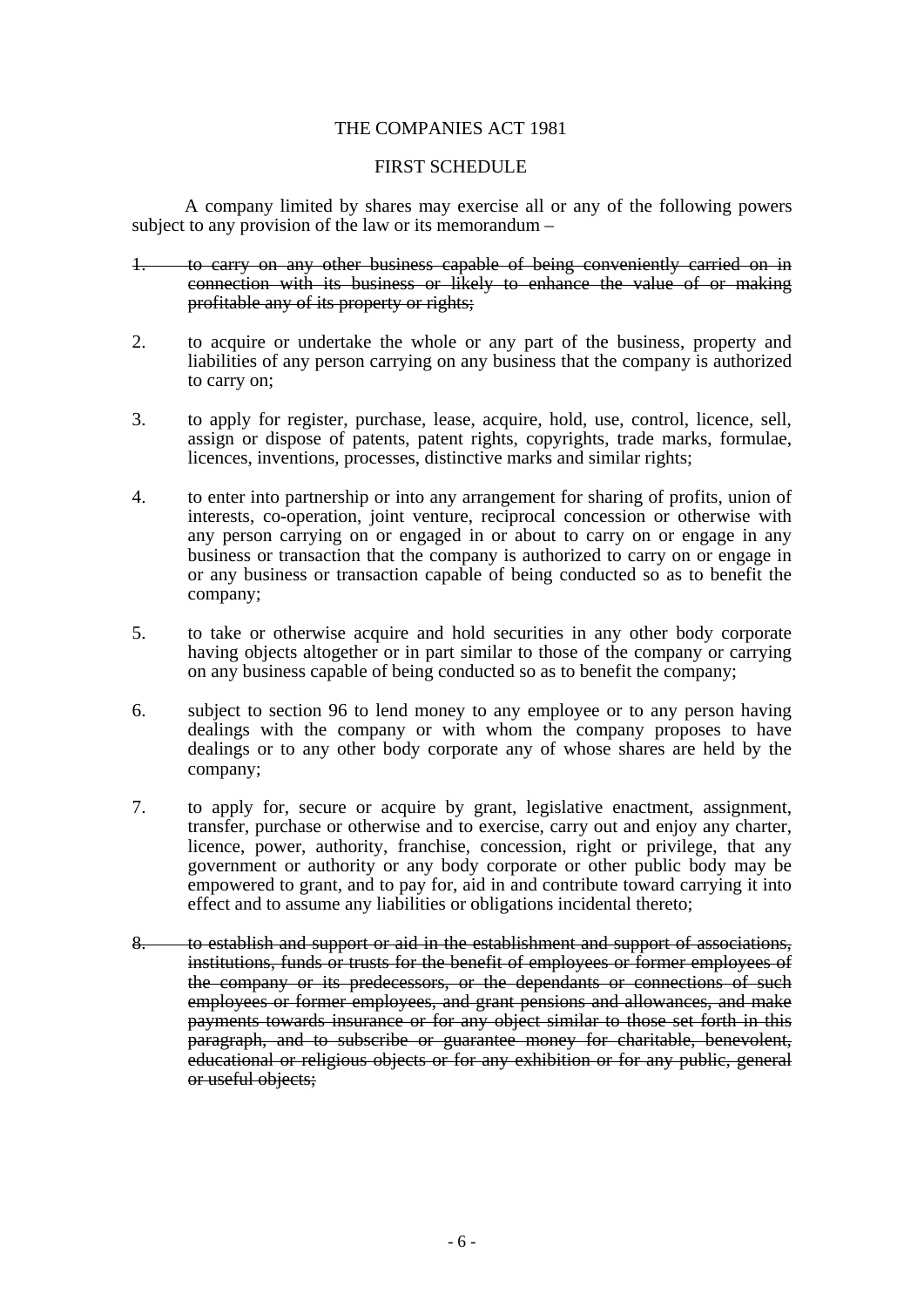- 9. to promote any company for the purpose of acquiring or taking over any of the property and liabilities of the company or for any other purpose that may benefit the company;
- 10. to purchase, lease, take in exchange, hire or otherwise acquire any personal property and any rights or privileges that the company considers necessary or convenient for the purposes of its business;
- 11. to construct, maintain, alter, renovate and demolish any buildings or works necessary or convenient for its objects;
- 12. to take land in Bermuda by way of lease or letting agreement for a term not exceeding twenty-one years, being land "*bone fide*" required for the purposes of the business of the company and with the consent of the Minister granted in his discretion to take land in Bermuda by way of lease or letting agreement for a similar period in order to provide accommodation or recreational facilities, for its officers and employees and when no longer necessary for any of the above purposes to terminate or transfer the lease or letting agreement;
- 13. except to the extent, if any, as may be otherwise expressly provided in its incorporating Act or memorandum and subject to the provisions of this Act every company shall have power to invest the moneys of the Company by way of mortgage of real or personal property of every description in Bermuda or elsewhere and to sell, exchange, vary, or dispose of such mortgage as the company shall from time to time determine;
- 14. to construct, improve, maintain, work, manage, carry out or control any roads, ways, tramways, branches or sidings, bridges, reservoirs, watercourses, wharves, factories, warehouses, electric works, shops, stores and other works and conveniences that may advance the interests of the company and contribute to, subsidize or otherwise assist or take part in the construction, improvement, maintenance, working, management, carrying out or control thereof;
- 15. to raise and assist in raising money for, and aid by way of bonus, loan, promise, endorsement, guarantee or otherwise, any person and guarantee the performance or fulfilment of any contracts or obligations of any person, and in particular guarantee the payment of the principal of and interest on the debt obligations of any such person;
- 16. to borrow or raise or secure the payment of money in such manner as the company may think fit;
- 17. to draw, make, accept, endorse, discount, execute and issue bills of exchange, promissory notes, bills of lading, warrants and other negotiable or transferable instruments;
- 18. when properly authorized to do so, to sell, lease, exchange or otherwise dispose of the undertaking of the company or any part thereof as an entirety or substantially as an entirety for such consideration as the company thinks fit;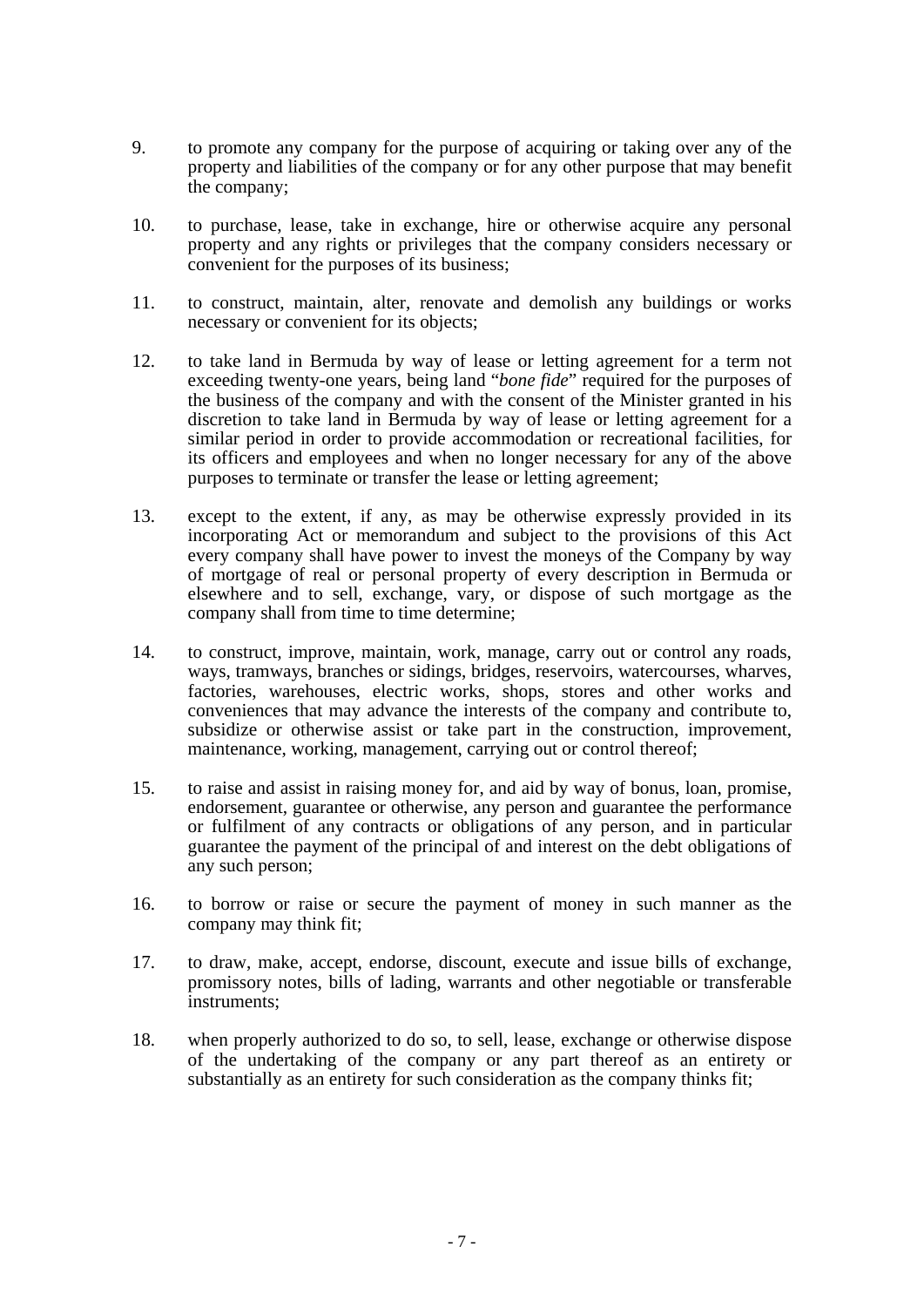- 19. to sell, improve, manage, develop, exchange, lease, dispose of, turn to account or otherwise deal with the property of the company in the ordinary course of its business;
- 20. to adopt such means of making known the products of the company as may seem expedient, and in particular by advertising, by purchase and exhibition of works of art or interest, by publication of books and periodicals and by granting prizes and rewards and making donations;
- 21. to cause the company to be registered and recognized in any foreign jurisdiction, and designate persons therein according to the laws of that foreign jurisdiction or to represent the company and to accept service for and on behalf of the company of any process or suit;
- 22. to allot and issue fully-paid shares of the company in payment or part payment of any property purchased or otherwise acquired by the company or for any past services performed for the company;
- 23. to distribute among the members of the company in cash, kind, specie or otherwise as may be resolved, by way of dividend, bonus or in any other manner considered advisable, any property of the company, but not so as to decrease the capital of the company unless the distribution is made for the purpose of enabling the company to be dissolved or the distribution, apart from this paragraph, would be otherwise lawful;
- 24. to establish agencies and branches;
- 25. to take or hold mortgages, hypothecs, liens and charges to secure payment of the purchase price, or of any unpaid balance of the purchase price, of any part of the property of the company of whatsoever kind sold by the company, or for any money due to the company from purchasers and others and to sell or otherwise dispose of any such mortgage, hypothec, lien or charge;
- 26. to pay all costs and expenses of or incidental to the incorporation and organization of the company;
- 27. to invest and deal with the moneys of the company not immediately required for the objects of the company in such manner as may be determined;
- 28. to do any of the things authorized by this subsection and all things authorized by its memorandum as principals, agents, contractors, trustees or otherwise, and either alone or in conjunction with others;
- 29. to do all such other things as are incidental or conducive to the attainment of the objects and the exercise of the powers of the company.

Every company may exercise its powers beyond the boundaries of Bermuda to the extent to which the laws in force where the powers are sought to be exercised permit.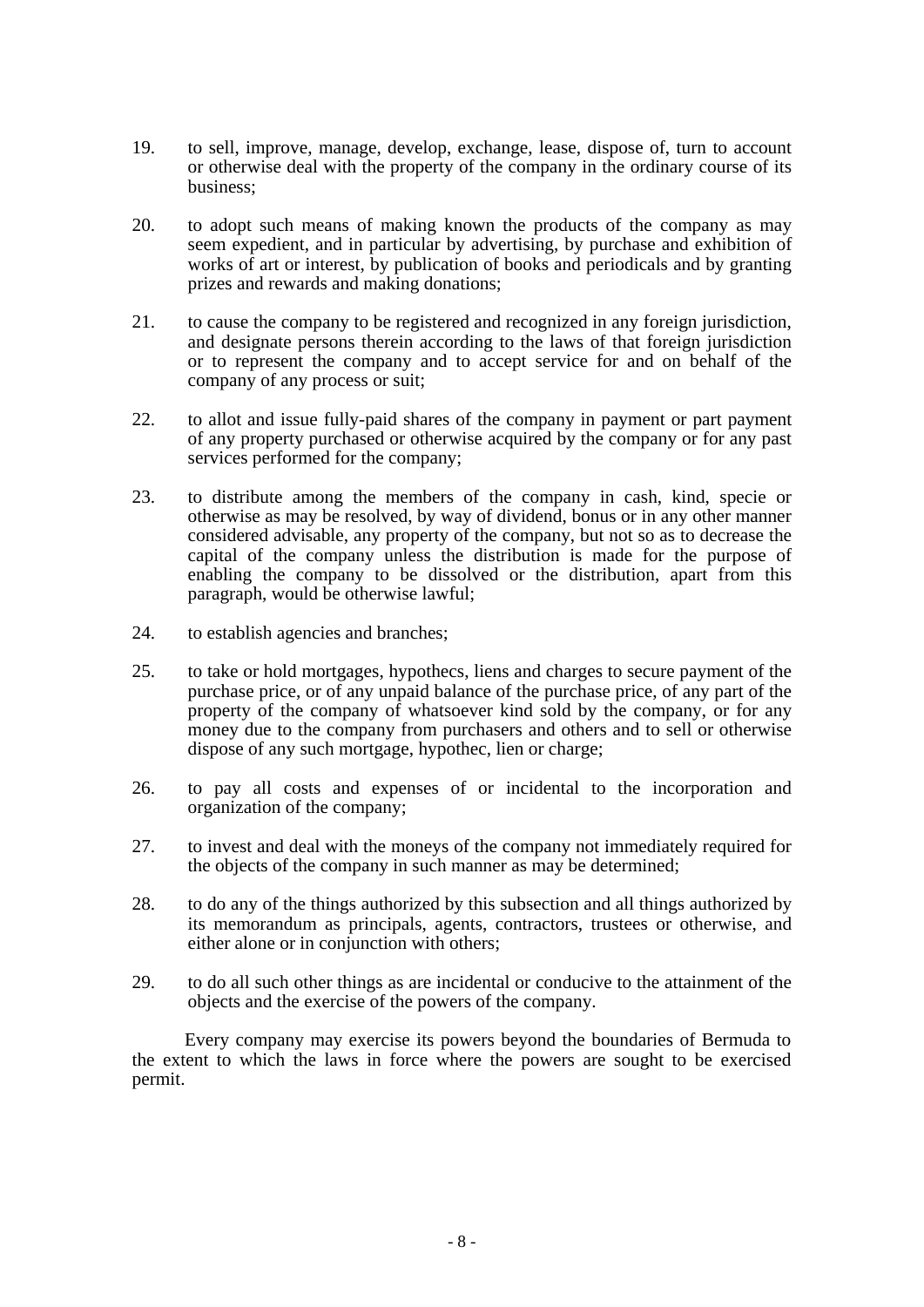## THE COMPANIES ACT 1981

### SECOND SCHEDULE

A company may by reference include in its memorandum any of the following objects that is to say the business of –

#### (a) insurance and re insurance of all kinds;

- (b) packaging of goods of all kinds;
- (c) buying, selling and dealing in goods of all kinds;
- (d) designing and manufacturing of goods of all kinds;
- (e) mining and quarrying and exploration for metals, minerals, fossil fuels and precious stones of all kinds and their preparation for sale or use;
- (f) exploring for, the drilling for, the moving, transporting and refining petroleum and hydro carbon products including oil and oil products;
- (g) scientific research including the improvement, discovery and development of processes, inventions, patents and designs and the construction, maintenance and operation of laboratories and research centres;
- (h) land, sea and air undertakings including the land, ship and air carriage of passengers, mails and goods of all kinds;
- (i) ships and aircraft owners, managers, operators, agents, builders and repairers;
- (j) acquiring, owning, selling, chartering, repairing or dealing in ships and aircraft;
- (k) travel agents, freight contractors and forwarding agents;
- (l) dock owners, wharfingers, warehousemen;
- (m) ship chandlers and dealing in rope, canvas oil and ship stores of all kinds;
- (n) all forms of engineering;
- (o) developing, operating, advising or acting as technical consultants to any other enterprise or business;
- (p) farmers, livestock breeders and keepers, graziers, butchers, tanners and processors of and dealers in all kinds of live and dead stock, wool, hides, tallow, grain, vegetables and other produce;
- (q) acquiring by purchase or otherwise and holding as an investment inventions, patents, trade marks, trade names, trade secrets, designs and the like;
- (r) buying, selling, hiring, letting and dealing in conveyances of any sort; and
- (s) employing, providing, hiring out and acting as agent for artists, actors, entertainers of all sorts, authors, composers, producers, engineers and experts or specialists of any kind.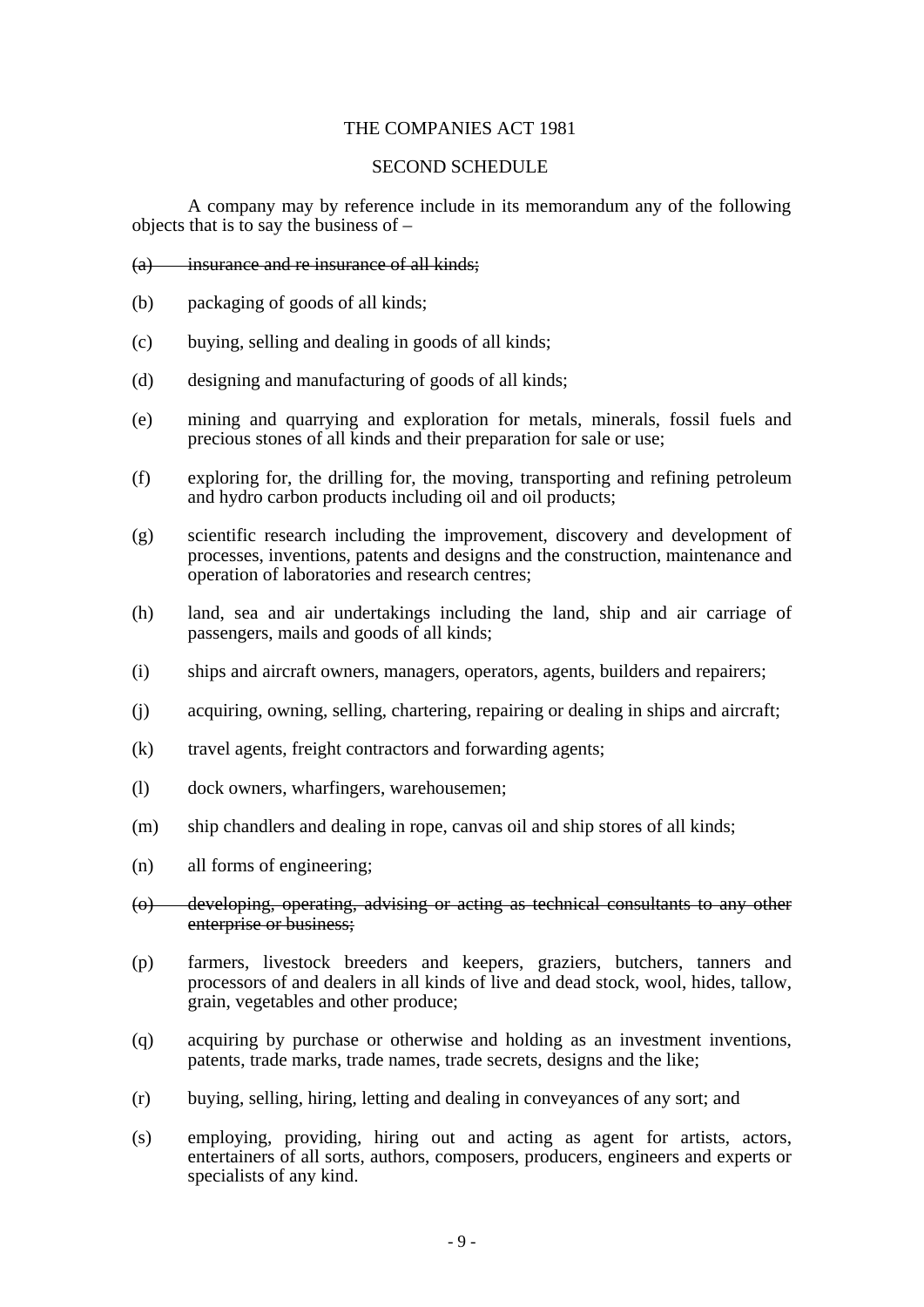- (t) to acquire by purchase or otherwise hold, sell, dispose of and deal in real property situated outside Bermuda and in personal property of all kinds wheresoever situated.
- (u) to enter into any guarantee, contract of indemnity or suretyship and to assure, support or secure with or without consideration or benefit the performance of any obligations of any person or persons and to guarantee the fidelity of individuals filling or about to fill situations of trust or confidence.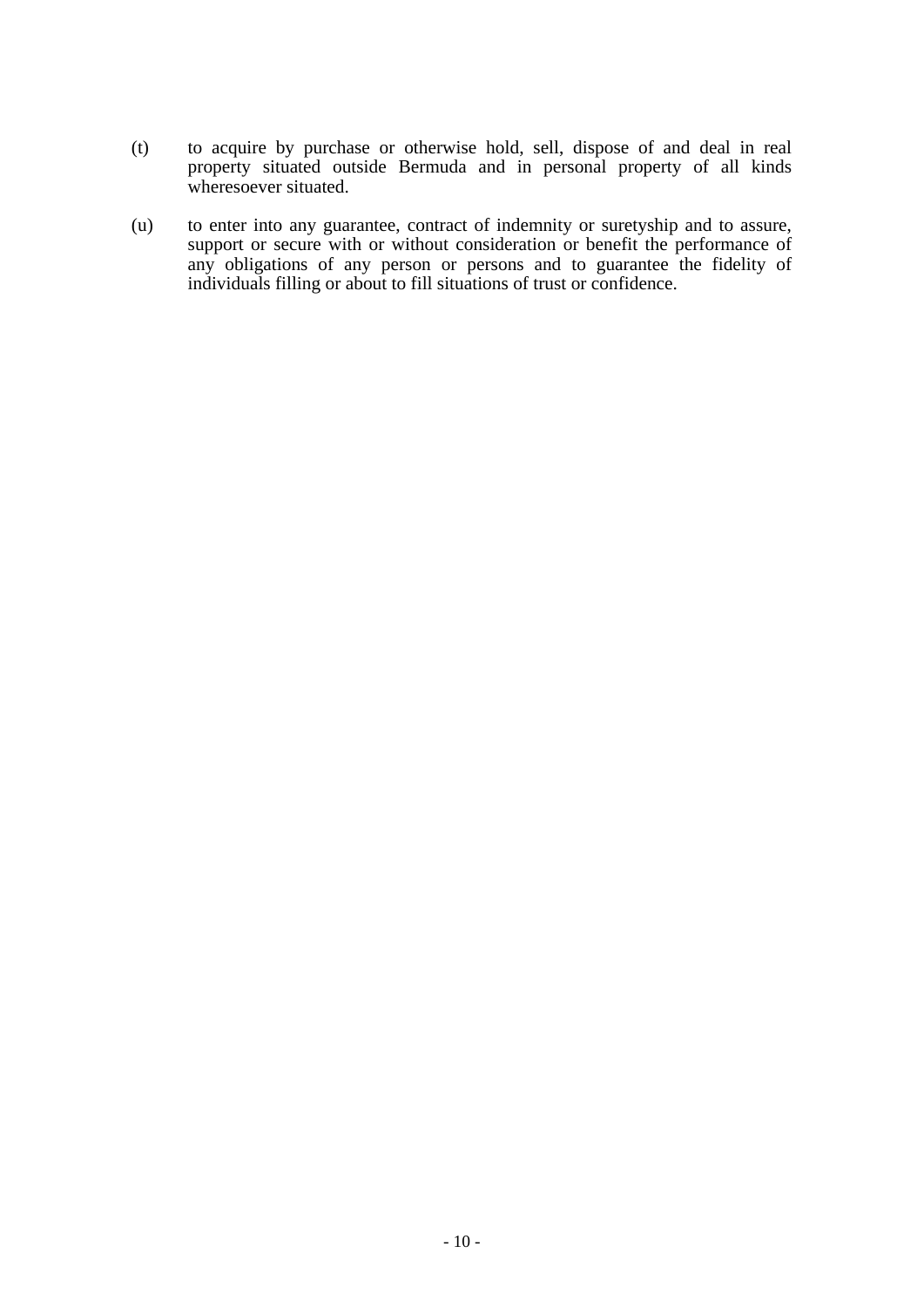## **BYE-LAWS**

## **OF**

## **ICube Technology Holdings Limited**  中國微電子科技集團有限公司**\* (Incorporated in Bermuda with limited liability)**

(Adopted pursuant to written resolutions passed on 22 February 1994 and embodied all amendments passed by special resolutions up to 28 August 2006)

## **INTERPRETATION**

| Interpretation         | 1(A) | The headings and marginal notes to these Bye-laws are inserted<br>for convenience only and shall not affect the interpretation of<br>these Bye-laws. In these Bye-laws, if not inconsistent with the<br>subject or context:        |
|------------------------|------|------------------------------------------------------------------------------------------------------------------------------------------------------------------------------------------------------------------------------------|
| appointed<br>newspaper |      | "appointed newspaper" shall have the meaning as defined in the<br>Companies Act.                                                                                                                                                   |
| associate              |      | "associate" shall have the meaning attributed to it in the rules of<br>the Stock Exchange.                                                                                                                                         |
| Auditors               |      | "Auditors" shall mean the auditors for the time being of the<br>Company.                                                                                                                                                           |
| <b>Board</b>           |      | "Board" shall mean the Directors from time to time and for the<br>time being of the Company or such of the Directors as are<br>present at a duly convened meeting of the Directors of the<br>Company at which a quorum is present. |
| Capital                |      | "capital" shall mean the share capital from time to time of the<br>Company.                                                                                                                                                        |
| Chairman               |      | "Chairman" shall mean the chairman presiding at any meeting<br>of members or of the Board.                                                                                                                                         |
| Company                |      | "Company" shall mean "Chaifa Holdings Limited.                                                                                                                                                                                     |
| Director               |      | "Director" shall mean a director for the time being of the<br>Company.                                                                                                                                                             |

\* for identification purposes only

<sup>#</sup> The Company was incorporated under the name "Chaifa Holdings Limited". The Company's name changed to "139 Holdings Limited" on 22 September 2000, and to "GR Vietnam Holdings Limited" on 26 November 2007, and to "ICube Technology Holdings Limited" on 9 November 2010.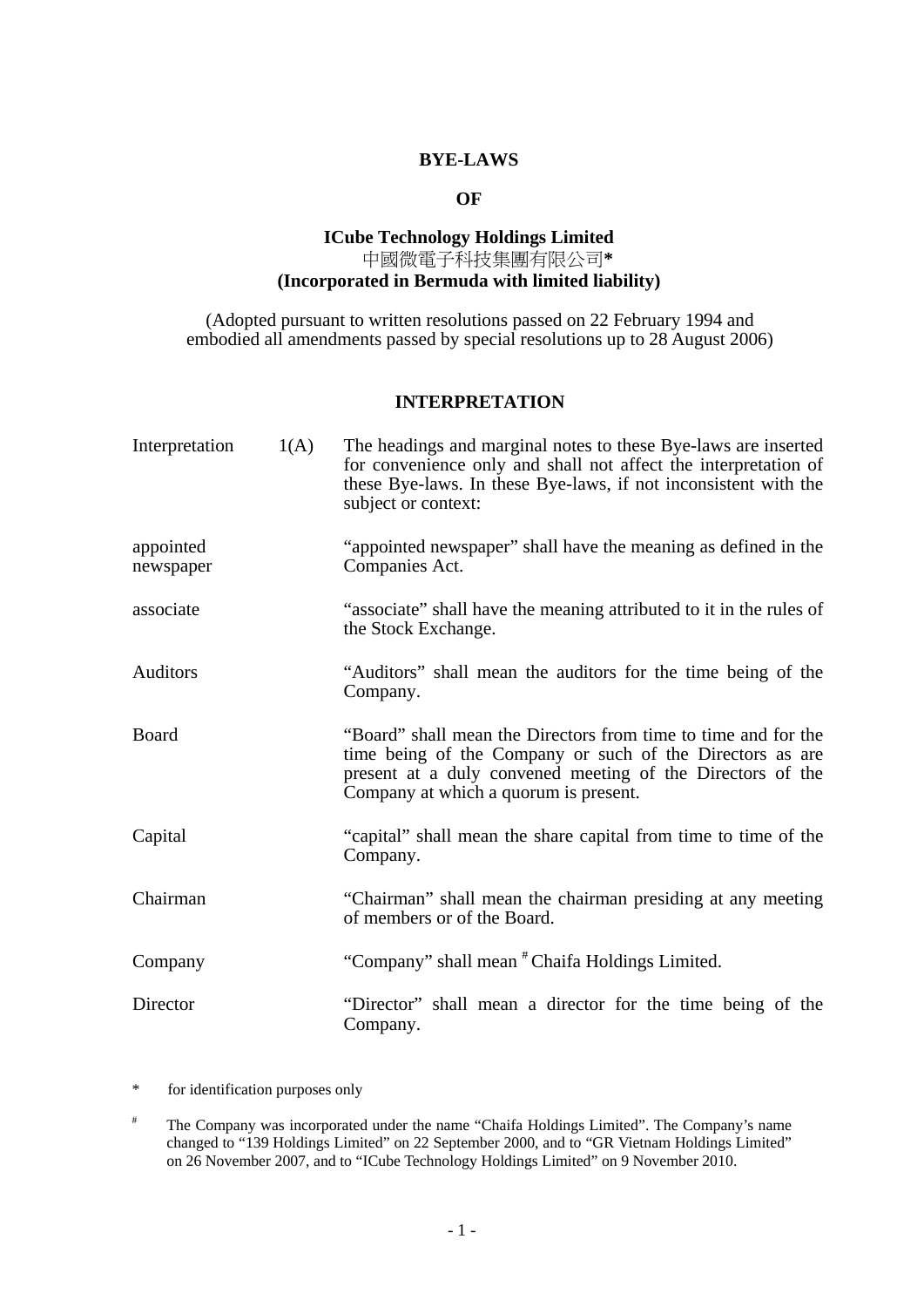| dividend               | "dividend" shall include bonus, scrip dividends, distributions in<br>specie or in kind, capital distributions and capitalisation issues,<br>if not inconsistent with the subject or context.                                                                                                                                                                                                                                                                                          |
|------------------------|---------------------------------------------------------------------------------------------------------------------------------------------------------------------------------------------------------------------------------------------------------------------------------------------------------------------------------------------------------------------------------------------------------------------------------------------------------------------------------------|
| dollars                | "dollars" and "\$" shall mean the lawful currency of Hong Kong.                                                                                                                                                                                                                                                                                                                                                                                                                       |
| Head Office            | "Head Office" shall mean such office of the Company as the<br>Directors may from time to time determine to be the principal<br>office of the Company.                                                                                                                                                                                                                                                                                                                                 |
| month                  | "month" shall mean a calendar month.                                                                                                                                                                                                                                                                                                                                                                                                                                                  |
| Newspapers             | "Newspapers" in relation to any newspaper circulating in the<br>Relevant Territory shall mean a newspaper published daily and<br>circulating generally in the Relevant Territory and specified in<br>the list of newspaper issued and published by the relevant<br>government authority in the Relevant Territory (if any).                                                                                                                                                           |
| Ordinary<br>Resolution | "Ordinary Resolution" shall mean a resolution passed by a<br>simple majority of such members as, being entitled to do so,<br>vote in person or by proxy at a general meeting of the Company<br>of which not less than fourteen (14) days' notice has been duly<br>given.                                                                                                                                                                                                              |
| paid up                | "paid up" shall mean paid up or credited as paid up.                                                                                                                                                                                                                                                                                                                                                                                                                                  |
| Register               | "Register" shall mean the principal register of members of the<br>Company in Bermuda and shall include any branch registers to<br>be kept pursuant to the Companies Act.                                                                                                                                                                                                                                                                                                              |
| Registered<br>Office   | "Registered Office" shall mean the registered office of the<br>Company in Bermuda for the time being.                                                                                                                                                                                                                                                                                                                                                                                 |
| Registration<br>Office | "Registration Office" shall mean in respect of any class of share<br>capital such place or places in the Relevant Territory or<br>elsewhere where the Board from time to time determines to<br>keep a branch register of members in respect of that class of<br>share capital and where (except in cases where the Board<br>otherwise agrees) transfers or other documents of title for such<br>class of share capital are to be lodged for registration and are to<br>be registered. |
| Relevant<br>Territory  | "Relevant Territory" shall mean Hong Kong or such other<br>territory as the Board may from time to time decide where the<br>issued share capital of the Company is primarily listed on a<br>stock exchange in such territory.                                                                                                                                                                                                                                                         |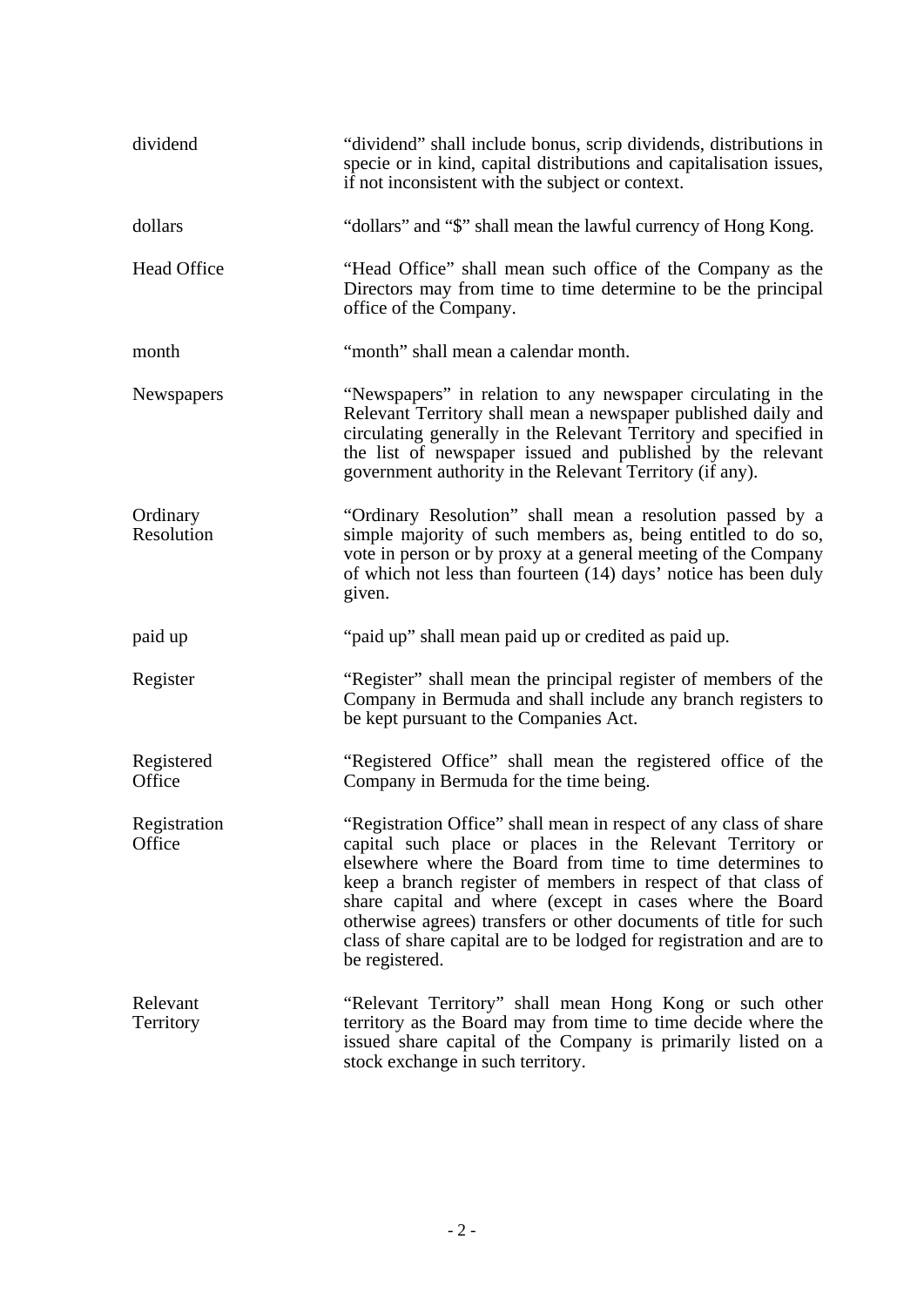| seal                     | "seal" shall mean one or more seals of the Company (including<br>a duplicate or a securities seal) for use in Bermuda or in any<br>place outside Bermuda.                                                                                                                                                                                                                                                                                                                                                                                                                                                                                                                                                                                                                                                                                                                                                                                                                                                      |
|--------------------------|----------------------------------------------------------------------------------------------------------------------------------------------------------------------------------------------------------------------------------------------------------------------------------------------------------------------------------------------------------------------------------------------------------------------------------------------------------------------------------------------------------------------------------------------------------------------------------------------------------------------------------------------------------------------------------------------------------------------------------------------------------------------------------------------------------------------------------------------------------------------------------------------------------------------------------------------------------------------------------------------------------------|
| Secretary                | "Secretary" shall mean the person, firm or corporation for the<br>time being performing the duties of that office of the Company<br>and includes any assistant, temporary or deputy secretary.                                                                                                                                                                                                                                                                                                                                                                                                                                                                                                                                                                                                                                                                                                                                                                                                                 |
| share                    | "share" shall mean a share in the capital of the Company and<br>includes stock except where a distinction between stock and<br>shares is expressed or implied.                                                                                                                                                                                                                                                                                                                                                                                                                                                                                                                                                                                                                                                                                                                                                                                                                                                 |
| shareholders<br>members  | "shareholders" or "members" shall mean the duly registered<br>holders (including joint holders) from time to time of the shares.                                                                                                                                                                                                                                                                                                                                                                                                                                                                                                                                                                                                                                                                                                                                                                                                                                                                               |
| Special<br>Resolution    | "Special Resolution" shall mean a resolution passed by a<br>majority of not less than three-fourths of the votes cast by such<br>members as, being entitled so to do, vote in person or, in the<br>cases of such members which are corporations, vote by their<br>respective duly authorised representatives or, where proxies are<br>allowed, vote by proxy at a general meeting of which not less<br>than twenty-one (21) days' notice, specifying the intention to<br>propose the resolution as a special resolution, has been duly<br>given. Provided that except in the case of an annual general<br>meeting, if it is so agreed by a majority in number of the<br>members having a right to attend and vote at any such meeting,<br>being a majority together holding not less than 95 per cent. in<br>nominal value of the shares giving that right, a resolution may be<br>proposed and passed as a Special Resolution at a meeting of<br>which less than twenty-one (21) days' notice has been given. |
| <b>Stock</b><br>Exchange | "Stock Exchange" shall mean the principal stock exchange in<br>the Relevant Territory on which the issued shares of the<br>Company are primarily listed.                                                                                                                                                                                                                                                                                                                                                                                                                                                                                                                                                                                                                                                                                                                                                                                                                                                       |
| <b>Companies Act</b>     | "Companies Act" shall means The Companies Act 1981 of<br>Bermuda (as amended) and any amendments thereto or<br>re-enactments thereof for the time being in force and includes<br>every other law incorporated therewith or substituted therefor;<br>and in the case of any such amendment and substitution the<br>references in these Bye-laws to the provisions of the Companies<br>Act shall be read as references to the provisions thereof as<br>amended or substituted therefor in the new Companies Act.                                                                                                                                                                                                                                                                                                                                                                                                                                                                                                 |
| these Bye-laws           | "these Bye-laws" shall mean the present Bye-laws and all<br>supplementary, amended or substituted Bye-laws for the time in<br>force.                                                                                                                                                                                                                                                                                                                                                                                                                                                                                                                                                                                                                                                                                                                                                                                                                                                                           |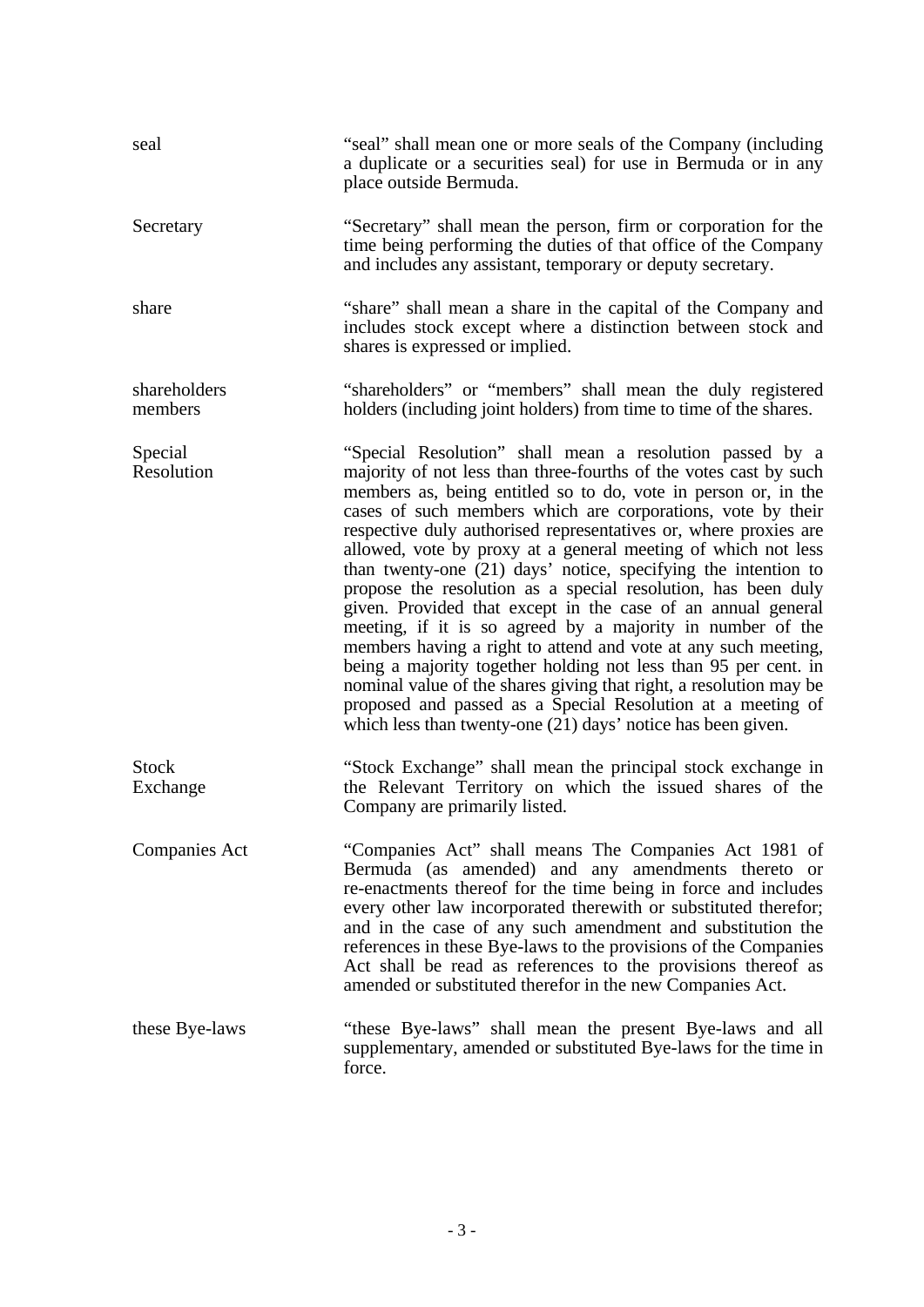| <b>Transfer Office</b>                      |       | "Transfer Office" shall mean the place where the Register is<br>situate for the time being in accordance with the Companies Act.                                                                                                                                                             |
|---------------------------------------------|-------|----------------------------------------------------------------------------------------------------------------------------------------------------------------------------------------------------------------------------------------------------------------------------------------------|
| writing printing                            |       | "writing" or "printing" shall include writing, printing,<br>lithography, photography, type-writing,<br>cable and telex<br>messages, facsimile transmission and any and every other mode<br>of representing or reproducing words or figures in a visible,<br>legible and non-transitory form. |
| <b>Clearing House</b>                       |       | a clearing house recognised by the laws of the jurisdiction in<br>which the shares of the Company are listed or quoted on a stock<br>exchange in such jurisdiction.                                                                                                                          |
| year                                        |       | "year" shall mean calendar year.                                                                                                                                                                                                                                                             |
| Words in the<br>(B)<br><b>Companies Act</b> |       | In these Bye-laws:                                                                                                                                                                                                                                                                           |
| to bear same<br>meaning in<br>Bye-laws      | (i)   | any words defined in the Companies Act shall unless<br>otherwise defined herein and if not inconsistent with the<br>subject and/or context, bear the same meanings when<br>used in these Bye-laws;                                                                                           |
|                                             | (ii)  | words importing individuals shall include companies and<br>corporations and vice versa;                                                                                                                                                                                                      |
|                                             | (iii) | words denoting the singular shall include the plural and<br>vice versa; and                                                                                                                                                                                                                  |
|                                             | (iv)  | words importing any gender shall include all genders<br>and vice versa.                                                                                                                                                                                                                      |
|                                             |       | <b>SHARE CAPITAL AND MODIFICATION OF RIGHTS</b>                                                                                                                                                                                                                                              |
| $*** 2.$<br>Capital                         |       | The authorised capital of the Company at the date of the<br>adoption of these Bye-law is \$50,000,000 divided into                                                                                                                                                                           |

Power of Company to purchase its own shares and warrants 3. Subject to the Companies Act and where applicable, the rules of the Stock Exchange, the power of the Company to purchase or otherwise acquire its own shares and/or warrants shall be exercisable by the Board upon such terms and subject to such conditions as it thinks fit.

500,000,000 ordinary shares of \$0.10 each.

<sup>##</sup> The authorised share capital of the Company is now HK\$600,000,000.00 divided into 60,000,000,000 shares of HK\$0.01 each.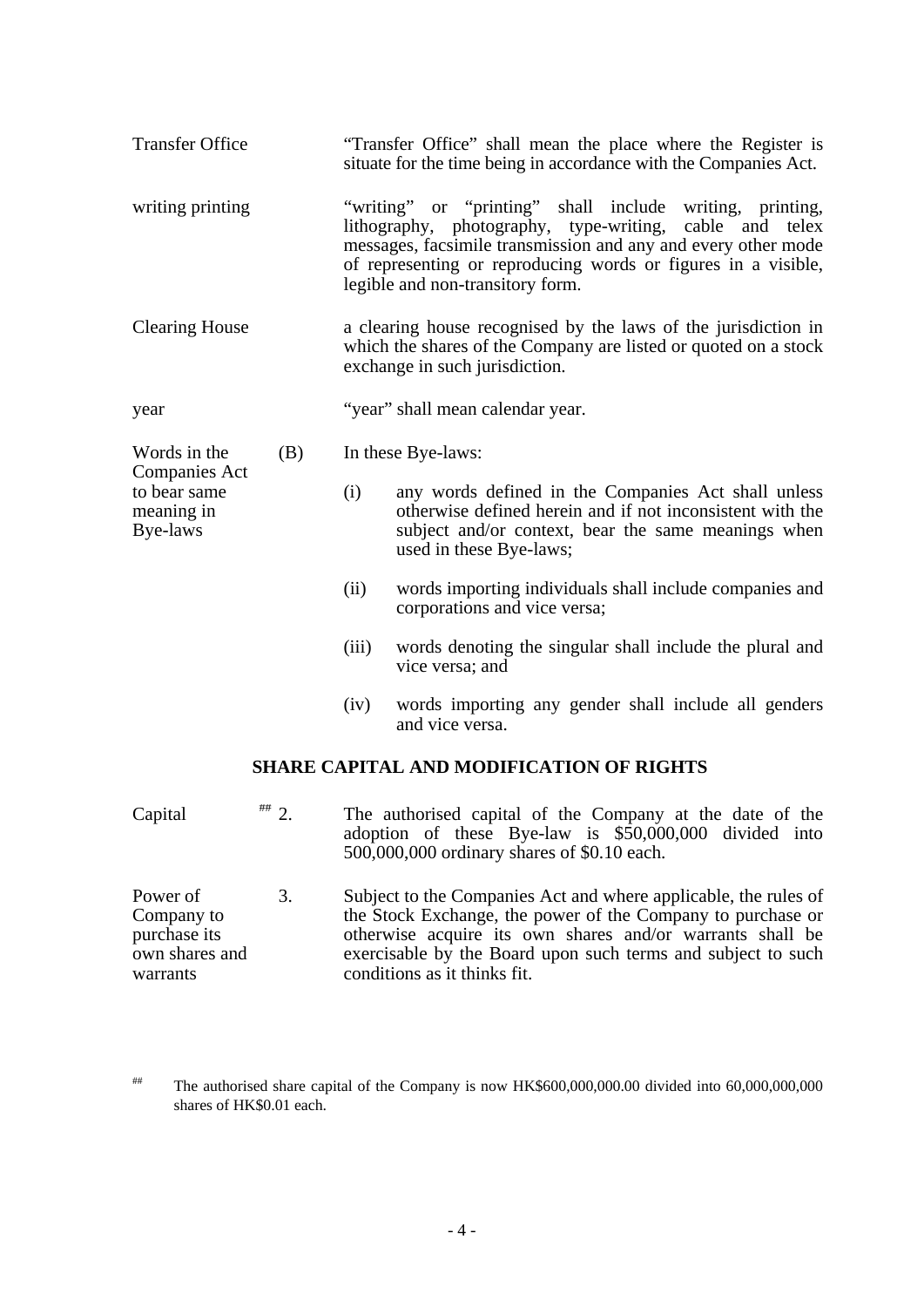- Issue of shares 4. Without prejudice to any special rights or restrictions for the time being attaching to any shares or class of shares, any share may be issued upon such terms and conditions and with such preferred, deferred or other special rights, or such restrictions, whether as regards dividend, voting, return of capital or otherwise, as the Company may from time to time by Ordinary Resolution determine (or, in the absence of any such determination or so far as the same may not make specific provision, as the Board may determine) and any preference share may, subject to the provisions of the Companies Act and with the sanction of a Special Resolution, be issued on terms that it is liable to be redeemed upon the happening of a specified event or upon a given date and either at the option of the Company or, if so authorised by the Memorandum of Association of the Company, at the option of the holder. Fractions of shares or percentage may be issued and shall carry the appropriate fraction or percentage of the rights attached to a full share, including voting. Where the Company purchases for redemption a redeemable share, purchases not made through the market or by tender shall be limited to a maximum price as may from time to time be determined by the Company in general meeting, either generally or with regard to specific purchases. If purchases are by tender, tenders shall be available to all Members alike.
- Issue of **Warrants** 5. The Board may issue warrants to subscribe for any class of shares or securities of the Company on such terms as it may from time to time determine. Where power is exercised to issue warrants to bearer, no new warrant shall be issued to replace any warrant that has been lost, unless the Board is satisfied beyond reasonable doubt that the original has been destroyed and the Company has received an indemnity in such form as the Board shall think fit with regard to the issue of any such new warrant.
- How rights of shares may be varied 6. For the purpose of Section 47 of the Companies Act, if at any time the share capital is divided into different classes of shares, all or any of the special rights attached to any class of shares for the time being forming part of the capital of the Company (unless otherwise provided by the term of issue of the shares of that class) may, subject to the provisions of the Companies Act, be varied or abrogated either while the Company is a going concern or during or in contemplation of a winding-up, with the consent in writing of the holder(s) of not less than three-fourths in nominal value of the issued shares of that class, or with the sanction of a Special Resolution passed at a separate general meeting of holders of the shares of that class. To every such separate general meeting of holders of the shares of that class.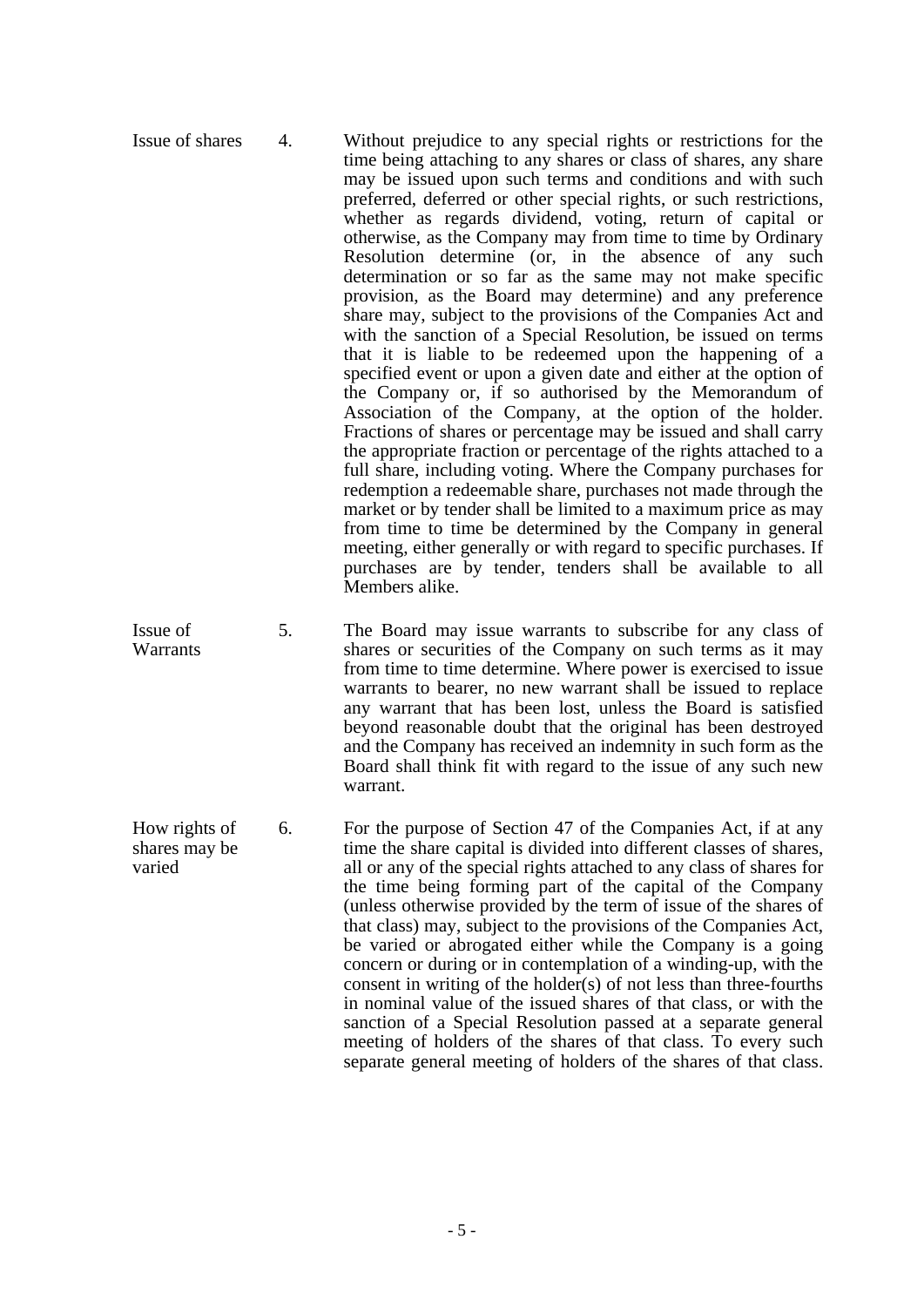To every such separate general meeting, all the provisions of these Bye-laws relating to general meetings of the Company or the proceedings thereat shall mutatis mutandis apply, except that the necessary quorum (other than at an adjourned meeting) shall be two (2) persons (in the case of a member being a corporation, acting by its duly authorised representative) at least holding or representing by proxy, one-third in nominal value of the issued shares of the class, however, in the case of a company having only one member, one member present in person or by proxy constitutes the necessary quorum (but so that if at any adjourned meeting of such holders a quorum as above defined is not present any two persons (in the case of a member being a corporation, acting by its duly authorised representative) holding shares of the class or their proxies shall be a quorum whatever the number of shares held by them) and that any holder of shares of the class present in person or by proxy may demand a poll and shall, on a poll, have one vote in respect of every share of the class held by him. The rights conferred upon the holders of any shares or class of shares shall not, unless otherwise expressly provided in the rights attaching to or the terms of issue of such shares, be deemed to be varied by the creation or issue of further shares ranking pari passu therewith.

Company not 7. Neither the Company nor any of its subsidiaries shall directly or indirectly give financial assistance to a person who is acquiring or proposing to acquire shares in the Company for the purpose of that acquisition whether before or at the same time as the acquisition takes place or afterwards PROVIDED that nothing in this Bye-law shall prohibit transactions permitted by the Companies Act.

8. All unissued shares in the Company shall be at the disposal of the Board which may offer, allot, grant options over or otherwise dispose of them to such persons, at such times, for such consideration and generally on such terms as the Board in its absolute discretion thinks fit, but so that no shares shall be issued at a discount. The Directors shall, as regards any offer of allotment or shares, comply with the provisions of the Companies Act, if and so far as such provisions may be applicable hereto. Neither the Company nor the Board shall be obliged, when making or granting any allotment of, offer, of, option over or disposal of shares, to make, or make available, any such offer, option or shares to shareholders or others with registered addresses in any particular territory or territories being a territory or territories where, in the absence of a registration statement or other special formalities, this would or might, in the opinion of the Board, be unlawful or impracticable. Shareholders affected as a result of the foregoing provision shall not be, or be deemed to be, a separate class of shareholders for any purpose whatsoever.

to give financial assistance to acquire its own shares

Shares at the disposal of the **Board**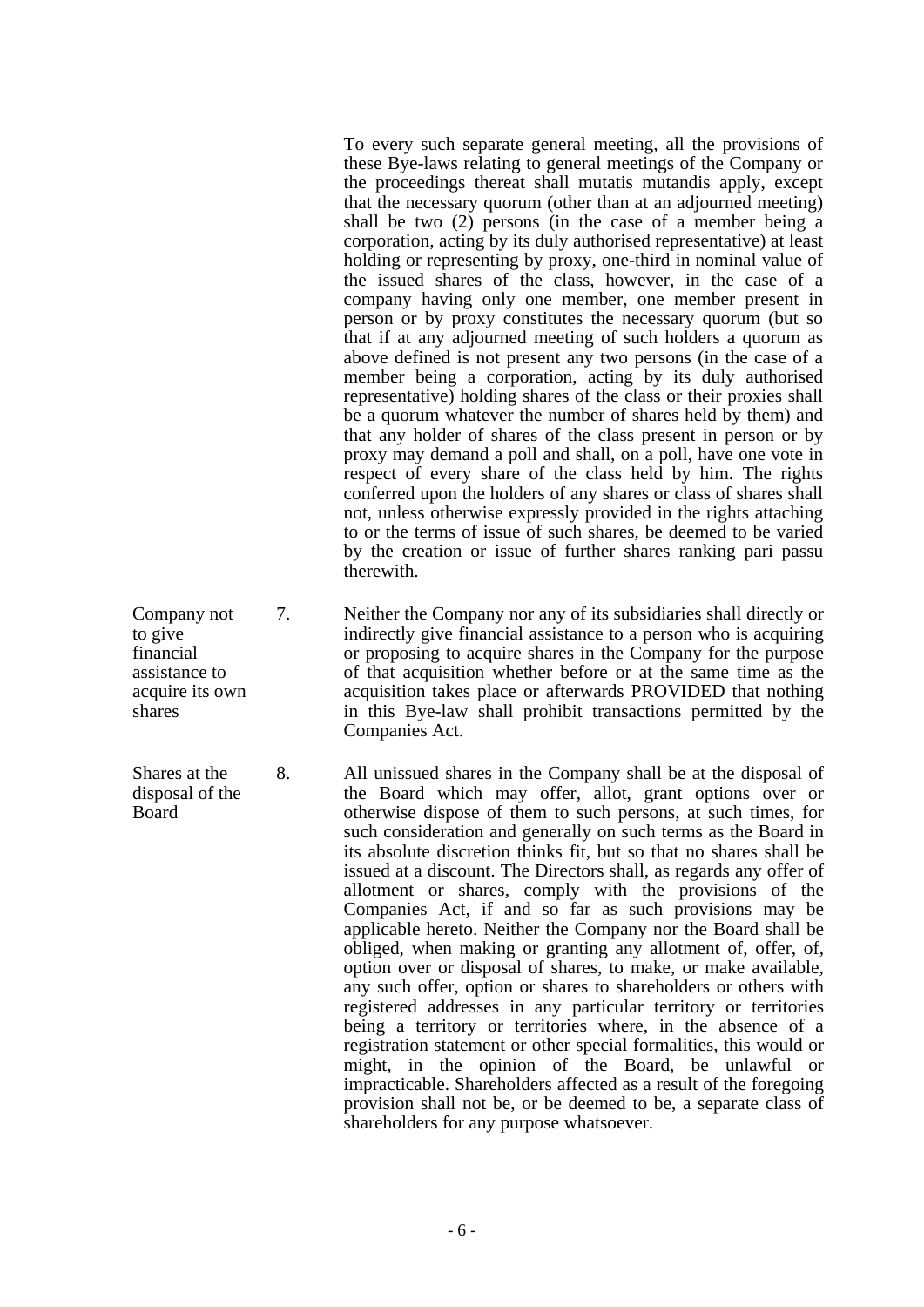- Company may pay commission 9. The Company (or the Board on behalf of the Company) may, unless prohibited by law pay a commission by applying its shares or capital moneys or otherwise to any person for subscribing or agreeing to subscribe (whether absolutely or conditionally) for any shares or other securities of the Company or procuring or agreeing to procure subscriptions (whether absolute or conditional) for any shares or other securities of the Company but so that the conditions and requirements of the Companies Act shall be observed and complied with and in each case the commission shall not exceed 10 per cent. of the price at which such shares or securities are issued or an amount equivalent thereto. The Company (or the Board on behalf of the Company) may also on any issue of shares pay such brokerage as may be lawful.
- Company not to recognise trusts in respect of shares 10. Except as otherwise expressly provided by these Bye-laws or as required by law or ordered by a court of competent jurisdiction, the Company shall be entitled to treat the registered holder of any share as the absolute owner thereof; no person shall be recognised by the Company as holding any share upon any trust and the Company shall not be bound by or be compelled in any way to recognise (even when having notice thereof) any equitable, contingent, future or partial interest in any shares or any interest in any fractional part of a share or any other rights in respect of any shares.

## **REGISTER OF MEMBERS AND SHARE CERTIFICATES**

| Share register                     | 11(A) | The Board shall cause to be kept at the Registered Office or,<br>subject to the Companies Act, at such place as it deems fit a<br>register of the members and there shall be entered therein the<br>particulars of the members and the shares issued to each of<br>them and other particulars required under the Companies Act. |
|------------------------------------|-------|---------------------------------------------------------------------------------------------------------------------------------------------------------------------------------------------------------------------------------------------------------------------------------------------------------------------------------|
| Local or<br><b>Branch Register</b> | (B)   | Subject to the provisions of the Companies Act, if the Board<br>considers it necessary or appropriate, the Company may<br>establish and maintain a branch register of registers of members<br>at such location or locations whether in Bermuda or elsewhere.                                                                    |
| Register open<br>for inspection    | 12(A) | Except when the register of members is closed in accordance<br>with the Companies Act and the Bye-laws, the Register shall<br>during business hours be opened to the inspection of any<br>member at the Transfer Office and, where applicable, the<br>Registration Office without charge.                                       |
| Business hours                     | (B)   | The reference to business hours is subject to such reasonable<br>restrictions as the Company in general meeting may impose, but<br>so that not less than two (2) hours in each day is to be allowed<br>for inspection.                                                                                                          |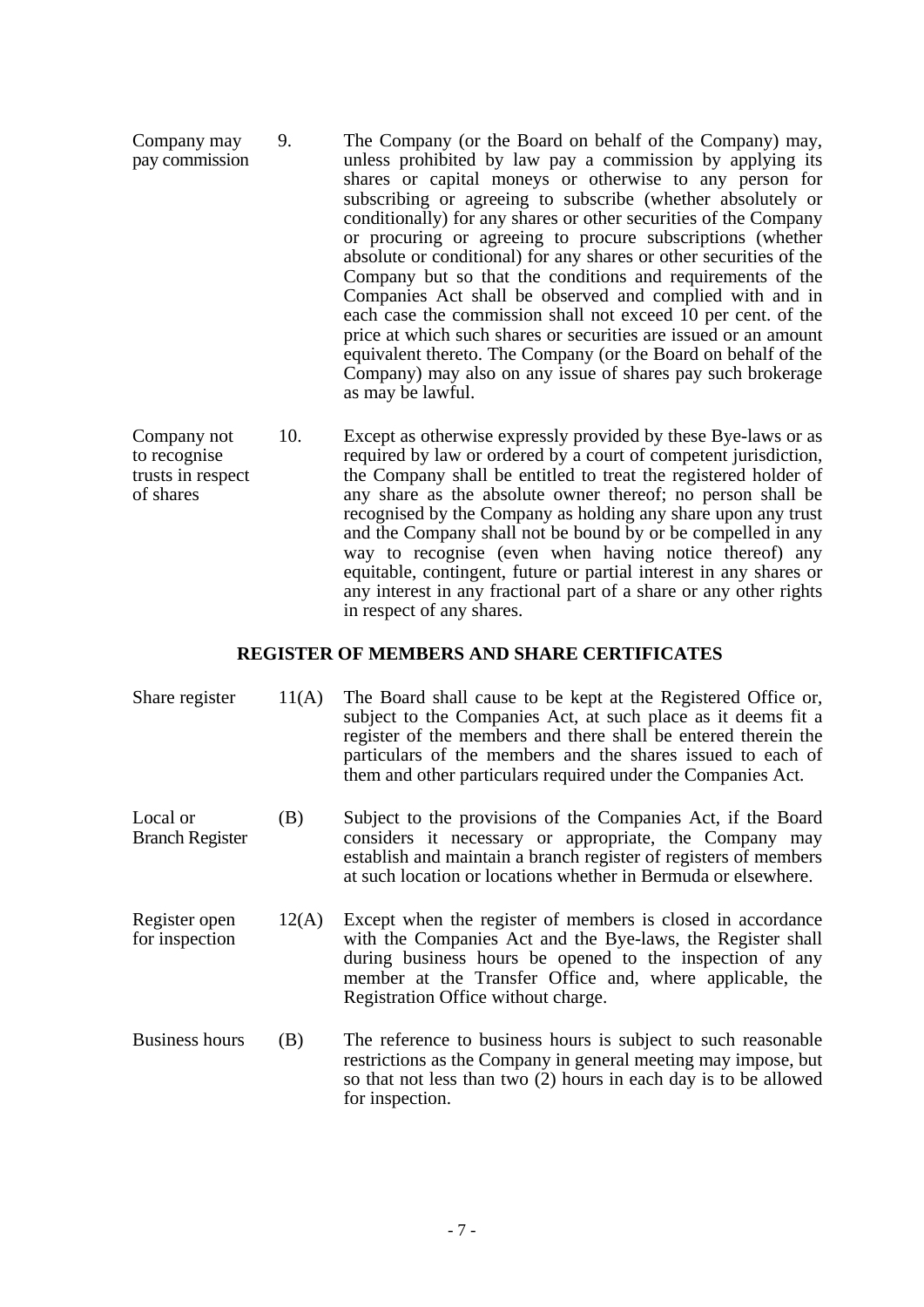- (C) Any member may require a copy of the register, or any part thereof, on payment of such fee as may be prescribed by the Company subject to the Companies Act and the rules of the Stock Exchange. The Company shall cause any copy so required by any person to be sent to that person within a period of ten (10) days commencing on the date next after the day on which the request is received by the Company.
- **Share** certificates 13. Every person whose name is entered as a member in the Register shall be entitled without payment to receive, within twenty one (21) day after allotment of any shares or after lodgment with the Company of any shares and valid transfer of any shares (or within such other period as the conditions of issue shall provide), one certificate for all his shares so allotted or transferred or, if he shall so request, in a case where the allotment or transfer is of a number of shares in excess of the number from the time being forming a Stock Exchange board lot, upon payment, in the case of a transfer of \$2 (or such higher sum as may from time to time be permitted by the rules of the Stock Exchange) for every certificate after the first or such lesser sum as the Board shall from time to time determine, such numbers of certificates for shares in such Stock Exchange board lots or multiples thereof as he shall request and one for the balance (if any) of the shares in question.
- Certificates to be sealed 14. Every certificate for shares, warrants, or debentures or representing any other form of securities of the Company shall be issued under the seal of the Company, which for this purpose may be a securities seal.
- Every certificate to specify number of shares 15. Every share certificate hereafter issued shall be sealed and shall specify the number and class of the shares in respect of which it is issued and the amount paid up, as the case may be, and where the share capital of the Company is divided into different classes of shares, shall contain such words and/or statements as are required by the Companies Act and may otherwise be in such form as the Board may from time to time prescribe. A share certificate shall relate to only one class of shares. The Board may by resolution determine, either generally or in any particular case or cases, that any signatures on any such certificates (or certificates in respect of other securities) need not be autographic but may be affixed to any such certificate by some mechanical means or may be printed thereon or that such certificates need not be signed by any person.
- Joint holders 16. Where two (2) or more persons are registered as the holders of any shares they shall be deemed to hold the same as joint tenants with benefits of survivorship, subject to the following provisions:
	- (1) the Company shall not be bond to register more than four (4) persons as the joint holders of any shares;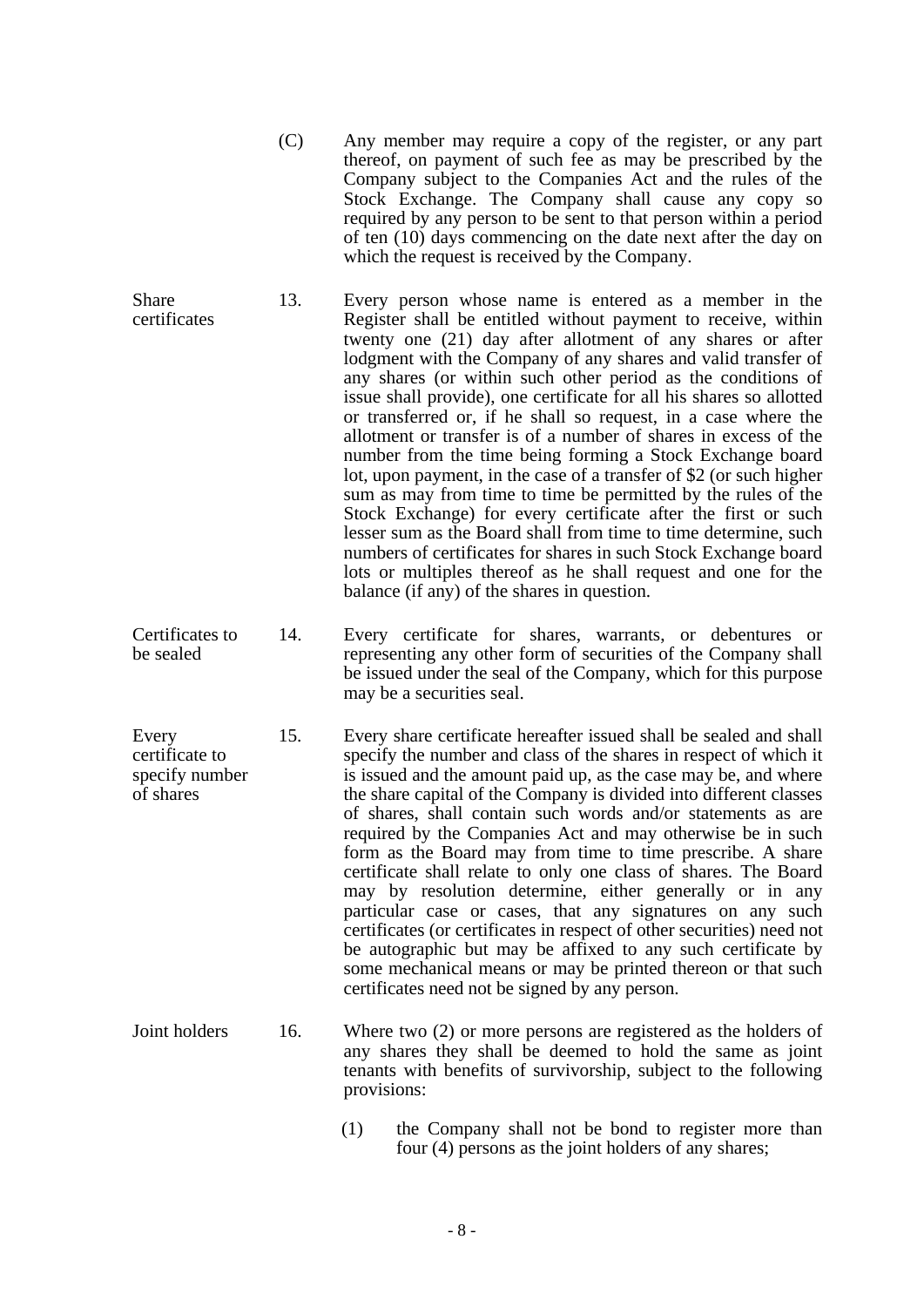- (2) the joint holders of any shares shall be liable severally as well as jointly for all payments which ought to be made in respect of such shares;
- (3) on the death of any one of such joint holders the survivor shall be the only person or persons recognised by the Company as having any title to any such shares but the Board may require such evidence of death as it may deem fit; and
- (4) only the person whose name stands first in the Register as one of the joint holders of any share shall be entitled to delivery of the certificate relating to such share, or to receive notices from the Company, or to attend or vote at general meetings of the Company, and any notice given to such person shall be deemed notice to all the joint holders; but any one of such joint holders may be appointed the proxy of the person entitled to vote on behalf of such joint holders, and a such proxy to attend and vote at general meeting of the Company.
- Replacement of share certificates 17. If a share certificate is defaced, lost or destroyed, it may be replaced on payment of such fee, if any, not exceeding \$2 (or such higher sum as may from time to time be permitted by the rules of the Stock Exchange) and on such terms and conditions, if any, as to publication of notices, evidence and indemnity, as the Board thinks fit and in the case of wearing out or defacement, after delivery up of the old certificate. In the case of destruction or loss, the person to whom such replacement certificate is given shall also bear and pay to the Company any exceptional costs and the reasonable out-of-pocket expenses incidental to the investigation by the Company of the evidence of such destruction or loss and of such indemnity.

#### **LIEN**

Company's lien 18. The Company shall have a first and paramount lien on every share (not being a fully paid up share) for all moneys, whether presently payable or not, called or payable at a fixed time in respect of such share; and the Company shall also have a first and paramount lien and charge on all shares (other than fully paid up shares) standing registered in the name of a single member for all the debts and liabilities of such member or his estate to the Company and whether the same shall have been incurred before or after notice to the Company of any equitable or other interest of any person other than such member, and whether the period for the payment or discharge of the same shall have actually arrived or not, and notwithstanding that the same are joint debts or liabilities of such member or his estate or any other person, whether a member of the Company or not. The Company's lien (if any) on a share shall extend to all dividends and bonuses declared in respect thereof. The Board may at any time either generally or in any particularly case waive any lien that has arisen, or resolve that any share shall for some specified period be exempt wholly or partially from the

- 9 -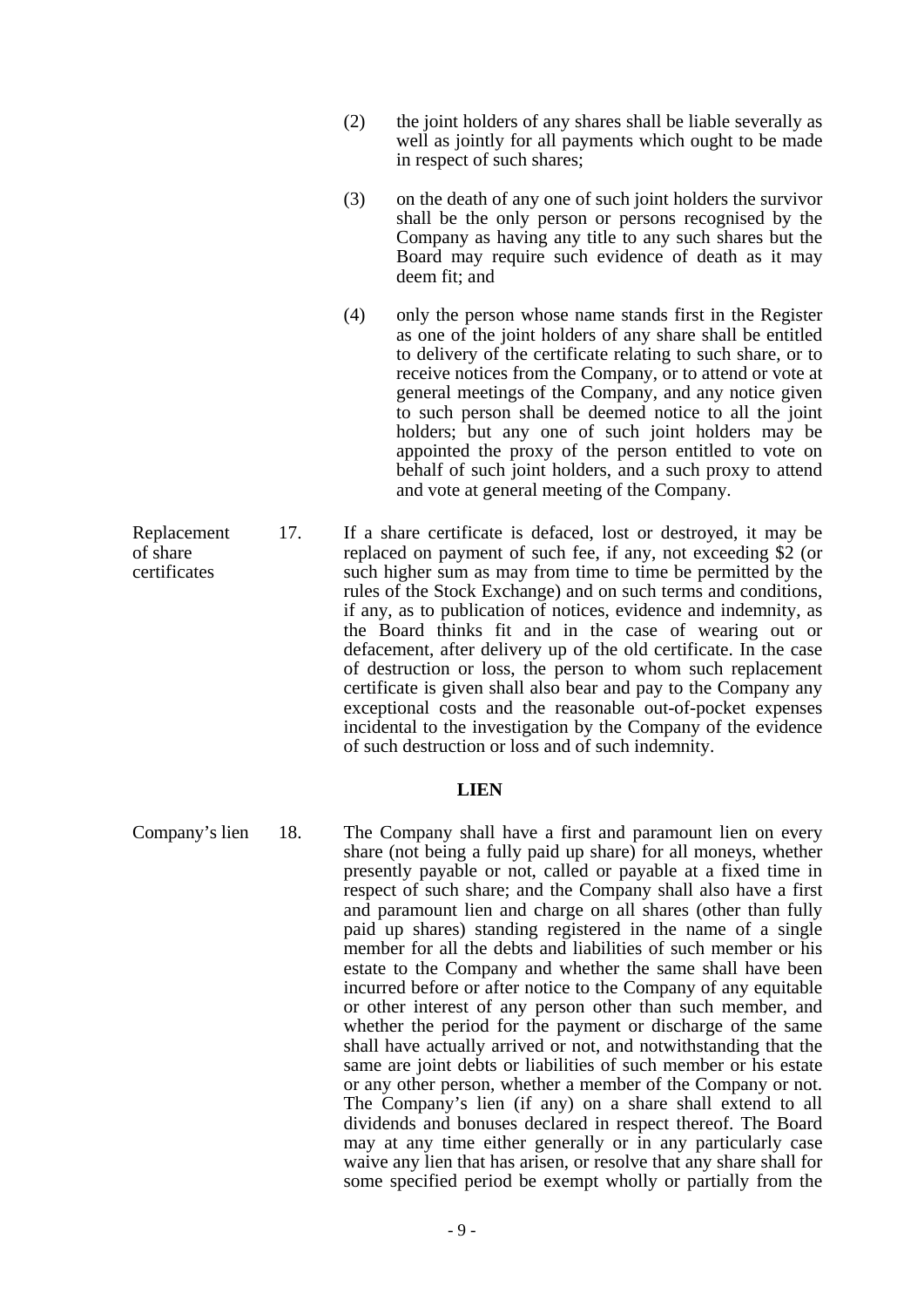provisions of this Bye-law.

- Sale of shares subject to lien 19. The Company may sell in such manner as the Board thinks fit any shares on which the Company has a lien, but no sale shall be made unless some sum in respect of which the lien exists is presently payable or the liability or engagement in respect of which such lien exists is liable to be presently fulfilled or discharged, nor until the expiration of fourteen (14) days after a notice in writing, stating and demanding payment of the sum presently payable or specifying the liability or engagement and demanding fulfillment or discharge thereof and giving notice of intention to sell in default, shall have been given to the registered holder for the time being of the shares or the person entitled thereto by reason of such holder's death or bankruptcy, winding-up or otherwise by operation of law or court order.
- Application of proceeds such sale 20. The net proceeds of such sale, after the payment of the costs of such sale, shall be applied in or towards payment or satisfaction of the debt or liability or engagement in respect whereof the lien exists, so far as the same is presently payable, and any residue shall (subject to a like lien for debts or liabilities not presently payable as existed upon the shares prior to the sale) be paid to the person entitled to the shares at the time of the sale or where two (2) or more persons are registered as the holders of the shares, the person whose name stands first in the Register. For giving effect to any such sale, the Board may authorise some person to transfer the shares sold to the purchaser thereof and may enter the purchaser's name in the Register as holder of the shares, and the purchaser shall not be bound to see to the application of the purchase money, nor shall his title to the shares be affected by any irregularity or invalidity in the proceedings in reference to the sale.

## **CALLS ON SHARES**

Calls Installments 21. The Board may from time to time make such calls as it may think fit upon any member in respect of any moneys unpaid on his shares (whether on account of the nominal value of the shares or by way of premium) and not by the conditions of allotment thereof made payable at fixed times. A call may be made payable either in one sum or by installments. Notice of call 22. Fourteen (14) days' notice at least of any call shall be given specifying the time and place of payment and to whom such call shall be paid. Copy of the notice to be sent to members 23. A copy of the notice referred to in Bye-law 22 shall be sent to the members in the manner in which notices may be sent to members by the Company as herein provided. The non-receipt of a notice of any call by, or the accidental omission to give notice of a call to, any of the members shall not invalidate the

call.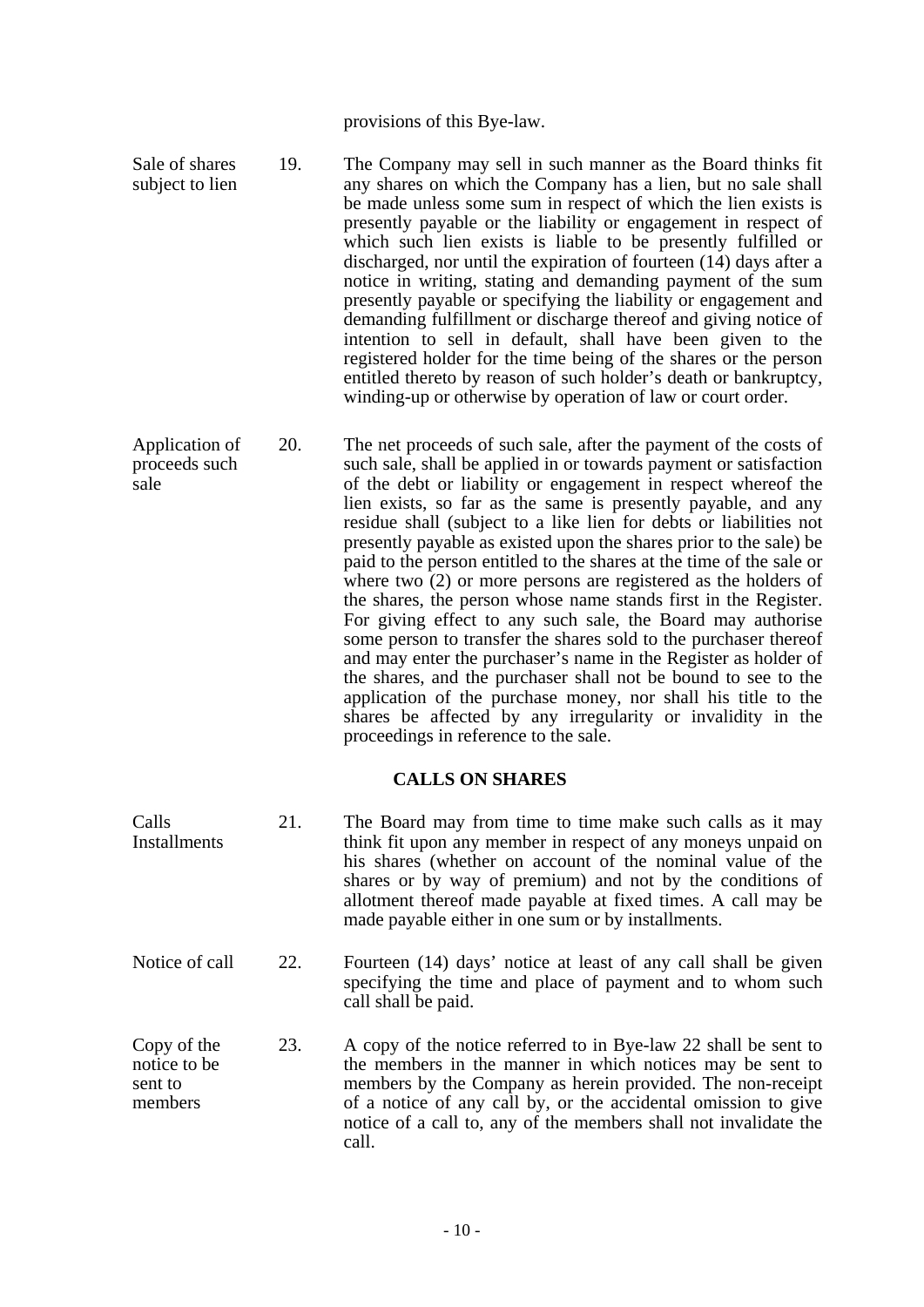| Notice of call<br>may be<br>advertised                         | 24. | Notice of the person appointed to receive payment of every call<br>and of the times and places appointed for payment may be<br>given to the members by notice published in the Newspapers.                                                                                                                                                                                                                                                                                                                                                                                      |
|----------------------------------------------------------------|-----|---------------------------------------------------------------------------------------------------------------------------------------------------------------------------------------------------------------------------------------------------------------------------------------------------------------------------------------------------------------------------------------------------------------------------------------------------------------------------------------------------------------------------------------------------------------------------------|
| Member liable<br>to pay call at<br>appointed time<br>and place | 25. | Every member upon whom a call is made shall pay the amount<br>of every call so made on him to the person and at the time or<br>times and place or places as the Board shall appoint.                                                                                                                                                                                                                                                                                                                                                                                            |
| When call<br>deemed to have<br>been made                       | 26. | A call shall be deemed to have been made at the time when the<br>resolution of the Board authorising such call was passed. A call<br>may be revoked, varied or postponed as the Board may<br>determine.                                                                                                                                                                                                                                                                                                                                                                         |
| Liability to<br>pay call                                       | 27. | A person upon whom a call is made such remain liable for calls<br>made upon him notwithstanding the subsequent transfer of the<br>shares in respect of which the call was made. Joint holders of a<br>share shall be severally as well as jointly liable for the payment<br>of all calls and installments due in respect of such shares or<br>other moneys due in respect thereof.                                                                                                                                                                                              |
| Board may<br>extend time<br>fixed for call                     | 28. | The Board may from time to time at his discretion extend the<br>time fixed for any call, and may extend such time as regards all<br>or any of the members, whom due to residence outside the<br>Relevant Territory or other cause the Board may deem entitled<br>to any such extension but no member shall be entitled to any<br>such extension except as a matter of grace and favour.                                                                                                                                                                                         |
| Interest on<br>unpaid calls                                    | 29. | If any part of a sum payable in respect of any call or any<br>installment of a call is not paid on or before the day appointed<br>for payment thereof, the person or persons from whom the sum<br>is due shall be liable to pay interest on the same at such rate not<br>exceeding 20 per cent. per annum as the Board shall determine,<br>or failing such determination, then at the rate of 20 per cent. per<br>annum from the day appointed for payment thereof to the time<br>of the actual payment; but the Board may waive payment of<br>such interest wholly or in part. |
| Suspension<br>of privileges<br>while call<br>unpaid            | 30. | No member shall, unless the Board otherwise determines, be<br>entitled to receive any dividend or bonus, or to receive notice of<br>or to be present or vote (save as proxy for another member) at<br>any general meeting, either personally or by proxy, or be<br>reckoned in a quorum, or to exercise any other privilege as a<br>member, until all calls or installments due and payable on every<br>share held by him, whether alone or jointly with any other<br>person, together with interest and expenses (if any) shall have<br>been paid.                             |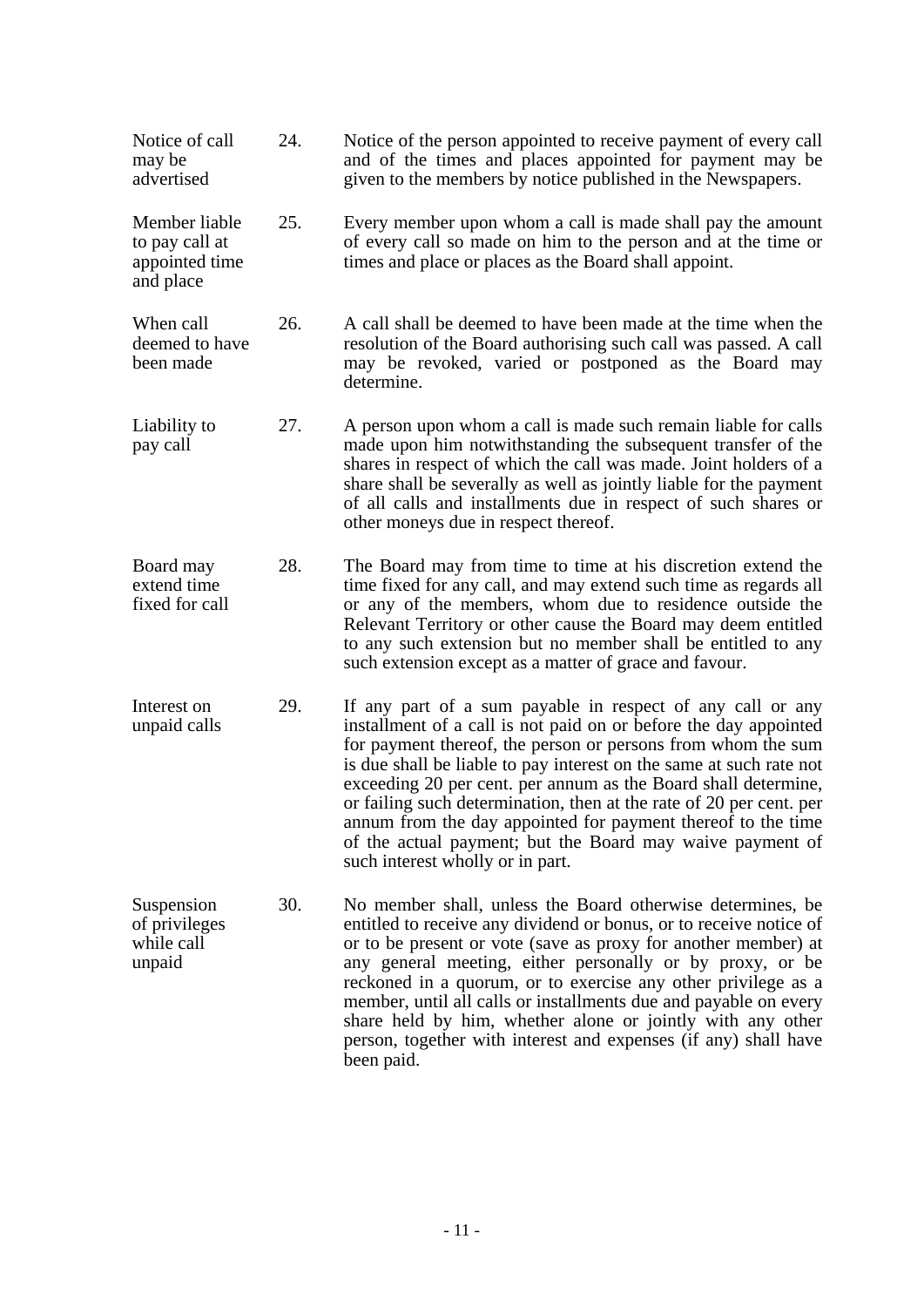- Evidence in action for call 31. On the trial or hearing of any action or other proceedings for the recovery of any money due in respect of any call, it shall be sufficient to prove that the name of the member sued is entered in the Register as the holder, or none of the holders, of the shares in respect of which such debt accrued; that the resolution making the call is duly recorded in the minute book; and that notice of such call was duly given to the member sued in pursuance of these Bye-laws; and it shall not be necessary to prove the appointment of the Directors who made such call, nor any other matters whatsoever, but the proof of the matters aforesaid shall be conclusive evidence of the debt.
- Sums payable on allotment deemed a call 32. Any such which by the terms of allotment of a share or otherwise is made payable upon allotment or at any fixed time, whether on account of the nominal value of the share and/or by way of premium, shall be payable as if it were a call duly made and payable on the date on which by the terms of issue or otherwise is payable, and in case of non-payment all the relevant provisions of these Bye-laws as to payment of interest and expenses, forfeiture and the like, shall apply as if such sum had become payable by virtue of a call duly made and notified. The Board may on the issue of shares differentiate between the allottees or holders as to the amount of calls to be paid and the time of payment.
- Payment of calls in advance 33. The Board may, if it thinks fit, receive from any member willing to advance the same, and either in money or money's worth, all or any part of the money uncalled and unpaid or installments payable upon any shares held by him beyond the amount of the calls actually made thereon, and upon all or any of the moneys being so advanced the Company may pay interest at such rate (if any) not exceeding 20 per cent. per annum as the Board may decide but a payment in advance of a call shall not entitle the member to receive an dividend or to exercise any other rights or privileges as a member in respect of the share or the due portion of the shares upon which payment has been advanced by such member before it is called up. The Board may at any time repay the amount so advanced upon giving to such member not less than one (1) month's notice in writing of its intention in that behalf, unless before the expiration of such notice the amount so advanced shall have been called up on the shares in respect of which it was advanced.

## **TRANSFER OF SHARES**

Form of Transfers 34. Subject to the Companies Act, all transfers of shares may be effected by transfer in writing in the usual or common form or in such other form as the Board may accept and may be under hand or by means of mechanically imprinted signatures.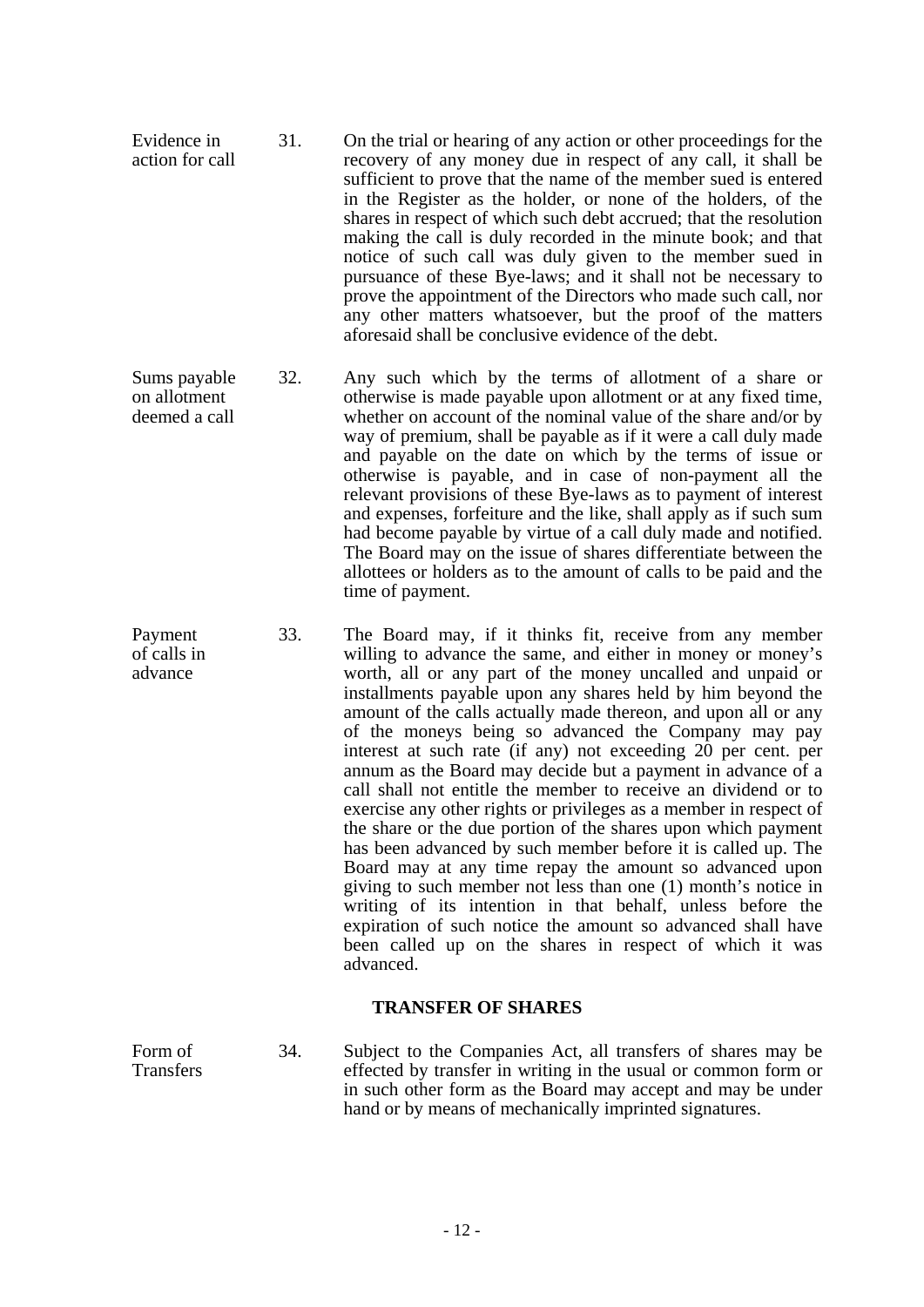- Shares registered on Register, branch register 36(A) Unless the Board determines (subject to such conditions as the Board in its absolute discretion may from time to time stipulate) no shares on the Register shall be transferred to any branch register nor shall shares on any branch register be transferred to the Register or an other branch register. In the event of any such transfer, the shareholder requesting such transfer shall bear the cost of effecting the transfer unless the Board otherwise determines. Unless the Board otherwise determines, all transfers and other documents of title shall be lodged for registration, and registered, in the case of any shares on a branch register, at the relevant Registration Office, and, in the case of any shares on the Register, at the Transfer Notice.
	- (B) Notwithstanding anything contained in this Bye-law, the Company shall as soon as practicable and on a regular basis record in the Register all transfers of shares effected on any branch register and shall at all times maintain the Register in all respects in accordance with the Companies Act.
- Directors may refuse to register a transfer 37. The Board may, in its absolute discretion, and without assigning any reason therefor, refuse to register a transfer of any share (and being a fully paid up share) to a person of whom it does not approve, or any share issued under any share option scheme for employees upon which a restriction on transfer imposed thereby still subsists, and it may also refuse to register any transfer of any share (whether fully paid or not) to more than four (4) joint holders or any transfer of any share (not being a fully paid up share) on which the Company has a lien.
- Notice of refusal 38. If the Board shall refuse to register a transfer of any share, it shall, within 2 months after the date on which the transfer was lodged with the Company, send to each of the transferor and the transferee notice of such refusal.
- **Requirements** as to transfer 39. The Board may also decide to recognise any instrument of transfer unless: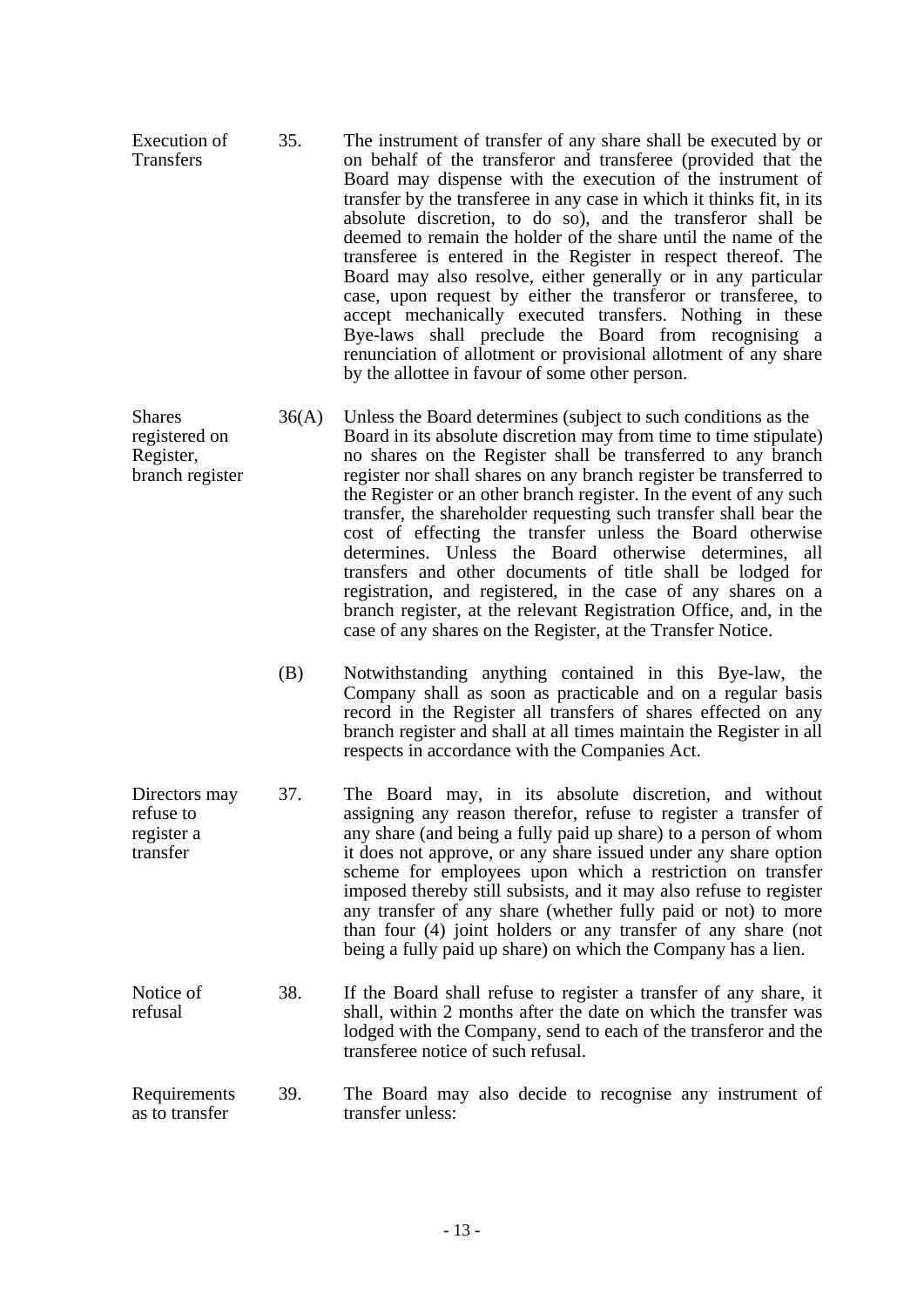- (1) a fee of \$2 (or such higher sum as may from time to time be permitted by the rules of the Stock Exchange in respect thereof) or such lesser sum as the Board may from time to time determine is paid to the Company;
- (2) the instrument of transfer is deposited, in the case of shares on a branch register, at the relevant Registration Office and, in the case of shares on the Register, at the Transfer Notice or at such other place as the Board may appoint, accompanied by the certificate(s) of the shares to which it relates, and such other evidence as the Board may reasonably require to show the right of the transferor to make the transfer (and if the instrument of transfer is executed by some other person on his behalf, the authority of that person so to do);
- (3) the instrument of transfer is in respect of only one class of share;
- (4) the instrument of transfer is properly stamped (if necessary);
- (5) the shares concerned are free of any lien in favour of the Company; and
- (6) where applicable, the permission of the Bermuda Monetary Authority with respect thereto has been obtained.
- No transfer to an infant 40. No transfer of any shares shall be made to an infant or to a person of unsound mind or under other legal disability.
- Certificate of transfer 41. Upon every transfer of shares, the certificate held by the transferor shall be given up to be cancelled, and shall forthwith be cancelled accordingly. A new certificate shall be issued without charge to the transferee in respect of the shares transferred to him and if any of the shares included in the certificate so given up shall be retained by the transferor a new certificate in respect thereof shall be issued to him without charge. All instruments of transfer which are registered may be retained by the Company.
- When transfer books and register may be closed 42. The registration of transfers may be suspended and the Register closed, on giving notice by advertisement in an appointed newspaper and, if applicable, in the Newspapers, at such times and for such periods as the Board may from time to time determine and either generally or in respect of any class of shares. The Register shall not be closed for periods exceeding in the whole thirty (30) days in any year. Any transfer of shares made while the Register is closed shall, as between the Company and the person claiming under the relevant transfer, be considered as made immediately after the re-opening of the Register.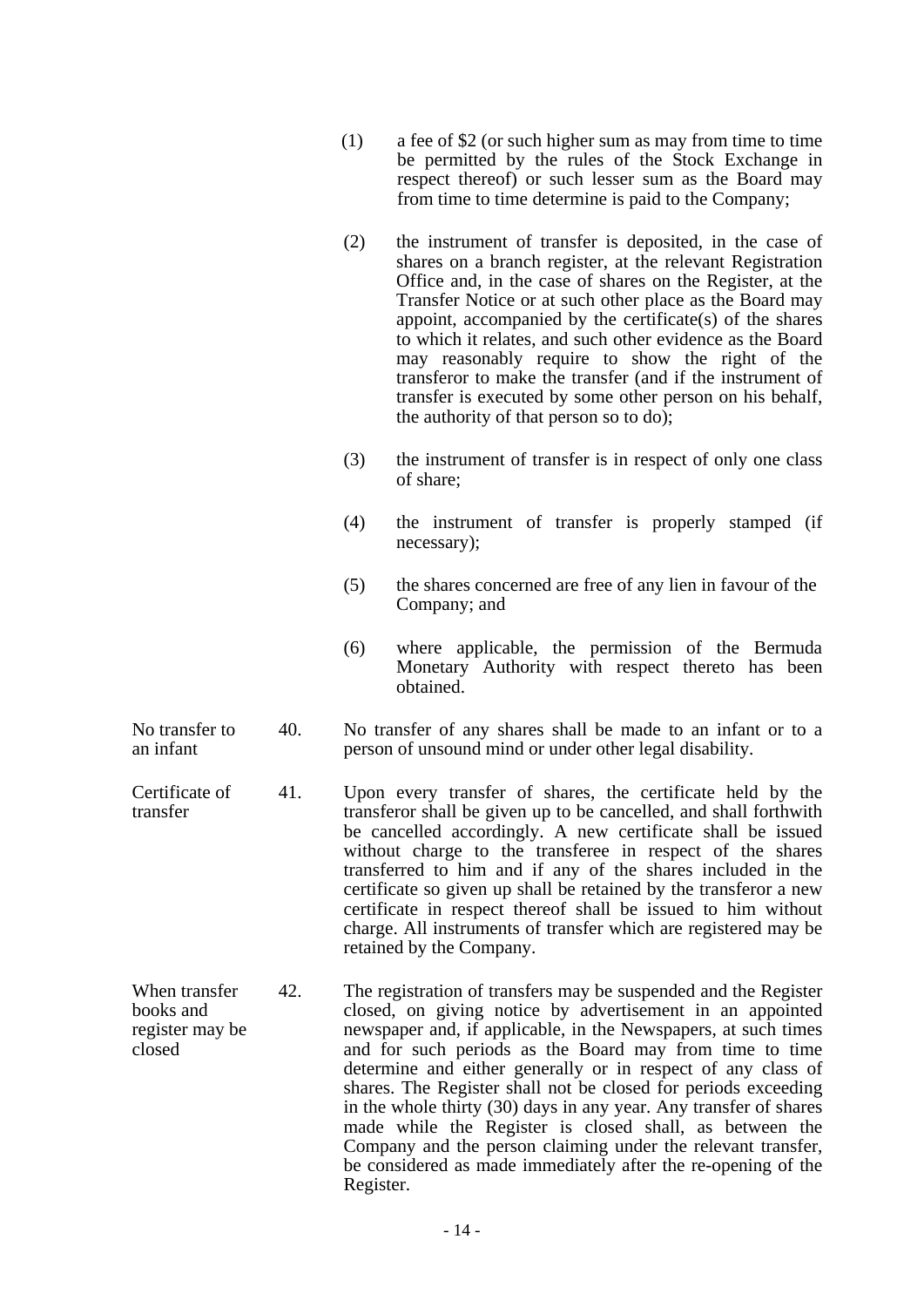#### **TRANSMISSION OF SHARES**

Death of registered holder or of joint holder of shares 43. In the case of the death of a member, the survivor or survivors (where the deceased was a joint holder) and the legal personal representatives of the deceased (where he was a sole holder or only surviving holder) shall be the only persons recognised by the Company as having any title to his interest in the shares; but nothing herein contained shall release the estate of a deceased holder (whether sole or joint) from any liability in respect of any share solely or jointly held by him. Registration of personal representatives and trustees in bankruptcy 44. Subject to Section 52 of the Companies Act, any person becoming entitled to a share in consequence of the death, bankruptcy or winding-up of a member or otherwise by operation of law or by court order shall, upon such evidence as to his title being produced as may from time to time be required by the Board, and subject as hereinafter provided, have the right either to be registered himself as holder of the share or to elect to have some person nominated by him registered as the transferee thereof. Notice of election to be registered Registration of nominee 45. If the person so becoming entitled shall elect to be registered himself, he shall deliver or send to the Company a notice in writing signed by him stating that he so elects. If he shall elect to have another person registered he shall testify his election by executing a transfer of such share to that person. All the limitations, restrictions and provisions of these Bye-laws relating to the right to transfer and the registration of transfers of shares shall be applicable to any such notice or transfer as aforesaid as if the death or bankruptcy of the member had not occurred and the notice or transfer were a transfer executed by such member. Retention of dividends, etc. until transfer or transmission of shares of a deceased or bankrupt member 46. A person becoming entitled to a share by reason of the death, bankruptcy or winding-up of a member or otherwise by operation of law or by court order shall be entitled to receive and give a discharge for any dividends and other moneys payable in respect of the shares, but he shall have no right to receive notices of or to attend or vote at meetings of the Company or to any of the rights or privileges of a member in respect of the shares unless and until he shall be registered as the holder thereof, provided always that the Board may, if it

effectually transferred such share.

thinks fit, withhold the payment of any dividend payable or other advantages in respect of such share until such person shall become the registered holder of the share or shall have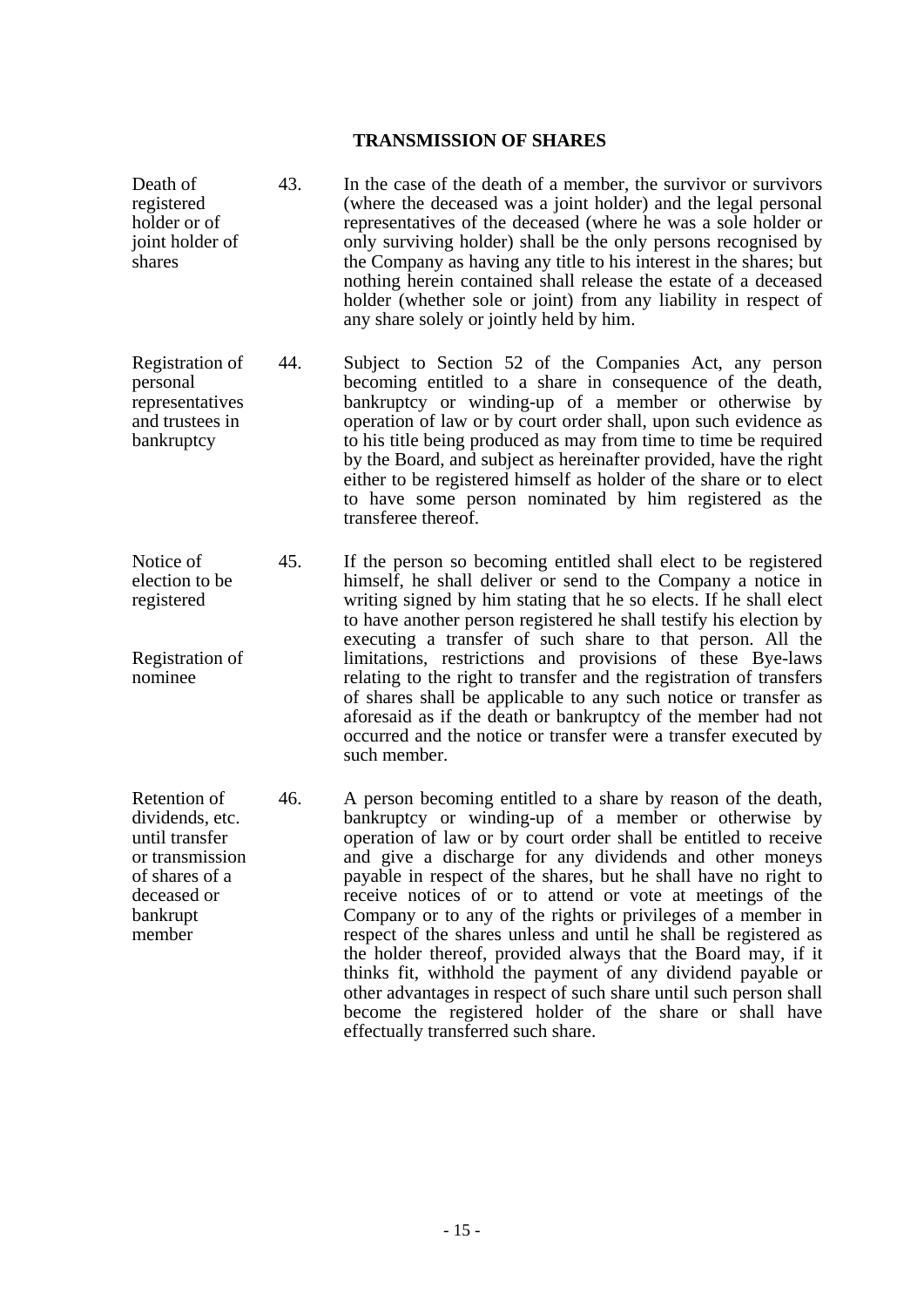#### **FORFEITURE OF SHARES**

- If call or installment not paid notice may be given 47. If a member fails to pay in full any call or installment of a call on the day appointed for payment thereof, the Board may, at any time during such time as the call or any part thereof remains unpaid, without prejudice to the provisions of Bye-law 30, serve a notice on him requiring payment of so much of the call or installment as is unpaid, together with any interest which may have accrued and which may still accrue up to the date of actual payment and any expenses incurred by reason of such non-payment.
- Form of notice 48. The notice referred to in Bye-law 47 shall name a further day (not earlier than the expiration of fourteen (14) days from the date of service of the notice) on or before which the payment required by the notice is to be made, and it shall also name the place where payment is to be made, such place being either the Registration Office or such other place at which calls of the Company are usually payable. The notice shall also state that, in the event of non-payment at or before the time and at the place appointed, the shares in respect of which such call or installment is payable will be liable to be forfeited.
- If notice not complied with shares may be forfeited 49. If the requirements of any such notice as aforesaid are not complied with, any share in respect of which the notice has been given may, at any time thereafter, before the payment required by the notice has been made, be forfeited by a resolution of the Board to that effect. Such forfeiture shall extend to all dividends and bonuses which shall have been declared in respect of the forfeited share, and not actually paid before the forfeiture.
- Surrender of shares liable to be forfeited 50. The Board may accept the surrender of any share liable to be forfeited hereunder and in such case, references in these Bye-laws to forfeiture will include surrender.
- Forfeited shares to be deemed property of the Company 51. Any share so forfeited shall be deemed to be the property of the Company, and may be sold, re-allotted or otherwise disposed of on such terms and in such manner as the Board thinks fit, and at any time before a sale or disposition the forfeiture may be cancelled or annulled on such terms as the Board thinks fit.

Arrears to be paid notwithstanding forfeiture 52. A person whose shares have been forfeited shall thereupon cease to be a member in respect of the forfeited shares, but shall, notwithstanding, remain liable to pay to the Company all monies which, at the date of forfeiture, were payable by him to the Company in respect of the shares, together with (if the Board shall in its discretion so require) interest thereon from the date of forfeiture until the day of actual payment at such rate not exceeding 20 per cent. per annum as the Board may prescribe or, failing such determination, at the rate of 20 per cent. per annum, and the Board may enforce the payment thereof if it thinks fit, and without any deduction or allowance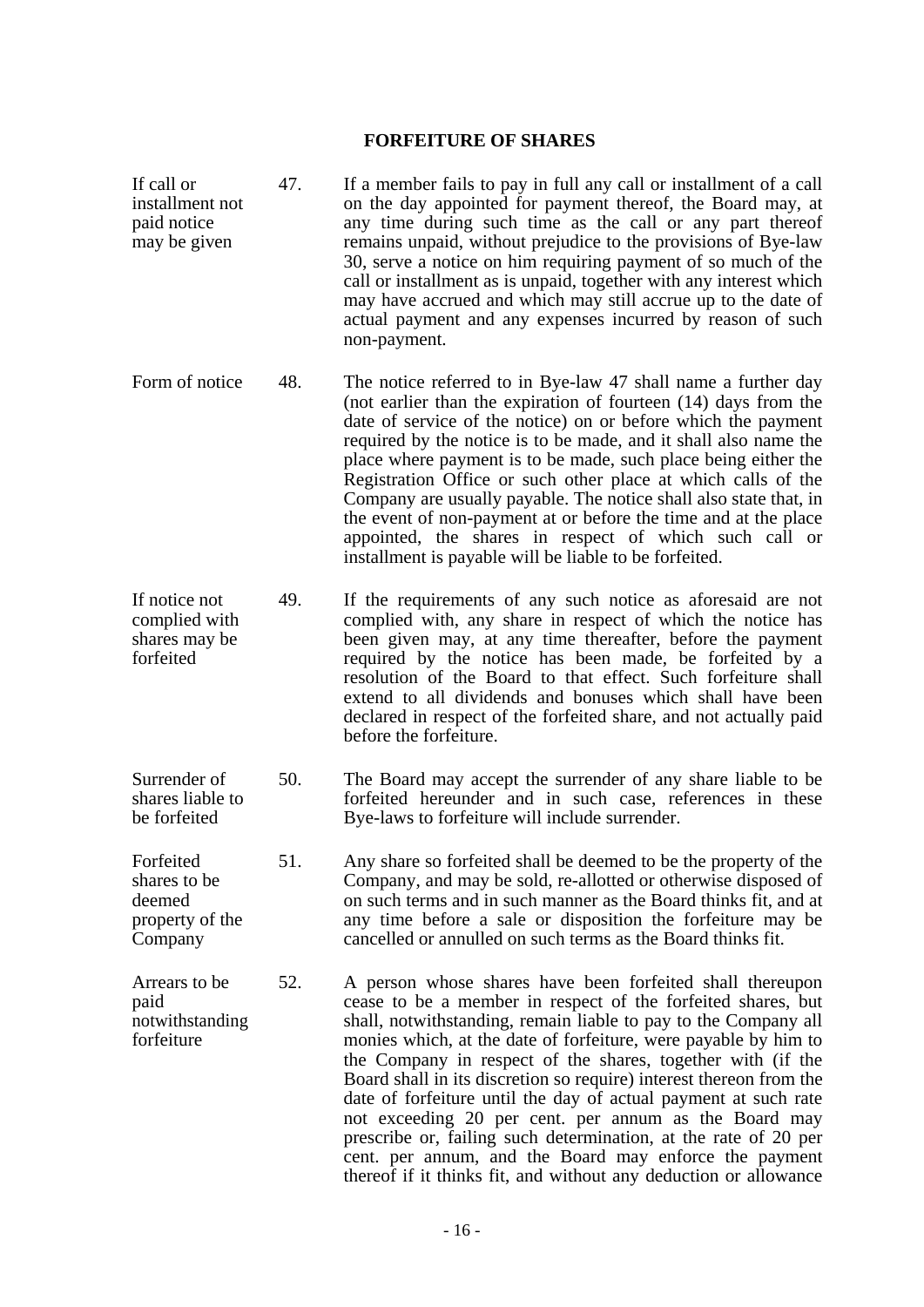for the value of the shares, at the date of forfeiture, but his liability shall cease if and when the Company shall have received payment in full of all such moneys in respect of the shares. For the purpose of this Bye-law any sum which, by the terms of issue of a share, is payable thereon at a fixed time which is subsequent to the date of forfeiture, whether on account of the nominal value of the share or by way of premium, shall notwithstanding that that time has not yet arrived be deemed to be payable at the date of forfeiture, and the same shall become due and payable immediately upon the forfeiture, but interest thereon shall only be payable in respect of any period between the said fixed time and the date of actual payment.

- Evidence of forfeiture 53. A statutory declaration in writing that the declarant is a Director or Secretary, and that a share in the Company has been duly forfeited on a date stated in the declaration, shall be conclusive evidence of the facts therein stated as against all persons claiming to be entitled to the share. The Company may receive the consideration, if any, given for the share on any sale or disposition thereof and the Board may authorise some person to execute a transfer of the share in favour of the person to whom the share is sold or disposed of and the latter person shall thereupon be registered as the holder of the share, and shall not be bound to see to the application of the purchase money, if any, nor shall his title to the share be affected by any irregularity or invalidity in the proceedings in reference to the forfeiture, sale or disposal of the share.
- Notice after forfeiture 54. When any share shall have been forfeited, notice of the resolution shall be given to the member whose name it stood immediately prior to the forfeiture but no forfeiture shall be invalidated by any omission or neglect to give such notice. An entry of the forfeiture, with the date thereof, shall forthwith be made in the Register.
- Power to redeem forfeited shares 55. Notwithstanding any such forfeiture as aforesaid the Board may at any time, before any shares so forfeited shall have been sold, re-allotted, or otherwise disposed of, permit the share aforesaid to be redeemed upon the terms of payment of all calls or installments of a call, interest due upon and expenses incurred in respect of the share, and upon such further terms (if any) as it thinks fit.
- Forfeiture not to prejudice call made 56. The forfeiture of a share shall not prejudice the right of the Company to any call already made or installment payable thereon.
- Forfeiture for non-payment of any sum due on shares 57. The provisions of these Bye-laws as to forfeiture shall apply in the case of non-payment of any sum which, by the terms of issue of a share, becomes payable at a fixed time, whether on account of the nominal value of the shares or by way of premium, as if the same had been payable by virtue of a call duly made and notified.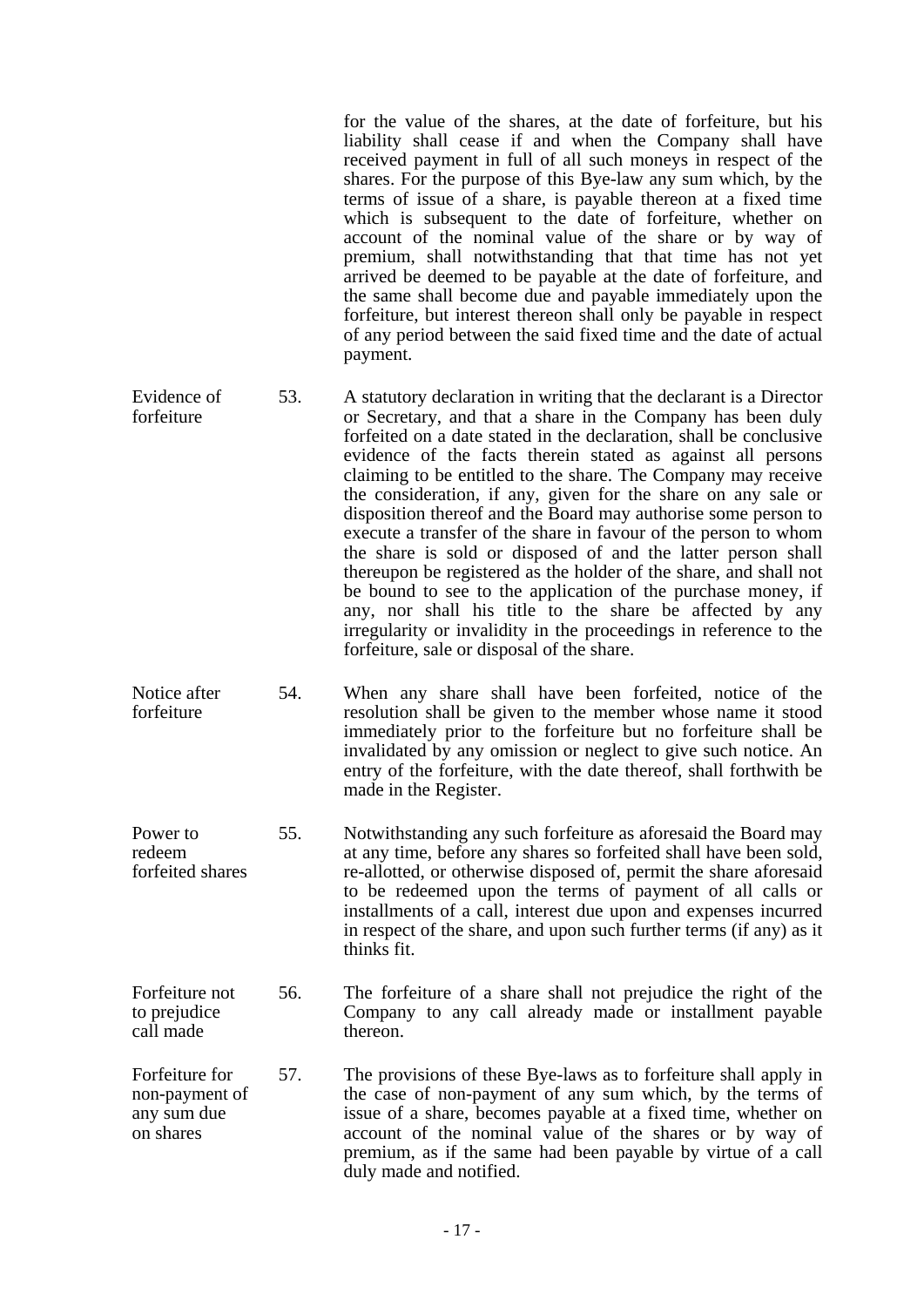Delivery of certificate in relation to forfeited share 58. In the event of a forfeiture of shares the member shall be bound to deliver and shall deliver to the Company the certificate or certificates held by him for the shares so forfeited and in any event the certificates representing shares so forfeited shall be void and of no further effect.

## **STOCK**

Power to convert into

stock

- 59. The following provisions shall have effect at any time and from time to time if they are not prohibited or inconsistent with the Companies Act:
	- (1) The Company may from time to time by Ordinary Resolution convert any fully paid up shares into stock, and may from time to time by like resolution reconvert any stock into fully paid-up shares of any denomination. After the passing of any resolution converting all the fully paid up shares of any class in the capital of the Company into stock, any shares of that class which subsequently become fully paid up and rank pari passu in all other respects with such shares shall, by virtue of this Bye-law and such resolutions, be converted into stock transferable in the same units as the shares already converted.
- Transfer of stock (2) The holders of stock may transfer the same or any part thereof in the same manner, and subject to the same regulations as and subject to which the shares from which the stock arose might prior to conversion have been transferred or as near thereto as the circumstances may admit. The Board may from time to time, if it thinks fit, fix the minimum amount of stock transferable and restrict or forbid the transfer of fractions of that minimum, but so that such minimum shall not exceed the nominal amount of the shares from which the stock arose. No warrants to bearer shall be issued in respect of any stock.
- Rights of stockholders (3) The holders of stock shall, according to the amount of the stock held by them, have the same rights, privileges and advantages as regards dividends, participation in assets on a winding-up, voting at general meetings of the Company and other matters, as if they held the shares from which the stock arose, but no such privilege or advantage (except participation in the dividends and profits of the Company) shall be conferred by an amount of stock which would not, if existing in shares, have conferred such privilege or advantage.
- Interpretation (4) Such of the provisions of these presents as are applicable to paid up shares shall apply to stock, and the words "share" and "shareholder" therein shall include "stock" and "stockholder".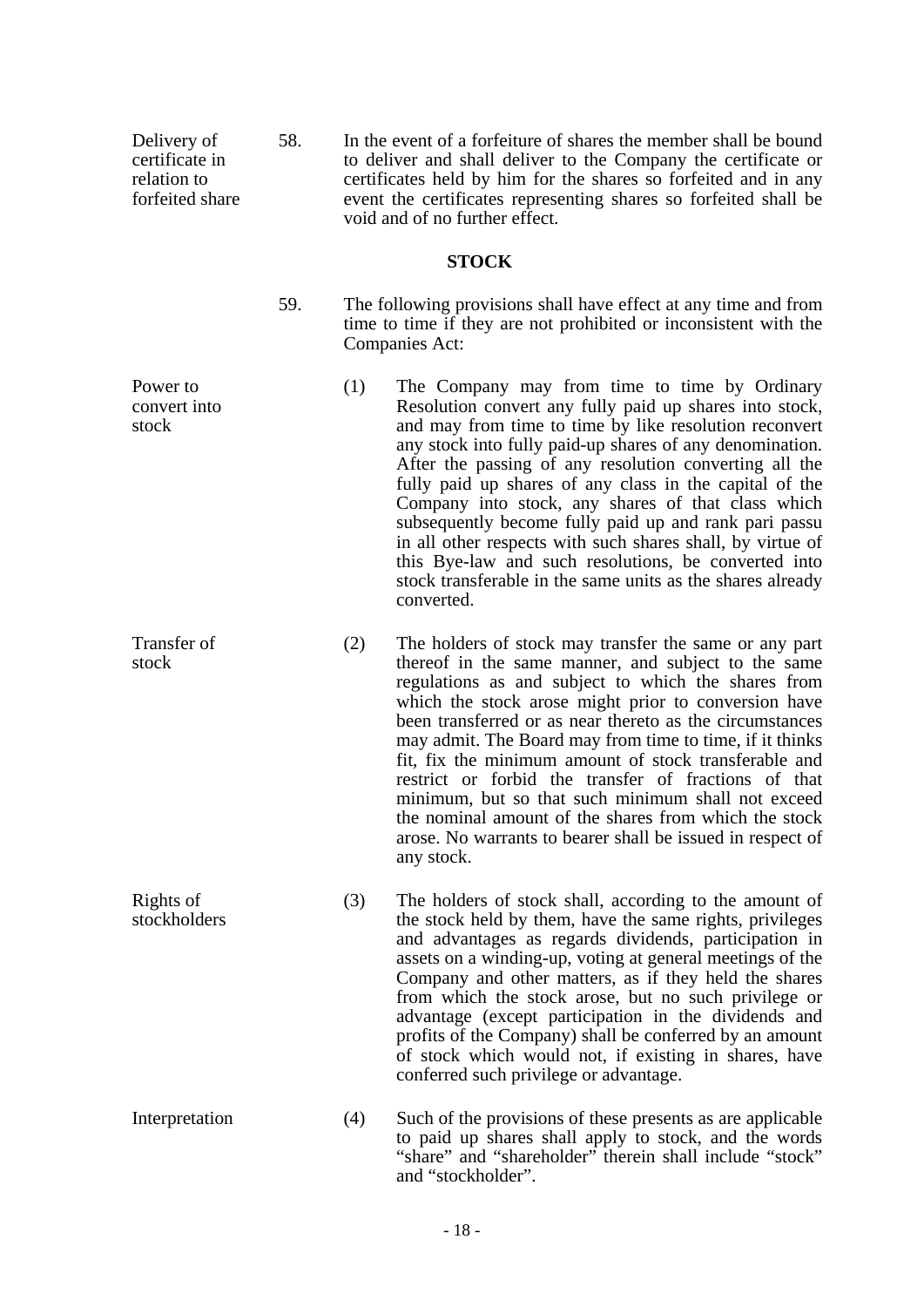#### **UNTRACEABLE MEMBERS**

Untraceable Members

- 60(A) The Board may by resolution at any time sell any shares of a member who is untraceable at a price determined as provided in paragraph (B) provided that all the conditions specified in paragraph (D) are satisfied.
	- (B) The price at which any shares may be sold pursuant to the provisions of paragraph (A) of this Bye-law shall be the best price reasonably obtainable at the time of the sale.
	- (C) To give effect to any such sale, the Board may, notwithstanding other provisions of these Bye-laws, authorise some person to execute on behalf of the untraceable member a transfer in favour of the purchaser and upon receipt by the Company of the purchase money the Company shall cause the name of the purchaser to be entered in the Register as the holder of the shares but so that notwithstanding the provisions of Bye-law 39(2) the Board shall not be bound to require the production or deposit of any share certificate, After the purchaser's name has been entered in the Register in the purported exercise of the power conferred by this Bye-law, the validity of the proceedings shall not be questioned by any person. The purchase money shall constitute a debt of the Company but no trust shall be created in respect of such debt. Such money shall until payment over to the untraceable member be available to the Company for its own use free of interest and without any liability to account for any profit arising therefrom.
- (D) The power of sale provided in paragraph (A) shall only be exercisable if:
	- (1) during the period of twelve (12) years immediately preceding the date of the resolution of the Board referred to in paragraph (A) of the Bye-law at least three dividends whether interim or final have been paid up by the Company and no dividend during that period has been claimed by the member;
	- (2) the Company has at or after the expiration of the said period of twelve (12) years by advertisement published in the Newspapers given notice of its intention to sell the shares of such member;
	- (3) the Company has not during the further period of three (3) months after the date of the advertisement and prior to the exercise of the power of sale received any communication from the member or person entitled by transmission; and
	- (4) the Company has notified the Stock Exchange of its intention of such sale.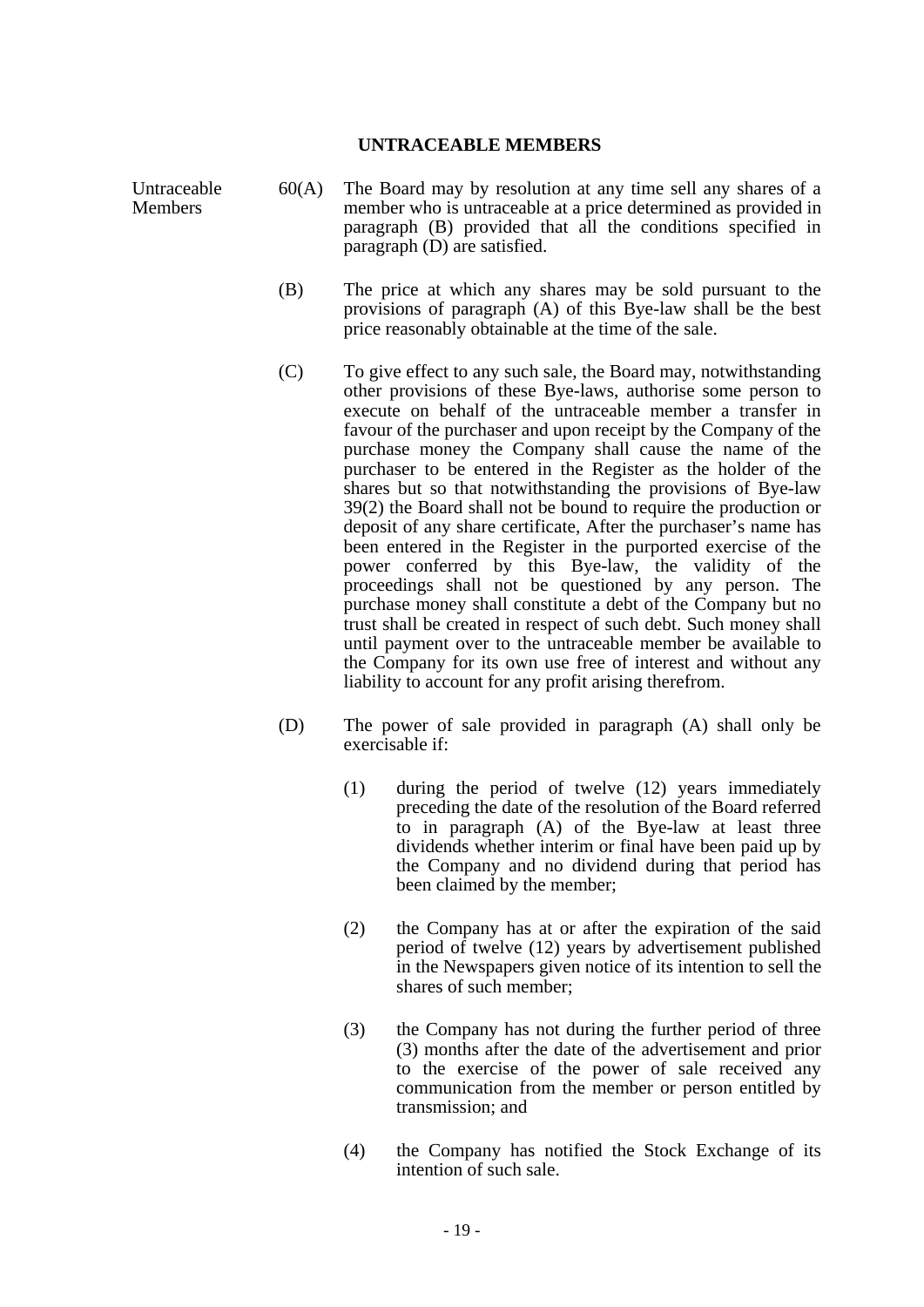For the purposes of this Bye-law, a statutory declaration by the Secretary in relation to any member to the effect that the foregoing provisions of this paragraph have been satisfied shall be conclusive and binding on the Company and the member concerned and all persons claiming through or under him.

#### **ALTERATION OF CAPITAL**

- Power to increase capital 61(A) The Company may from time to time whether or not all the shares for the time being authorised shall have been issued and whether or not all the shares for the time being issued shall have been fully paid up, by Ordinary Resolution increase its share capital by the creation of new shares, such new capital to be of such amount and to be divided into shares of such class or classes as the resolution shall prescribe.
- Allotment of new shares (B) The Company may by Ordinary Resolution, before the issue of any new shares, determine that the same or any of them shall be offered, in the first instance, and either at par or at a premium to all the holders for the time being of any class of shares in the capital of the Company, in proportion as nearly as may be to the number of shares of such class held by them respectively, or make any other provisions as to the issue and allotment of the new shares but in default of any such determination or so far as the same shall not be exceed, such shares may be dealt with as if they formed part of the capital of the Company existing prior to the issue of the same.
	- (C) Except so far as otherwise provided by the conditions of issue, or by these Bye-laws, any capital raised by the creation of new shares shall be treated as if it formed part of the original capital of the Company, and such shares shall be subject to the provisions contained in these Bye-laws with reference to the payment of calls and installments, transfer and transmission, forfeiture, lien, cancellation, surrender, voting and otherwise.
	- 62(A) The Company may from time to time by Ordinary Resolution:
		- (1) consolidate or divide all or any part of its share capital into shares of a larger or smaller amount than its existing shares and on any consolidation of fully paid share into shares of a larger amount, the Board may settle any difficulty which may arise as it thinks expedient and in particular (but without prejudice to the generality of the foregoing) may as between the holders of shares to be consolidated determine which particular shares are to be consolidated into each consolidated share, and if it shall happen that any person shall become entitled to fractions of a consolidated share or shares, the Board may issue certificates in respect of the fractions of shares or arrange for such fractions to be sold by some person appointed by the Board for that purpose and the person so appointed may transfer the shares so sold to the purchaser thereof who shall not be bound to see to the application of the purchase money nor shall the validity

Consolidation and division of capital and sub-division and cancellation of shares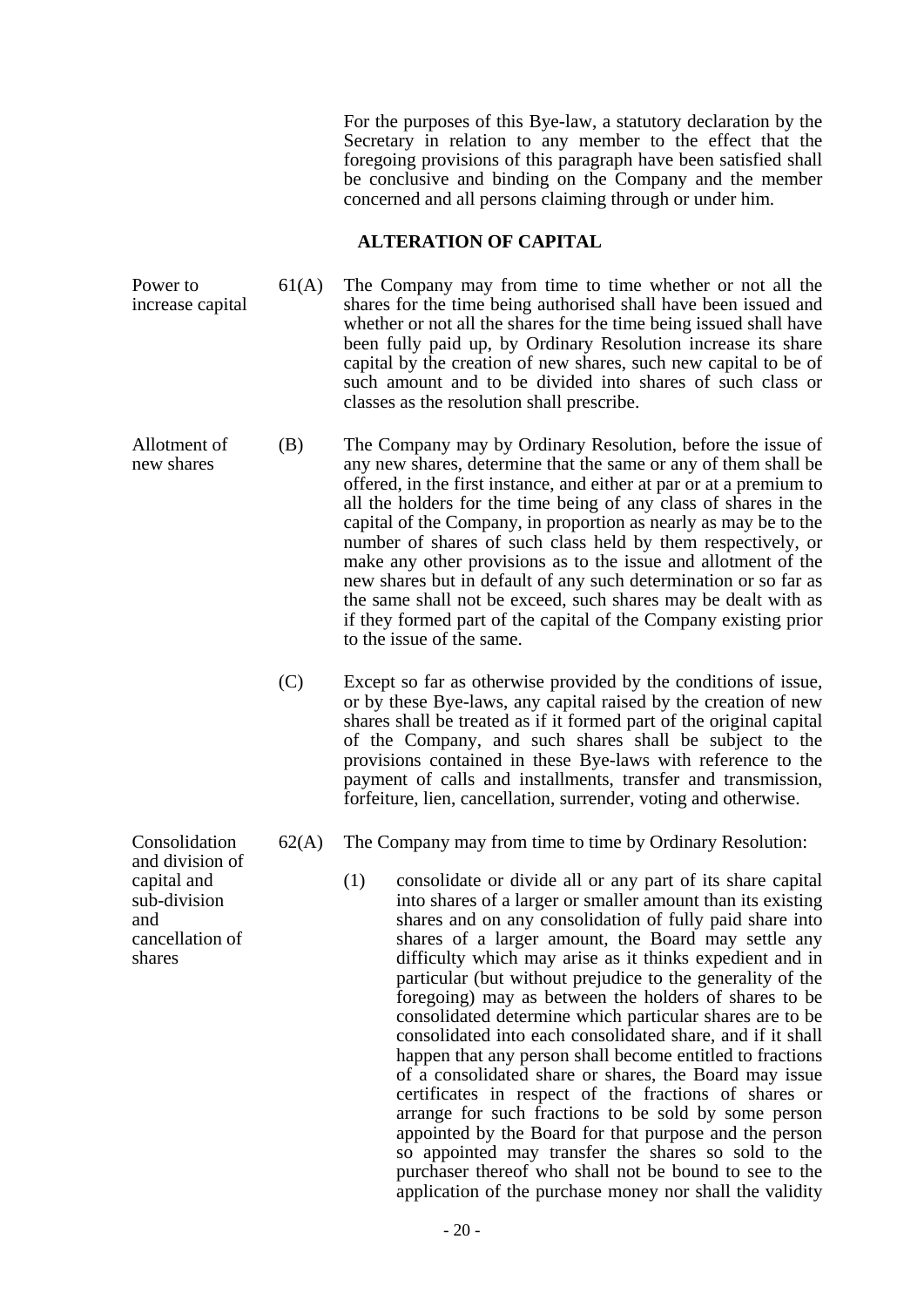of such transfer be questioned, and so that the net proceeds of such sale (after deduction of the expenses of such sale) may either be distributed among the persons who would otherwise be entitled to a fraction or fractions of a consolidated share or shares rateably in accordance with their rights and interests or may be paid to the Company for the Company's benefit;

- (2) divide its shares into several classes and without prejudice to any special rights previously conferred on the holders of existing shares attach thereto respectively any preferential, deferred, qualified or special rights, privileges or conditions provided always that where the Company issues shares which do not carry voting rights, the words "non-voting" shall appear in the designation of such shares and where the equity capital includes shares with different voting rights, the designation of each class of shares, other than those with the most favourable voting rights, must include the words "restricted voting" or "limited voting";
- (3) cancel any shares which at the date of the passing of the resolution have not been taken or agreed to be taken by any person, and diminish the amount of its share capital by the amount of the shares so cancelled;
- (4) sub-divide its shares or any of them into shares of smaller amount than is fixed by the Memorandum of Association, subject nevertheless to the provisions of the Companies Act, and so that the resolution whereby any share is sub-divided may determine that, as between the holders of the shares resulting from such sub-division, one or more the shares may have any such preferred or other special rights, over, or may have such deferred rights or be subject to any such restrictions as compared with the others as the Company has power to attach to unissued or new shares;
- (5) make provision for the issue and allotment of shares which do not carry any voting rights; and
- (6) change the currency denomination of its share capital.
- Reduction of capital (B) The Company may by Special Resolution reduce its share capital, any share premium account or other undistributable reserve in any manner authorise and subject to any conditions prescribed by the Companies Act.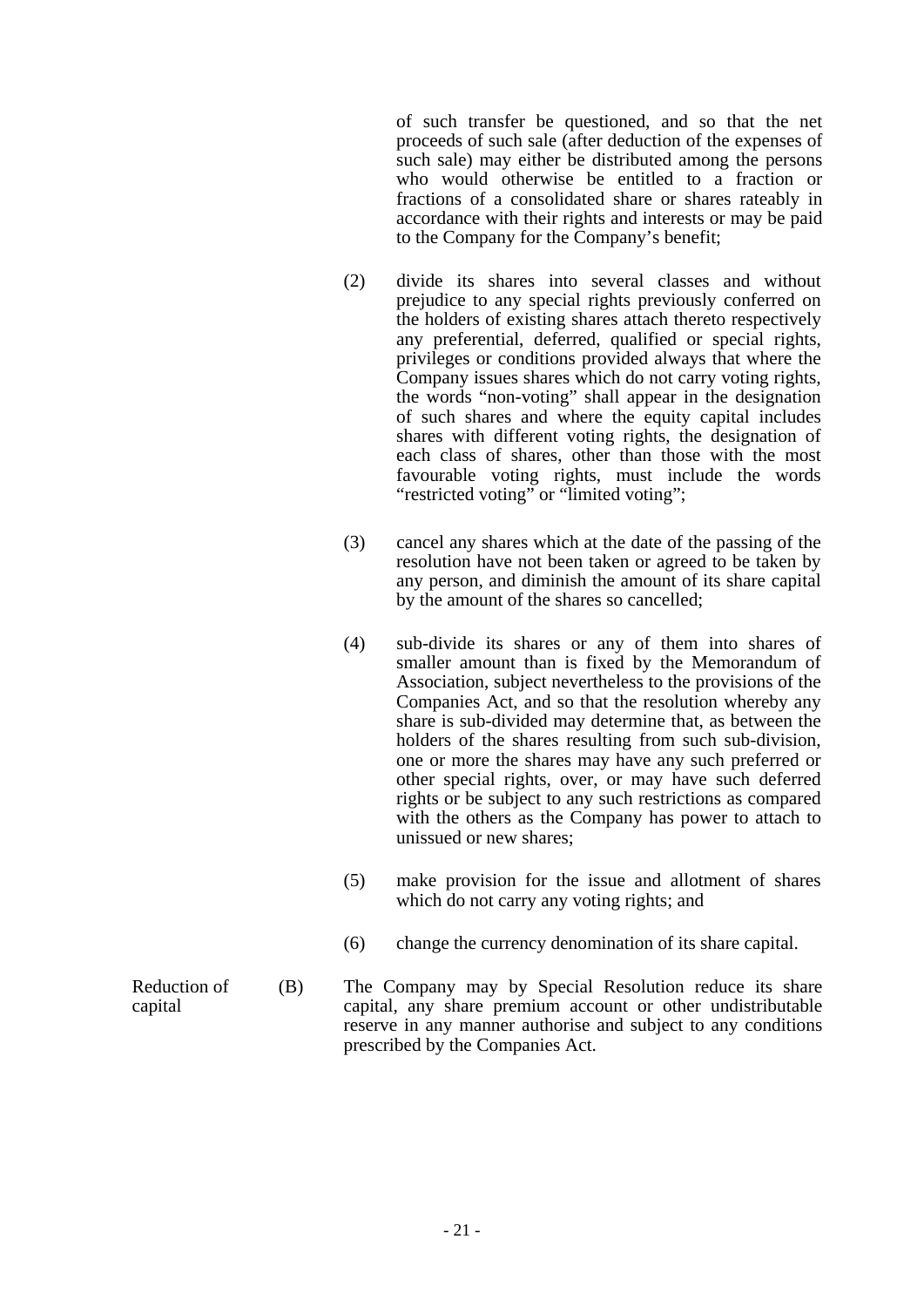#### **BORROWING POWERS**

- Power to borrow 63. The Board may from time to time at its discretion exercise on behalf of the Company all the powers of the Company to raise or borrow or to secure the payment of any sum or sums of money for the purpose of the Company and to mortgage or charge its undertaking, property and uncalled capital or any part thereof.
- Conditions on which money may be borrowed 64. The Board may raise or secure the payment or repayment of such sum or sums in such manner and upon such terms and conditions in all respects as it thinks fit and, in particular, subject to the Companies Act, by the issue of debentures, debenture stock, bonds or other securities of the Company, whether outright or as collateral security for any debt, liability or obligation of the Company or of any third party.
- Assignment of debentures 65. Debentures, debenture stock, bonds and other securities may be made assignable free from any equities between the Company and the person to whom the same may be issued.
- Special privileges 66. Any debentures, debenture stock, bonds or other securities may be issued at a discount (other than shares), premium or otherwise and with any special privileges as to redemption, surrender, drawings, allotment of shares, attending and voting at general meetings of the Company, appointment of Directors and otherwise.
- Register of charges to be kept 67(A) The Board shall cause a proper register to be kept, in accordance with the provisions of the Companies Act, of all mortgages and charges specifically affecting the property of the Company and shall duly comply with the requirements of the Companies Act in regard to the registration of mortgages and charges therein specified and otherwise.
- Register of debentures or debenture stock (B) If the Company issues a series of debentures or debenture stock not transferable by delivery, the Board shall cause a proper register to be kept of the holders of such debenture stock.
- Mortgage of uncalled capital 68. Where any uncalled capital of the Company is charged, all persons taking any subsequent charges thereon shall take the same subject to such prior charge, and shall not be entitled, by notice to the members or otherwise, to obtain priority over such prior charge.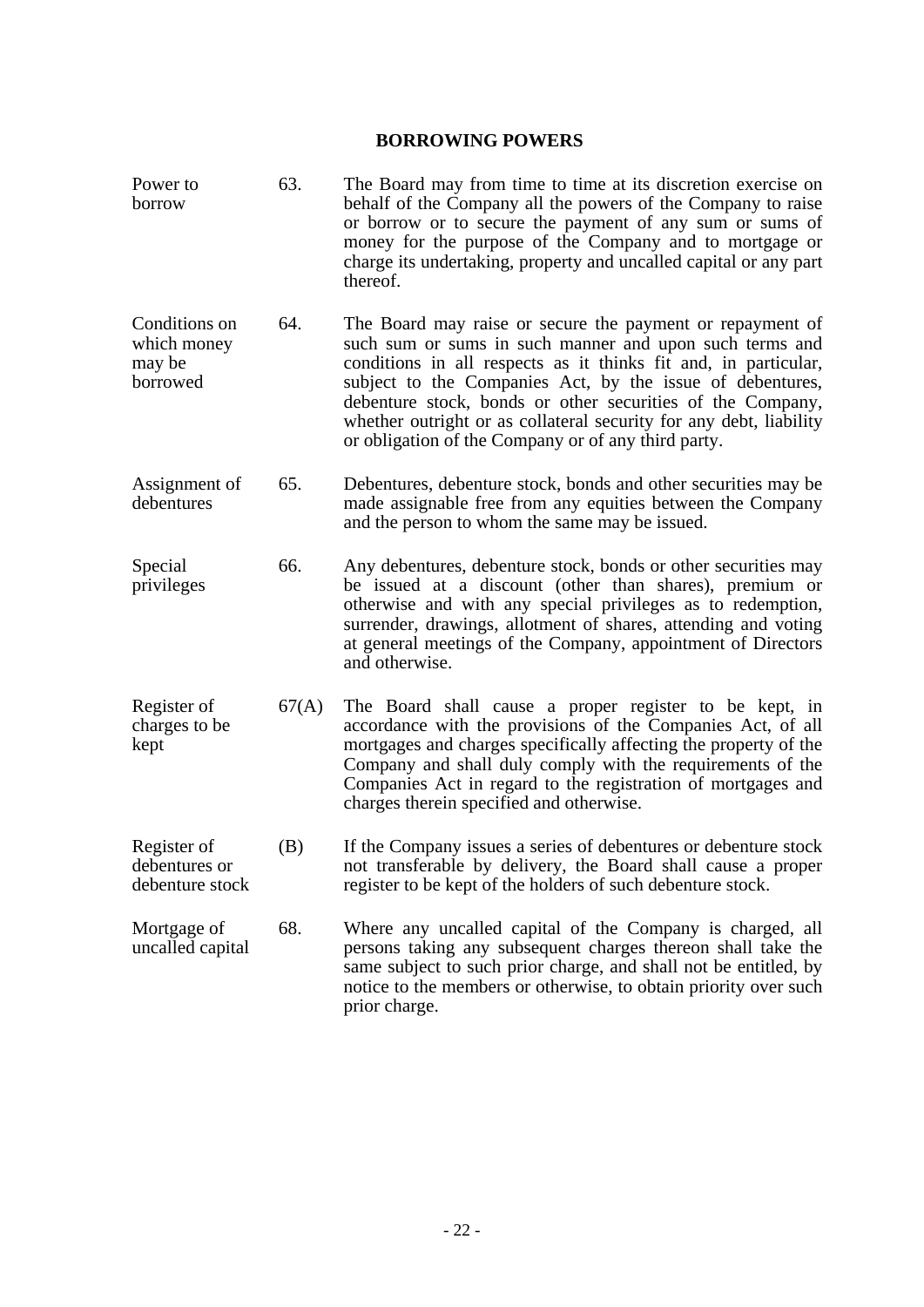#### **GENERAL MEETINGS**

| When annual<br>general meeting<br>to be held | 69.   | The Company shall in each year hold a general meeting as its<br>annual general meeting in addition to any other meeting in that<br>year and shall specify the meeting as such in the notices calling<br>it; and not more than fifteen (15) months shall elapse between<br>the date of one annual general meeting of the Company and that<br>of the next unless a longer period would not infringe the rules<br>of the Stock Exchange. The annual general meeting shall be<br>held at such time and place as the Board shall appoint.                                                                                                                                                                                                                                                                                                                                                                                                                                                                                                                                     |
|----------------------------------------------|-------|--------------------------------------------------------------------------------------------------------------------------------------------------------------------------------------------------------------------------------------------------------------------------------------------------------------------------------------------------------------------------------------------------------------------------------------------------------------------------------------------------------------------------------------------------------------------------------------------------------------------------------------------------------------------------------------------------------------------------------------------------------------------------------------------------------------------------------------------------------------------------------------------------------------------------------------------------------------------------------------------------------------------------------------------------------------------------|
| Special general<br>meeting                   | 70.   | All general meetings other than annual general meetings shall<br>be called special general meetings.                                                                                                                                                                                                                                                                                                                                                                                                                                                                                                                                                                                                                                                                                                                                                                                                                                                                                                                                                                     |
| Convening of<br>special general<br>meeting   | 71.   | The Board may, whenever it thinks fit, convene a special<br>general meeting and members holding at the date of deposit of<br>the requisition not less than one-tenth of the paid up capital of<br>the Company carrying the right of voting at general meetings of<br>the Company shall at all times have the right, by written<br>requisition to the Board or the Secretary of the Company, to<br>require a special general meeting to be called by the Board for<br>the transaction of any business specified in such requisition;<br>and such meeting shall be held within two (2) months after the<br>deposit of such requisitions. If within twenty-one (21) days of<br>such deposit the Board fails to proceed to convene such meeting<br>the requisitionists themselves may do so in accordance with the<br>provisions of Section 74(3) of the Companies Act.                                                                                                                                                                                                      |
| Notice of<br>meeting                         | 72(A) | An annual general meeting or a meeting convened for the<br>purpose of passing a Special Resolution shall be called by<br>twenty-one (21) days' notice in writing at the least, and a<br>meeting other than an annual general or a meeting convened for<br>the purposes of passing a Special Resolution shall be called by<br>fourteen (14) days' notice in writing at the least. The notice<br>shall specify the place, the day and the hour of meeting and<br>shall contain particulars of the resolutions to be considered at<br>the meeting; in the case of special business (as referred to in<br>Bye-law 74), the general nature of that business shall be given<br>in the manner hereinafter mentioned or in such other manner, if<br>any, as may be prescribed by the Company in general meeting<br>to such persons as are, under these Bye-laws, entitled to receive<br>such notices from the Company. Every notice of an annual<br>general meeting shall specify the meeting as such and every<br>notice of a meeting convened for passing a Special Resolution |

 (B) Subject to the provisions of the Companies Act, a meeting of the Company notwithstanding that it is called by shorter notice than that specified in this Bye-law shall be deemed to have been duly called if it is so agreed:

shall state the intention to propose such resolution as a Special

Resolution.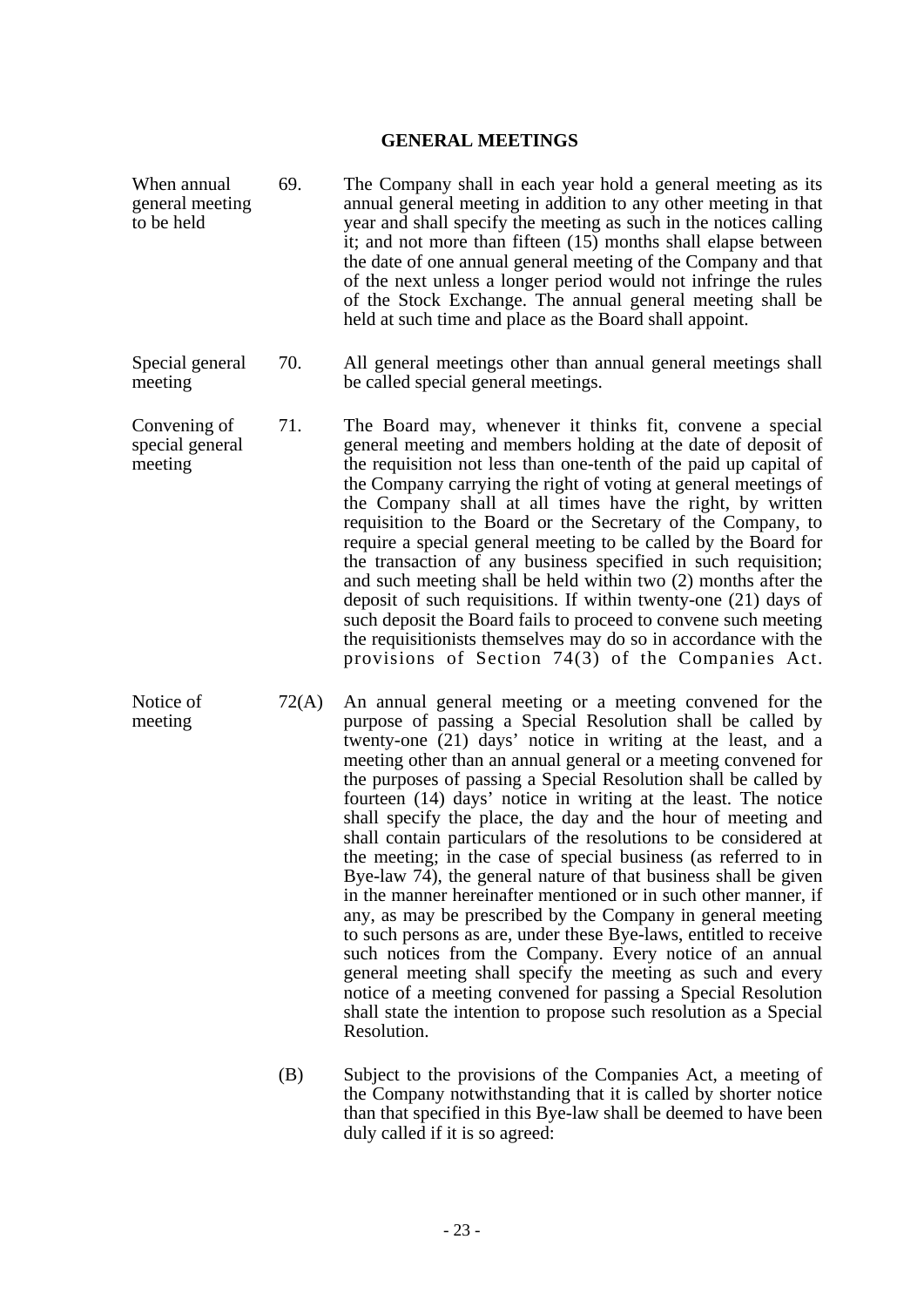- (1) in the case of a meeting called as the annual general meeting, by all the members entitled to attend and vote thereat; and
- (2) in the case of any other meeting, by a majority in number of the members having a right to attend and vote at the meeting, being a majority together holding not less than 95 per cent. in nominal value of the shares giving that right.
- Omission to notice 73(A) The accidental omission to give any such notice to, or the non-receipt of any such notice by, any person entitled to receive notice shall not invalidate any resolution passed or any proceedings at any such meeting.
	- (B) In case where instruments of proxy are sent out with notices, the accidental omission to send such instrument of proxy to, or the non-receipt of such instrument of proxy by, any person entitled to receive notice shall not invalidate any resolution passed or any proceeding at any such meeting.

## **PROCEEDINGS AT GENERAL MEETINGS**

- Special business Business of annual general meeting 74. All business shall be deemed special that is transacted at a special general meeting and also all business that is transacted at an annual general meeting with the exception of the declaration and sanctioning of dividends, making a call in accordance with the provisions of these Bye-laws, the reading, consideration and adoption of the profit and loss account, the balance sheet and group accounts (if any) of the Company and the reports of the Directors and Auditors and other documents required to be annexed to the balance sheet, the election or re-election of Directors, the appointment or re-appointment of the Auditors and other officers in the place of those retiring; the fixing of the remuneration of the Auditors and the fixing of remuneration or extra remuneration of the Directors.
- Quorum 75. Save as otherwise provided in these Bye-laws, for all purposes the quorum for a general meeting shall be two (2) members present in person (or, in the case of a member being a corporation, by its duly authorised representative) or by proxy and entitled to vote. No business shall be transacted at any general meeting unless the requisite quorum shall be present at the commencement of the meeting.
- When if quorum not present meeting to be dissolved and when to be adjourned 76. If, within half an hour from the time appointed for the meeting, a quorum is not present, the meeting, if convened by or upon the requisition of members, shall be dissolved, but in any other case it shall stand adjourned to the same day in the next week (or if that day be a public holiday in the Relevant Territory, then to the next business day following such public holiday), at the same time and place or to such other day and at such time and place as shall be determined by the Board and no notice of

- 24 -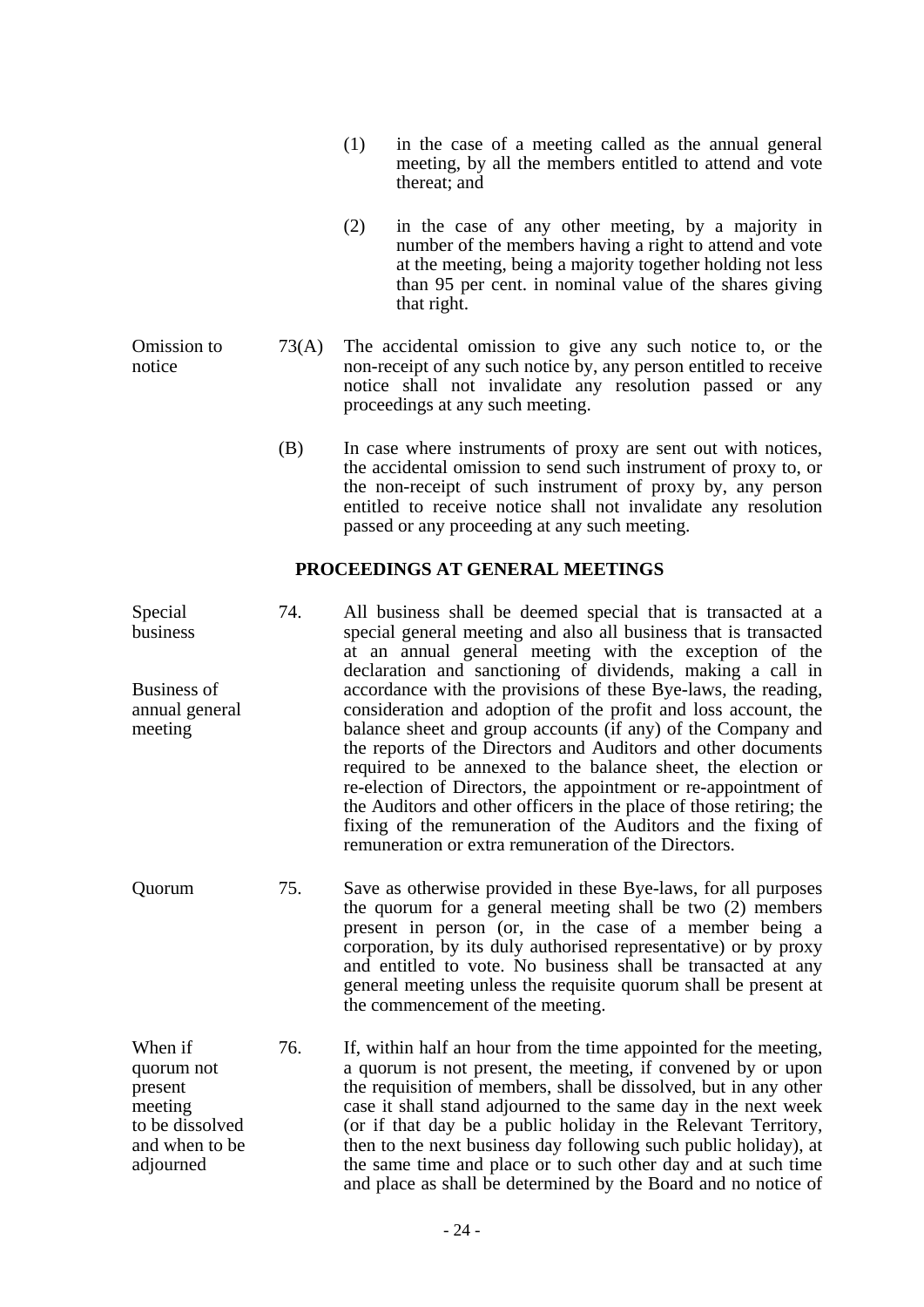such adjournment need be given.

Chairman of general meeting 77. The Chairman of the Board, if any, shall take the chair at every general meeting, or, if there be no such Chairman or, if at any general meeting such Chairman shall not be present within fifteen (15) minutes after the time appointed for holding such meeting, the Directors present shall choose one of their number to act as Chairman of such meeting, and if no Director be present, or if all the Directors present decline to take the chair, or if the Chairman chosen shall retire from the chair, then the members present in person and entitled to vote shall choose one of their own number to act as Chairman of that meeting.

Power to adjourn general meeting, business of adjourned meeting 78. The Chairman may, with the consent of any general meeting at which a quorum is present, and shall, if so directed by the meeting, adjourn any meeting from time to time or sine die and from place to place as the meeting shall determine. When a meeting is adjourned sine die, the time and place for the adjourned meeting shall be fixed by the Board. Whenever a meeting is adjourned for thirty (30) days or more or sine die, at least seven (7) days' notice, specifying the place, the day and the hour of the adjourned meeting shall be given in the same manner as in the case of an original meeting but it shall not be necessary to specify in such notice the nature of the business to be transacted at the adjourned meeting. Save as aforesaid, no member shall be entitled to any notice of an adjournment or of the business to be transacted at any adjourned meeting. No business shall be transacted at any adjourned meeting other than the business which might have been transacted at the meeting from which the adjournment took place.

Passing of resolution by show of hands 79. At any general meeting a resolution put to the vote at the meeting shall be determined by a show of hands of the members present in person or, in the case of a member being a corporation, by its authorised representative entitled to vote or by proxy unless a poll is (before or on the declaration of the result of the show of hands or on the withdrawal of any other demand for a poll) demanded:

- (1) by the Chairman of the meeting; or
- (2) by at least three (3) members present in person (or, in the case of a member being a corporation, by its duly authorised representative) or by proxy for the time being entitled to vote at the meeting; or
- (3) by any member or members present in person (or, in the case of a member being a corporation, by its duly authorised representative) or by proxy and representing not less than one-tenth of the total voting rights of all the members having the right to vote at the meeting; or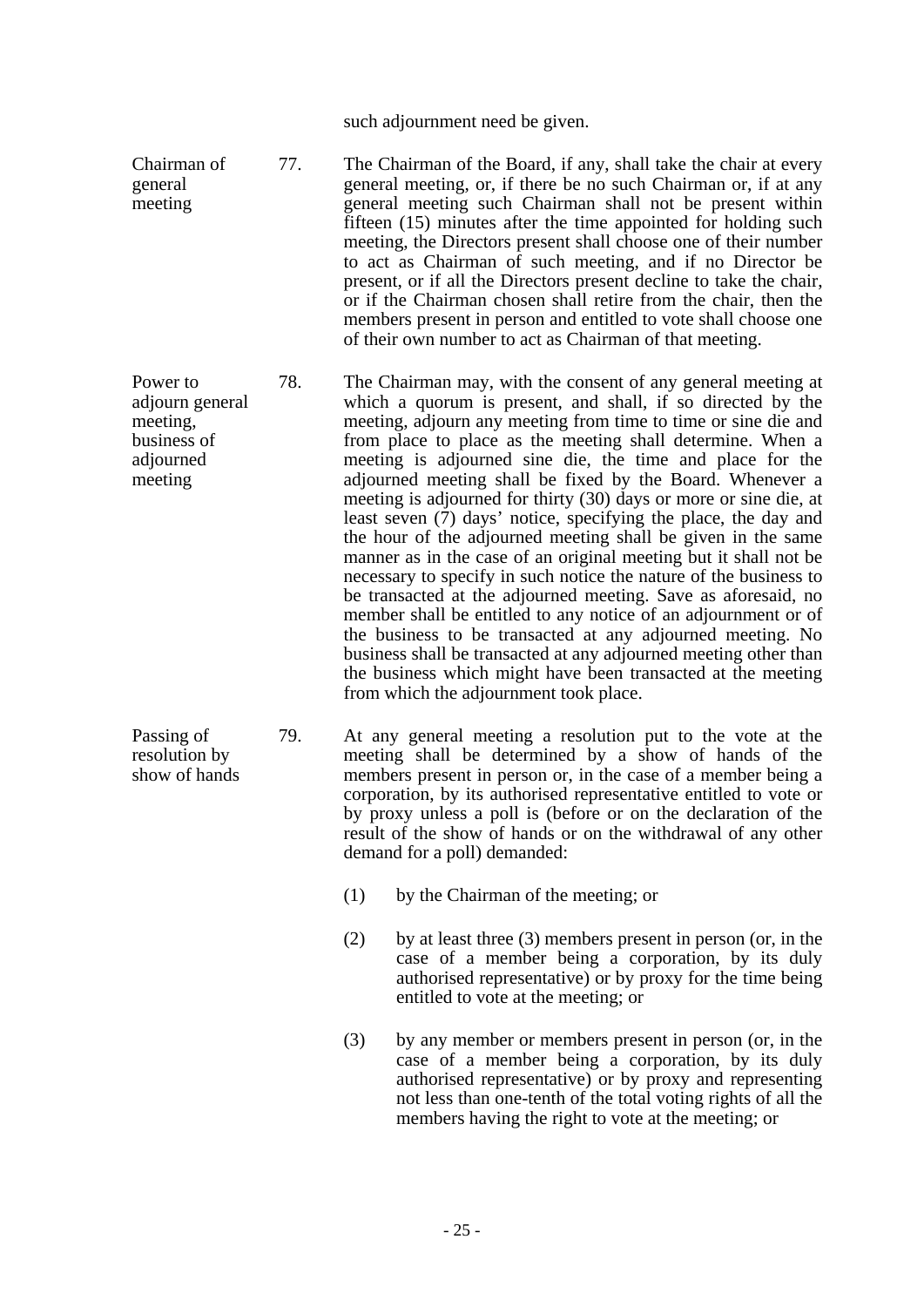| (4) | by any member or members present in person (or, in the<br>case of a member being a corporation, by its duly<br>authorised representative) or by proxy and holding<br>shares in the Company conferring a right to vote at the<br>meeting being shares on which an aggregate sum has<br>been paid up equal to not less than one-tenth of the total |
|-----|--------------------------------------------------------------------------------------------------------------------------------------------------------------------------------------------------------------------------------------------------------------------------------------------------------------------------------------------------|
|     | sum paid up on all the shares conferring that right.                                                                                                                                                                                                                                                                                             |

 Unless a poll is duly demanded in accordance with the foregoing provisions, a declaration by the Chairman that a resolution has on a show of hands been carried or carried unanimously, or by a particular majority, or lost, and an entry to that effect in the book containing the minutes of the proceedings of the Company shall be conclusive evidence of the fact without proof of the number or proportion of the votes recorded in favour or against such resolution.

- Poll 80. If a poll is duly demanded in accordance with the foregoing provisions, it shall (subject as provided in Bye-law 81) be taken in such manner including the use of ballot or voting papers or tickets and at once or at such time and place, not being later than thirty (30) days after the date of the meeting or adjourned meeting at which the poll was demanded, as the Chairman directs. The result of the poll shall be deemed to be the resolution of the meeting at which the poll was demanded. The demand for a poll may be withdrawn but only with the consent of the Chairman at any time before the close of the meeting or the taking of the poll, whichever is the earlier, and a demand so withdrawn shall not be taken to have invalidated the result of a show of hands declared before the demand was made.
- In what case poll taken without adjournment 81. Any poll duly demanded on the election of a Chairman of a meeting or on any question of adjournment shall be taken at the meeting and without adjournment.
- Chairman to have casting vote 82. In the case of an equality of votes, whether on a show of hands or on a poll, the Chairman of the meeting at which the show of hands takes place or at which the poll is demanded, shall be entitled to a second or casting vote.
- Voting disputes 83. In case of any dispute as to the admission or rejection of any vote, the Chairman shall determine the same, and such determination shall be final and conclusive.
- Business may proceed notwithstanding demand for 84. The demand for a poll shall not prevent the continuance of a meeting for the transaction of any business other than the question on which a poll has been demanded.

poll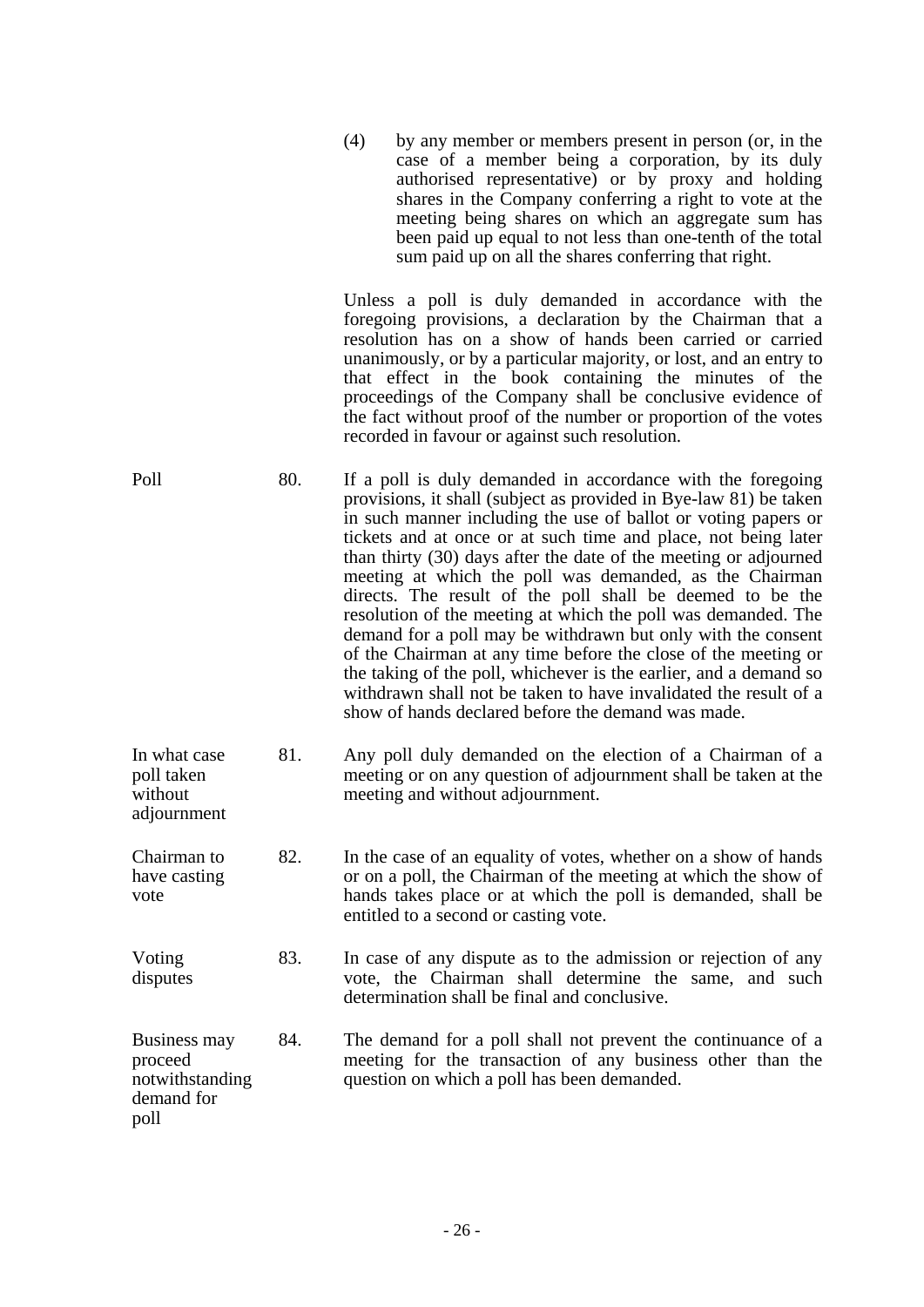### **VOTES OF MEMBERS**

Votes of members on a show of hands and on a poll

- 85(A) Subject to any special rights, privileges or restrictions as to voting for the time being attached to any class or classes of shares, at any general meeting on a show of hands every member who is present in person or by proxy or (being a corporation, by its duly authorised representative) shall have one vote and on a poll every member present in person or by proxy or (being a corporation, by its duly authorised representative) shall have one vote for every shares of which he is the holder which is fully paid up or credited as fully paid up (but so that no amount paid or credited as paid up on a share in advance of calls or installments shall be treated for the foregoing purposes as paid up on the share). On a poll, a member entitled to more than one vote need not use all his votes or cast all the votes he uses in the same way.
- (B) Where the Company has knowledge that any member is, under the rules of the Stock Exchange, required to abstain from voting on any particular resolution of the Company or restricted to voting only for or only against any particular resolution of the Company, any votes cast by or on behalf of such member in contravention of such requirement or restriction shall not be counted.
- Joint holders 86. Where there are joint registered holders of any share, any one of such persons may vote at any meeting, either personally or by proxy, in respect of such shares as if he were solely entitled thereto; but if more than one of such joint holders be present at any meeting personally or by proxy, that one of the said persons so present whose name stands first on the register in respect of such share shall alone be entitled to vote in respect thereof. Several executors or administrators of a deceased member in whose name any share stands shall for the purposes of this Bye-law be deemed joint holders thereof.
- Votes of members of unsound mind 87. A member of unsound mind or in respect of whom an order has been made by any court (whether in the Relevant Territory or elsewhere) having jurisdiction in mental health, may vote, whether on a show of hands or on a poll, by his committee, receiver, curator bonis or other person in the nature of a committee, receiver or curator bonis appointed by that court, and any such committee, receiver, curator bonis or other person may cast his vote personally or by proxy provided that such evidence as the Board may require of the authority of the person claiming to vote shall have been deposited at the Head Office not less than forty-eight (48) hours before the time for holding the meeting or adjourned meeting at which such person claims to vote.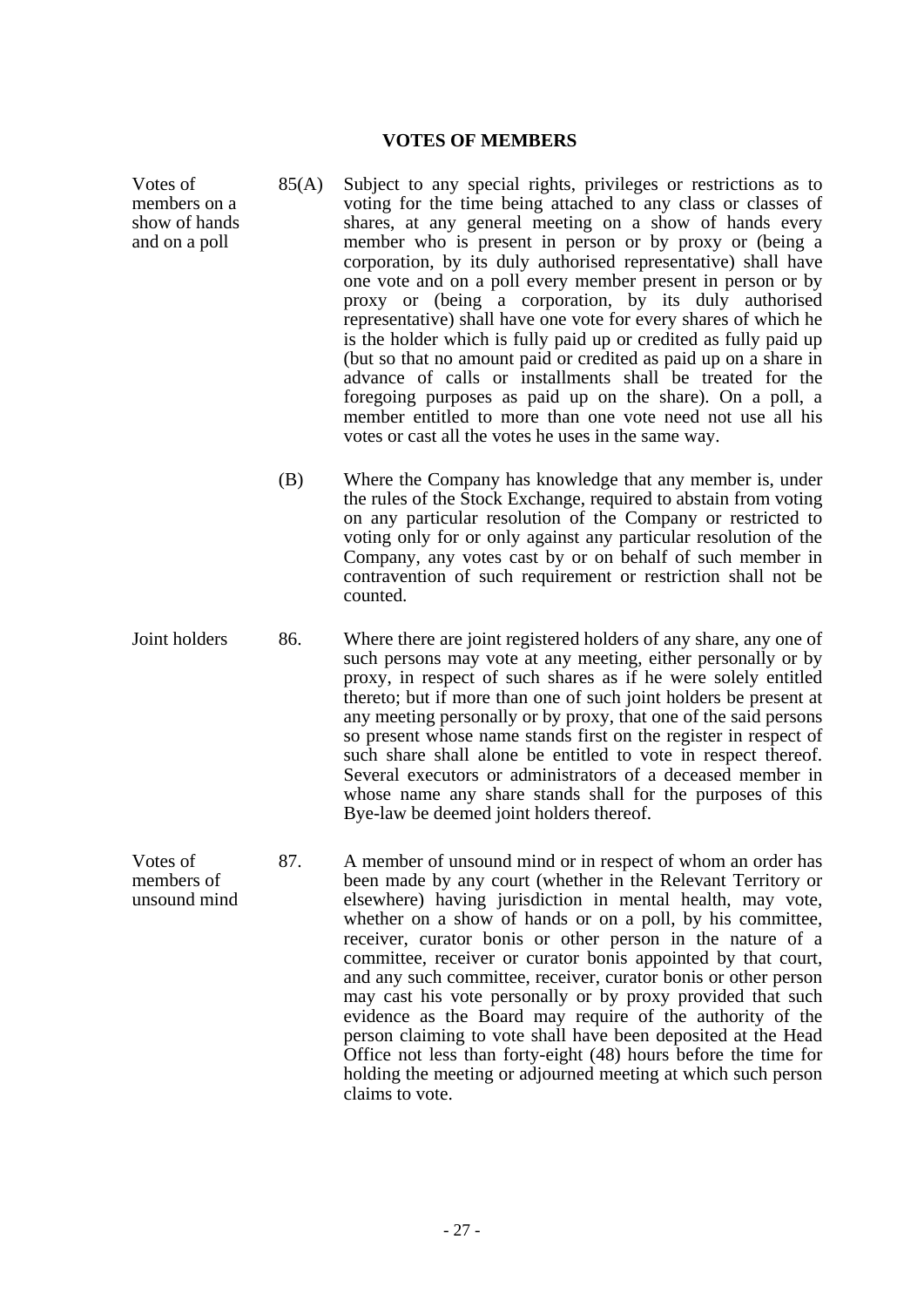- **Oualification** for voting 88(A) Save as expressly provided in these Bye-laws, no person other than a member duly registered and who shall have paid in full for the time being any sum due from him to the Company in respect of his shares shall be entitled to be present or to vote (save as proxy for another member) either personally or by proxy, or to be reckoned in a quorum, at any general meeting.
	- (B) No objection shall be raised to the qualification of any voter except at the meeting or adjourned meeting at which the vote objected to is given or tendered, and every vote not disallowed at such meeting shall be valid for all purposes. Any such objection made in due time shall be referred to the Chairman, whose decision shall be final and conclusive.
- Proxies 89. Any member, whether an individual or a corporation, entitled to attend and vote at a meeting of the Company or a meeting of the holders of any class of shares in the Company shall be entitled to appoint another person as his proxy to attend and vote instead of him. Votes may be given either personally or by proxy. A member who is the holder of two or more shares may appoint more than one proxy to attend and vote on the same occasion provided that, if more than one proxy is so appointed, the appointment shall specify the number and class of shares in respect of which each such proxy is so appointed. A proxy need not be a member. In addition, each proxy appointed shall be entitled to exercise the same powers as if such proxy was the registered holder of the shares of the Company held by the member appointing him, including the right to vote individually on a show of hands.
- Instrument appointing proxy to be in writing 90. The instrument appointing a proxy shall be in writing under the hand of the appointor or of his attorney duly authorised in writing, or if the appointor is a corporation, either under its common seal or under the hand of an officer or attorney duly authorised. In the case of an instrument of proxy purporting to be signed on behalf of a corporation by an officer thereof it shall be assumed, unless the contrary is proved, that such officer was duly authorised to sign such instrument of proxy on behalf of the corporation without further evidence of the fact. The Board may, nevertheless, require such evidence as it shall deem necessary as to the due execution of the instrument of proxy and the due authorisation of the same.

Appointment of proxy must be deposited 91. The instrument appointing a proxy and the power of attorney or other authority, if any, under which it is signed or a notarially certified copy of that power or authority together with such evidence as the Board may require under Bye-law 90 shall be deposited at the Head Office or at such other place as is specified for that purpose in the notice convening the meeting or in the instrument of proxy issued by the Company in relation to the meeting not less than forty-eight (48) hours before the time appointed for holding the meeting or adjourned meeting (as the case may be) at which the person named in such instrument proposes to vote, or, in the case of a poll, not less than twenty-four (24) hours before the time appointed for the

- 28 -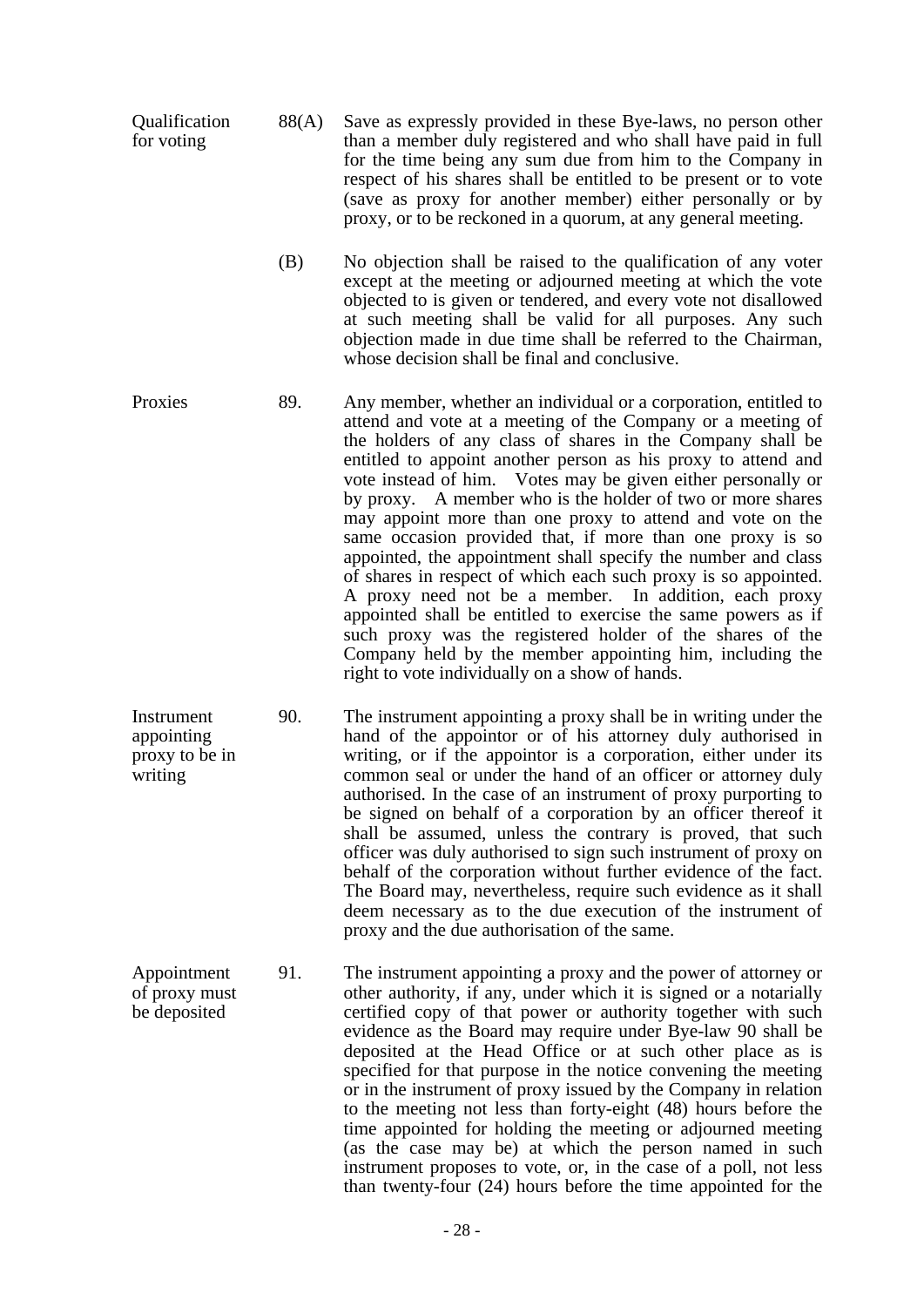taking of the poll; and in default the instrument of proxy shall not be treated as valid except with the consent of the Chairman. No instrument appointing a proxy shall be valid after the expiration of twelve (12) months from the date of its execution, except at an adjourned meeting or on a poll demanded at a meeting in a case where the meeting was originally held within twelve (12) months from such date. Delivery of an instrument appointing a proxy shall not preclude a member from attending and voting in person at the meeting or upon the poll concerned and, in such event, the instrument appointing a proxy shall deemed to be revoked.

Form or proxy 92. Every instrument of proxy, whether for a specified meeting or otherwise, shall be in such form as the Board may from time to time approve (provided that this shall not preclude the use of a two-way form).

- 93. The instrument of proxy, which need not be witnessed, appointing a proxy to vote at a general meeting shall:
	- (1) be deemed to confer authority to demand or join in demanding a poll and to vote on any resolution (or amendment thereto) put to the meeting for which it is given as the proxy thinks fit provided that any form issued to a member for use by him for appointing a proxy to attend and vote at a special general meeting or at an annual general meeting at which any business is to be transacted shall be such as to enable the member, according to his intention, to instruct the proxy to vote in favour of or against (or, in default of instructions, to exercise his discretion in respect of) each resolution dealing with any such business; and
	- (2) unless the contrary is stated herein, be valid as well for any adjournment of the meeting as for the meeting to which it relates.
- When vote by proxy valid though authority revoked 94. A vote given in accordance with the terms of an instrument of proxy or power of attorney shall be valid notwithstanding the previous death or insanity of the principal or revocation of the proxy or power of attorney or other authority under which it the proxy was executed or the transfer of the share in respect of which the proxy is given, provided that no intimation in writing of such death, insanity, revocation or transfer as aforesaid shall have been received by the Company at its Head Office (or at such other place in the Relevant Territory specified for the deposit of instrument or proxies hereunder) at least twenty-four (24) hours before the commencement of the meeting or adjourned meeting or meetings at which the proxy or power of attorney is used.

Authority under instrument appointing

proxy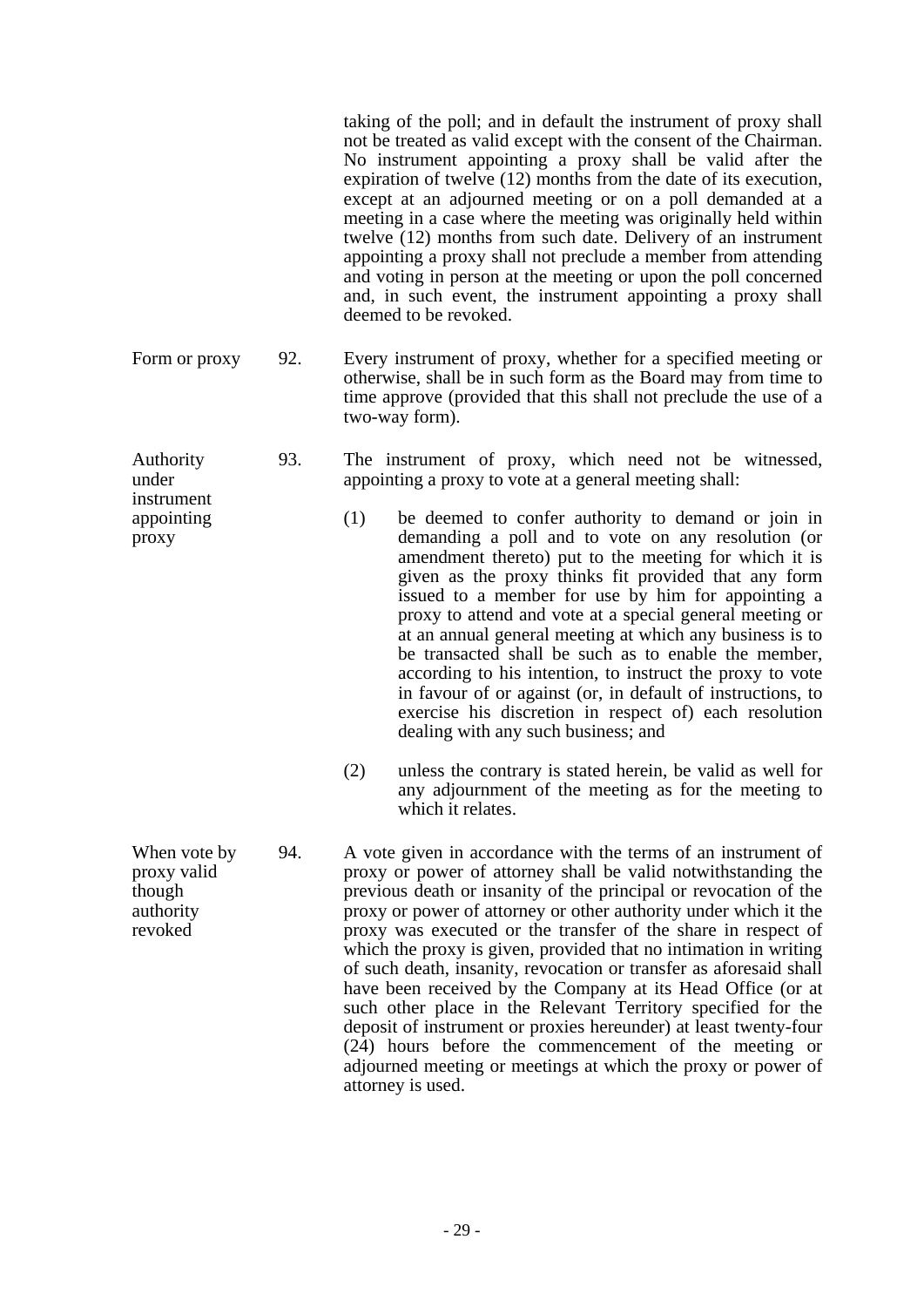Corporation acting by representatives at meetings 95. Any corporation which is a member may, by resolution of its directors or other governing body or by power of attorney, authorise such person or persons as it thinks fit to act as its corporate representative or representatives at any meeting of the Company or at any meeting of any class of members of the Company provided that, if more than one person is so authorised, the authority shall specify the number and class of shares held by the relevant member in respect of which each such person is authorised to act as such corporate representative. Each person so appointed under the provisions of this clause shall be entitled to exercise the same powers on behalf of the corporation (or its nominee) which he represents as that corporation (or its nominee) could exercise as if it were an individual member including the right to vote individually on a show of hands notwithstanding the provisions of clause 85. The number of persons a corporation may authorise to act as its corporate representative or representatives shall not exceed the number of shares held by that corporation (or its nominee), being shares in respect of which there is an entitlement to attend and vote at the relevant meeting.

### **REGISTERED OFFICE**

| Registered<br>Office       | 96. | The Registered Office of the Company shall be at such place in<br>Bermuda as the Board shall from time to time appoint.                                                                                                                                                                                                                                                                                                                                                                                                                                                                                                                                                                                                                                                                                                                                                                                                                                                                                                                                                                                                                                                                                                                 |  |  |  |  |  |
|----------------------------|-----|-----------------------------------------------------------------------------------------------------------------------------------------------------------------------------------------------------------------------------------------------------------------------------------------------------------------------------------------------------------------------------------------------------------------------------------------------------------------------------------------------------------------------------------------------------------------------------------------------------------------------------------------------------------------------------------------------------------------------------------------------------------------------------------------------------------------------------------------------------------------------------------------------------------------------------------------------------------------------------------------------------------------------------------------------------------------------------------------------------------------------------------------------------------------------------------------------------------------------------------------|--|--|--|--|--|
| <b>BOARD OF DIRECTORS</b>  |     |                                                                                                                                                                                                                                                                                                                                                                                                                                                                                                                                                                                                                                                                                                                                                                                                                                                                                                                                                                                                                                                                                                                                                                                                                                         |  |  |  |  |  |
| Constitution of<br>Board   | 97. | Unless and until otherwise determined by the Company by<br>Ordinary Resolution the number of Directors shall not be less<br>than 2 and there shall be no maximum number of Directors. The<br>Directors shall be elected or appointed in the first place at the<br>statutory meeting of members and thereafter in accordance with<br>the next following bye-law. The Board shall cause to be kept a<br>register of the Directors and officers at its Registered Office and<br>Head Office in accordance with the Companies Act.                                                                                                                                                                                                                                                                                                                                                                                                                                                                                                                                                                                                                                                                                                          |  |  |  |  |  |
| Retirement of<br>Directors | 98. | Unless and until the Company in a general meeting shall<br>otherwise determine, at each annual general meeting one-third<br>of the Directors for the time being, or, if their number is not<br>three $(3)$ or a multiple of three $(3)$ , then the number nearest to<br>but not less than one-third shall retire from office by rotation,<br>provided that every Director (including those appointed for a<br>specific term or holding office as the Chairman of the Board)<br>shall be subject to retirement by rotation at least once every<br>three years or within such other period as the Stock Exchange<br>may from time to time prescribe or within such other period as<br>the laws of such jurisdiction as are applicable to the Company<br>may require. The Directors to retire by rotation shall include (so<br>far as necessary to ascertain the number of Directors to retire by<br>rotation) any Director who wishes to retire and not to offer<br>himself for re-election. Any further Directors so to retire shall<br>be those of the other Directors subject to retirement by rotation<br>who have been longest in office since their last re-election or<br>appointment and so that as between persons who became or |  |  |  |  |  |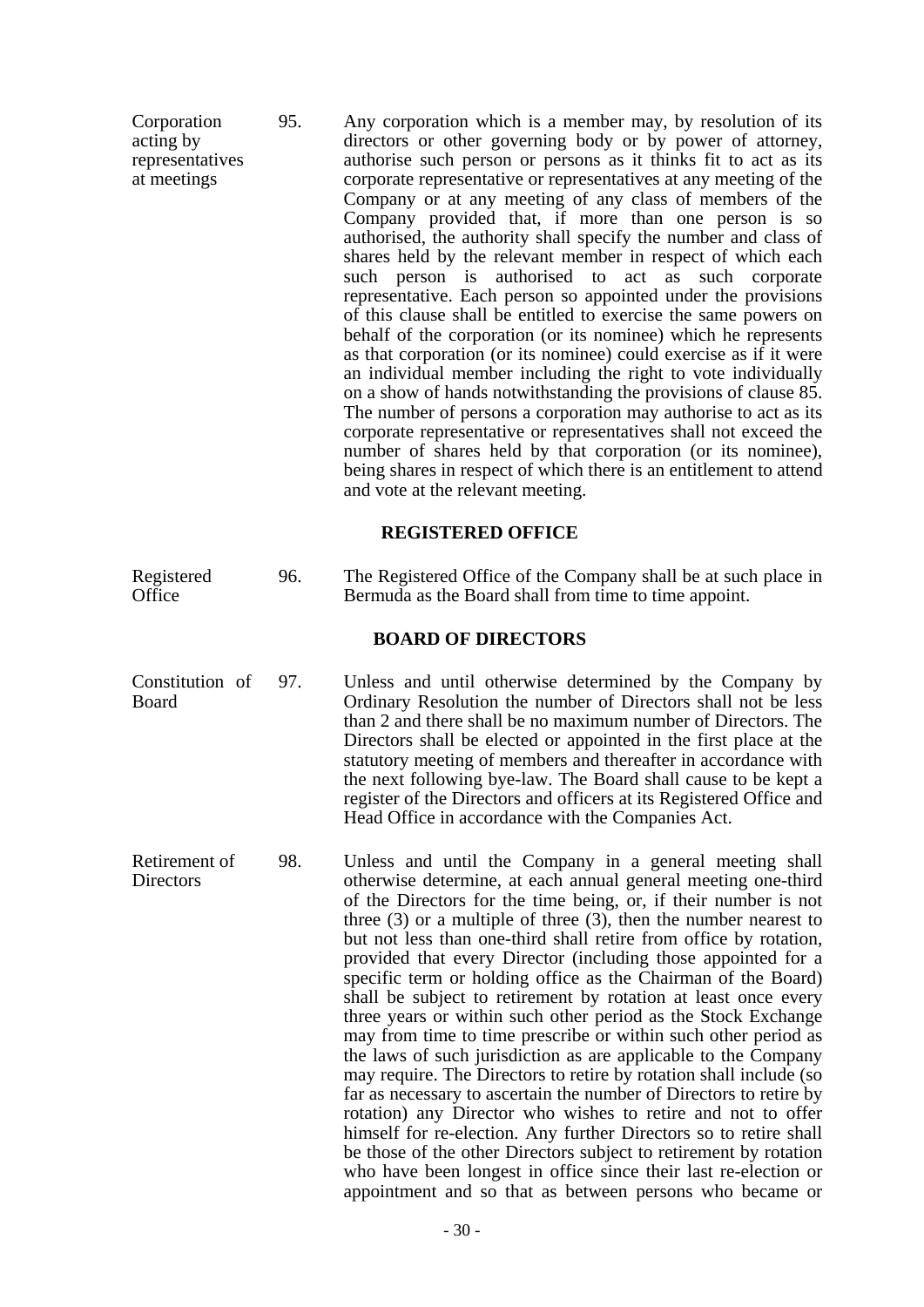were last re-elected Directors on the same day those to retire shall (unless they otherwise agree among themselves) be determined by lot. A retiring Director shall be eligible for re-election at the relevant annual general meeting.

- Retiring Directors to remain in office till successors appointed 99. If at any general meeting at which an election of Directors ought to take place, the places of the retiring Directors are not filled, the retiring Directors or such of them as have not had their places filled shall be deemed to have been re-elected and shall, if willing, continue in office until the next annual general meeting and so on from year to year until their places are filled, unless:
	- (i) it shall be determined at such meeting to reduce the number of Directors; or
	- (ii) it is expressly resolved at such meeting not to fill up such vacated offices; or
	- (iii) in any such case the resolution for re-election of a Director is put to the meeting and lost; or
	- (iv) such Director has given notice in writing to the Company that he is not willing to be re-elected.

Power of meeting to increase or reduce number 100. The Company in general meeting may from time to time fix and may by Ordinary Resolution increase or reduce the maximum and minimum number of Directors but so that the number of Directors shall not be less than two (2) at all times.

Notice to be given of person proposed for election 101. No person other than a Director retiring at the meeting shall, unless recommended by the Board for election, be eligible for election to the office of Director at any general meeting unless a notice in writing of the intention to propose such person for election as a Director, signed by a member (other than the person to be proposed for election as a Director) duly qualified to attend and vote at the meeting for which such notice is given, and a notice in writing signed by such person of his willingness to be elected shall have been lodged at the Head Office or at the Registration Office. The minimum length of the period during which such notices are given shall be at least seven (7) days and the period for lodgement of such notices shall commence no earlier than the day after the despatch of the notice of the general meeting appointed for such election and end no later than seven (7) days prior to the date of such general meeting.

> 102. The Company may by Ordinary Resolution at a special general meeting called for the purpose remove any Director (including the Managing Director or other executive Director but without prejudice to any claim he may have for damages under any contract between him and the Company) before the expiration of his period of office notwithstanding anything in these Bye-laws or in any agreement between the Company and such

general

of directors

Power to remove Director by Special Resolution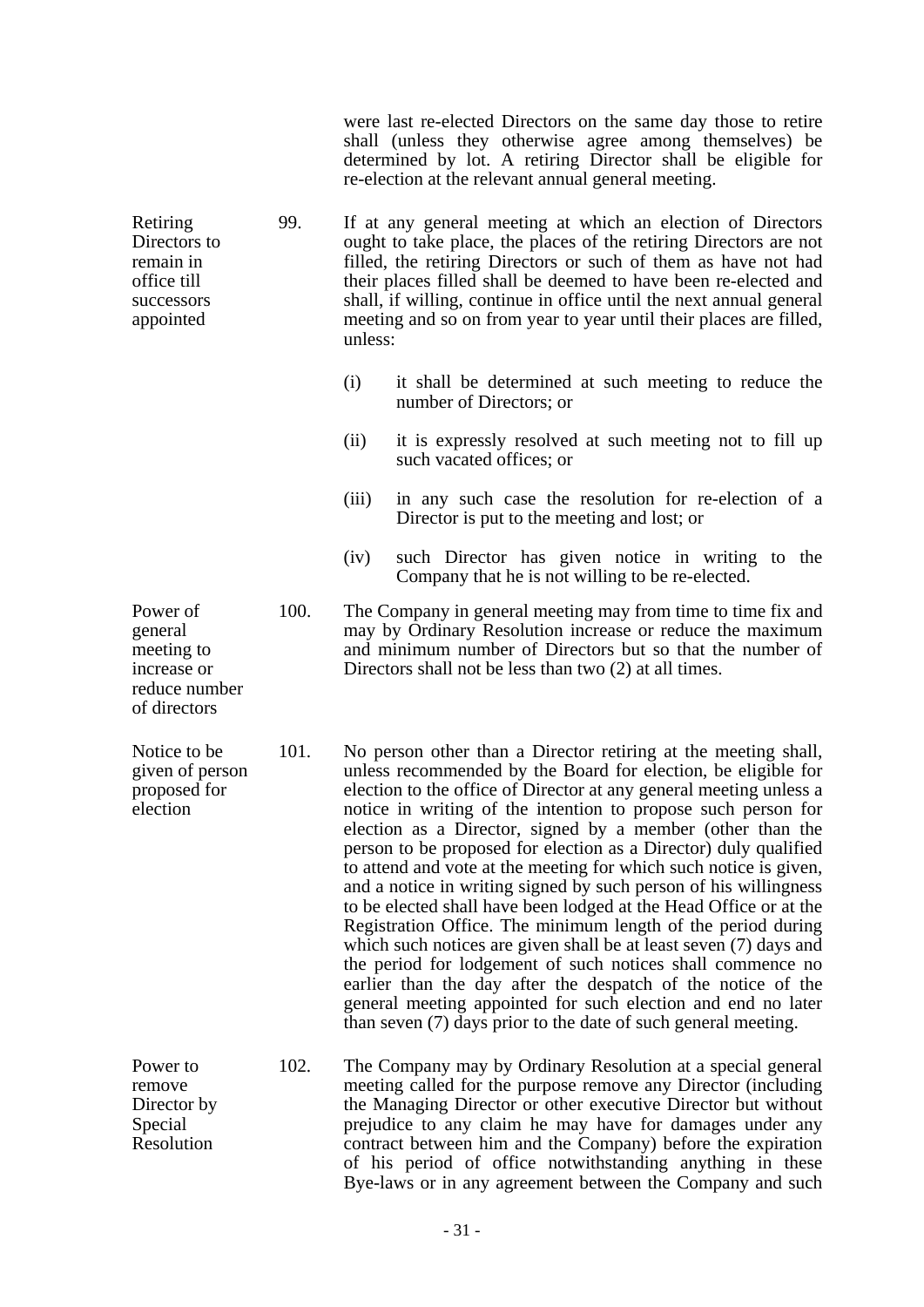Director provided that notice of any such meeting shall be served on the Director concerned not less than fourteen (14) days before the meeting and such Director shall be entitled to be heard at such meeting on the motion of his removal. The Company may by Ordinary Resolution elect another person in his stead. Any person so elected shall hold office only until the first general meeting of the Company after his appointment and shall then be eligible for re-election at that meeting provided that any Director who so retires shall not be taken into account in determining which particular Directors or the number of Directors who are to retire by rotation at such meeting pursuant to Bye-law 98.

- General meeting to elect Directors 103(A) Subject to these Bye-laws and the Companies Act, the Company may by Ordinary Resolution elect any person to be a Director either to fill a casual vacancy on the Board, or as an addition to the existing Board. Any Director so appointed shall hold office only until the first general meeting of the Company after his appointment and shall then be eligible for re-election at that meeting provided that any Director who so retires shall not be taken into account in determining which particular Directors or the number of Directors who are to retire by rotation at such meeting pursuant to Bye-law 98.
- Board may fill vacancy (B) The Board shall have power from time to time and at any time to appoint any person as a Director either to fill a casual vacancy on the Board or, subject to authorization by the members in general meeting, as an addition to the existing Board but so that the number of Directors so appointed shall not exceed any maximum number determined from time to time by the members in general meeting. Any Director so appointed by the Board shall hold office only until the first general meeting of the Company after his appointment and shall then be eligible for re-election at that meeting provided that any Director who so retires shall not be taken into account in determining which particular Directors or the number of Directors who are to retire by rotation at such meeting pursuant to Bye-law 98.

Alternate **Director** 

- 104(A) A Director may at any time, by notice in writing signed by him delivered to the Registered Office or at the Head Office or at a meeting of the Board, appoint any person (including another Director) to act as an alternate Director in his place and may in like manner at any time determine such appointment.
	- (B) The appointment of an alternate Director shall determine on the happening of any event which, were he a Director, would cause him to vacate such office or if his appointor ceases to be a Director provided that if any Director retires at a general meeting but is re-elected by the meeting or is, pursuant to the provisions of these Bye-laws, deemed to be re-elected at the meeting at which such retirement took place, any appointment made by him pursuant to this Bye-law which was in force immediately prior to his retirement shall continue to operate after such re-election as if he had not so retired.
		- 32 -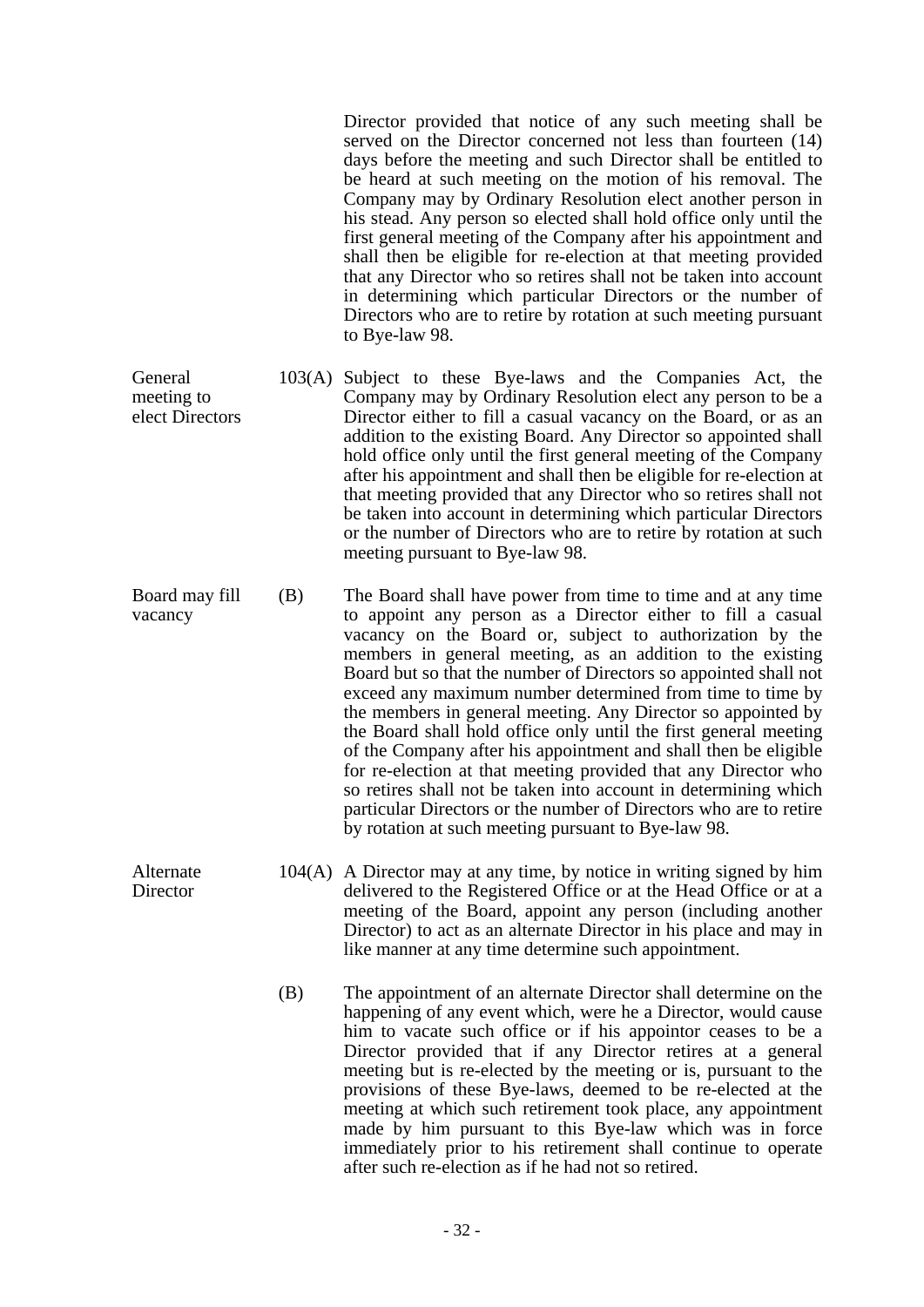- (C) An alternate Director, except when absent from the Relevant Territory shall be entitled (subject to his giving the Company an address within the Relevant Territory at which notices may be served on him) to receive and waive notices of meetings of the Directors and shall be entitled to attend and vote and be counted in the quorum of such meeting as a Director at any such meeting at which the Director appointing him is not personally present, and generally at such meeting to exercise all the powers, rights, duties and authorities and to perform all functions of the Director appointing him. For the purpose of the proceedings at such meeting if an alternate Director acts as alternate for more than one Director, he shall be counted in the quorum separately in respect of himself (if a Director) and in respect of each Director for whom he is an alternate and his voting rights shall be cumulative and he need not use all his votes or cast all the votes he uses in the same way. A Director who is also an alternate Director shall be entitled in addition to his own vote to a separate vote on behalf of the Director appointing him.
- (D) The signature of an alternate Director to any resolution in writing of the Board shall, unless the notice of his appointment provides to the contrary, be effective as the signature of his appointor. To such extent as the Board may from time to time determine in relation to any committee of the Directors, the foregoing provisions of this paragraph shall also apply mutatis mutandis to any meeting of any such committee of which his appointor is a member. An alternate Director shall not, save as aforesaid, have power to act as a Director nor shall he be deemed to be a Director for the purposes of these Bye-laws. Every person acting as an alternate Director shall be an officer of the Company, and shall alone be responsible to the Company for his own acts and defaults, and he shall not be deemed to be the agent of or for the Director appointing him. A Director shall not be liable for the acts or defaults of any alternate Director appointed by him.
- (E) A Director may appoint two or more persons in the alternative to act as alternate Director and in the event of any dispute as to who is to represent the Director as his alternate the first named of such alternative persons shall be the only person recognised as the alternate Director and shall in any case, if in the Relevant Territory, be the only person entitled to receive notice of Directors' meetings in the absence of his appointor from the Relevant Territory.
	- (F) An alternate Director shall be entitled to contract and be interested in and benefit from contracts or arrangements or transactions and to be repaid expenses and to be indemnified to the same extent mutatis mutandis as if he were a Director, but he shall not be entitled to receive from the Company in respect of his appointment as an alternate Director any remuneration except only such part (if any) of the remuneration otherwise payable to his appointor as such appointor may by notice in writing to the Company from time to time direct.

Appointment of two or more alternates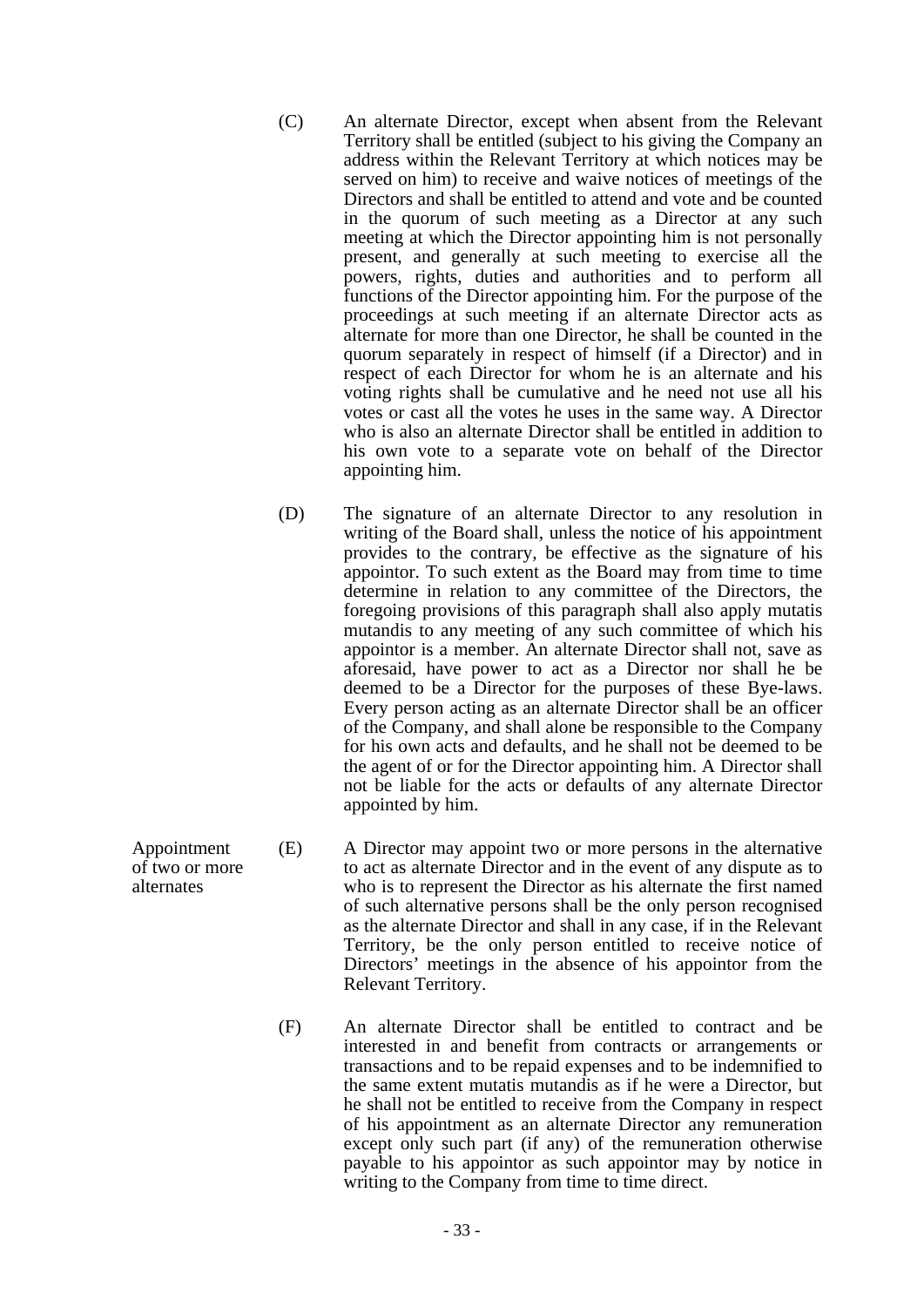- Qualification of Directors 105. A Director or an alternate Director shall not be required to hold any qualification shares but shall nevertheless be entitled to attend and speak at all general meetings of the Company and of any class of members of the Company. No Director shall be required to vacate office or be ineligible for re-election or re-appointment as a Director and no person shall be ineligible for appointment as a Director by reason only of his having attained any particular age.
- Directors' remuneration 106(A) The Directors shall be entitled to receive by way of remuneration for their services as Directors such sum as shall from time to time be determined by the Company in general meeting, such sum (unless otherwise directed by the resolutions by which it is voted) to be divided amongst the Directors in such proportions and in such manner as the Board may agree, or failing agreement, equally, except that in such event any Director holding office for less than the whole of the relevant period in respect of which the remuneration is paid shall only rank in such division in proportion to the time during such period for which he has held office. The foregoing provisions shall not apply to a Director who holds any salaried employment or office in the Company except in the case of sums paid in respect of Director's fees.
	- (B) Payment to any Director or past Director of any sum by way of compensation for loss of office or as consideration for on in connection with his retirement from office (not being a payment to which the Director is contractually entitled) must be approved by the Company in general meeting.
- Directors' expenses 107. The Directors shall also be entitled to repaid or prepaid all travelling, hotel and other expenses reasonably incurred or expected to be incurred by them respectively in or about the performance of their duties as Directors, including their expenses of travelling to and from board meetings, committee meetings or general meetings or separate meetings of any class of shares or of debenture of the Company or otherwise incurred whilst engaged on the business of the Company or in the discharge of their duties as Directors.
- Specia1 remuneration 108. The Board may grant special remuneration if any Director who having been called upon and being willing to do so, shall render or perform any special or extra services to or at the request of the Company including travelling or residing abroad for any business of the Company. Such special remuneration may, as the Board shall determine, be made payable to such Director either in addition to or in substitution for his ordinary remuneration as a Director, and may be made payable by way of salary, commission or participation in profits or otherwise as may be arranged and the same shall be charged as part of the ordinary working expenses of the Company.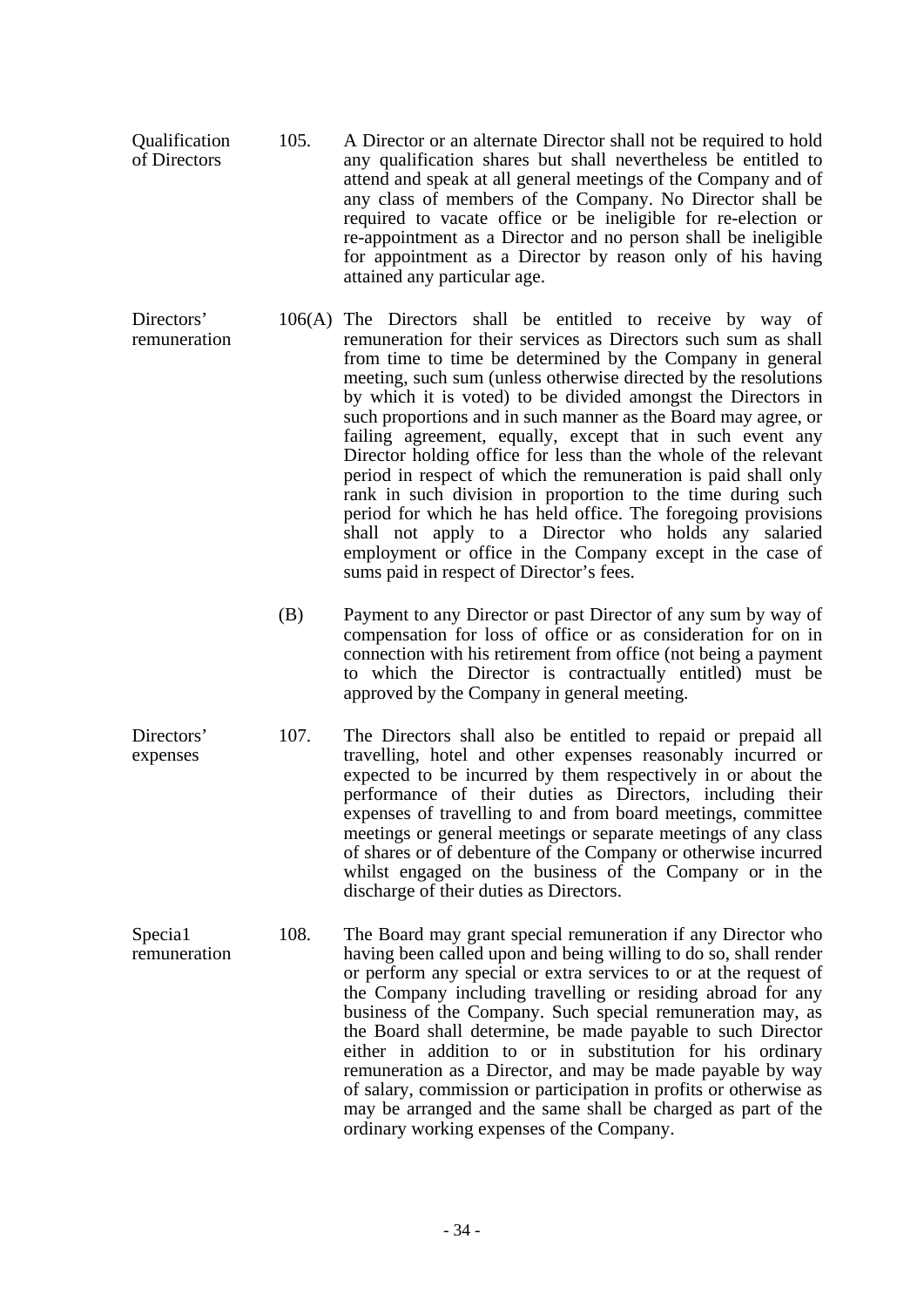- Remuneration of Managing Directors, etc. 109. Notwithstanding Bye-law 106, 107 and 108, the remuneration of a Managing Director, Joint Managing Director, Deputy Managing Director or other Executive Director or a Director appointed to any other office in the management of the Company shall from time to time be fixed by the Board and may be by way of salary, commission, or participation in profit or otherwise or by all or any of those modes and with such other benefits (including pension and/or gratuity and/or other benefits on retirement) and allowances as the Board may from time to time decide. Such remuneration shall be in addition to his remuneration as a Director.
	- 110. A Director shall vacate his office:
		- (1) if he becomes bankrupt or has a receiving order made against him or suspends payment or makes any arrangement or composition with his creditors generally;
		- (2) if he becomes a lunatic or of unsound mind;
		- (3) if he absents himself from meetings of the Board or his office as a Director during a continuous period of six (6) months, without special leave of absence from the Board, whether or not any alternate Director appointed by him attends such meeting of the Board and the Board resolves that he has by reason of such absence vacated his office;
		- (4) if he becomes prohibited from acting as a Director by law or by reason of any order made by any court of competent jurisdiction;
		- (5) if he resigns his office by notice in writing delivered to the Company at its Head Office or submitted to a meeting of the Board;
		- (6) if, having been appointed to an office under Bye-law 112, he is dismissed or removed therefrom by the Board under Bye-law 113; or
		- (7) if he shall be removed from office pursuant to these Bye-laws.
	- 111(A) Subject to the Companies Act and to these Bye-laws, no Director or proposed or intended Director shall be disqualified by his office from contracting with the Company, either with regard to his tenure of any office or place of profit or as vendor, purchaser or in any manner whatever, nor shall any such contract or any other contract or arrangement entered into by or on behalf of the Company with any person, company or partnership of or in which any Director shall be a member or otherwise interested be liable on that account to being avoided, nor shall any Director so contracting or being any member or so

Directors may contract with the Company

When office of Director to be vacated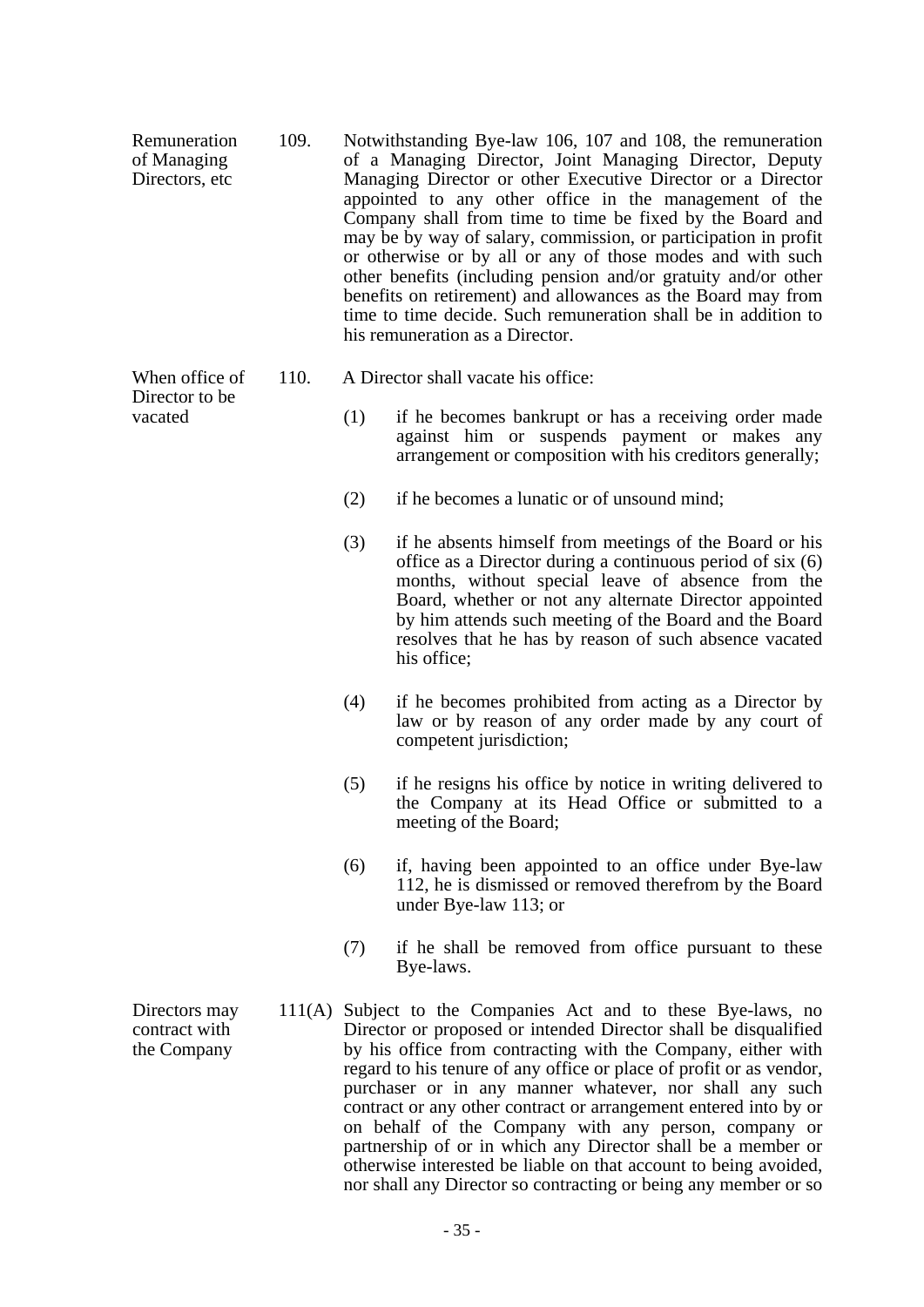interested be liable to account to the Company or the members for any remuneration, profit or other benefits realised by any such contract or arrangement by reason only of such Director holding that office or the fiduciary relationship thereby established.

- (B) A Director who is to his knowledge is in any way, whether directly or indirectly, interested in any contract or arrangement with the Company shall declare the nature of his interest at the meeting of the Board at which the question of entering into the contract or arrangement is first taken into consideration, if he knows his interest then exists, or in any other case at the first meeting of the Board after he knows that he is or has become so interested. For the purposes of this Bye-law, a general notice to the Board by a Director that (a) he is a member of a specified company or firm and is to be regarded as interested in any contract or arrangement which may after the date of the notice be made with that company or firm or (b) by reason of the facts specified in the notice, he is to be regarded as interested in any contract or arrangement which may be made with any specified person after the date of such notice shall be a sufficient declaration of interest in relation to any contract or arrangement so made, provided that no such notice shall be of effect unless it is given at a meeting of the Board at which it is practicable for him to do so or the Director takes reasonable steps to secure that it is brought up and read at the next Board meeting after it is given.
- (C) A Director shall not vote (nor be counted in the quorum) on any resolution of the Board approving any contract or arrangement or any other proposal in which he or any of his associates is materially interested, but this prohibition shall not apply to any of the following matters namely:
	- (1) any contract or arrangement for the giving to such Director or his associate(s) any security or indemnity in respect of money lent by him or any of his associates or obligations incurred or undertaken by him or any of his associates at the request of or for the benefit of the Company or any of its subsidiaries;
	- (2) any contract or arrangement for the giving of any security or indemnity to a third party in respect of a debt or obligation of the Company or any of its subsidiaries for which the Director or his associate(s) has himself/themselves assumed responsibility in whole or in part and whether alone or jointly under a guarantee or indemnity or by the giving of security;
	- (3) any contract or arrangement concerning an offer of shares or debentures or other securities of or by the Company or any other company which the Company may promote or be interested in for subscription or purchase, where the Director or his associate(s) is/are or is/are to be interested as a participant in the underwriting or sub-underwriting of the offer;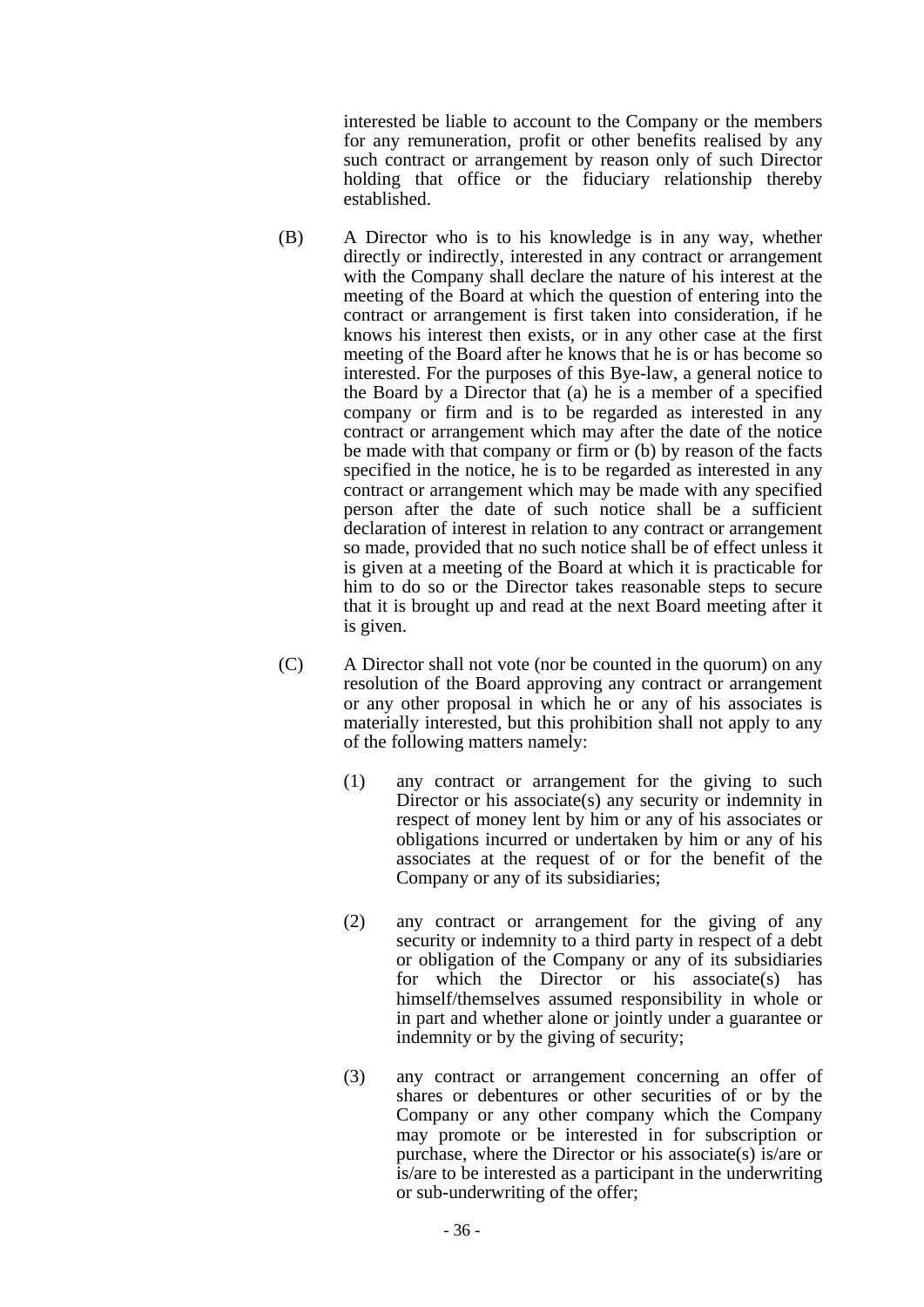- (4) any contract or arrangement in which the Director or his associate(s) is/are interested in the same manner as other holders of shares or debentures or other securities of the Company by virtue only of his/their interest in shares or debentures or other securities of the Company;
- (5) any contract or arrangement concerning any other company in which the Director or his associate(s) is/are interested only, whether directly or indirectly, as an officer or executive or a shareholder or in which the Director or his associate(s) is/are beneficially interested in shares of that company, provided that the Director and any of his associates are not in aggregate beneficially interested in 5 per cent. or more of the issued shares of any class of such company (or of any third company through which his interest or that of his associates is derived) or of the voting rights; or
- (6) any proposal concerning the adoption, modification, or operation of a share option scheme, a pension fund or retirement, death or disability benefits scheme or other arrangement which relates both to directors, his associates and employees of the Company or of any of its subsidiaries and does not provide in respect of any Director, or his associate(s), as such any privilege or advantage not generally accorded to the class of persons to which such scheme or fund relates.
- (D) A company shall be deemed to be a company in which a Director and/or his associate(s) own(s)  $5$  per cent. or more if and so long as (but only if and so long as) he and/or his associates (either directly or indirectly) is/are the holder(s) of or beneficially interested in 5 per cent. or more of any class of the equity share capital of such company or of the voting rights available to members of such company (or of any third company through which his interest or that of any of his associates is derived). For the purpose of this paragraph there shall be disregarded any shares held by a Director or his associate(s) as bare or custodian trustee and in which he or any of them has no beneficial interest, any shares comprised in a trust in which the interest of the Director and/or his associate(s) is/are in reversion or remainder if and so long as some other person is entitled to receive the income thereof, and any shares comprised in an authorized unit trust scheme in which the Director and/or his associate(s) is/are interested only as a unit holder and any shares which carry no voting right at general meetings and very restrictive dividend and return of capital right.
- (E) Where a company in which a Director and/or his associate(s) hold(s) 5 per cent. or more is materially interested in a transaction, then that Director and/or his associate(s) shall also be deemed materially interested in such transaction.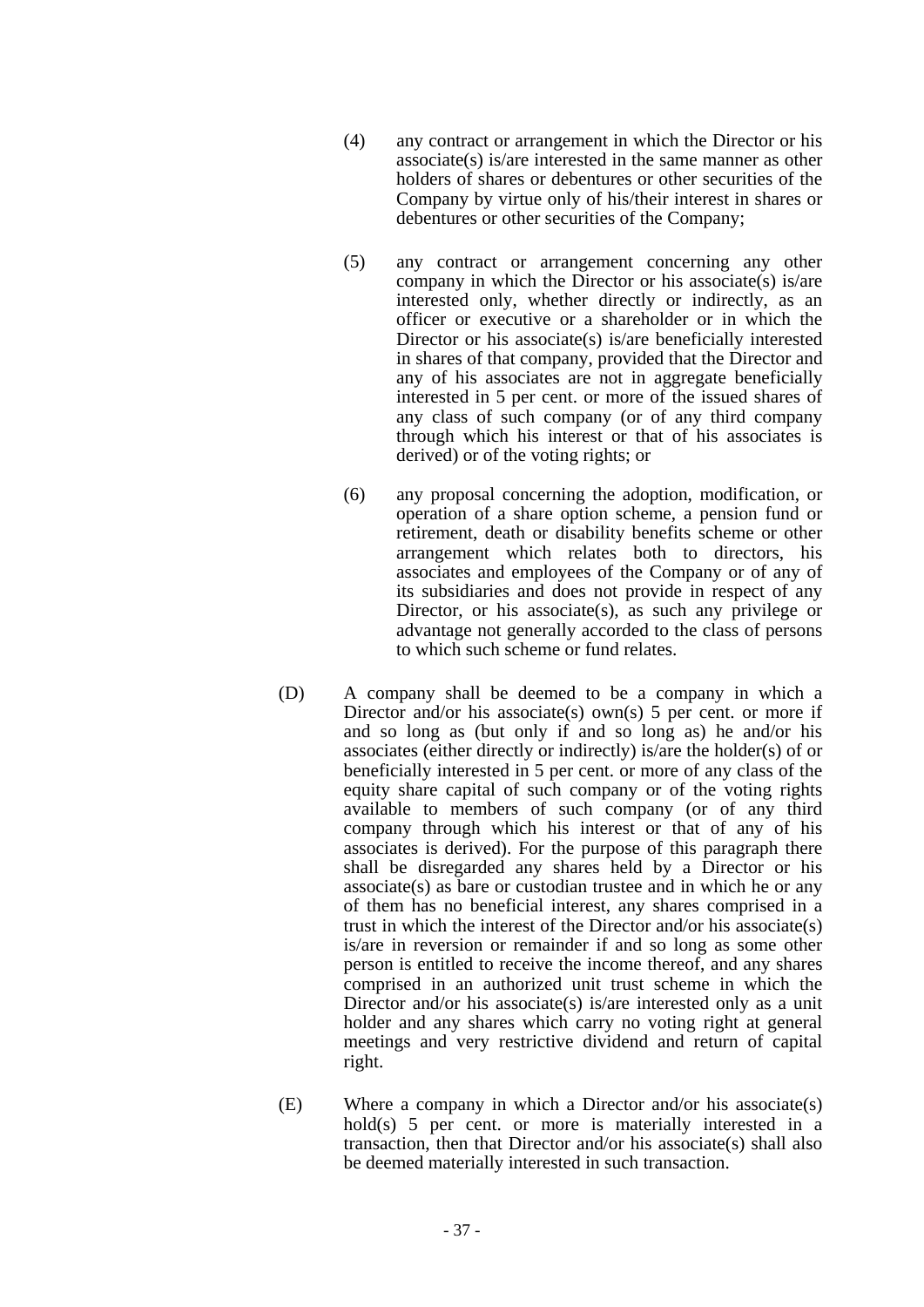- (F) If any question shall arise at any meeting of the Board as to the materiality of the interest of a Director (other than the Chairman of the meeting) or his associate(s) or as to the entitlement of any Director (other than such Chairman) to vote and such question is not resolved by his voluntarily agreeing to abstain from voting, such question shall be referred to the Chairman of the meeting and his ruling in relation to such other Director shall be final and conclusive except in a case where the nature or extent of the interest of the Director and/or his associate(s) concerned as known to such Director has not been fairly disclosed to the Board. If any question as aforesaid shall arise in respect of the Chairman of the meeting such question shall be decided by a resolution of the Board (for which purpose such Chairman shall not vote thereon) and such resolution shall be final and conclusive except in a case where the nature or extent of the interest of such Chairman as known to such Chairman has not been fairly disclosed to the Board.
- (G) A Director may hold any other office or place of profit with the Company (except that of Auditor) in conjunction with his office of Director for such period and upon such terms as the Board may determine, and may be paid such extra remuneration therefor (whether by way of salary, commission, participation in profits or otherwise) as the Board may determine. The Board may exercise the voting powers conferred by the shares in any other company held or owned by the Company, or exercisable by members of the Board as directors of such other company in such manner in all respects as it thinks fits including the exercise thereof in favour of any resolution appointing the Directors or any of them to be directors or officers of such other company, or voting or providing for the payment of remuneration to the directors or other officers of such other company.
- (H) Subject to the provisions of the Companies Act, a Director may be or become a director or other officer of, or otherwise interested in, any company promoted by the Company or any other company in which it may be interested as a vendor, shareholder or otherwise and no such Director shall be accountable to the Company or the members for any remuneration, profit or other benefits received by him as a director or officer of or from his interest in such other company.
- (I) A Director may act by himself or by his firm in a professional capacity for the Company and he or his firm shall be entitled to remuneration for professional services as if he were not a Director but a Director or his firm shall not act as Auditors to the Company.
- (J) A Director shall not vote or be counted in the quorum on any resolution of the Board concerning his own appointment as the holder of any office or place of profit with the Company or any other company in which the Company is interested (including the adoption of the arrangement or variations of the terms thereof, or the termination thereof).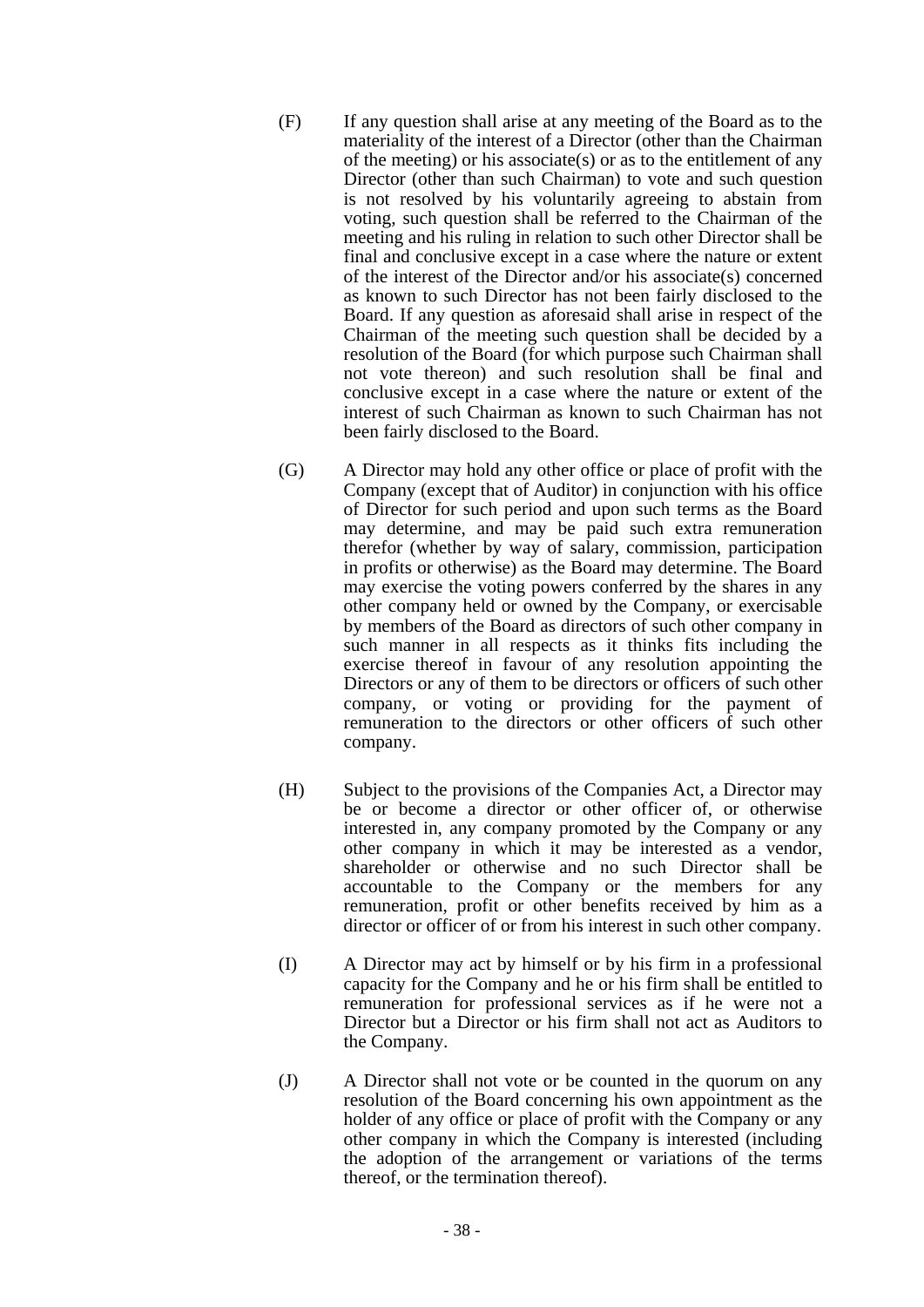(K) Where arrangements are under consideration concerning the appointment (including the adoption of the arrangement or variation of the terms thereof, or the termination thereof) of two or more Directors to offices or places of profit with the Company or any other company in which the Company is interested, separate resolution may be put in relation to each Director and in such case each of the Directors concerned shall be entitled to vote (and be counted in the quorum) in respect of each resolution except that concerning his own appointment (or the arrangement or variation of the terms thereof, or the termination thereof) and except (in the case of an office or place of profit with any such other company as aforesaid) where the other company is a company in which the Director together with any of his associates owns 5 per cent. or more.

# **MANAGING DIRECTORS, ETC.**

- Power to appoint Managing Directors, etc 112. The Board may from time to time appoint any one or more of its body to the office of Managing Director, Joint Managing Director, Deputy Managing Director, or other Executive Director, or other Executive Director and/or to hold any other employment or executive office with the Company in the management of the business of the Company as it may decide for such period and upon such terms as it thinks fit and upon such terms as to remuneration as it may decide in accordance with Bye-law 109.
- Removal of Managing Directors, etc. 113. Every Director appointed to an office under Bye-law 112 shall be liable to be dismissed or removed therefrom by the Board. Any such dismissal or removal as aforesaid shall be without prejudice to any claim for damages for any breach of any contract of service between him and the Company.
- Cessation of appointment 114. A Director appointed to an office under Bye-law 112 shall be subject to the same provision as to rotation, resignation and removal as the other Directors of the Company, and he shall ipso facto and immediately cease to hold such office if he shall cease to hold the office of Director for any cause.
- Powers may be delegated 115. The Board may from time to time entrust to and confer upon a Managing Director, Joint Managing Director, Deputy Managing Director or Executive Director all or any of the powers exercisable under these Bye-laws by the Board that it may think fit provided that the exercise of all powers by such Director shall be subject to such regulations and restrictions as the Board may from time to time make and impose, and the said powers may at any time be withdrawn, revoked or varied, but no person dealing in good faith and without notice of such withdrawal, revocation of variations shall be affected thereby.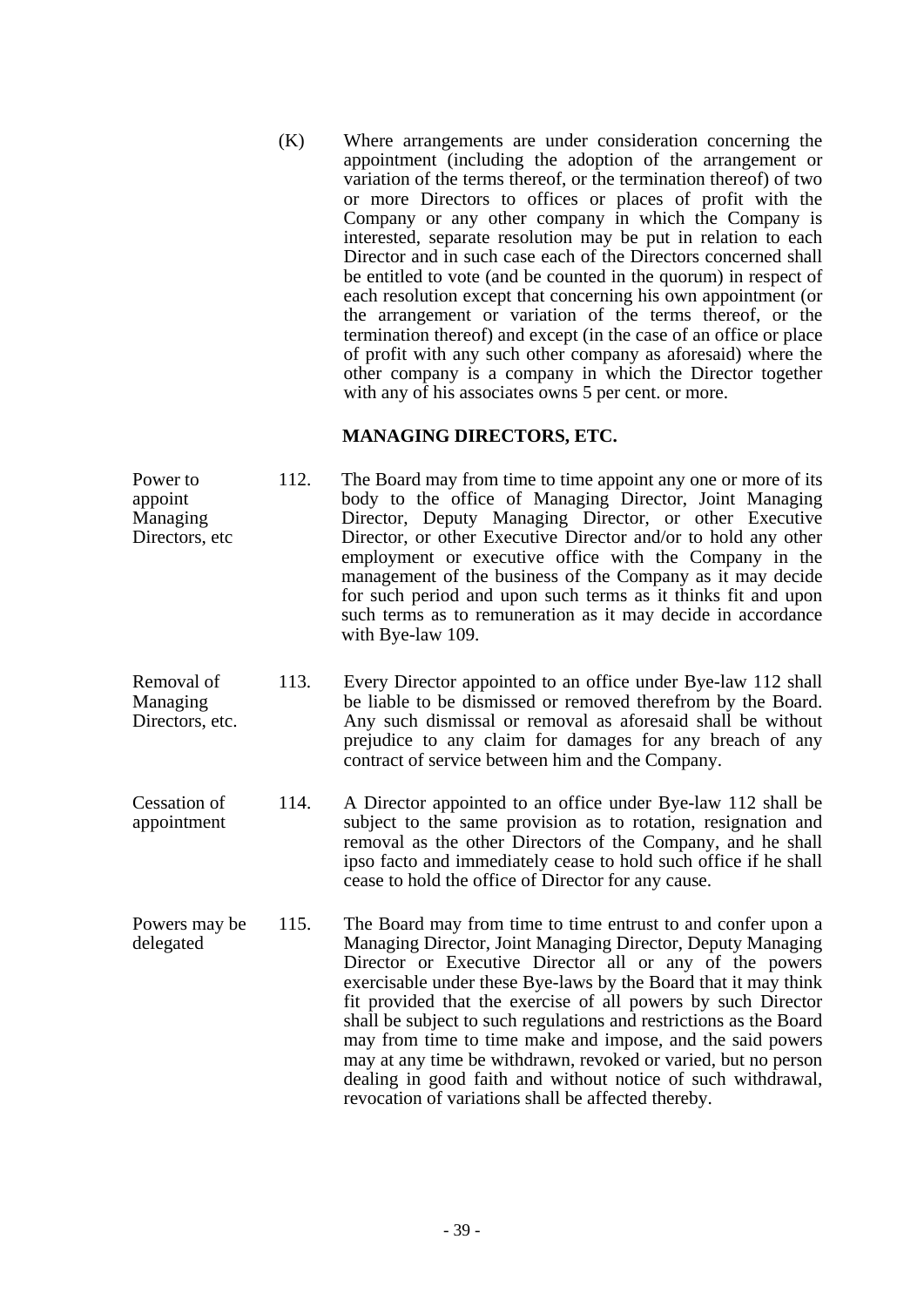#### **MANAGEMENT**

General Powers of Company vested in Board

- 116(A) The management of the business of the Company shall be vested in the Board which, in addition to the powers and authorities by these Bye-laws expressly conferred upon it, may exercise all such powers and do all such acts and things as may be exercised or done or approved by the Company and which are not hereby or by the Companies Act required to be exercised or done by the Company in general meeting, but subject nevertheless to the provisions of the Companies Act and of these Bye-laws and to any regulations from time to time made by the Company in general meeting not being inconsistent with such provisions provided that no regulation so made shall invalidate any prior act of the Directors which would have been valid if such regulation had not been made.
- (B) Without prejudice to the general powers conferred by these Bye-laws, it is hereby expressly declared that the Board shall have the following powers:
	- (1) to give to any person the right or option of requiring at a future date that an allotment shall be made to him of any share at par or at such premium as may be agreed;
	- (2) to give to any Directors, officers or servants of the Company an interest in any particular business or transaction or participation in the profits thereof or in the general profits of the Company either in addition to or in substitution for a salary or other remuneration; and
	- (3) to exercise all the powers of the Company to borrow money and to mortgage or charge all or any part of the undertaking, property and assets (present and future) and uncalled capital of the Company and to issue debenture, debenture stocks, bonds and other securities, whether outright or as collateral security for any debt, liability or obligation of the Company or any third party.
- Local board 117. The Board may establish any committee, regional or local board or agencies for managing any of the affairs of the Company, either in Bermuda, the Relevant Territory or elsewhere, and may appoint any persons to be members of such committee, regional or local boards or agencies and may fix their remuneration, and may delegate to any committee, regional or local board or agency any of the powers, authorities and discretions vested in the Board (other than its powers to make calls and forfeit shares), with power to sub-delegate, and may authorise the members of any committee or regional or local board or agency or any of them to fill any vacancies therein and to act notwithstanding vacancies, and any such appointment or delegation may be upon such terms and subject to such conditions as the Board may think fit, and the Board may remove any person so appointed and may annul or vary any such delegation, but no person dealing in good faith and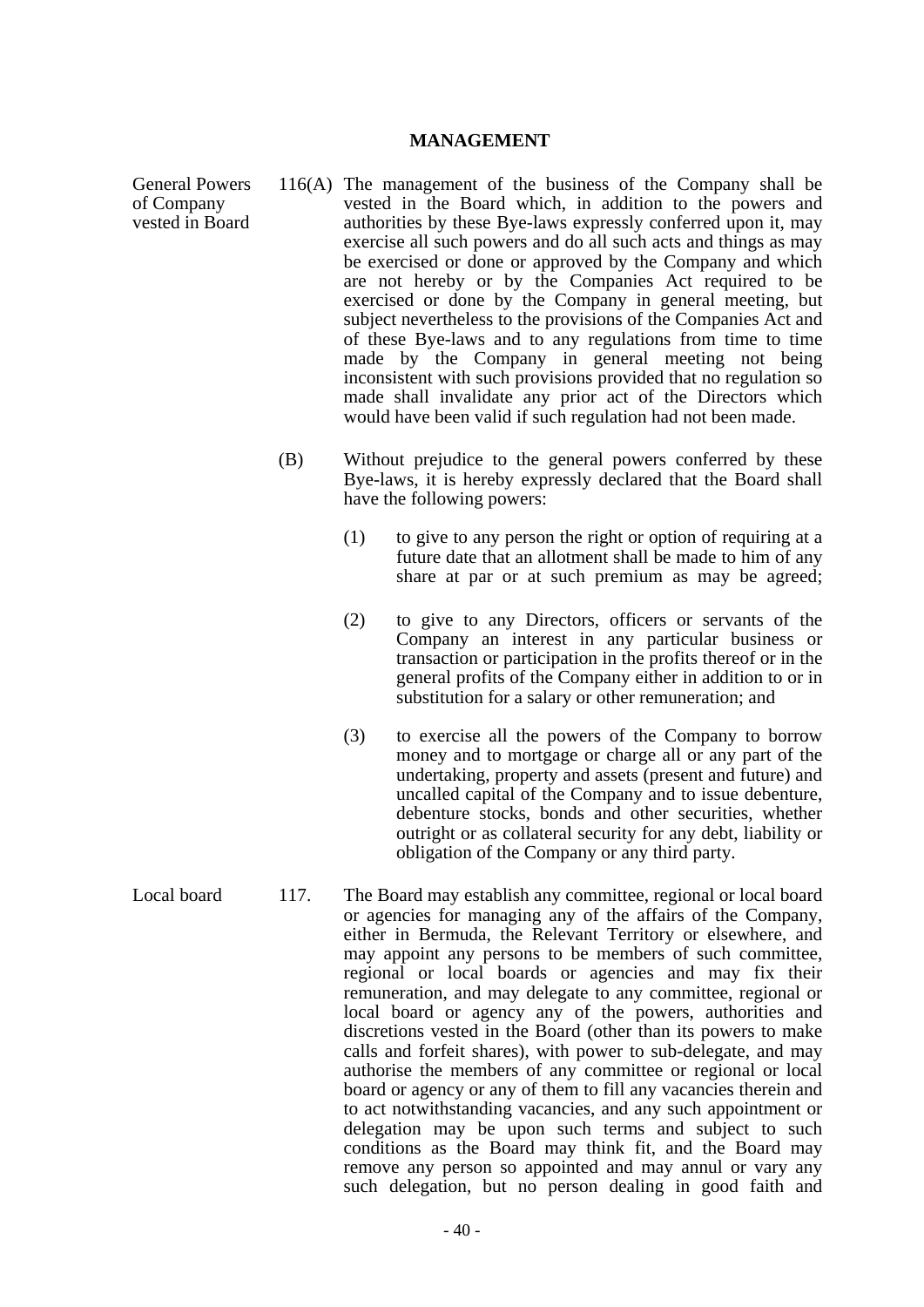without notice of any such annulment or variation shall be affected thereby.

Power of establish pension funds 118. The Board may establish and maintain or procure the establishment and maintenance of any contributory or non-contributory scheme or superannuation funds for the benefit of, or give or procure the giving of donations, gratuities, pensions, allowances, emoluments or other benefits to, any person who are or were at any time in the employment or service of the Company, or of any company which is a subsidiary of the Company, or is allied or associated with the Company or with any such subsidiary company, or who are or were at any time Directors or officers of the Company or of any such other company as aforesaid, or hold or have held any salaried employment or office in the Company or such other company, and the spouses, widows, widowers, families and dependents of any such persons. The Board may also establish and subsidise or subscribe to any institutions, associations, clubs or funds calculated to be for the benefit of or to advance the interests and well-being of the Company or of any such other company or persons as aforesaid and may make payments for or towards the insurance of any such persons as aforesaid, and subscribe or guarantee money for charitable or benevolent objects or for any exhibition or for any public, general or useful object. The Board may do any of the matters aforesaid, either alone or in conjunction with any such other company as aforesaid. Any Director holding any such employment or office shall be entitled to participate in and retain for his own benefit any such donation, gratuity, pension, allowance or emolument.

# **MANAGERS**

- Appointment and remuneration of managers 119. The Board may from time to time appoint a general manager, manager or managers of the Company and may fix his or their remuneration either by way of salary or commission or by conferring the right to participation in the profits of the Company or by a combination of two or more of these modes and pay the working expenses of any of the staff of the general manager, manager or managers who may be employed by him or them upon the business of the Company.
- Tenure of office and powers 120. The appointment of such general manager, manager or managers may be for such period as the Board may decide and the Board may confer upon him or them all or any of the powers of the Board as it may think fit.
- Terms and conditions of appointment 121. The Board may enter into such agreements with any such general manager, manager or managers upon such terms and conditions in all respects as the Board may in its absolute discretion think fit, including a power for such general manager, manager or managers to appoint an assistant manager or managers or other employees whatsoever under them for the purpose of carrying on the business of the Company.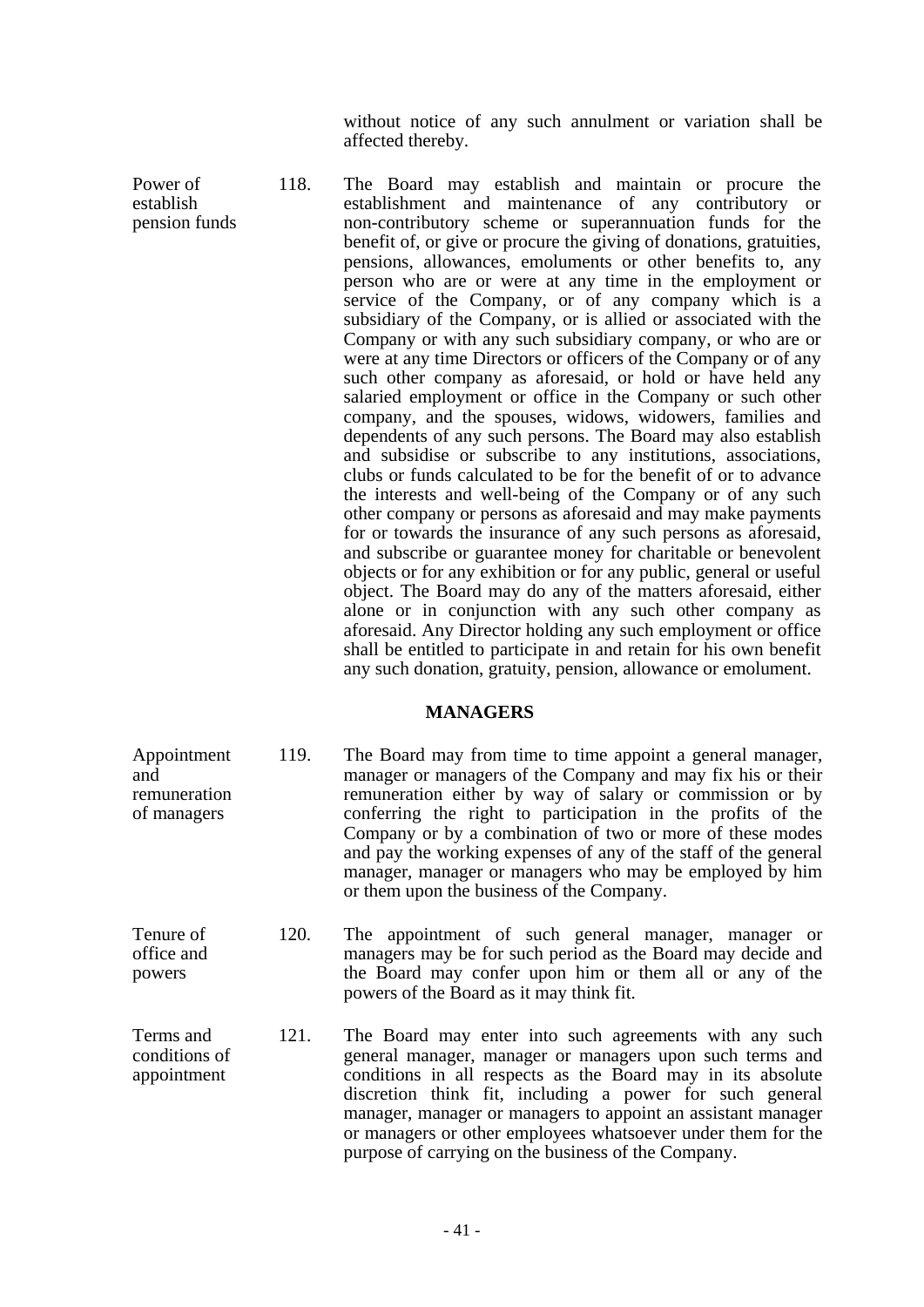# **CHAIRMAN AND OTHER OFFICERS**

Chairman 122. The Board shall, as soon as may be after each appointment or election of Directors, elect amongst the Directors a President and a Vice-President or a Chairman and a Deputy Chairman and determine the period for which each of them is to hold office. The Chairman or, in his absence, the Deputy Chairman shall preside at meetings of the Board, but if at any meeting of the Board the Chairman or Deputy Chairman is not present within five (5) minutes after the time appointed for holding the same, the Directors present shall choose one of their number to be Chairman of such meeting. All the provisions of Bye-law 113, 114 and 115 shall mutatis mutandis apply to any Directors elected or otherwise appointed to any office in accordance with the provisions of this Bye-law.

### **PROCEEDINGS OF DIRECTORS**

Meetings of **Directors** Quorum, etc 123. The Directors may meet together for the despatch of business, adjourn and otherwise regulate their meetings and proceedings as they think fit and may determine the quorum necessary for the transaction of business. Unless otherwise determined, two (2) Directors shall be a quorum. The Board or any committee of the Board may participate in a meeting of the Board or such committee by means of a conference telephone or similar communications equipment by means of which all persons participating in the meeting are capable of hearing each other and, for the purpose of counting a quorum, such participation shall constitute presence at a meeting as if those participating were present in person.

Convening a Board meeting 124. A Director may, and on the request of a Director the Secretary shall, at any time summon a meeting of the Board. Notice thereof shall be given to each Director and alternate Director either in writing or by telephone or by telex or telegram at the address, telephone, telex or telegram number from time to time notified to the Company by such Director or in such other manner as the Board may from time to time determine accompanied or followed by an agenda specifying the business to be transacted thereat. No decision shall be reached at a meeting of the board on any matter which has not been referred to in the agenda. A Director absent or intended to be absent from the Relevant Territory may request the Board that notices of Board meetings shall during his absence be sent in writing to him at his last known address or any other address given by him to the Company for this purpose, but such notices need not be given any earlier than notices given to Directors not so absent and in the absence of any such request it shall not be necessary to give notice of a Board meeting to any Director who is for the time being absent from the Relevant Territory. A Director may waive notice of any meeting of the Board and any such waiver may be retrospective or may be a general waiver sine die or in respect of a number of meetings. A meeting of the Board shall be deemed to be duly and validly convened notwithstanding that is called by shorter or irregular notice if all the Directors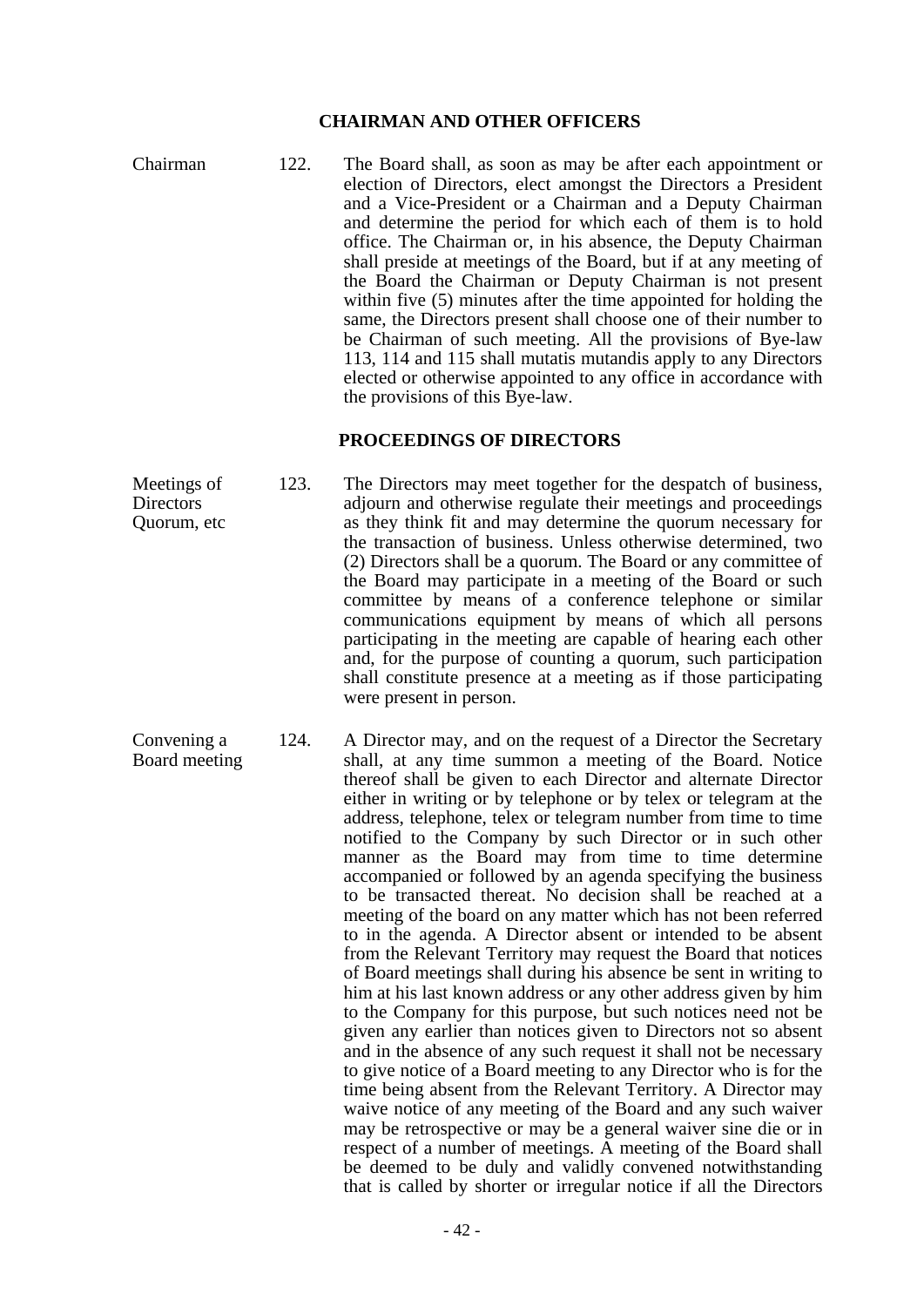entitled to receive notice of and attend such meeting have so agreed.

- How questions to be decided 125. Questions arising at any meeting of the Board shall be decided by a majority of votes. In case of an equality of votes, the Chairman shall have a second or casting vote.
- Chairman 126. The Directors may elect a Chairman of their meetings and determine the period for which he is to hold office. The Chairman so elected shall preside at all meetings of the Board. If no such Chairman is elected, or if at any meeting the Chairman is not present within five minutes after the time appointed for holding the same, the Directors present may choose one of their number to be Chairman of such meeting.
- Power of meeting 127. A meeting of the Board for the time being at which a quorum is present shall be competent to exercise all or any of the authorities, powers and discretions by or under these Bye-laws for the time being vested in or exercisable by the Board generally.
- Power to appoint committee and to delegate 128. The Board may delegate any of its powers, authorities and discretions to committees consisting of such member or members of its body and such other persons as it thinks fit, and it may from time to time revoke such delegation or revoke the appointment of and discharge any committee either wholly or in part, and either as to persons or purposes, but every committee so formed shall in the exercise of the powers, authorities and discretions so delegated conform to any regulations that may from time to time be imposed upon it by the Board. The Board may authorise the members of any such committee or any of them, to fill any vacancy therein and to act notwithstanding such vacancies.
- Acts of committee to be of same effect as act of Board 129. All acts done by any such committee referred to in Bye-law 128 in conformity with such regulations and in fulfilment of the purposes for which it is appointed, but not otherwise, shall have the like force and effect as if done by the Board, and the Board shall have power, with the consent of the Company in general meeting, to remunerate the members of any special committee, and charge such remuneration to the current expenses of the Company.
- Proceedings of committee 130. The meetings and proceedings of any such committee referred to in Bye-law 128 consisting of two (2) or more members shall be governed mutatis mutandis by the provisions herein contained for regulating the meetings and proceedings of the Board so far as the same are not superseded by any restrictions imposed upon such committee by the Board under these Bye-laws.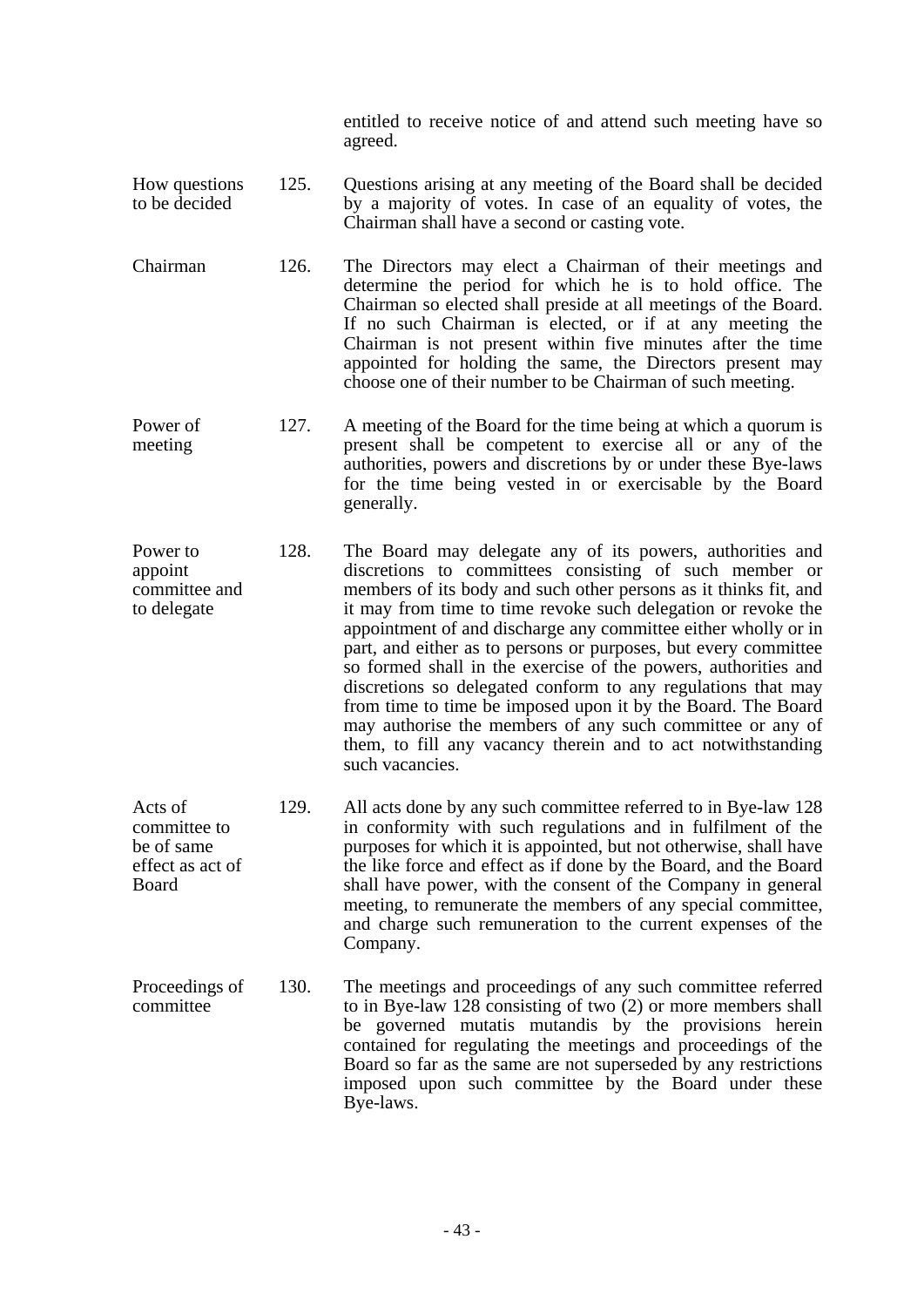| When acts of<br>Directors or<br>committee to be<br>valid<br>notwithstanding<br>defects | 131. | All acts bona fide done by any meeting of the Board or by a<br>committee of Board or by any person acting as a Director shall,<br>notwithstanding that it shall be afterwards discovered that there<br>was some defect in the appointment of such Director or persons<br>acting as aforesaid or that they or any of them were disqualified<br>or had vacated office, be as valid as if every such person had<br>been duly appointed and was qualified or had continued to be a<br>Director or member of such committee as regards all persons<br>dealing with the Company in good faith.                                                                                                                                              |
|----------------------------------------------------------------------------------------|------|---------------------------------------------------------------------------------------------------------------------------------------------------------------------------------------------------------------------------------------------------------------------------------------------------------------------------------------------------------------------------------------------------------------------------------------------------------------------------------------------------------------------------------------------------------------------------------------------------------------------------------------------------------------------------------------------------------------------------------------|
| Directors'<br>powers when<br>vacancies exist                                           | 132. | The continuing Directors may act notwithstanding any vacancy<br>in their body, but, if and so long as their number is reduced<br>below the number fixed by or pursuant to these Bye-laws as the<br>necessary quorum of a board meeting, the continuing Director<br>or Directors may act for the purpose of increasing the number<br>of Directors to that number or of summoning a general meeting<br>of the Company but for no other purpose.                                                                                                                                                                                                                                                                                         |
| Directors'<br>resolutions                                                              | 133. | A resolution in writing signed by each and every one of the<br>Directors (or his alternate Director pursuant to Bye-law 104(D))<br>for the time being entitled to receive notice of a meeting of the<br>Board shall be valid and effectual as if it had been passed at a<br>meeting of the Board duly convened, held and constituted and<br>may consist of several documents in like form each signed by<br>one or more of the Directors or his or their alternate Director. A<br>resolution purporting to have been transmitted by a Director (or<br>his alternate) to the Company by telegram, telex, telecopier or<br>other facsimile equipment shall be deemed to be a document<br>signed by him for the purpose of this Bye-law. |
| Power to<br>authenticate<br>documents                                                  | 134. | A Director or the Secretary or any person appointed by the<br>Board for the purpose shall have power to authenticate any<br>documents affecting the constitution of the Company and any<br>resolution passed by the Company or the Board or any<br>committee of the Board and any books, records, documents and<br>accounts relating to the business of the Company and to certify<br>copies thereof or extracts therefrom as true copies or extracts;<br>and where any books, records, documents or accounts are<br>elsewhere than at the Head Office the local manager or other<br>officer of the Company having the custody thereof shall be<br>deemed to be the person appointed by the Board as aforesaid.                       |
| Documents<br>authenticated<br>as above to be<br>conclusive                             | 135. | A document purporting to be a copy of a resolution or an<br>extract from the minutes of a meeting of the Board or of<br>committee of the Board which is certified as such in accordance<br>with the provisions of Bye-law 134 shall be conclusive<br>evidence in favour of all persons dealing with the Company<br>upon the faith thereof that such resolution has been duly passed<br>or as the case may be that such extract is a true and accurate<br>record of a duly constituted meeting of the Board or of the<br>committee.                                                                                                                                                                                                    |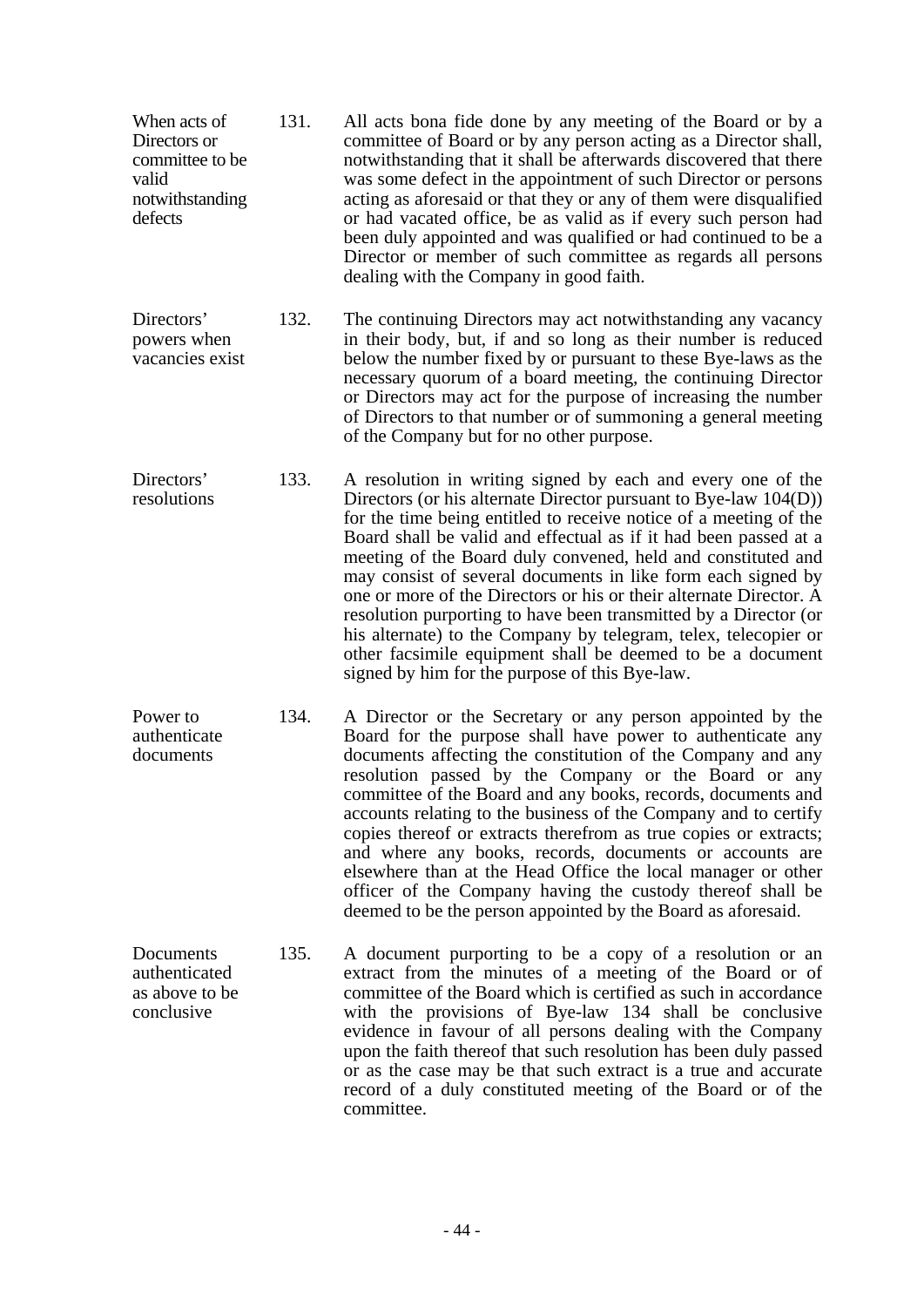#### **MINUTES**

Minutes of proceedings 136(A) The Board shall cause minutes to be entered and kept in the books provided for the purpose of:

- (1) all appointments of officers;
- (2) the names of the Directors present at each meeting of the Board and of committees appointed pursuant to Bye-law 128; and
- (3) all resolutions and proceedings at all meetings of the Company and of the Board and of such committee.
- (B) Any minutes referred to in paragraph (A) shall be conclusive evidence of any such proceedings if they purport to be signed by the Chairman of the meeting at which the proceedings were held or by the Chairman of the next succeeding meeting.
- (C) The Directors shall duly comply with the provisions of the Companies Act with regard to keeping the Register and to the production and furnishing of copies of or extracts from the Register.
- (D) Any register, index, minute book, book of account or other book required by these Bye-laws or the Companies Act to be kept by or on behalf of the Company may be kept either by making entries in bound books or by recording them in any other manner which shall include, without prejudice to the generality thereof, recording by means of magnetic tape, microfilm, computer or any other non-manual system of recording. In any case in which bound books are not used, the Directors shall take adequate precautions for guarding against falsification and for facilitating its discovery.

#### **SECRETARY**

Appointment of Secretary 137. The Secretary shall be appointed by the Board for such term, with such remuneration and upon such conditions as it may think fit. Any Secretary so appointed may be removed from office by the Board but without prejudice to any claim for damages for breach of any contract or service between him and the Company if such a contract of service exists. The Board may also appoint from time to time on such terms as it thinks fit one or more assistant, temporary or deputy Secretaries. Anything by the Companies Act or these Bye-laws required or authorised to be done by or to the Secretary, if the office is vacant or there is for any other reason no Secretary capable of acting, may be done by or to any assistant, temporary or deputy Secretary, or if there is no assistant or deputy Secretary capable of acting, by or to any officer of the Company authorised generally or specifically in that behalf of the Board. If the Secretary appointed is a corporation or other body, it may act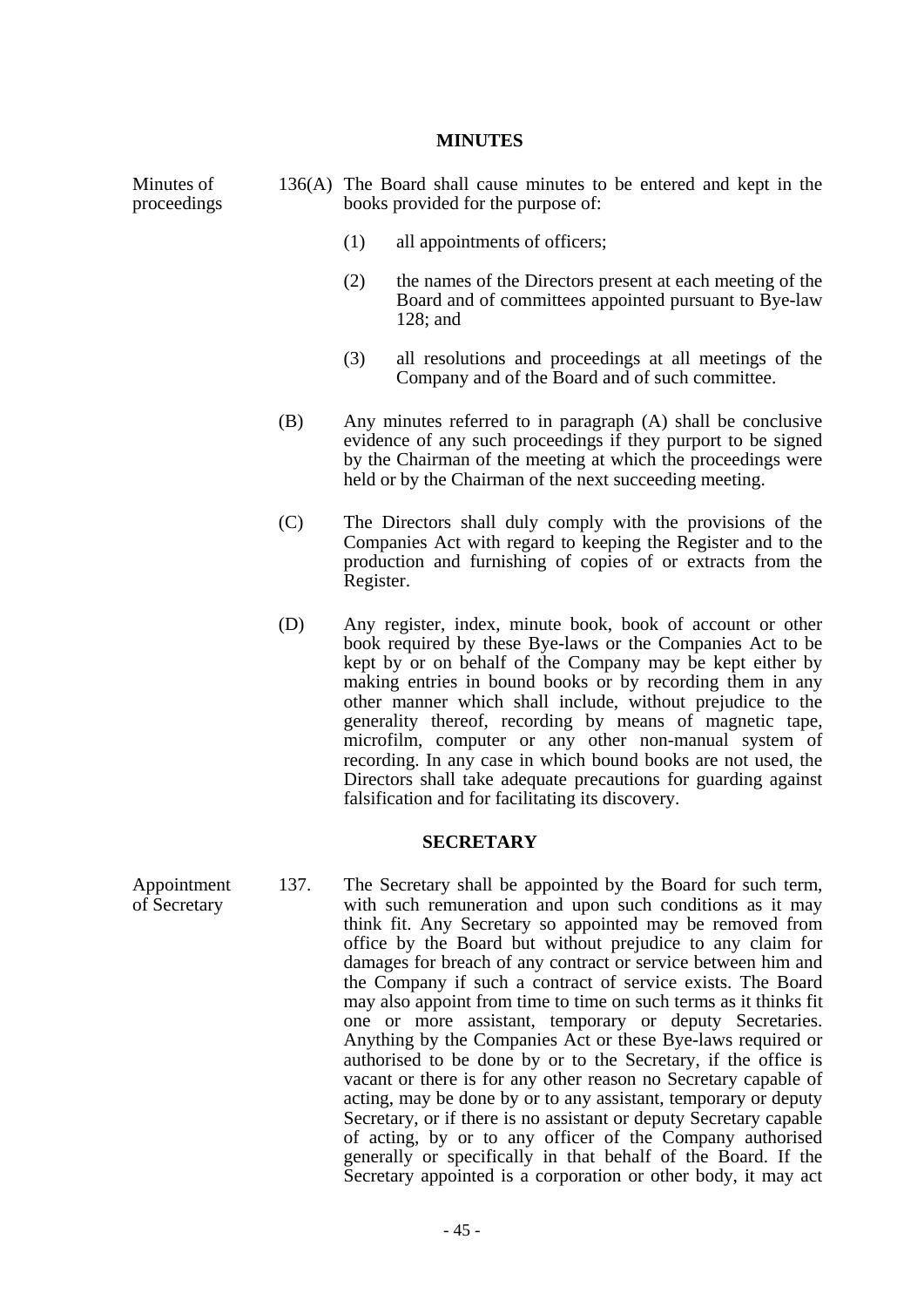and sign by the hand of any one or more of its directors or officers duly authorised.

- Duties of Secretary 138. The duties of the Secretary shall be those specified by the Companies Act and these Bye-laws, together with such other duties as may from time to time be prescribed by the Board.
- Same person not to act in two capacities 139. Any provisions of the Companies Act or these Bye-laws requiring or authorising a thing to be done by or to a Director and the Secretary shall not be satisfied by it being done by or to the same person acting both as Director and as, or in the place of, the Secretary.

### **THE SEAL**

- Custody of seal 140. The Company shall have one or more seals as the Board may determine. The Board shall provide for the safe custody of each seal and no seal shall be used without the authority of the Board or a committee of the Board authorised by the Board in that behalf. Every instrument to which a seal shall be affixed shall be signed autographically by a Director or by such person or persons duly authorised by the Board for the purpose, provided that the Board may either generally or in any particular case or cases resolve (subject to such restrictions as to the manner in which a seal may be affixed as the Board may determine) that such signatures or any of them may be affixed to certificates for shares or debentures or representing any other form of security by some mechanical means other than autographic to be specified in such resolution or that such certificates need not be signed by any person. Every instrument executed in the manner provided by this Bye-law shall be deemed to be sealed and executed with the authority of the Board previously given.
- Securities Seal 141. The Company may have a securities seal for use for sealing certificates for shares or other securities issued by the Company and no signature of any Director, officer or other person and no mechanical reproduction thereof shall be required on any such certificates or other document and any such certificates or other document to which such securities seal is affixed shall be valid and deemed to have been sealed and executed with the authority of the Board notwithstanding the absence of any such signature or mechanical reproduction as aforesaid.
- Cheques and banking arrangements 142. All cheques, promissory notes, drafts, bills of exchange and other negotiable instruments, and all receipts for moneys paid to the Company shall be signed, drawn, accepted, indorsed or otherwise executed, as the case may be, in such manner as the Board shall from time to time by resolution determine. The Company's bank accounts shall be kept with such banker or bankers as the Board shall from time to time determine.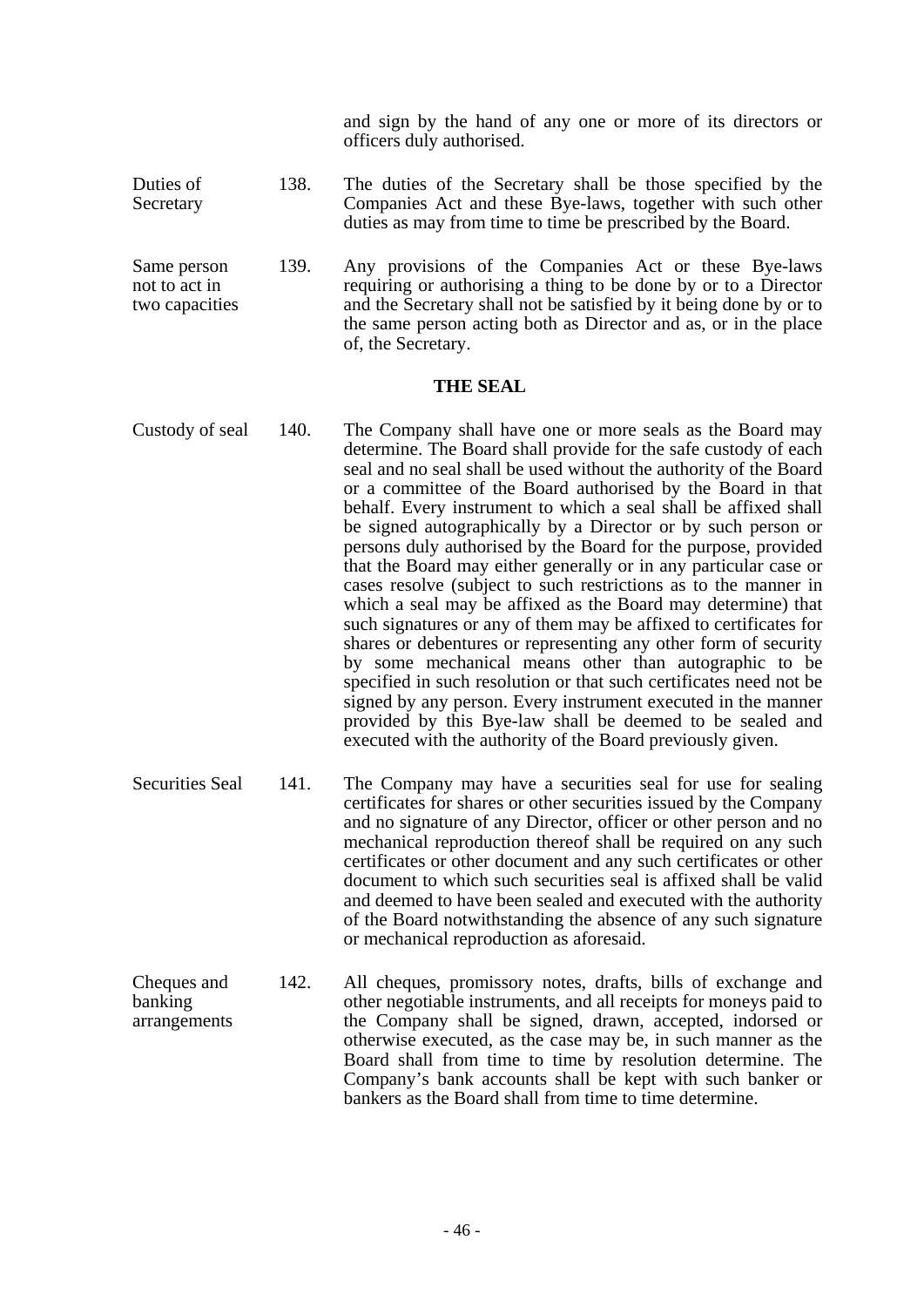| Power to<br>appoint<br>attorney      |      | 143(A) The Board may from time to time and at any time, by power of<br>attorney under its seal, appoint any company, firm or person or<br>any fluctuating body of persons, whether nominated directly or<br>indirectly by the Board, to be the attorney or attorneys of the<br>Company for such purposes and with such powers, authorities<br>and discretions (not exceeding those vested in or exercisable by<br>the Board under these Bye-laws) and for such period and<br>subject to such conditions as it may think fit, and any such<br>power of attorney may contain such provisions for the<br>protection and convenience of persons dealing with any such<br>attorney as the Board may think fit, and may also authorise any<br>such attorney to sub-delegate all or any of the powers<br>authorities and discretions vested in him. |                                                                                                                                                                                                                                                                                    |  |  |
|--------------------------------------|------|----------------------------------------------------------------------------------------------------------------------------------------------------------------------------------------------------------------------------------------------------------------------------------------------------------------------------------------------------------------------------------------------------------------------------------------------------------------------------------------------------------------------------------------------------------------------------------------------------------------------------------------------------------------------------------------------------------------------------------------------------------------------------------------------------------------------------------------------|------------------------------------------------------------------------------------------------------------------------------------------------------------------------------------------------------------------------------------------------------------------------------------|--|--|
| Execution of<br>deeds by<br>attorney | (B)  | The Company may, by writing under its seal, empower any<br>person, either generally or in respect of any specified matter, as<br>its attorney to execute deeds and instruments on its behalf and<br>to enter into contracts and sign the same on its behalf and every<br>deed signed by such attorney on behalf of the Company and<br>under his seal shall bind the Company and have the same effect<br>as if it were under the seal of the Company.                                                                                                                                                                                                                                                                                                                                                                                         |                                                                                                                                                                                                                                                                                    |  |  |
| <b>DESTRUCTION OF DOCUMENTS</b>      |      |                                                                                                                                                                                                                                                                                                                                                                                                                                                                                                                                                                                                                                                                                                                                                                                                                                              |                                                                                                                                                                                                                                                                                    |  |  |
| Share and<br>warrant<br>certificate  | 144. | Subject to the provisions of the Companies Act, the Company<br>shall be entitled to destroy the following documents at the<br>following times;                                                                                                                                                                                                                                                                                                                                                                                                                                                                                                                                                                                                                                                                                               |                                                                                                                                                                                                                                                                                    |  |  |
|                                      |      | (1)                                                                                                                                                                                                                                                                                                                                                                                                                                                                                                                                                                                                                                                                                                                                                                                                                                          | any share or warrant certificate which has been cancelled<br>at any time after the expiry of one $(1)$ year from the date<br>of such cancellation;                                                                                                                                 |  |  |
| Dividend<br>mandate                  |      | (2)                                                                                                                                                                                                                                                                                                                                                                                                                                                                                                                                                                                                                                                                                                                                                                                                                                          | any dividend mandate or any variation or cancellation<br>thereof or any notification of change of name or address<br>at any time after the expiry of two $(2)$ years from the<br>date on which such mandate variation cancellation or<br>notification was recorded by the Company; |  |  |
| Instrument of<br>transfer            |      | (3)                                                                                                                                                                                                                                                                                                                                                                                                                                                                                                                                                                                                                                                                                                                                                                                                                                          | any instrument of transfer of shares or warrants which<br>has been registered at any time after the expiry of six (6)<br>years from the date of registration;                                                                                                                      |  |  |
| Allotment<br>letter                  |      | (4)                                                                                                                                                                                                                                                                                                                                                                                                                                                                                                                                                                                                                                                                                                                                                                                                                                          | any allotment letters after the expiry of six (6) years<br>form the date of issue thereof;                                                                                                                                                                                         |  |  |
| Powers of<br>attorney                |      | (5)                                                                                                                                                                                                                                                                                                                                                                                                                                                                                                                                                                                                                                                                                                                                                                                                                                          | copies of powers of attorney, grants of probate and<br>letters of administration at any time after the expiry of<br>two (2) years after the account to which the relevant<br>power of attorney, grant of probate or letters of<br>administration related has been closed; and      |  |  |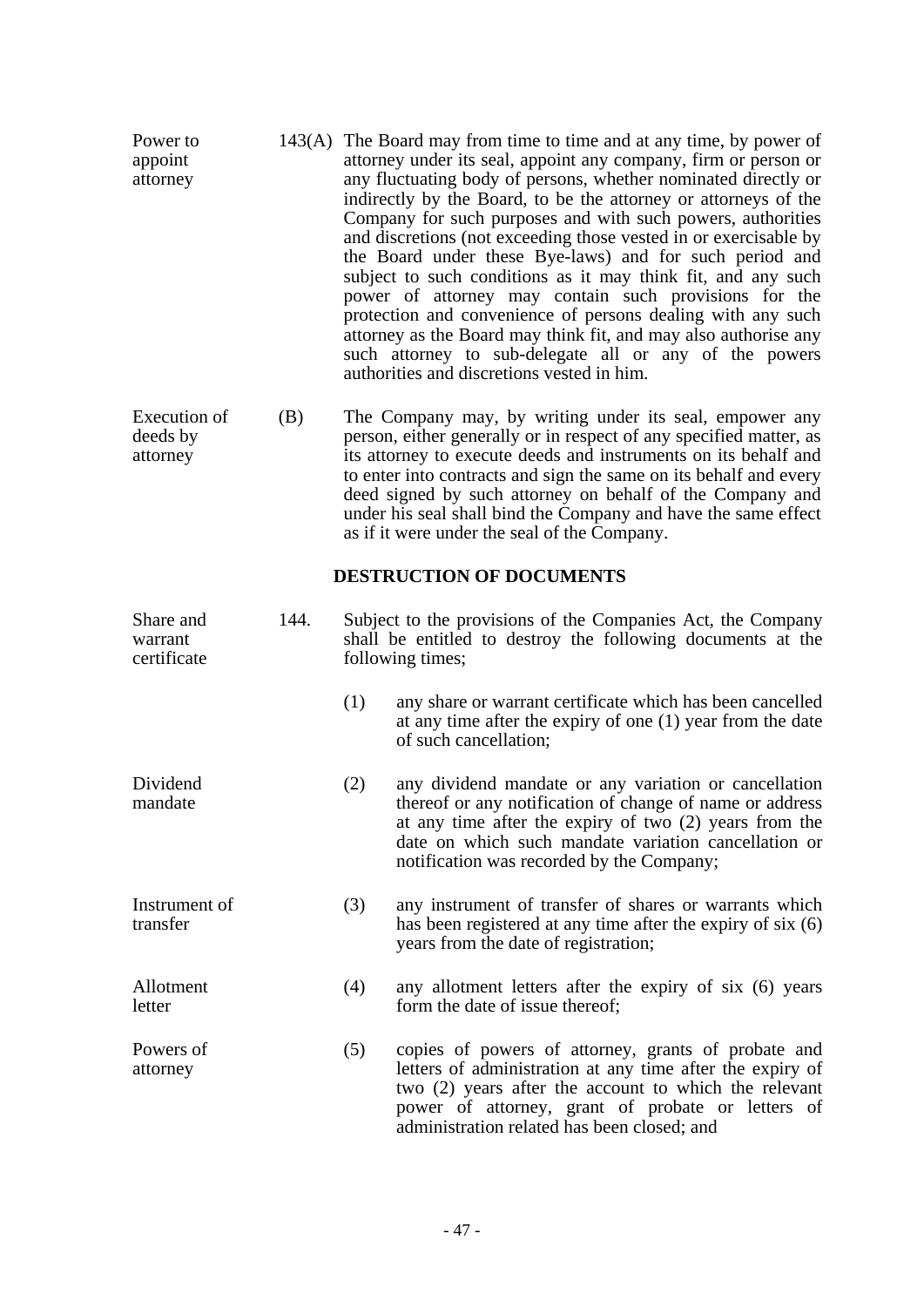**Other** document (6) any other document, on the basis of which any entry in the register is made, at any time after the expiry of six (6) years from the date on which an entry in the register was first made in respect of it;

 and it shall conclusively be presumed in favour of the Company that every entry in the register purporting to be made on the basis of any such documents so destroyed was duly and properly made and every share certificate so destroyed was a valid certificate duly and properly cancelled and that every instrument of transfer so destroyed was a valid and effective instrument duly and properly registered and that every other document destroyed hereunder was a valid and effective document in accordance with the recorded particulars thereof in the books or records of the Company. Provided always that:

- (1) the foregoing provisions of this Bye-law shall apply only to the destruction of a document in good faith and without express notice to the Company that the preservation of such document was relevant to a claim;
- (2) nothing contained in this Bye-law shall be construed as imposing upon the Company any liability in respect of the destruction of any such document earlier than as aforesaid or in any case where the conditions of proviso (1) above are not fulfilled; and
- (3) references in this Bye-law to the destruction of any document include references to its disposal in any manner.

# **RESERVES**

Reserves 145. The Board may, before recommending any dividend, whether preferential or otherwise, set aside out of the profits of the Company such sums as it thinks proper as a reserve or reserves which shall, at the discretion of the Board, be applicable for meeting claims on or liabilities of the Company or contingencies or for paying off any loan capital or for equalising dividends or for any other purpose to which the profits of the Company may be properly applied, and pending such application may, at the like discretion, either be employed in the business of the Company or be invested in such investments (other than shares of the Company) as the Board may from time to time think fit, and so that it shall not be necessary to keep any reserve separate or distinct from any other investments of the Company. The Board may also without placing the same to reserve carry forward any profits which it may think prudent not to distribute by way of dividend.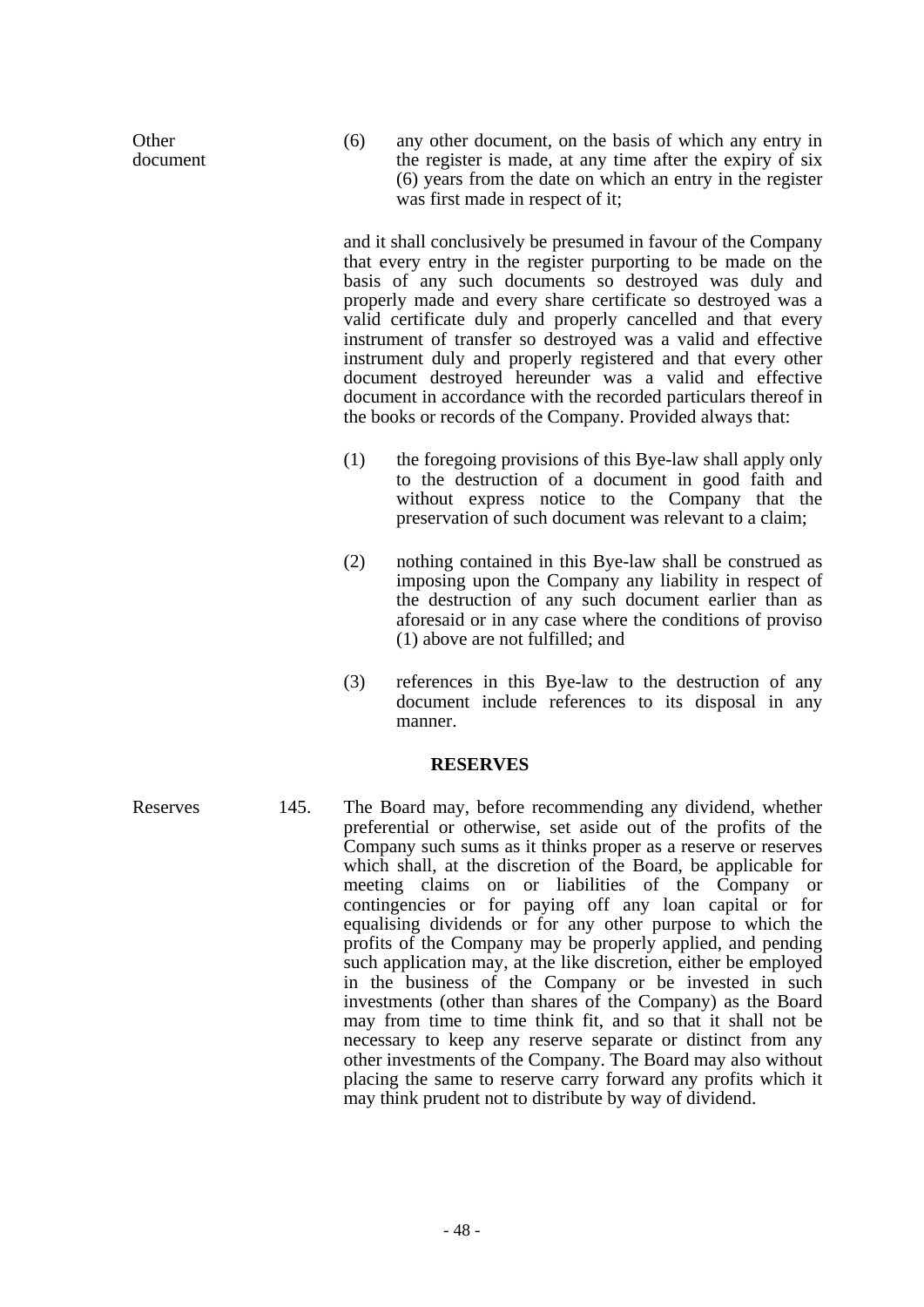#### **CAPITALISATION OF RESERVES**

- Power to capitalise 146. The Company in general meeting may by Ordinary Resolution upon the recommendation of the Board resolve that it is desirable to capitalise any part of the amounts for the time being standing to the credit of any of the Company's reserve accounts (including any contributed surplus account and also including any share premium account or other undistributable reserve, but subject to the provisions of the Companies Act with regard to unrealised profits) or to the credit of the profit and loss account or otherwise available for distribution and not required for the payment or provision of fixed dividend on any shares entitled to fixed preferential dividends with or without further participation in profits and that the Board be accordingly authorised and directed to appropriate the profits or sum so reserved to be capitalised and be sub-divided to the members in the proportion in which such profits or sum would have been divisible amongst them had the same been applied or been applicable in paying dividends on the shares held by them on such date as shall be fixed by or in accordance with such resolutions, and to apply such profits or sum on their behalf, either in or towards paying up any amounts, if any, for the time being unpaid on any shares held by such members respectively, or in the paying up in full of unissued shares or debentures of the Company of a nominal amount equal to such profits or sum, such shares or debentures to be allotted and distributed, credited as fully paid up, to and amongst such members in proportion aforesaid, or partly in one way and partly in the other, provided that for the purpose of this Bye-law, and subject to Section 40(2A) of the Companies Act, any amount standing to the credit of share premium account and any reserve or fund representing unrealised or other undistributable profits may only be applied in paying up of unissued shares to be issued to members of the Company as fully paid up shares. In carrying sums to reserve and in applying the same, the Board shall comply with the provisions of the Companies Act. Effect of
	- 147(A) Whenever such a resolution as referred to in Bye-law 146 shall have been passed the Board shall make all appropriations and applications of the reserves and undivided profits resolved to be capitalised thereby, and all allotments and issues of fully paid shares, debentures or other securities, if any, and generally shall do all acts and things required to give effect thereto, with full power to settle any difficulty which may arise with regard to a capitalisation issue as the Board may think fit, and in particular may disregard fractional entitlements to shares or debentures or round the same up or down, and with full power to make such provision by the issue of fractional certificates and the Board may determine that cash payments shall be made to any members in lieu of fractional entitlements or that fractions of such value as the Board may determine may be disregarded in order to adjust the rights of all parties or that fractional entitlements shall be aggregated and sold and the benefit shall accrue to the Company rather than to members concerned. The

- 49 -

resolution to capitalise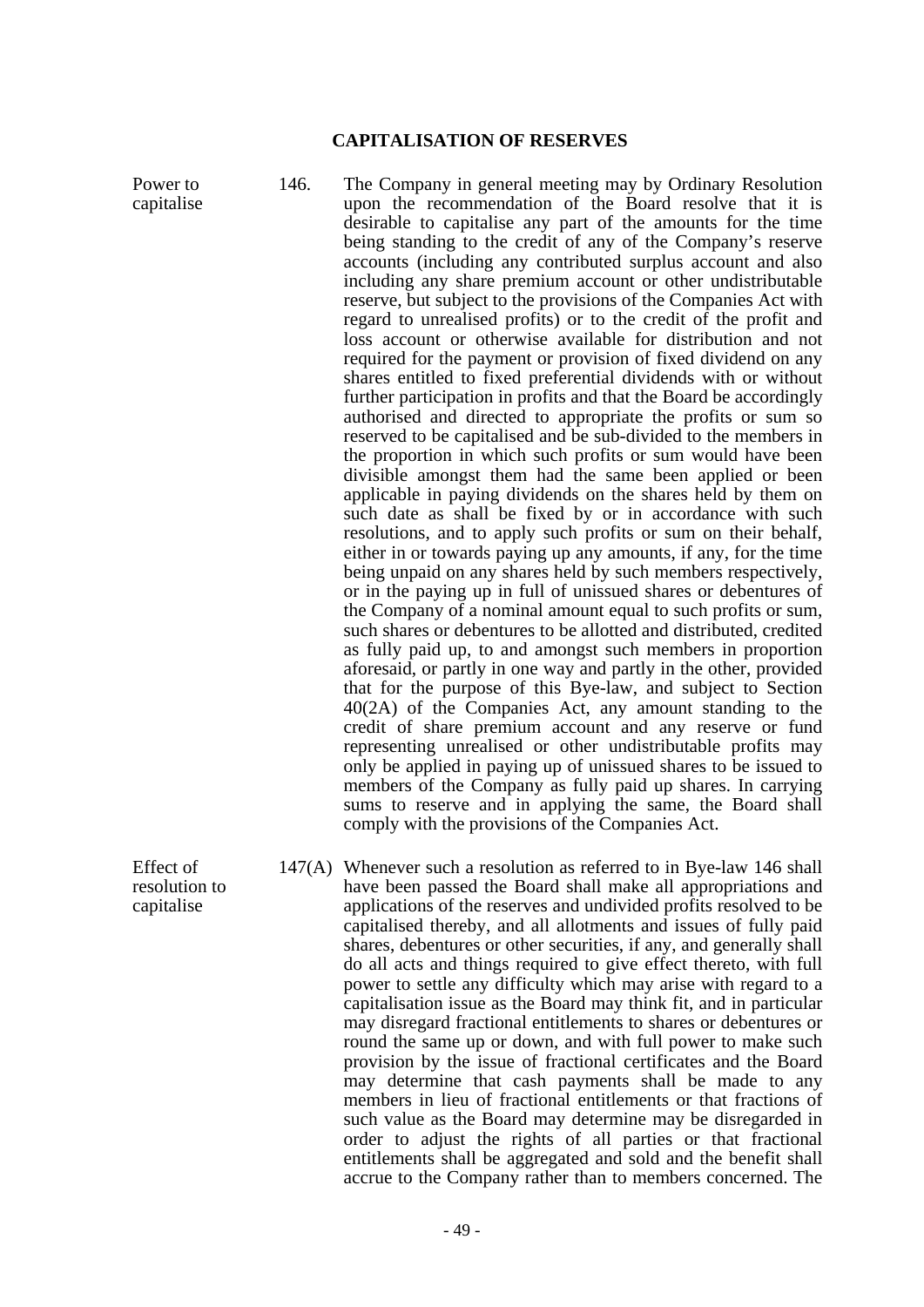Board may also authorise any person to enter on behalf of all members entitled thereto into an agreement with the Company providing allotment to them respectively, credited as fully paid up, of any further shares, debentures or other securities to which they may be entitled upon such capitalisation or, as the case may require, for the payment up by the Company on their behalf, by the application thereto of their respective proportions of the profits resolved to be capitalised, of the amounts or any part of the amounts remaining unpaid on their existing shares, and any agreement made under such authority shall be effective and binding on all such members. The Board may resolve that no such allotments and issues of fully paid-up shares or debentures or securities shall be made available or made to shareholders with registered addresses in any particular territory or territories being a territory or territories where, in the absence of a registration statement or other special formalities, this would or might, in the opinion of the Board, be unlawful or impracticable and in such event the Board may make such alternative arrangements for the shareholders aforesaid as it thinks expedient including authorising any person to sell the shares or debentures to which the aforesaid shareholders are otherwise entitled and the only entitlement of such shareholders in the event shall be to receive the proceeds realised from such sale.

 (B) The Board may, in relation to any capitalisation sanctioned under this Bye-law, in its absolute discretion specify that, and in such circumstances and if directed so to do by a member or members entitled to an allotment and distribution credited as fully paid up of unissued shares or debentures in the Company pursuant to such capitalisation, allot and distribute credited as fully paid the issued shares, debentures or other securities to which that member is entitled to such person or persons as that member may nominate by notice in writing to the Company, such notice to be received by the Company at its Head Office not later than the day for which the general meeting of the Company to sanction the capitalisation is convened.

# **DIVIDENDS**

- 148. Subject to the Companies Act, the Company in general meeting may by Ordinary Resolution declare dividends in any currency but no dividends shall exceed the amount recommended by the Board, The Company may also by Ordinary Resolution make a distribution to the members out of any contributed surplus (as ascertained in accordance with the Companies Act).
	- 149(A) The Board may, if it thinks fit, from time to time pay to the members such interim dividends as appear to the Board to be justified by the profits of the Company and, in particular (but without prejudice to the generality of the foregoing), if at any time the share capital of the Company is divided into different classes, the Board may pay such interim dividends in respect of those shares in the capital of the Company which confer on the

Power to declare dividends and to make distribution

Board's power to pay interim dividends

- 50 -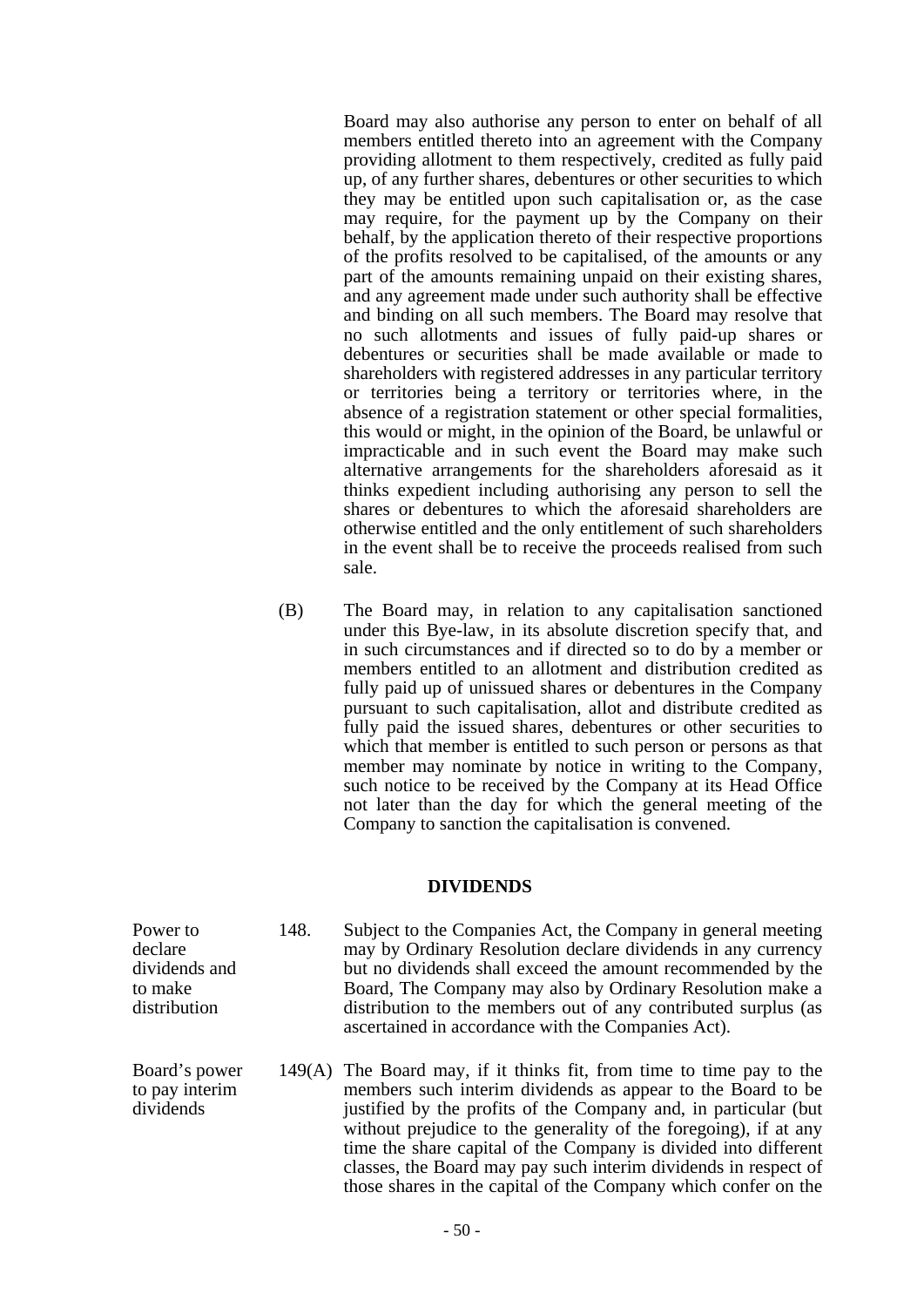holders thereof deferred or non-preferential rights as well as in respect of those shares which confer on the holders thereof preferential rights with regard to dividend, and, provided that if the Board acts bona fide it shall not incur any responsibility to the holders of shares conferring any preference for any loss that they may suffer by reason of the payment of an interim dividend on any shares having deferred or non-preferential rights.

- (B) The Board may also pay half-yearly or at other suitable intervals to be settled by it any dividend which may be payable at a fixed rate if the Board is of the opinion that the profits justify the payment.
- 150. No dividend shall be paid or distribution made out of contributed surplus if to do so would render the Company unable to pay its liabilities as they become due or the realisable value of its assets would thereby become let than the aggregate of its liabilities and its issued share capital and share premium accounts. No dividend, unless the same is not paid by the Company when due and payable shall carry interest.
- Scrip dividend 151(A) Whenever the Board or the Company in general meeting has resolved that a dividend be paid or declared on the shares of the Company, the Board may further resolve:
	- (1) that such dividend be satisfied wholly or in part in the form of an allotment of shares credited as fully paid-up, provided that the members entitled thereto will be entitled to elect to receive such dividend (or part thereof) in cash in lieu of such allotment. In such case, the following provisions shall apply:
		- (a) the basis of any such allotment shall be determined by the Board;
		- (b) the Board, after determining the basis of allotment, shall give not less than two (2) weeks' notice in writing to the members of the right of election accorded to them and of the record date related thereto and shall send with or following such notice forms of election and specify the procedure to be followed and the place at which the latest date and time by which duly completed forms of election must be lodged in order to be effective;
		- (c) the right of election may be exercised in respect of the whole or part of that portion of the dividend in respect of which the right of election has been accorded; and

Payment of dividend and distribution out of contributed surplus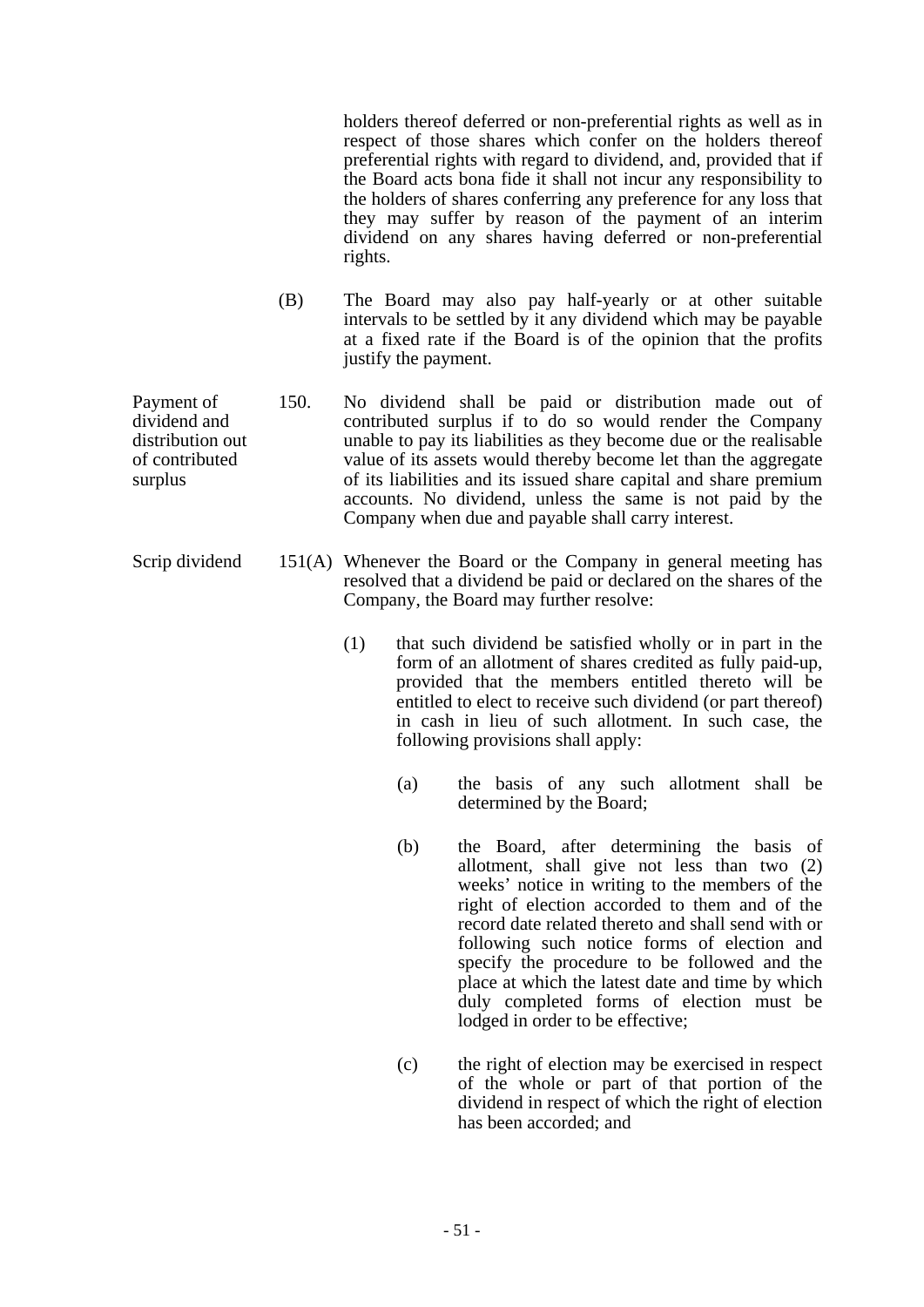- (d) the dividend (or that part of the dividend to be satisfied by the allotment of shares as aforesaid) shall not be payable in cash on shares in respect whereof the cash election has not been duly exercised (the "non-elected shares") and in satisfaction thereof shares shall be allotted credited as fully paid-up to the holders of the non-elected shares on the basis of allotment determined as aforesaid and for such purpose the Board shall capitalise and apply out of any part of the undivided profits of the Company or any part of any sum standing to the credit of the Company's reserve accounts (including, subject to Bye-law 146, sums standing to the credit of any special account, contributed surplus account and share premium account) or to the credit of the profit and loss account or any sum otherwise available for distribution as the Board may determine, a sum equal to the aggregate nominal amount of the shares to be allotted on such basis and apply the same in paying up in full the appropriate number of shares for allotment and distribution to and amongst the holders of the non-elected shares on such basis.
- or
	- (2) that the members entitled to such dividend will be entitled to elect to receive an allotment of shares credited as fully paid-up in lieu of the whole or such part of the dividend as the Board may think fit on the basis that the shares so allotted shall be of the same class or classes as the class or classes of shares already held by the allottee. In such cases, the following provisions shall apply:
		- (a) the basis of any such allotment shall be determined by the Board;
		- (b) the Board, after determining the basis of allotment, shall give not less than two (2) weeks' notice in writing to the members of the right of election accorded to them and shall send with or following such notice forms of election and specify the procedure to be followed and the place at which and the latest date and time by which duly completed forms of election must be lodged in order to be effective;
		- (c) the right of election may be exercised in respect of the whole or part of that portion of the dividend in respect of which the right of election has been accorded; and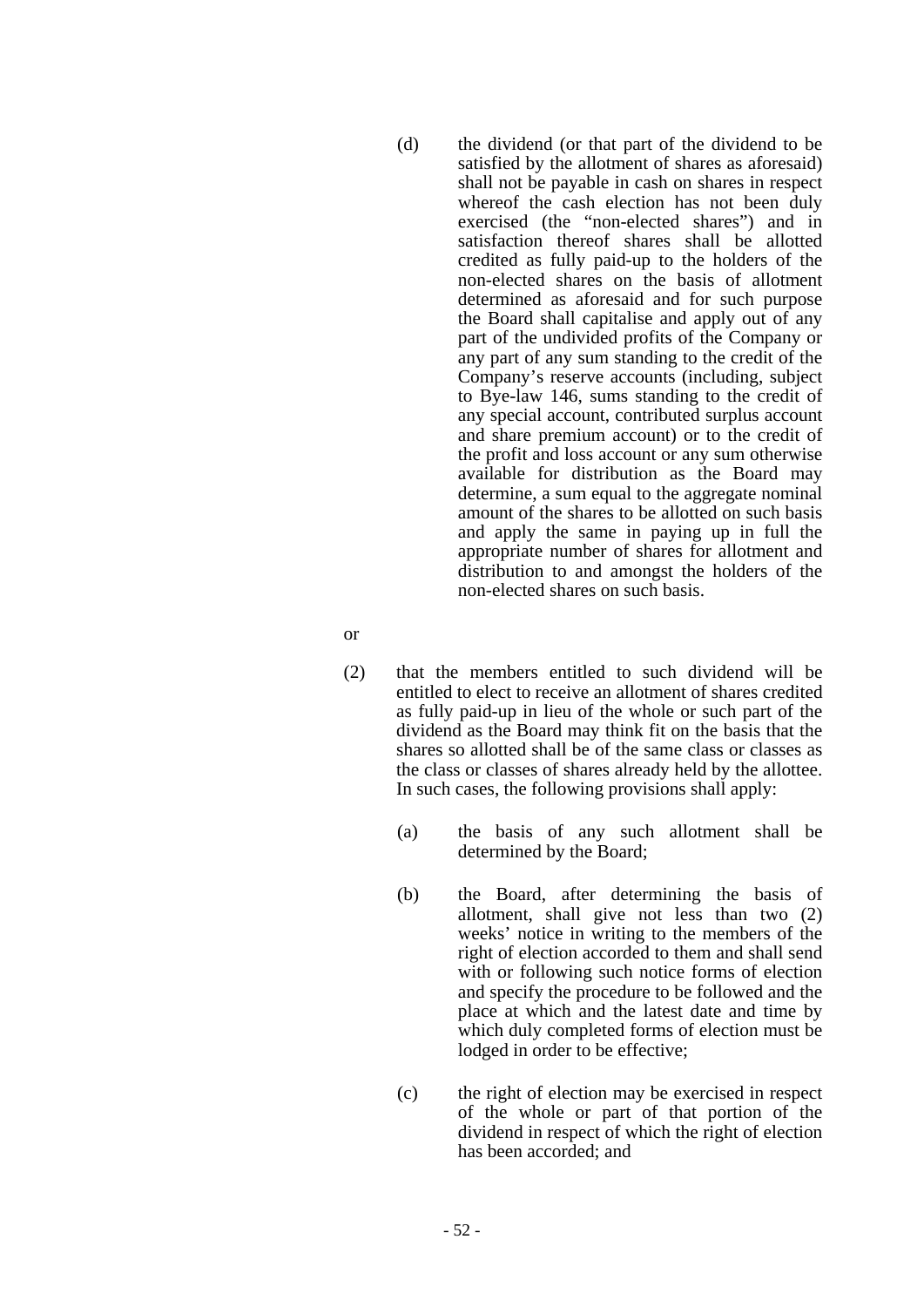- (d) the dividend (or that part of the dividend in respect of which a right of election has been accorded) shall not be payable on shares in respect whereof the share election has been duly exercised (the "elected shares") and in lieu thereof shares shall be allotted credited as fully paid to the holders of the elected shares on the basis of allotment determined as aforesaid and for such purpose the Board shall capitalise and apply out of any part of the undivided profits of the Company or any part of any sums standing to the credit of any special account, the contributed surplus account, the Company's reserve accounts (including, subject to Bye-law 148, any sums standing to the credit of the share premium account) or to the credit of the profit and loss account or any sum otherwise available for distribution as the Board may determine, a sum equal to the aggregate nominal amount of the shares to be allotted on such basis and apply the same in paying up in full the appropriate number of shares for allotment and distribution to and amongst the holders of the elected shares on such basis.
- (B) The shares allotted pursuant to the provisions of paragraph (A) of this Bye-law shall rank pari passu in all respects with the shares then in issue save only as regards participation:
	- (1) in the relevant dividend (or the right to receive or to elect to receive an allotment of shares in lien thereof as aforesaid); and
	- (2) in any other distributions, bonuses or rights paid, made, declared or announced prior to or contemporaneously of the relevant dividend unless contemporaneously with the announcement by the Board of their proposal to apply the provisions of sub-paragraph  $(1)$  or  $(2)$  of paragraph (A) of this Bye-law in relation to the relevant dividend or contemporaneously with their announcement of the distribution, bonus or rights in questions, the Board shall specify that the shares to be allotted pursuant to the provisions of paragraph (A) of this Bye-law shall rank for participation in such distribution, bonus or rights.
- (C) The Board may do all acts and things considered necessary or expedient to give effect to any capitalisation pursuant to the provisions of paragraph (A) of this Bye-law with full power to the Board to make such provisions as it thinks fit in the case of shares becoming distributable in fractions (including provisions whereby, in whole or in part, fractional entitlements are aggregated and sold and the net proceeds distributed to those entitled, or are disregarded or rounded up or down or whereby the benefit of fractional entitlements accrues to the Company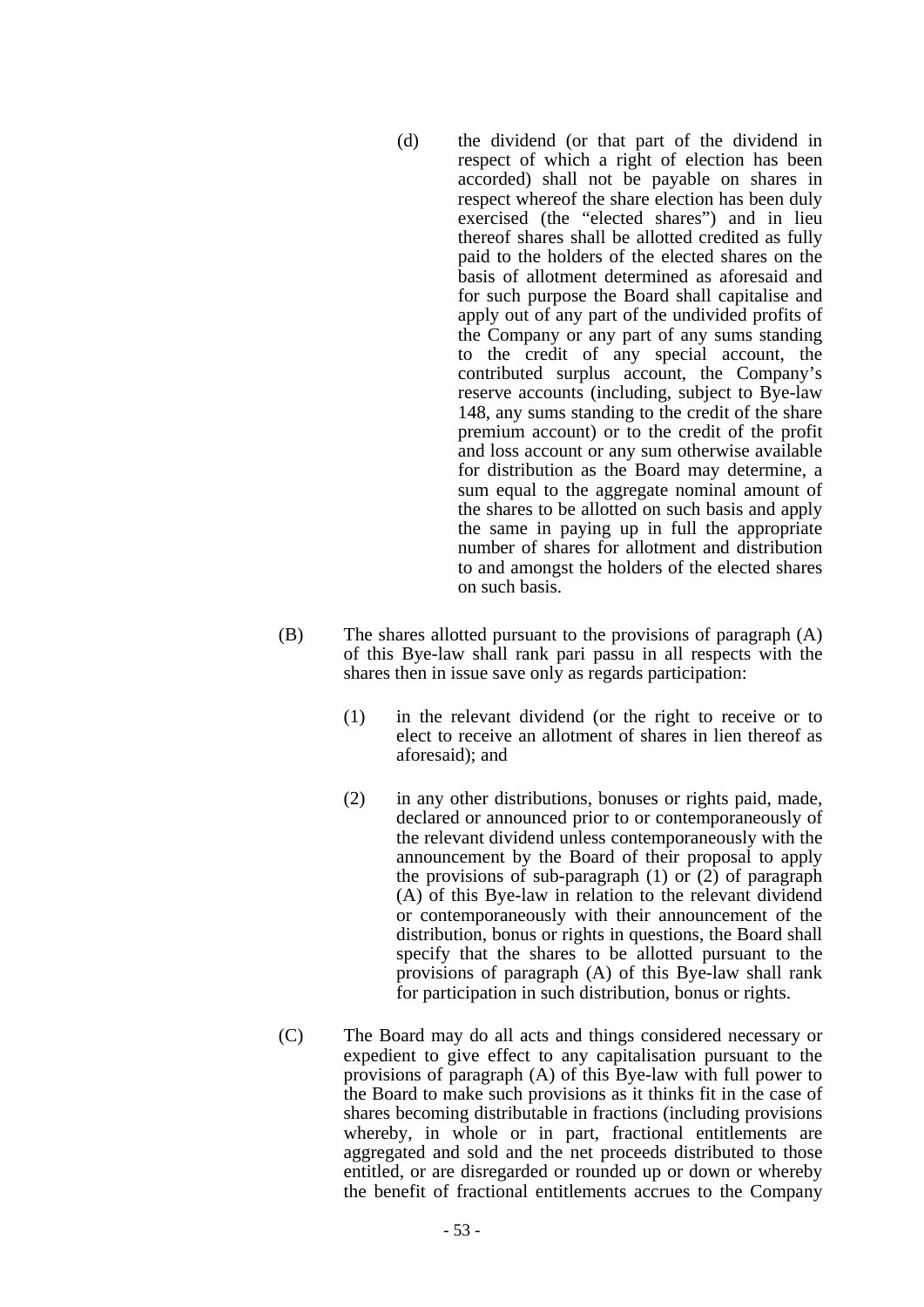rather than to the members concerned). The Board may authorise any person to enter into on behalf of all members interested, an agreement with the Company providing for such capitalisation and matters incidental thereto and any agreement made pursuant to such authority shall be effective and binding on all concerned).

- (D) The Company may upon the recommendation of the Board by Special Resolution resolve in respect of any one particular dividend of the Company that notwithstanding the provisions of paragraph (A) of this Bye-law, a dividend may be satisfied wholly in the form of an allotment of shares credited as fully paid up without offering any right to shareholders to elect to receive such dividend in cash in lieu of such allotment.
- (E) The Board may on any occasion determine that rights of election and the allotment of shares under paragraph (A) of this Bye-law shall not be made available or made to any shareholders with registered addresses in any territory where in the absence of a registration statement or other special formalities the circulation of an offer of such rights of election or the allotment of shares would or might, in the opinion of the Board, be unlawful or impracticable, and in such event the provisions aforesaid shall be read and construed subject to such determination.
- Dividends to be paid in proportion to paid up capital 152. Unless and to the extent that the rights attached to any shares or the terms of issue thereof otherwise provide, all dividends shall (as regards any shares not fully paid throughout the period in respect of which the dividend is paid) be apportioned and paid pro rata according to the amounts paid or credited as paid up on the shares during any portion or portions of the period in respect of which the dividend is paid. No amount paid on a share in advance of calls shall for this purpose be treated as paid on the share.
- Retention of dividends, etc 153(A) The Board may retain any dividends or other moneys payable on or in respect of a share upon which the Company has a lien, and may apply the same in or towards satisfaction of the debts, liabilities or engagements in respect of which the lien exists.
- Deduction of debts (B) The Board may deduct from any dividend or bonus payable to any member all sums of money (if any) presently payable by him to the Company on account of calls, installments or otherwise.
- Retention on transmission of shares (C) The Board may retain the dividends or other moneys payable on or in respect of a share in respect of which any person is, under the provisions as to the transmission of shares hereinbefore contained, entitled to become a member, or which any person is under those provisions entitled to such transfer, until such person shall become a member in respect of such shares.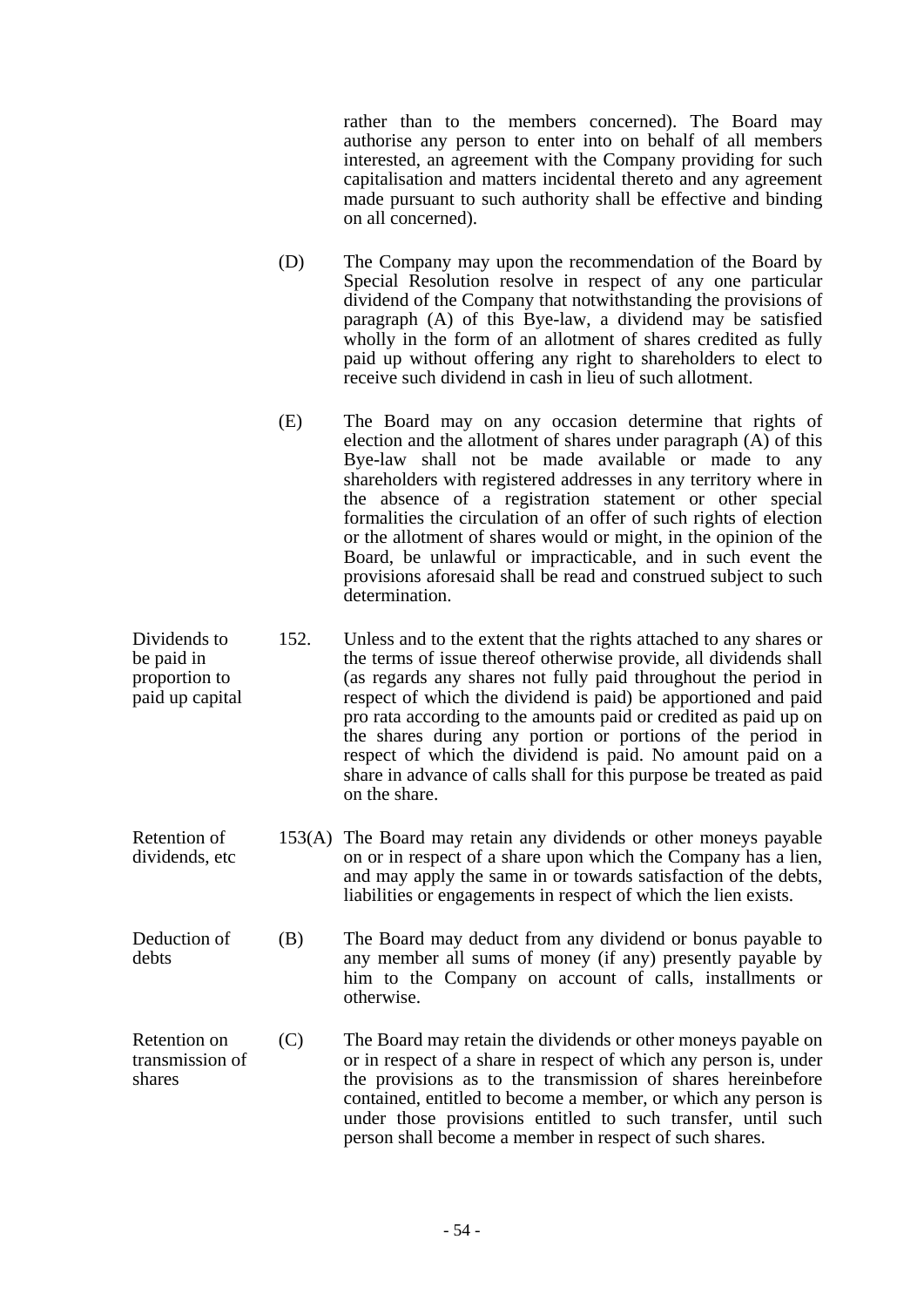- Dividends and call together 154. Any general meeting sanctioning a dividend may make a call on the members of such amount as the meeting fixes, but so that the call on each member shall not exceed the dividend payable to him, and so that the call shall be made payable at the same time as the dividend, and the dividend may, if so arranged between the Company and the member, be set off against the call.
- Effect of transfer 155. A transfer of shares shall not pass the right to any dividend or bonus declared thereon before the registration of transfer of such share.
- Receipt for dividends by joint holders of shares 156. If two (2) or more persons are registered as joint holders of any shares, any one of such joint holders may give effectual receipts for any dividends, interim dividends, bonuses or other moneys or property distributable in respect of such shares.
- Payment by post 157. Unless otherwise directed by the Board, any dividend, bonus, interest or other sum payable in cash to the holder of shares may be paid by cheque or warrant sent through the post to the registered address of the member entitled, or, in case of joint holders, to the registered address of the holder whose name stands first in the register in respect of the joint holding or to such person and to such address as the holder or joint holders may in writing direct. Every cheque or warrant so sent shall, unless the holder or joint holders otherwise direct, be made payable to the order of the person to whom it is sent, and shall be sent at his or their risk and the payment of any such cheque or warrant shall operate as a good discharge to the Company in respect of the dividend and/or bonus represented thereby, notwithstanding that it may subsequently appear that the same has been stolen or that any endorsement thereon has been forged.
- Unclaimed dividend 158(A) The Board may cease sending dividend warrants by post to a member if dividend warrants sent through the post in a prepaid letter addressed to the member at his registered address or otherwise the last known address given by the member are returned undelivered or are left uncashed on two consecutive occasions.
	- (B) All dividends or bonuses unclaimed for one year after having been declared may be invested or otherwise made use of by the Board for the benefit of the Company until claimed but the Company shall not be constituted a trustee in respect thereof. All dividends or bonuses unclaimed for six (6) years after having been declared may be forfeited by the Board and shall revert to the Company and after such forfeiture no member or other person shall have any right to any such dividend or bonus.
- Record date for dividend 159. Any resolution declaring a dividend on share of any class, whether a resolution of the Company in general meeting or a resolution of the Board, may specify that the same shall be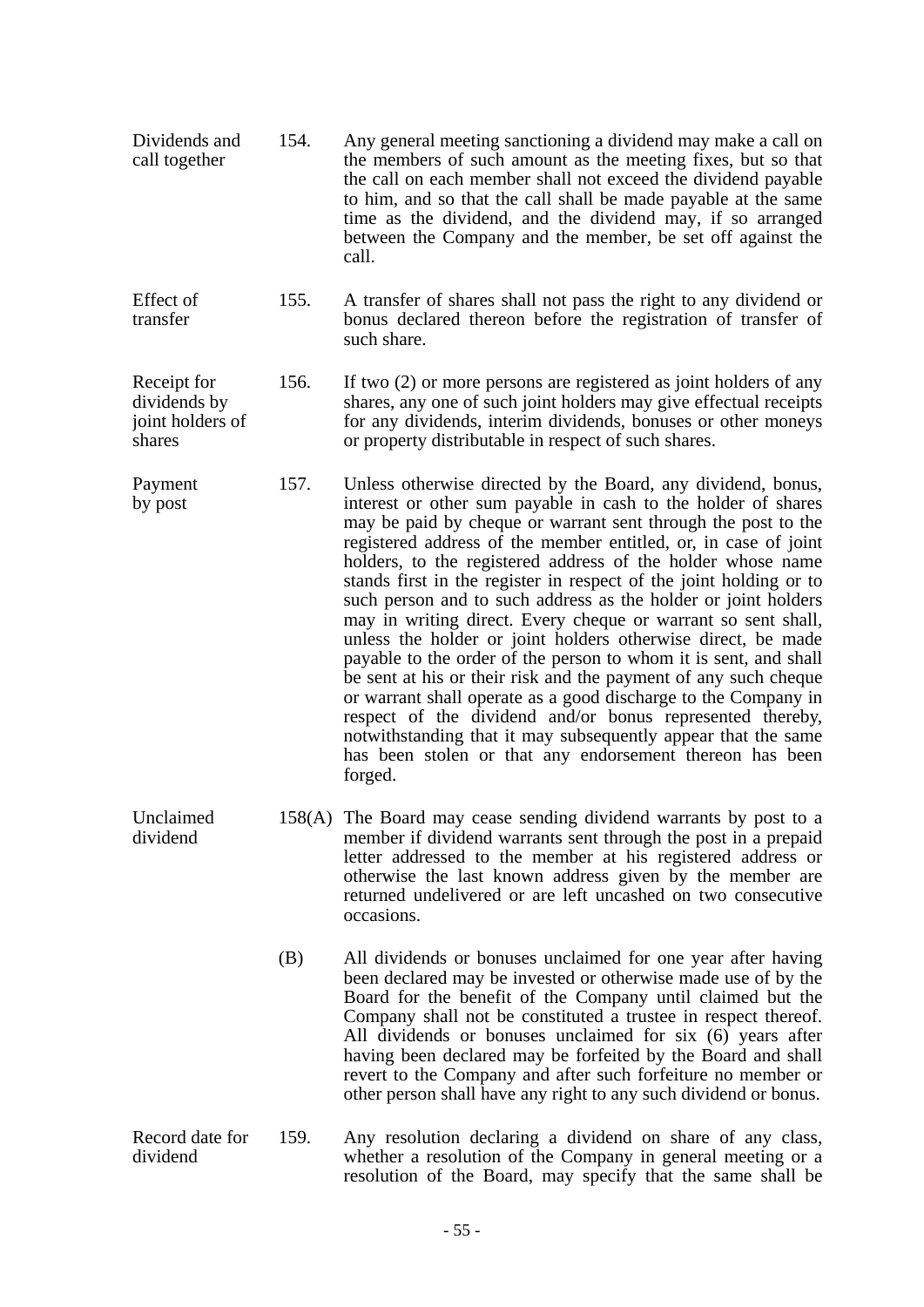payable or distributable to the persons registered as the holder of such shares at the close of business on a particular date, notwithstanding that it may be a date prior to that on which the resolution is passed, and thereupon the dividend shall be payable or distributable to them in accordance with their respective holdings so registered, but without prejudice to the rights inter se in respect of such dividend of transferors and transferees of any such shares. The provisions of this Bye-law shall mutatis mutandis apply to bonuses, capitalisation issues, distributions of realised capital profits or offers or grants made by the Company to the members.

Dividend in specie 160. Whenever the Board or the Company in general meetings has resolved that a dividend be paid or declared, the Board may further resolve that such dividend be satisfied wholly or in part by the distribution of specific assets of any kind and in particular of paid up shares, debentures or warrants to subscribe for securities of the Company or any other company, or in any one or more of such ways, with or without offering any rights to shareholders to elect to receive such dividend in cash, and where any difficulty arises in regard to the distribution the Board may settle the same as it thinks expedient, and in particular may disregard fractional entitlements or round the same up or down, and may fix the value for distribution of such specific assets, or any part thereof, and may determine that cash payments shall be made to any members upon the footing of the value so fixed in order to adjust the rights of all parties and may determine that fractional entitlements shall be aggregated and sold and the benefit shall accrue to the Company rather than to the members concerned, and may vest any such specific assets in trustees as may seem expedient to the Board and may appoint any person to sign any requisite instruments of transfer and other documents on behalf of the persons entitled to the dividend and such appointment shall be effective. Where requisite, the Board may appoint any person to sign a contract on behalf of the persons entitled to the dividend and such appointment shall be effective. Where requisite, the Board may appoint any person to sign a contract on behalf of the persons entitled to the dividend and such appointment shall be effective. The Board may resolve that no such assets shall be made available or made to shareholders with registered addresses in any particular territory or territories being a territory or territories where, in the absence of a registration statement or other special formalities, this would or might, in the opinion of the Board, be unlawful or impracticable and in such event the only entitlement of the shareholders aforesaid shall be to receive cash payments as aforesaid. Shareholders affected as a result of the foregoing provision shall not be or be deemed to be, a separate class of shareholders for any purpose whatsoever.

# **DISTRIBUTION OF REALISED CAPITAL PROFITS**

Distribution of realised capital profits

161. The Company in general meeting may at any time and from time to time resolve that any surplus moneys in the hands of the Company representing capital profits arising from moneys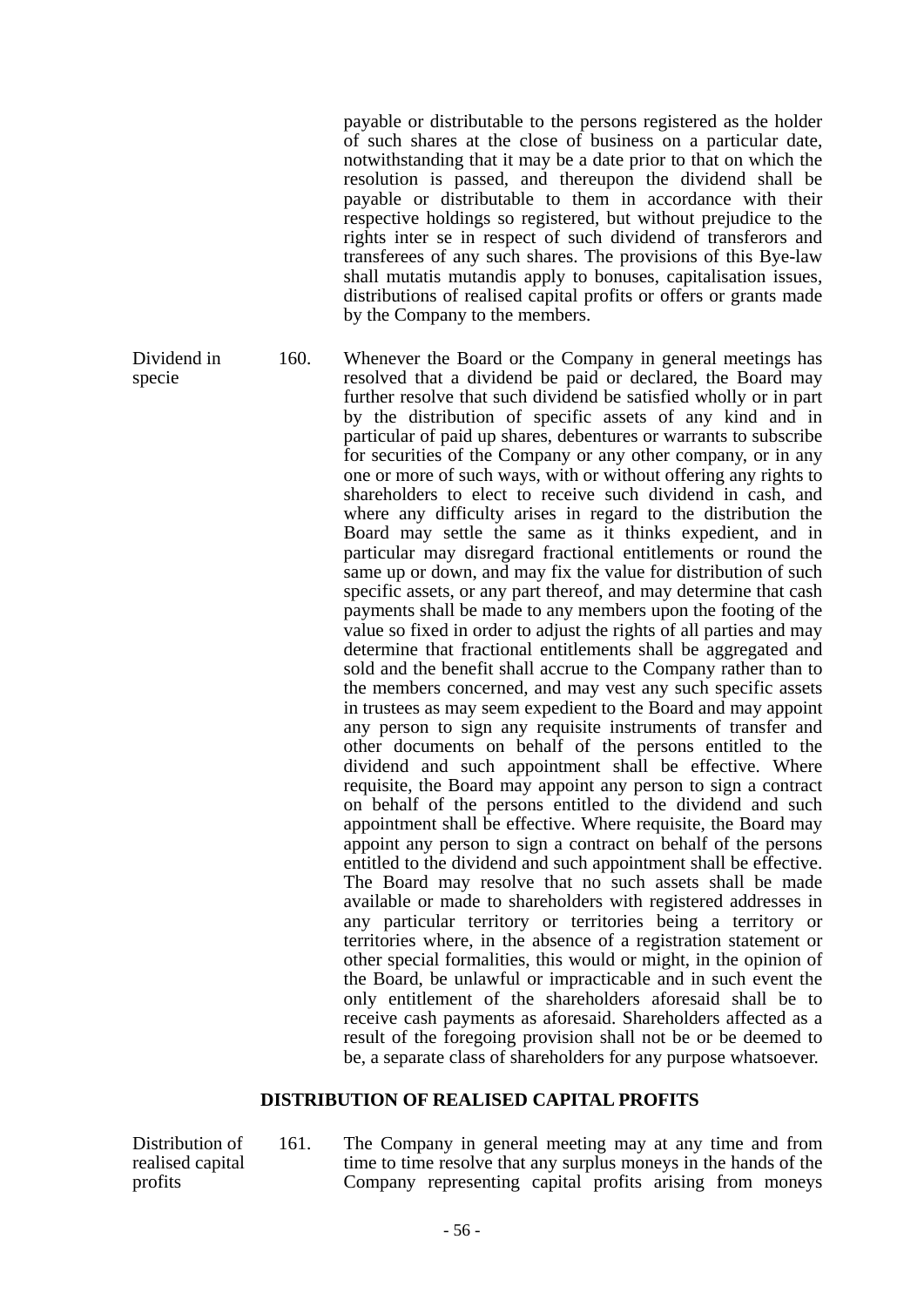received or recovered in respect of or arising from the realisation of any capital assets of the Company or any investments representing the same and not required for the payment or provisions of any fixed preferential dividend instead of being applied in the purchase of any other capital assets or for other capital purposes be distributed amongst the ordinary shareholders on the footing that they receive the same as capital and in the shares and proportions in which they would have been entitled to receive the same if it had been distributed by way of dividend, provided that no such profits as aforesaid shall be so distributed if there are reasonable grounds for believing that (a) the Company is, or would after the payment be, unable to pay its liabilities as they become due; or (b) the realisable value of the Company's assets would thereby be less than the aggregate of its liabilities and its issued share capital and share premium accounts.

# **ANNUAL RETURNS**

Annual Returns 162. The Board shall make the requisite annual or other returns or filings as may be required to be made in accordance with the Companies Act.

### **ACCOUNTS**

- Accounts to be kept 163. The Board shall cause true accounts to be kept of the sums of money received and expended by the Company and the matters in respect of which such receipts and expenditure take place; and of the property, assets, credits and liabilities of the Company and all other matters required by the provisions of the Companies Act or necessary to give a true and fair view of the state of the Company's affairs and to show and explain its transactions.
- Where accounts to be kept 164. The books of account shall be kept at the Head Office or at such other place or places as the Board thinks fit and shall always be open to the inspection of the Directors provided that such records as are required by the provisions of the Companies Act shall also be kept at the Registered Office.
- Inspection by members 165. No member (not being a Director) or other person shall have any right to inspect any account or book or document of the Company except as conferred by the provisions of the Companies Act or ordered by a court of competent jurisdiction or authorised by the Board or by the Company in general meeting.
- Annual profit and loss account and balance sheet 166(A) The Board shall from time to time cause to be prepared and laid before the Company at its annual and general meeting such profit and loss accounts, balance sheets, group accounts (if any) and reports as are required by the provisions of the Companies Act. The Auditors shall make a report to the members, in accordance with generally accepted auditing standards, on the accounts examined by them, and on every balance sheet, every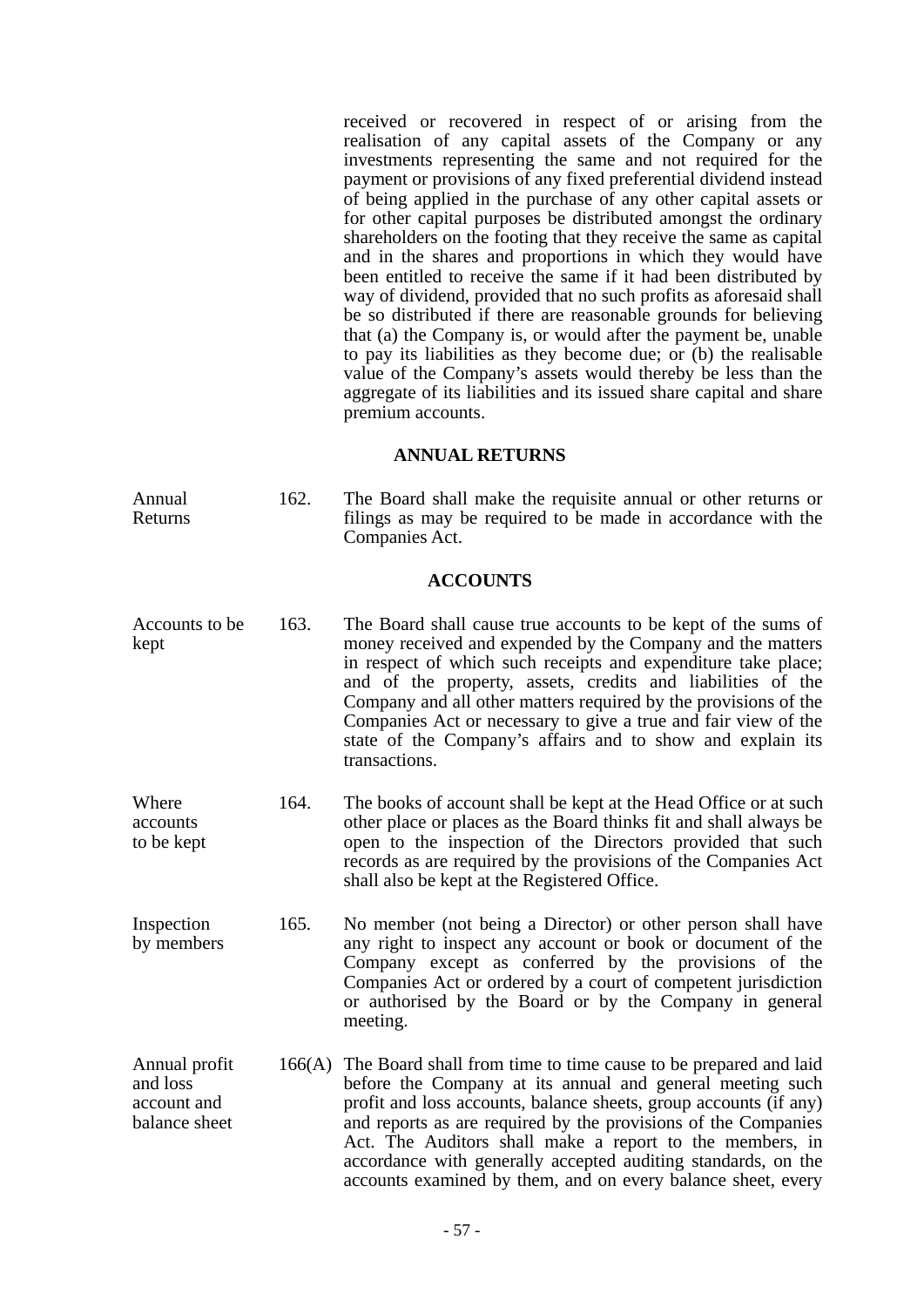profit and loss account and all group accounts laid before the Company in general meeting during their tenure of office. The Auditors' report shall be read before the Company in general meeting and open to inspection by any member. The generally accepted auditing standards referred to herein may be those of a country or jurisdiction other than Bermuda. If so, the financial statements and the report of the Auditors should disclose this fact and name such country or jurisdiction.

Annual report (B) Every balance sheet of the Company shall be approved by the Board and signed on behalf of the Board by two Directors, and a copy of every balance sheet (including every document required by law to be comprised therein or attached or annexed thereto) and profit and loss account which is to be laid before the Company in its annual general meeting, together with a copy of the Directors' report and a copy of the Auditors' report shall, not less than 21 days before the date of the meeting, be sent to every member of, and every holder of debentures of, the Company and every other person entitled to receive notices of general meetings of the Company under the provisions of the Companies Act or these Bye-laws, provided that this Bye-law shall not require a copy of those documents to be sent to any person of whose address the Company is not aware or to more than one of the joint holders of any shares or debentures, If all or any of the shares or debentures of the Company are for the time being (with the consent of the Company) listed or dealt in on any stock exchange, there shall be forwarded to the appropriate officers of such stock exchange such number of copies of such documents as may for the time being be required under its regulations or practice.

# **AUDITORS**

- Appointment of 167(A) Auditors shall be appointed and the terms and tenure of such appointment and their duties at all times regulated in accordance with the provisions of the Companies Act.
	- (B) The Company shall at each annual general meeting appoint one or more Auditors to hold office until the conclusion of the next annual general meeting, but if an appointment is not made, the Auditor or Auditors in office shall continue in office until a successor is appointed. A Director, officer or employee of the Company or of any of its subsidiaries or a partner, officer or employee of any such Director, officer or employee shall not be capable of being appointed Auditor of the Company. The Board may fill any casual vacancy in the office of Auditor, but while any such vacancy continues the surviving or continuing Auditor or Auditors (if any) may act. Subject as otherwise provided by the Companies Act, the remuneration of the Auditor or Auditors shall be fixed by or on the authority of the Company in the annual general meeting except that in any particular year the Company in general meeting may delegate the fixing of such remuneration to the Board and the remuneration of any Auditor appointed to fill any casual vacancy may be fixed by the Board.

of Directors and balance sheet to be sent to members

Auditors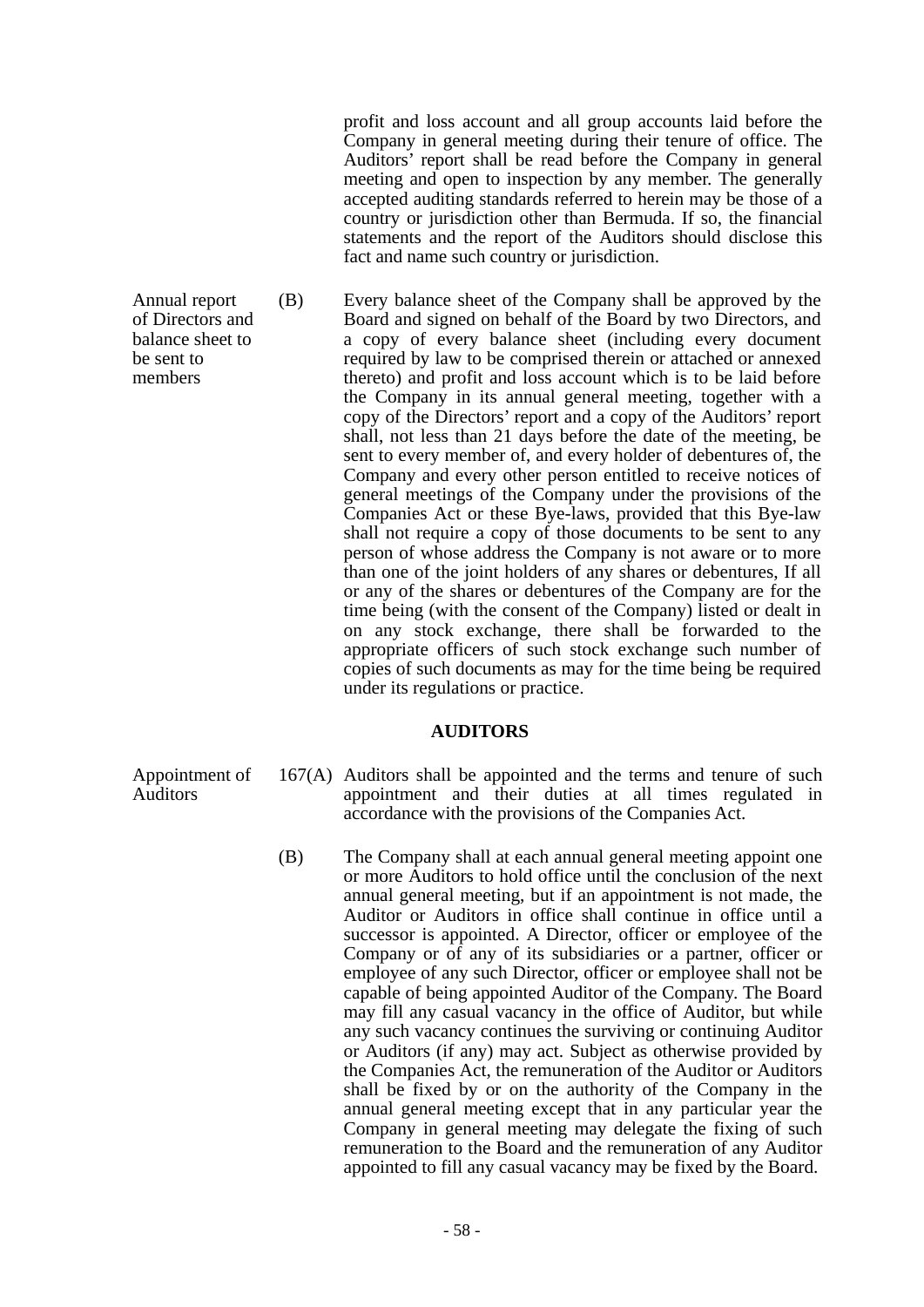- Auditors to have right of access to books and accounts 168. The Auditor or Auditors of the Company shall have a right of access at all times to the books and accounts and vouchers of the Company and shall be entitled to require from the Directors and officers of the Company such information as may be necessary for the performance accounts of his or their duties.
- Appointment of an auditor other than a retiring auditor 169. A person other than a retiring Auditor shall not be capable of being appointed Auditor at an annual general meeting unless notice of an intention to nominate that person to the office of Auditor has been given to the Company not less than twenty-one (21) days before the annual general meeting, and the Company shall send a copy of any such notice to the retiring Auditor and shall give notice thereof to the members not less than seven (7) days before the annual general meeting provided that the above requirements may be waived by notice in writing by the retiring Auditor to the Secretary provided that if after a notice of the intention to nominate an Auditor has been so given an annual general meeting is called for a date twenty-one (21) days or less after that notice has been given, the notice, though not given within the time required by this provision, shall be deemed to have been properly given for the purposes thereof, and the notice to be sent or given by the Company may instead of being sent or given within the time required by this provision be sent or given at the same time as the notice of the annual general meeting.
- Defect in appointment of auditors 170. Subject to the provision of the Companies Act, all acts done by any person acting as an Auditor shall, as regards all persons dealing in good faith with the Company, be valid, notwithstanding that there was some defect in his appointment or that he was at the time of his appointment not qualified for appointment or subsequently became disqualified.

# **NOTICES**

- Service of notices 171. Any notice or document may be served by the Company on any member either personally or by hand delivery or sending it through the post in a prepaid letter addressed to such member at his registered address as appearing in the Register or by delivering or leaving it at such registered address or by advertisement in the Newspapers. In case of joint holders of a share, all notices or documents shall be given to that one of the joint holders whose name stands first in the Register and notice so given shall be sufficient notice to all the joint holders.
- **Members** outside the Relevant **Territory** 172. Any member whose registered address is outside the Relevant Territory may notify the Company in writing of an address in the Relevant Territory which for the purpose of service of notice or documents shall deemed to be his registered address. Where the registered address of the member is outside the Relevant Territory, notice, if given through the post, shall be sent by prepaid airmail letter. A member who has no registered address shall be deemed to have received any notice which shall have been displayed at the Head Office and shall have remained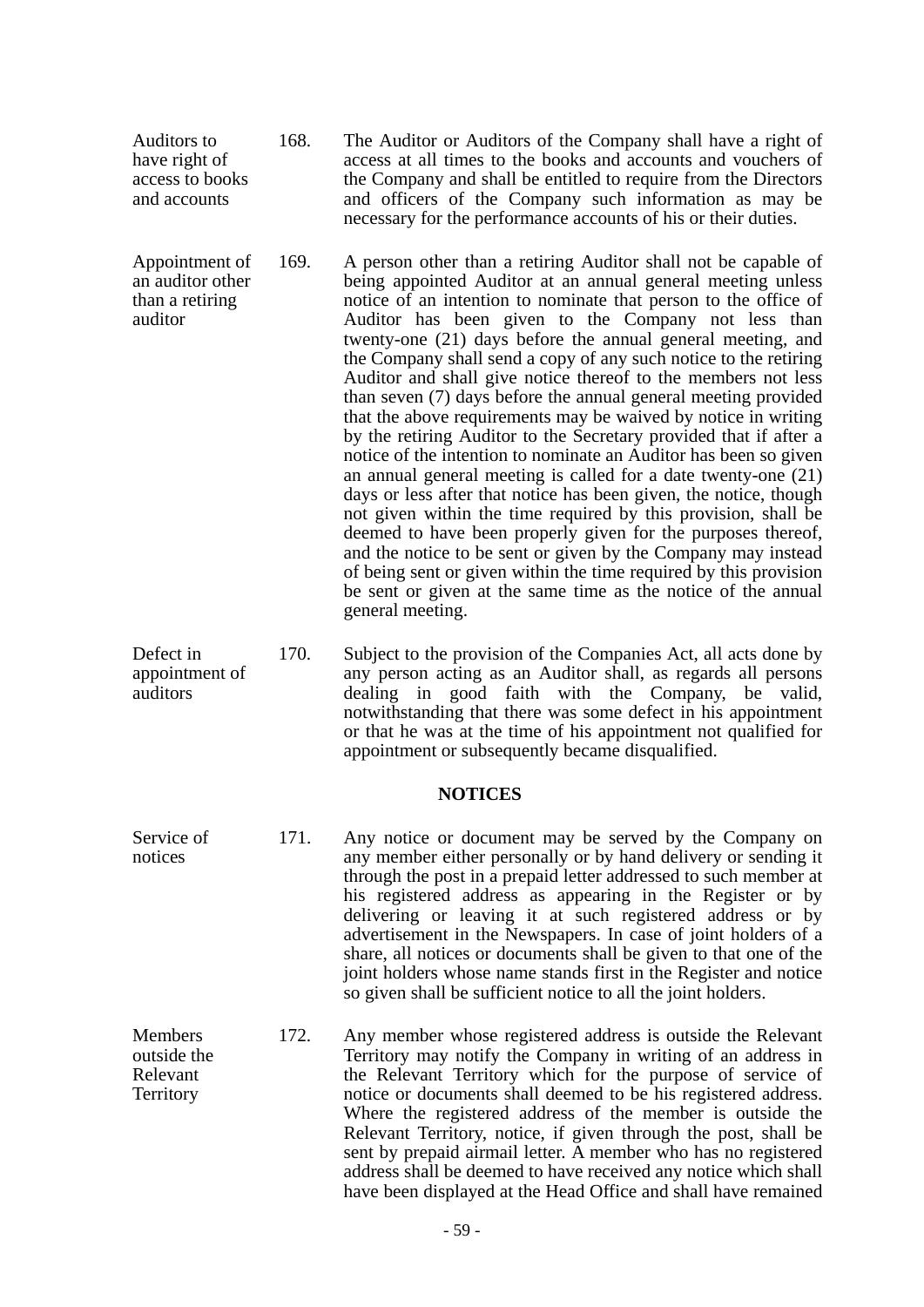there for the space of twenty-four (24) hours and such notice shall be deemed to have been received by such member on the day following that on which it shall have been first so displayed.

- When notice by post deemed to be served 173. Any notice or other document if served by post, shall be deemed to have been served on the day following that on which the envelope or wrapper containing the same is put into a post office situated within the Relevant Territory and in proving such service it shall be sufficient to prove that the envelope or wrapper containing the notice or other document was properly prepaid, addressed and put into such post office and a certificate in writing signed by the Secretary or other person appointed by the Board that the envelope or wrapper containing the notice or other document was so addressed and put into post office shall be conclusive evidence thereof.
- Service of notice to persons entitled on death, mental disorder or bankruptcy of member 174. Any notice or document may be given by the Company to the person entitled to a share in consequence of the death, mental disorder or bankruptcy of a member by sending it through the post left at in a prepaid letter addressed to him by name, or by the title of representative of the deceased, or trustee of the bankrupt, or by any like description, at the address, if any, within the Relevant Territory supplied for the purpose by the person claiming to be so entitled, or (until such an address has been so supplied) by giving the notice in any manner in which the same might have been given if the death, mental disorder or bankruptcy had not occurred.
- Transferee to be bound by prier notices 175. Any person who, by operation of law, transfer, transmission or other means whatsoever, shall become entitled to any share, shall be bound by every notice in respect of such share, which, prior to his name and address being entered on the register as the registered holder of such share shall have been duly given to the person from whom he derives his title to such share.
- Notice valid though member deceased or bankruptcy 176. Any notice or document delivered or sent by post or left at the registered address of any member in pursuant to these Bye-laws, shall notwithstanding that such member be then deceased or bankrupt and whether or not the Company has notice of his death or bankruptcy be deemed to have been duly served in respect of any registered shares whether held solely or jointly with other persons by such member until some other person be registered in his stead as the holder or joint holder thereof, and such service shall for the purposes of Bye-laws be deemed a sufficient service of such notice or document on his personal representatives and all persons (if any) jointly interested with him in any such shares.
- How notice be signed 177. The signature to any notice to be given by the Company may be written or printed.
- Notice in newspapers 178. All notices required to be given by advertisement shall be published in the Newspapers.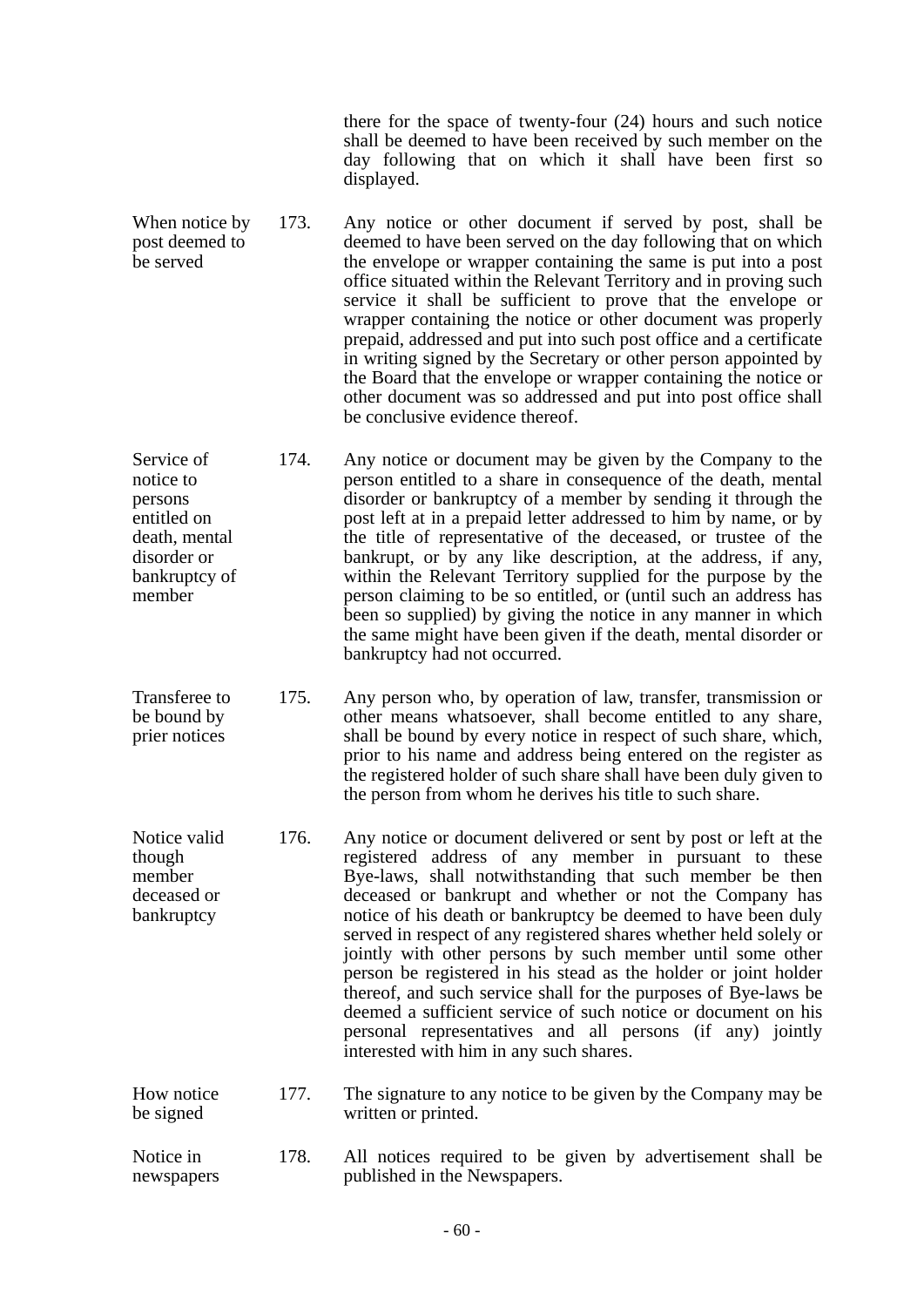Reckoning of notice 179. In reckoning the period for nay notice given under these Bye-laws, the day on which notice is served, or deemed to be served, and the day for which such notice is given shall be excluded.

# **INFORMATION**

- Member not entitled to information 180. No member (not being a Director) shall be entitled to require discovery of or any information respecting any detail of the Company's trading or any matter which is or may be in the nature of a trade secret or secret process which may relate to the conduct of the business of the Company and which in the opinion of the Board it would not be in the interests of the members or the Company to communicate to the public.
- Directors entitled to disclose information 181. The Directors shall be entitled to release or disclose any information in their possession, custody or control regarding the Company or its affairs or any of its members including, without limitation, information contained in the register of members and transfer books of the Company.

### **WINDING UP**

- Modes of winding up 182. A resolution that the Company be wound up by the court or be wound up voluntarily shall be a Special Resolution.
- Distribution of assets in winding up 183. If the Company shall be wound up, the surplus assets remaining after payment to all creditors shall be divided among the members in proportion to the capital paid up on the shares held by them respectively, and if such surplus assets shall be insufficient to repay the whole of the paid up capital, they shall be distributed so that, as nearly as may be, the losses shall be borne by the members in proportion to the capital paid up on the shares held by them respectively, but all subject to the rights of any shares which may be issued on special terms and conditions.
- Assets may be distributed in specie 184. If the Company shall be wound up (whether the liquidation is voluntary or by the court the liquidator may, with the sanction of a Special Resolution, divide among the members in specie or kind the whole or any part of the assets of the Company whether the assets shall consist of property of one kind or shall consist of properties of different kinds and the liquidator may, for such purpose, set such value as he deems fair upon any one or more class or classes of property to be divided as aforesaid and may determine how such division shall be carried out as between the members or different classes of members and the members within each class. The liquidator may, with the like sanction, vest any part of the assets in trustees upon such trusts for the benefit of members as the liquidator, with the like sanction, shall think fit, but so that no member shall be compelled to accept any shares or other assets upon which there is a liability.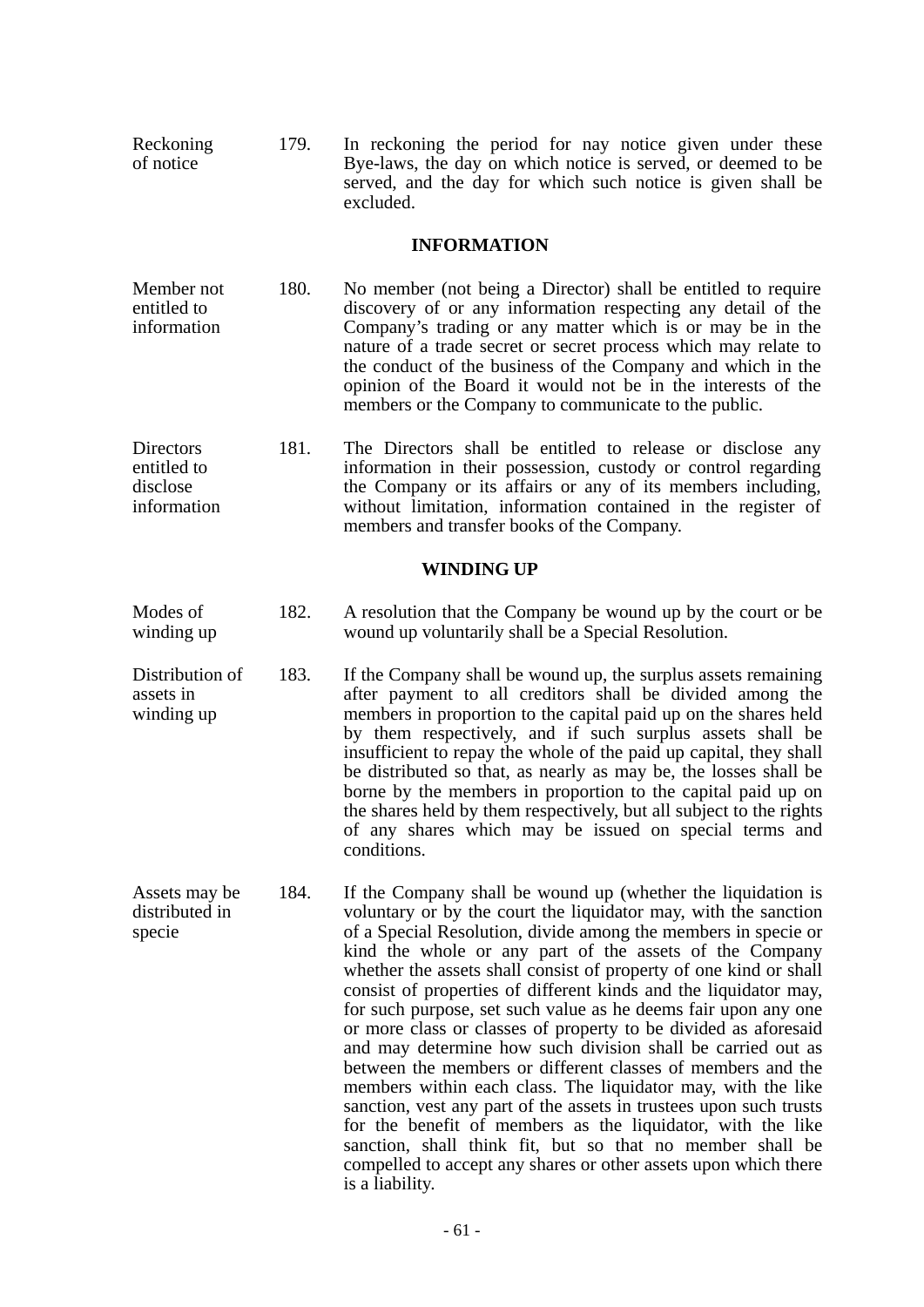Service of process 185. In the event of a winding-up of the Company, every member of the Company who is not for the time being in the Relevant Territory shall be bound, within fourteen (14) days after the passing of an effective resolution to wind up the Company voluntarily, or the making of an order for the winding-up of the Company, to serve notice in writing on the Company appointing some person resident in the Relevant Territory and stating that person's full name, address and occupation upon whom all summonses, notices, process, order and judgements in relation to or under the winding-up of the Company may be served, and in default of such nomination the liquidator of the Company shall be at liberty on behalf of such member to appoint some such person, and service upon any such appointee, whether appointed by the member or the liquidator, shall be deemed to be good personal service on such member for all purposes, and, where the liquidator makes any such appointment, he shall with all convenient speed give notice thereof to such member by advertisement as he shall deem appropriate or by a registered letter sent through the post and addressed to such member at his address as mentioned in the Register, and such notice shall be deemed to be service on the day following that on which the advertisement appears or the letter is posted.

#### **INDEMNITY**

Indemnity 186(A) Save and except so far as the provisions of this Bye-law shall be avoided by any provisions of the Companies Act, every Director, alternate Director or other officer and the Auditor or Auditors of the Company shall be indemnified out of the assets of the Company against all costs, charges, expenses, losses and liabilities which he may sustain or incur in or about the execution of his office or otherwise in relation thereto and in particular and without prejudice to the generality of the foregoing, every Director, alternate Director, attorney, manager and other officer or servant of the Company shall be indemnified by the Company against, and it shall be the duty of the Board out of the funds of the Company to pay all costs, losses, expenses and damages which any such Director, attorney, manager, officer or servant may incur or become liable for by reason of any act done, concurred in or omitted in or about the execution of their duty or supposed duty in their respective offices on trusts except such (if any) as they shall incur or sustain through their own wilful neglect or wilful default, fraud and dishonesty respectively and the amount for which such indemnity is provided shall immediately attached as a lien on the property of the Company, and have priority as against the members over all other claims. No Director, alternate Director, manager or other officer of the Company shall be liable for the acts, receipts, neglects or defaults of any other Director, alternate Director, manager or other officer of the Company or for any losses or expenses happening to the Company through the insufficiency or deficiency of title to any property acquired by order of the Board for or on behalf of the Company, or for the insufficiency or deficiency of any security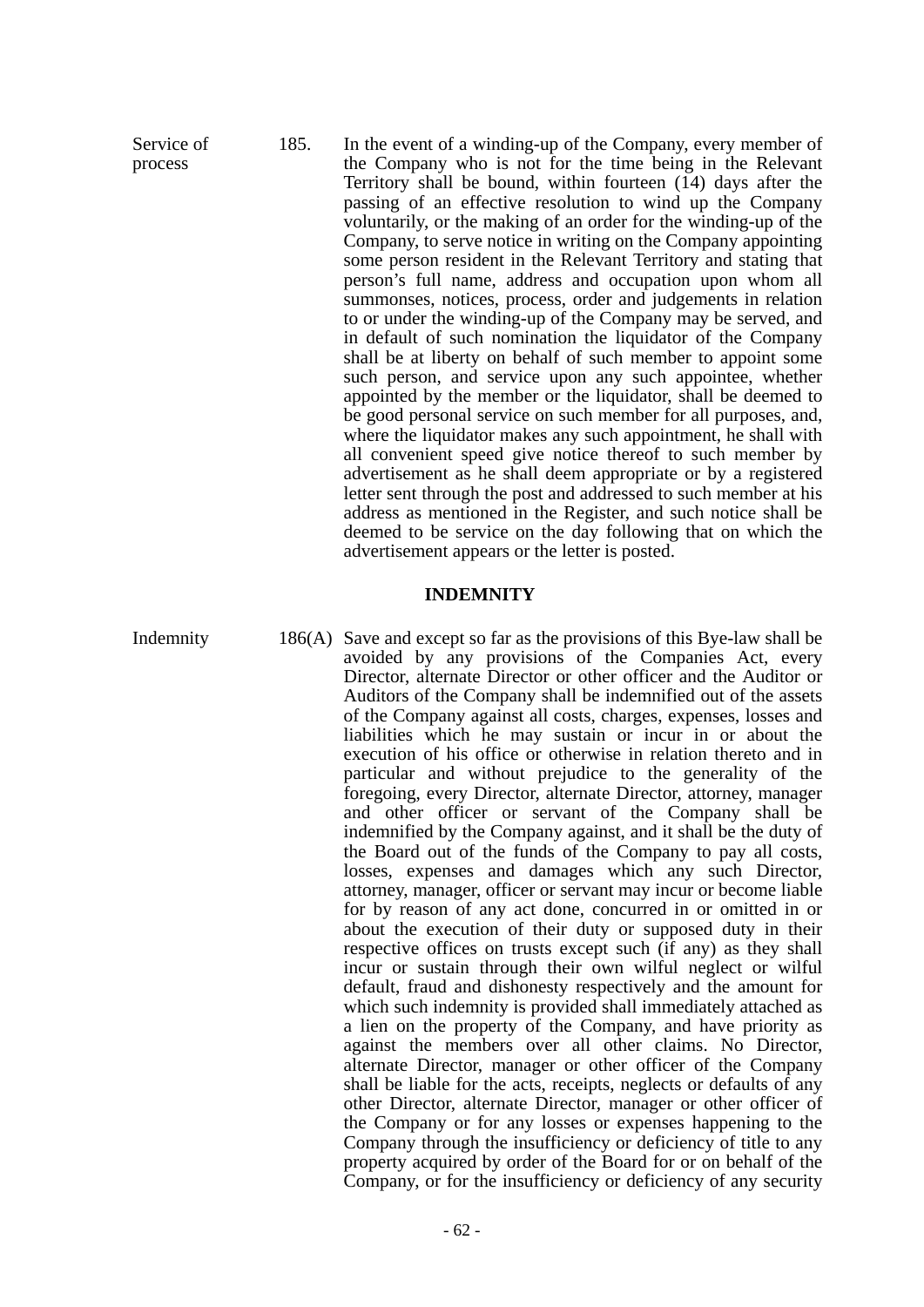in or upon which any of the moneys of the Company shall be invested, or for any loss or damage arising from the bankruptcy, insolvency or tortious act of any person with whom any moneys, securities or effects shall be deposited or for any loss occasioned by any error of judgement, omission, default or oversight on their part, or for any loss, damage or misfortune whatever which shall happen in the execution of the duties of office or in relation thereto, unless the same shall have happened through their own wilful neglect, wilful default, fraud or dishonesty.

(B) If any Director or other person shall become personally liable for the payment of any sum primarily due from the Company, the Directors may execute or cause to be executed any mortgage, charge, or security over or affecting the whole or any part of the assets of the Company by way of indemnity to secure the Director or person so becoming liable as aforesaid from any loss in respect of such liability.

## **FISCAL YEAR**

Fiscal year 187. The fiscal year of the Company shall be prescribed by the Board and may, from time to time, be changed by it.

## **AMENDMENT TO MEMORANDUM OF ASSOCIATION AND BYE-LAWS**

Amendment to Memorandum of Association and Bye-laws 188. Without prejudice to the requirements of the Companies Act, a Special Resolution shall be required to alter the provisions of the Memorandum of Association, to approve any amendment to these Bye-laws or to change the name of the Company.

# **RESIDENT REPRESENTATIVE**

Resident Representative 189. For so long as the Company does not have a quorum of Directors ordinarily resident in Bermuda, the Company shall in accordance with the Companies Act appoint and maintain a Resident Representative ordinarily resident in Bermuda, to act on its behalf in Bermuda and to maintain all such records in Bermuda and to make all necessary filings with the Ministry of Finance and Registrar of Companies in Bermuda as may be required by the Companies Act. The Company shall provide the Resident Representative with such documents and information as the Resident Representative may require in order to be able to comply with the provisions of the Companies Act. The Resident Representative shall be entitled to have notice of, attend and be heard at any Director's meetings or general meetings of the Company.

#### **SUBSCRIPTION RIGHT RESERVE**

Subscription Right Reserve 190. The following provisions shall have effect to the extent that they are not prohibited by and are in accordance with the Companies Act: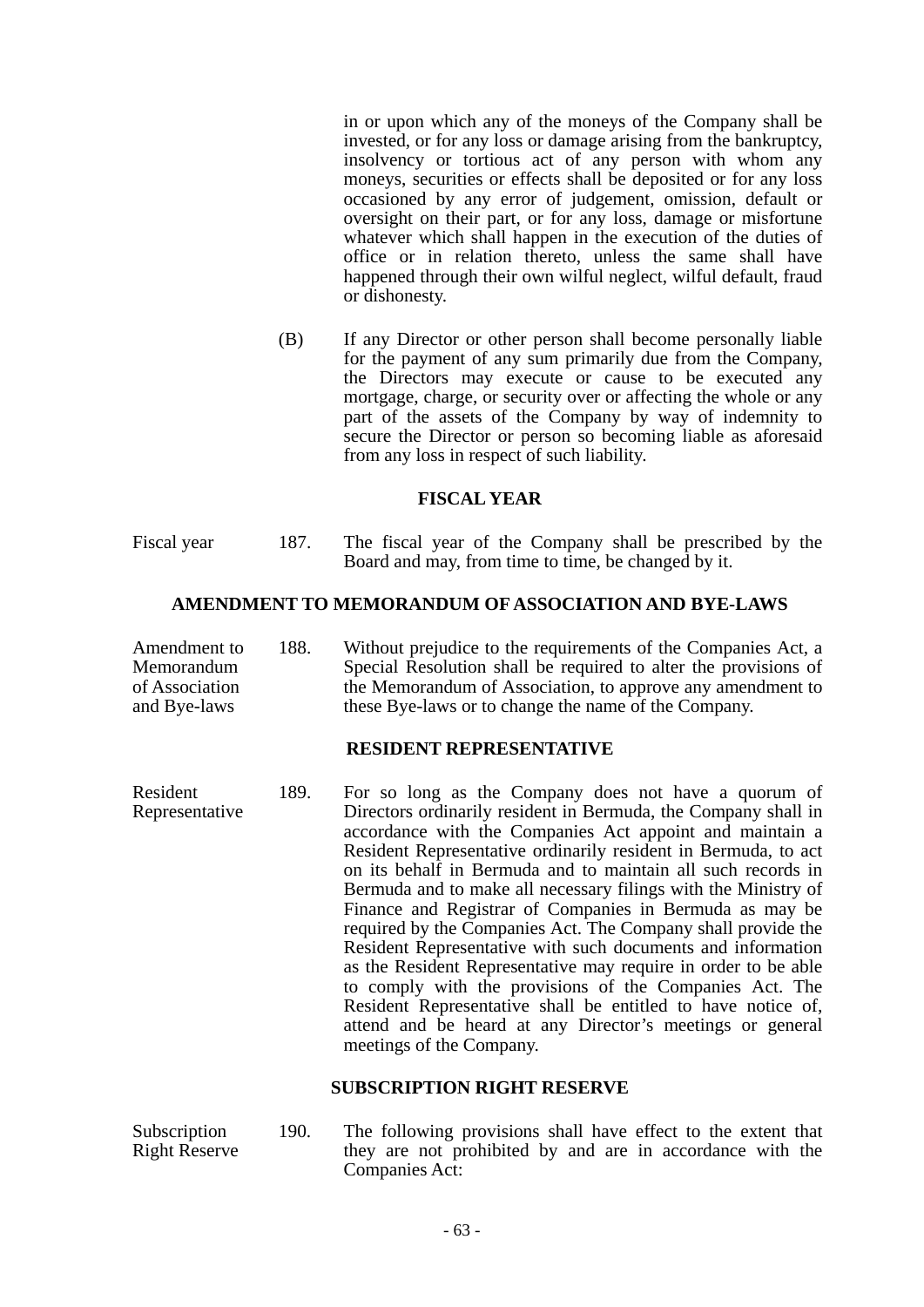- (A) If during the period while any of the rights attached to any warrants issued by the Company to subscribe for shares remain to be exercisable, the Company does any act or engages in any transaction which, as a result of any adjustments to the subscription price in accordance with the provisions applicable under the terms and conditions of the warrants, would reduce the subscription price therefor to below the par value of a share, then the following provisions shall apply:
	- (1) as from the date of such act or transaction the Company shall establish and thereafter (subject as provided in this Bye-law) maintain in accordance with the provisions of this Bye-law a reserve (the "Subscription Right Reserve") which may be established and maintained by setting aside such amount out of the profits and reserves of the Company (including so far as it permitted by the Companies Act out of the share premium account of the Company) as may from time to time be determined by the Directors provided that the amount of which shall at no time be less than the sum which for the time being would be required to be capitalised and applied in paying up in full the nominal amount of the additional shares required to be issued and allotted credited as fully paid pursuant to sub-paragraph (3) below on the exercise in full of all the subscription rights outstanding and shall apply the Subscription Rights Reserve in paying up in full such additional shares as and when the same are allotted;
	- (2) the Subscription Right Reserve shall not be used for any purpose other than that specified above unless and until all other available reserves of the Company have been so used and will then only be used to make good losses of the Company if and so far as is required by law;
	- (3) upon the exercise of all or any of the subscription rights represented by any warrant, the relevant subscription right shall be exercisable in respect of a nominal amount of shares equal to the amount in cash which the holder of such warrant is required to pay on exercise of the subscription rights represented thereby or (as the case may be the relevant proportion thereof which is the same as the proportion of the subscription rights then being exercised) (with any fractional entitlement being dealt with in accordance with paragraph (C) below) and, in addition, there shall be allotted in respect of the exercise of such subscription rights, to the holder of the warrant exceeding such subscription rights, credited as fully paid, additional shares of a nominal amount which is equal to the difference between:
		- (a) the said amount in cash which the holder of such warrant is required to pay on exercise of the subscription rights represented thereby or, as the case may be, the proportion thereof which is the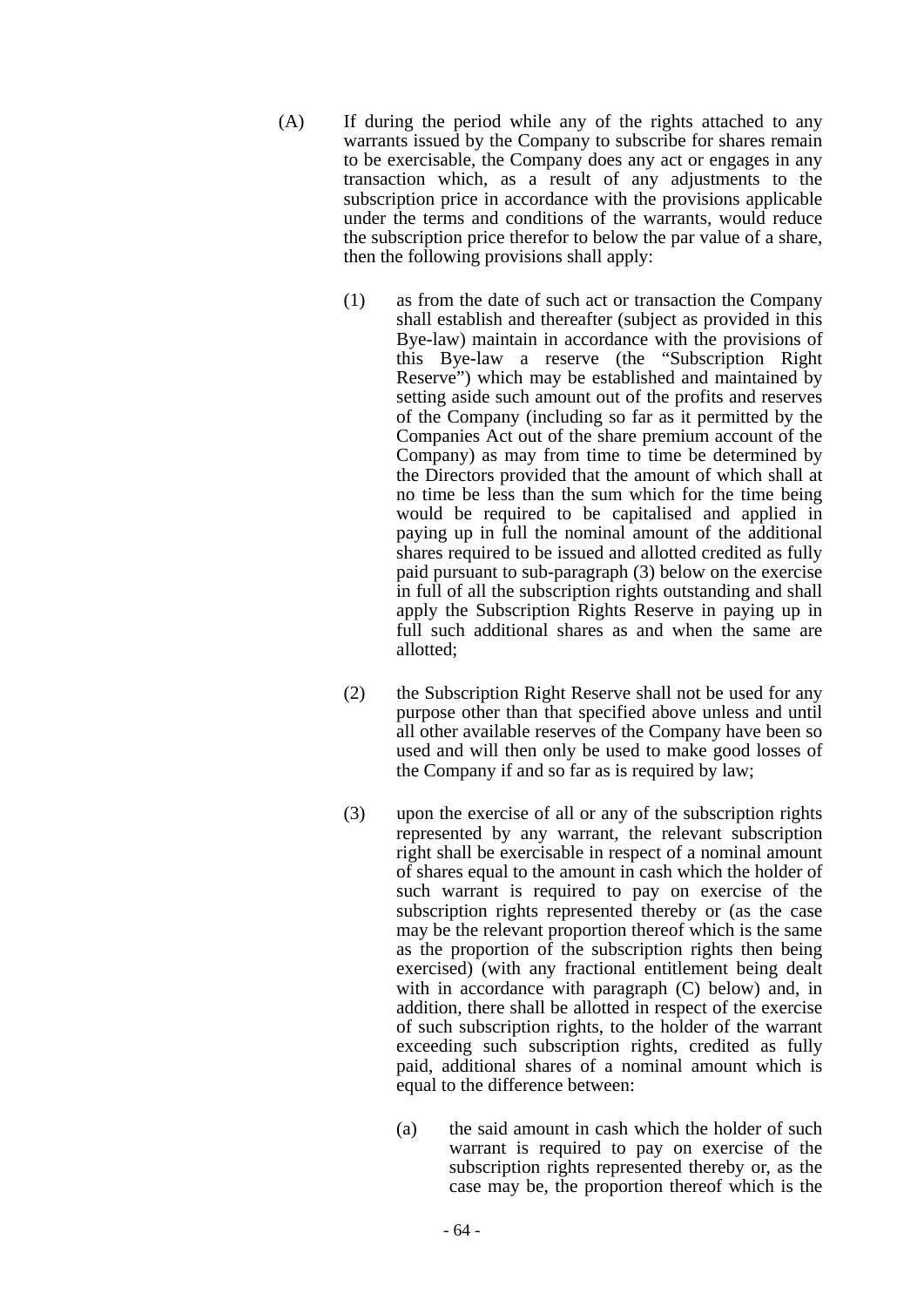same as the proportion of the subscription rights then being exercised; and

- (b) the nominal amount of shares in respect of which such subscription rights would have been exercisable, having regard to the provisions applicable under the terms and conditions of the warrants, had it been possible for such subscription rights to represent the right to subscribe for shares at less than their nominal value; and immediately upon such exercise so much of the sum standing to the credit of the Subscription Right Reserve as is required to pay up in full the nominal amount of such additional shares and the relevant number of shares shall forthwith be allotted, credited as fully paid up, to the holder of the warrant exercising such subscription rights; and
- (4) if upon the exercise of the subscription rights represented by any warrant the amount standing to the credit of the Subscription Right Reserve is not sufficient to pay in full the nominal amount of such additional shares equal to such difference as aforesaid to which the holder of the warrant exercising such subscription rights is entitled, the Board shall apply any profits or reserve then or thereafter becoming available (including, to the extent permitted by the Companies Act, the share premium account) for such purpose until the nominal amount of such additional shares is paid up in full and the relevant number of shares are allotted as aforesaid and until such time no dividend or other distributions shall be paid or made on the shares. Pending such payment and allotment, the holder of the warrant exercising such subscription rights shall be issued by the Company with a certificate evidencing his right to the allotment of the additional shares which have not been allotted to him. The rights represented by any such certificate shall be in registered form and shall be transferable in whole or in part in units of one share in the like manner as the shares for the time being are transferable, and the Company shall make such arrangements in relation to the maintenance of a register therefor and other matters in relation thereto as the Board may determine as appropriate, and adequate particulars thereof shall be made known to each relevant holder of the warrant exercising such subscription rights upon the issue of such certificate.
- (B) Shares allotted pursuant to the provisions of this Bye-law shall rank pari passu in all respects with the other shares allotted on the relevant exercise of the subscription rights represented by the warrant concerned.